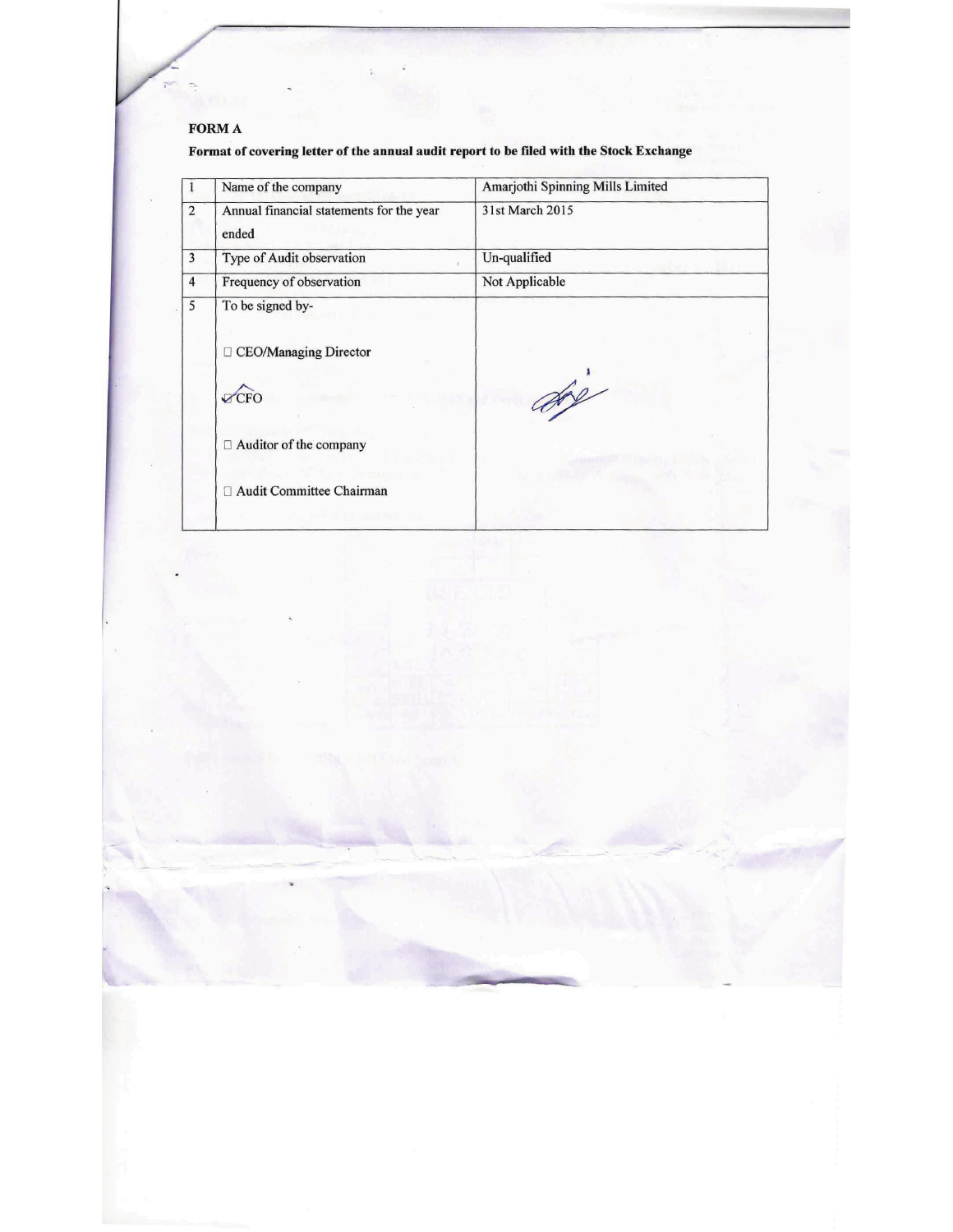

# AMARJOTHI SPINNING MILLS LIMITED

# 27<sup>th</sup> Annual Report

# BOARD OF DIRECTORS

| <b>CHAIRMAN</b>                                      | Sri. N. RAJAN                                                                                                                                                                                                                  |
|------------------------------------------------------|--------------------------------------------------------------------------------------------------------------------------------------------------------------------------------------------------------------------------------|
| <b>MANAGING DIRECTOR</b>                             | <b>Sri. R. PREMCHANDER</b>                                                                                                                                                                                                     |
| <b>WHOLE-TIME DIRECTOR</b>                           | <b>Sri. R. JAICHANDER</b>                                                                                                                                                                                                      |
| <b>DIRECTORS</b>                                     | Dr. V. SUBRAMANIAM                                                                                                                                                                                                             |
|                                                      | Sri. N. RADHAKRISHNAN                                                                                                                                                                                                          |
|                                                      | Sri. V.T. SUBRAMANIAN                                                                                                                                                                                                          |
|                                                      | Sri. M. MOORTHI                                                                                                                                                                                                                |
|                                                      | <b>Sri. V. MANIKANDAN</b>                                                                                                                                                                                                      |
|                                                      | Sri. M.S. SIVAKUMAR                                                                                                                                                                                                            |
|                                                      | Smt. M. AMUTHA                                                                                                                                                                                                                 |
| <b>CHIEF FINANCIAL OFFICER</b>                       | Sri. P. SINGARAVELU (Appointed on 30.07.2015)                                                                                                                                                                                  |
| <b>COMPANY SECRETARY</b>                             | <b>Smt. A. MANJU SRI</b> (Appointed on 30.07.2015)                                                                                                                                                                             |
| <b>STATUTORY AUDITOR</b>                             | Sri. V. NARAYANASWAMI M.A., F.C.A.<br>Chartered Accountant, Coimbatore                                                                                                                                                         |
| <b>BANKERS</b>                                       | Bank of Baroda<br>Karur Vysya Bank Limited                                                                                                                                                                                     |
| <b>REGD. OFFICE</b>                                  | "AMARJOTHI HOUSE"<br>157, Kumaran Road, Tirupur - 641 601<br>Phone: $+91-421-4311600 - 01$<br>Fax: 91 421-4326694<br>Email: mill@amarjothi.net, arun@amarjothi.net<br>Website: www.amarjothi.net<br>CIN: L17111TZ1987PLC002090 |
| <b>FACTORIES AT</b>                                  | Pudusuripalayam, Nambiyur - 638 458<br>Gobi Taluk (Spinning Unit)<br>SIPCOT, Perundurai, Erode Dist (Processing unit)                                                                                                          |
| <b>REGISTRAR AND</b><br><b>SHARE TRANSFER AGENTS</b> | M/s. S.K.D.C. Consultants Ltd.<br>Kanapathy Towers, 3rd Floor<br>1391/A-1, Sathy Road, Ganapathy, Coimbatore - 641 006                                                                                                         |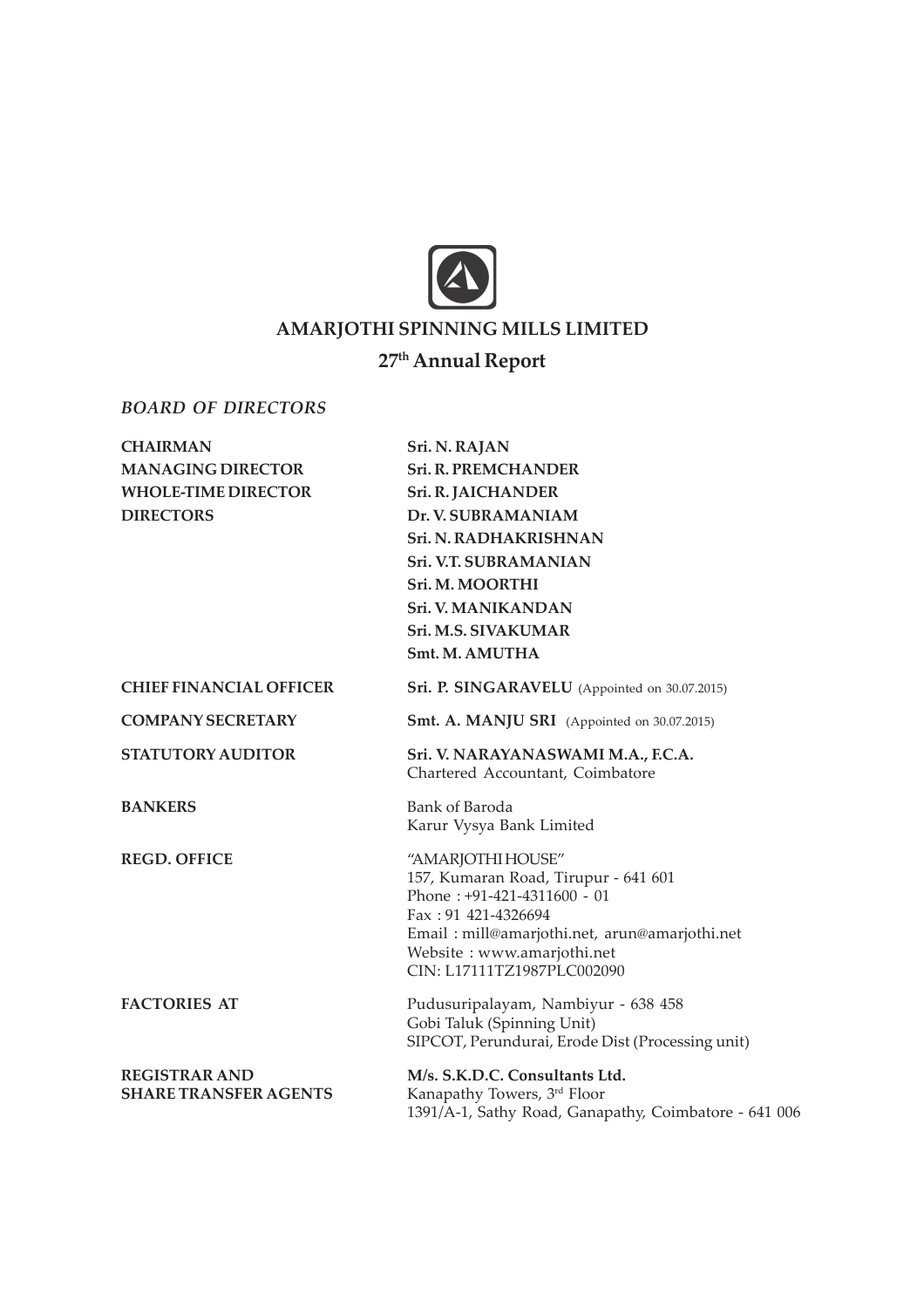

| 1.               | Notice to the Members                      | 3  |
|------------------|--------------------------------------------|----|
| 2.               | Director's Report                          | 11 |
| 3.               | Report on Corporate Governance             | 23 |
| $\overline{4}$ . | The Annual Report on the CSR Activities    | 39 |
| 5.               | Secretarial Audit Report                   | 40 |
| 6.               | Extract of Annual Return                   | 43 |
| 7.               | Auditor's Report                           | 57 |
| 8.               | <b>Balance Sheet</b>                       | 60 |
| 9.               | Statement of Profit and Loss               | 61 |
| 10.              | Notes Forming Part of Financial Statements | 62 |
| 11.              | Cash Flow Statement                        | 75 |
|                  |                                            |    |

# **CONTENTS**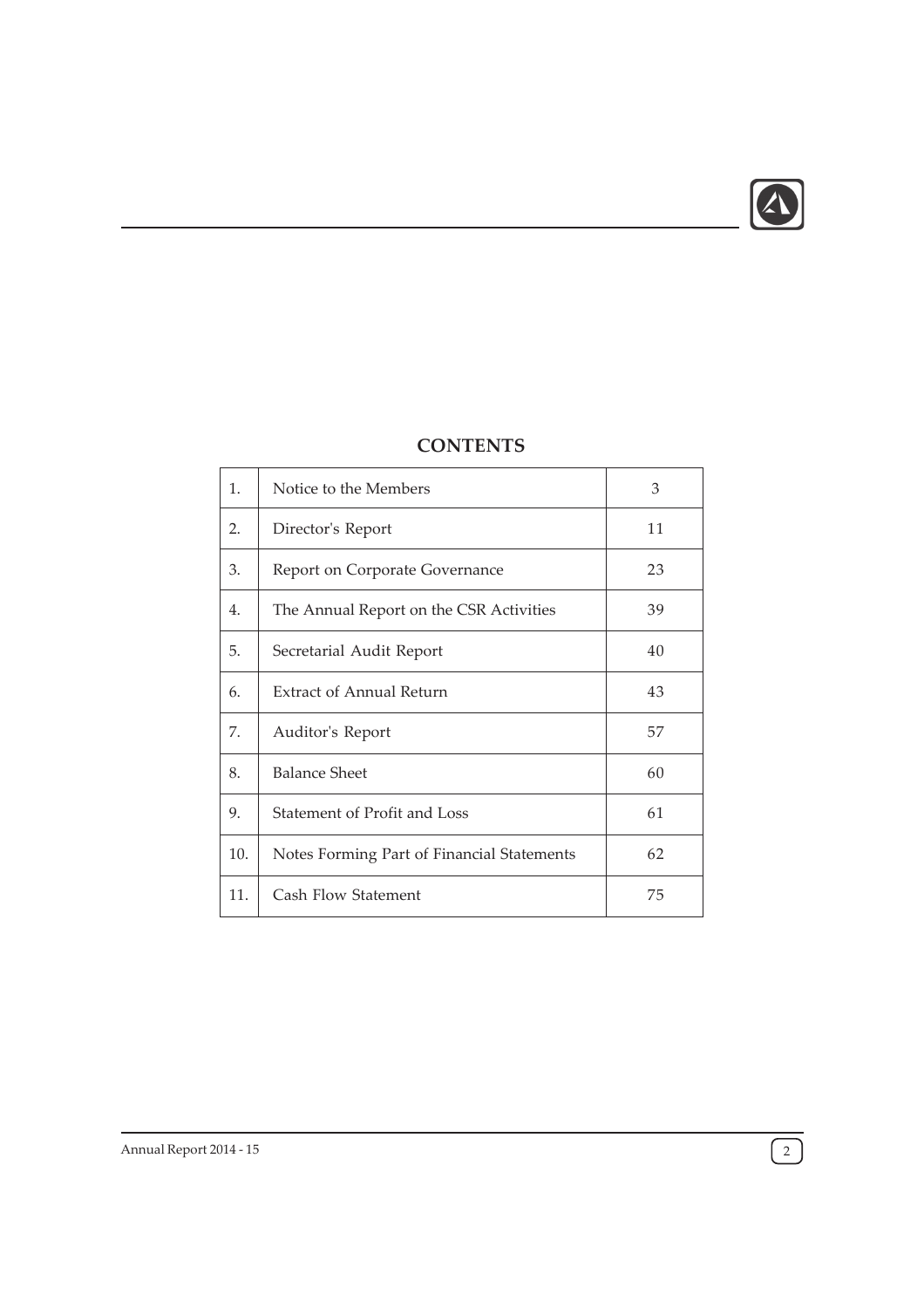

# **NOTICE**

Notice is hereby given that the 27<sup>th</sup> Annual General Meeting of the Shareholders of the Company will be held on Friday, the 25<sup>th</sup> September, 2015, at 11.00 A.M. at the Meeting Hall of Gayathri Hotel, Kangayam Road, Tirupur – 641 604 to transact the following business:

# ORDINARY BUSINESS

1. To consider and if thought fit, to pass with or without modifications, the following resolution as an Ordinary Resolution:

"RESOLVED that the Audited Statements of Accounts of the Company for the year ended 31<sup>st</sup> March 2015 and the Director's and Auditors' Reports thereon, be and are hereby approved and adopted."

2. To consider and if thought fit, to pass with or without modifications, the following resolution as an Ordinary Resolution:

"RESOLVED that a final dividend of Rs.2/- per share (20% on the face value of Rs.10/-), as recommended by the Directors, be and is hereby declared for the year ended  $31<sup>st</sup>$  March 2015 on the paid-up capital of Rs. 6,75,00,000. And the same be paid to shareholders, whose names stand on the Register of Members of the Company on 18th September 2015, and that the total dividend amount of Rs.1,35,00,000 representing the said total dividend of Rs.2 per share (20% on the face value of Rs.10/-) be paid out of the profits for the year 2014-15."

3. To consider and if thought fit, to pass with or without modifications, the following resolution as an Ordinary Resolution:

"RESOLVED that Mr. N. Rajan (Holding DIN:00390813), the retiring Director, be and is hereby re-elected as Director of the Company, liable for retirement by rotation."

4. To consider and if thought fit, to pass with or without modifications, the following resolution as an Ordinary Resolution:

"RESOLVED that Mr. Rajan Premchander (Holding DIN: 00390795), the retiring Director, be and is hereby re-elected as Director of the Company, liable for retirement by rotation."

5. To consider and if thought fit, to pass with or without modifications, the following resolution as an Ordinary Resolution:

"RESOLVED that pursuant to the provisions of Section 139 and other applicable provisions, if any, of the Companies Act, 2013, read with rules made there under, Mr. V. Narayanaswami, Chartered Account, Coimbatore, (Membership No.023661), be and are hereby appointed as Statutory Auditors of the Company, to hold office from the conclusion of Twenty Seventh (27th) Annual General Meeting until the conclusion of the Thirty Second (32nd) Annual General Meeting of the Company, subject to ratification of the appointment by the Members of the Company at every Annual General Meeting as per the provisions of the Companies Act, 2013, at such remuneration plus service tax, out-ofpocket, travelling and living expenses, etc., as may be mutually agreed between the Board of Directors of the Company and the Auditors."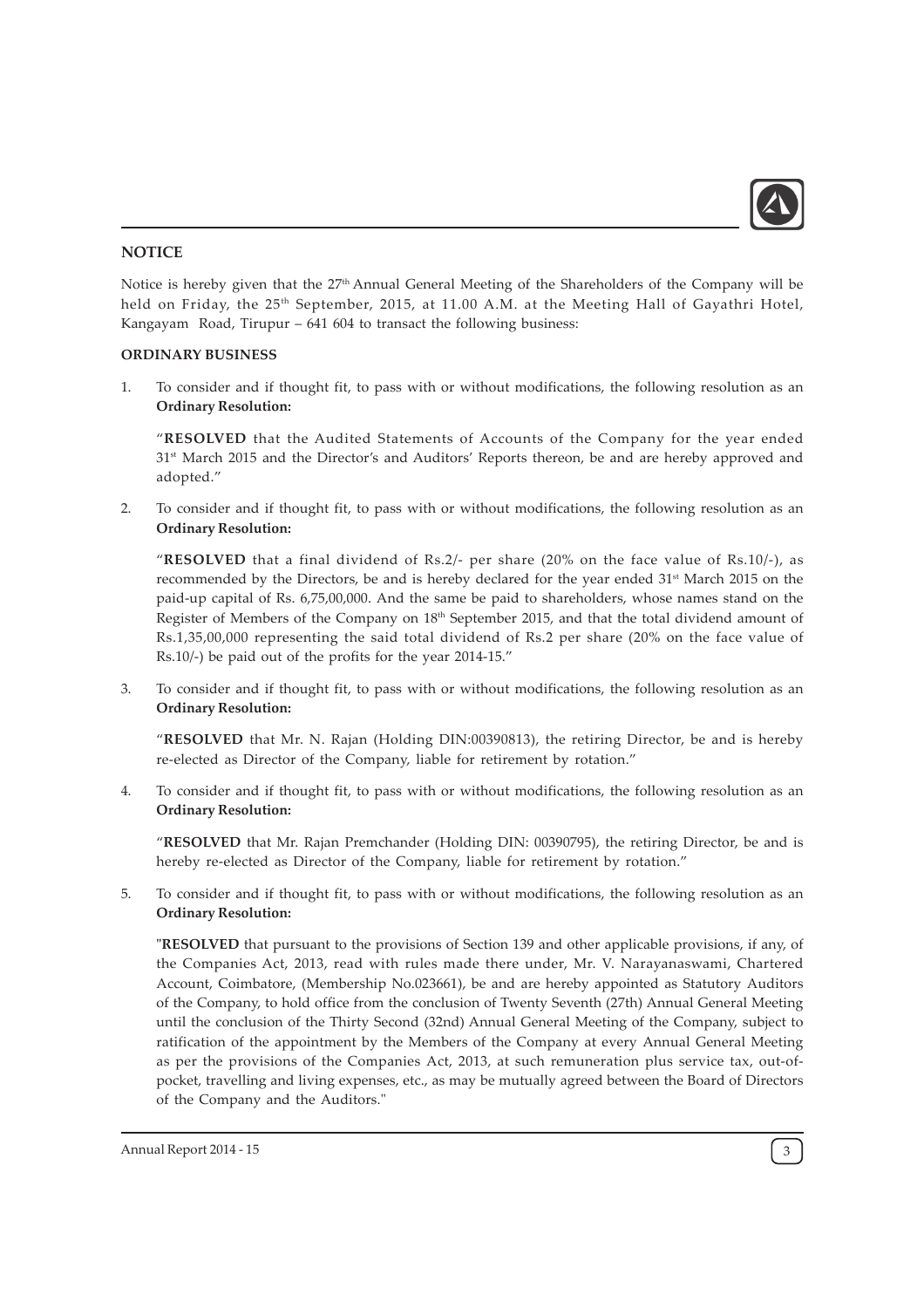

# SPECIAL BUSINESS

6. To consider and if thought fit, to pass with or without modifications, the following resolution as an Ordinary Resolution :

"RESOLVED that pursuant to Section 149 read with Sections 150, 152 and Schedule IV, and other applicable provisions of the Companies Act, 2013, the Rules thereunder (including any statutory modification(s) of re-enactment(s) thereof for the time being in force) and Clause 49 of the Listing Agreement, as amended from time to time, Mrs. M. Amutha (DIN 07137884), Director, be and is hereby appointed as Independent Director of the Company, not liable to retire by rotation, for a term of five consecutive years i.e. from the date of the 27<sup>th</sup> Annual General Meeting (2015) till the date of the 32<sup>nd</sup> Annual General Meeting (2020) of the Company [both dates inclusive]."

7. To consider and if thought fit, to pass with or without modifications, the following resolution as an Ordinary Resolution:

"RESOLVED that pursuant to the provisions of Sections 148 (3) and other applicable provisions, if any, of the Companies Act, 2013 and the Companies (Audit and Auditors) Rules, 2014 including any statutory amendments and modifications thereof, for the time being in force, the remuneration payable to Shri M. Nagarajan, Practicing Cost Accountant, Coimbatore appointed by the Board of Directors to conduct the Audit of the cost accounting records of the Company for the Financial Years 2014-15 and 2015-16 amounting to Rs. 40,000/- per Annum exclusive of service tax as applicable and re-imbursement of out of pocket expenses incurred in connection with the aforesaid audit, be and is hereby ratified and confirmed."

By Order of the Board

Place : Tirupur Date : 30.07.2015 (Sd/-) N. RAJAN Chairman

(Sd/-) R. PREMCHANDER Managing Director

### NOTE :

- 1. A member entitled to attend and vote is entitled to appoint a proxy and such a proxy need not be a member. The proxy form duly stamped and executed, should be deposited at the Registered Office of the Company at least forty-eight hours before the time fixed for the commencement of the meeting. A person can act as proxy on behalf of not more than fifty (50) members holding in the aggregate not more than 10% of the total share capital of the Company.
- 2. The register of members and share transfer books of the Company will remain closed from 19<sup>th</sup> September, 2015 to 25<sup>th</sup> September, 2015 (both days inclusive). The dividend, if declared at the meeting, will be paid on or before 25<sup>th</sup> October, 2015.
- 3. Pursuant to the provisions of Sections 205A (5) and 205C of the Companies Act, 1956, the Company has transferred the unclaimed and unpaid dividends for the financial years 1995-96 to 2006-07, to the Investor Education and Protection Fund (the IEPF) established by the Central Government. Pursuant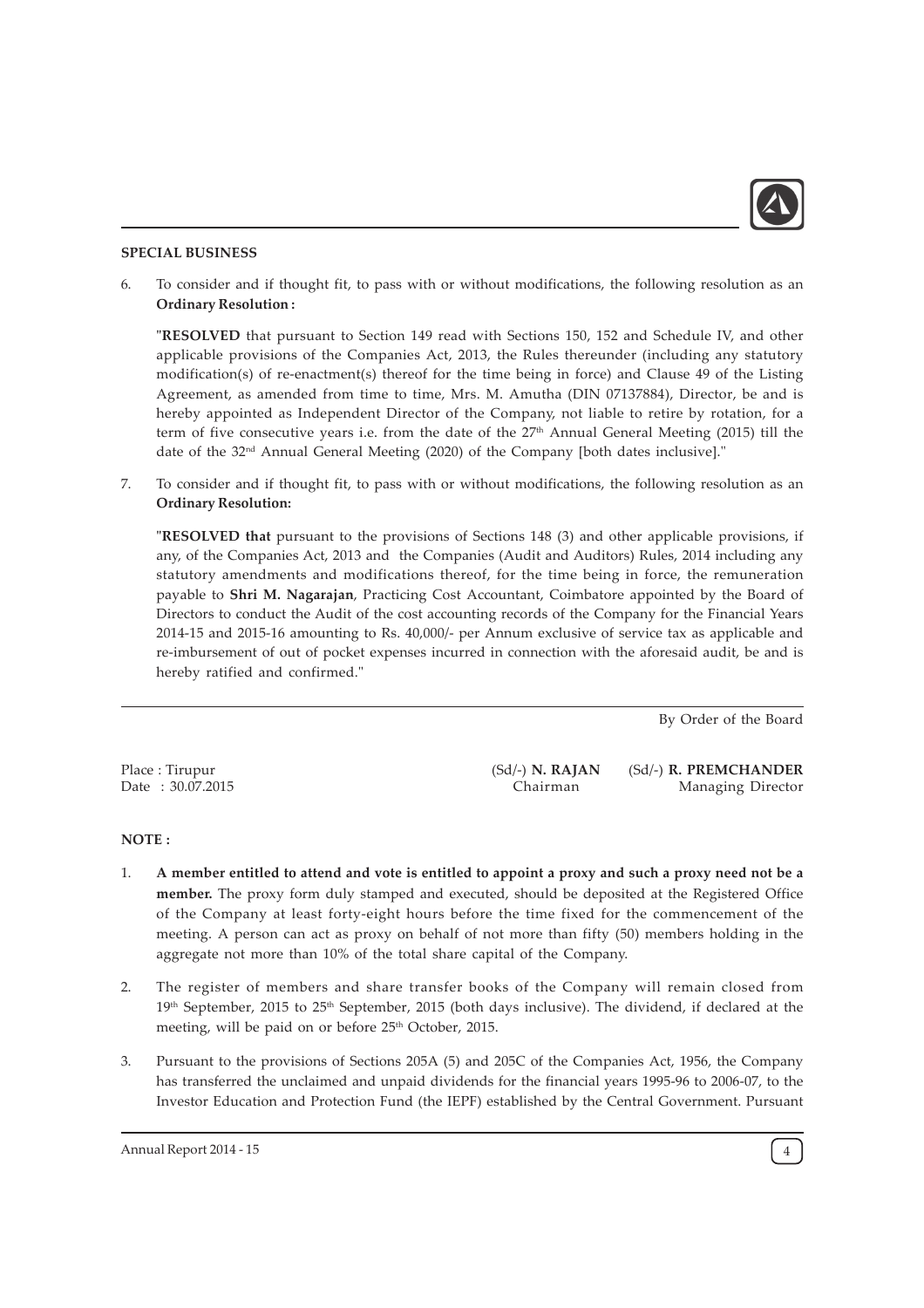

to the provisions of Investor Education and Protection Fund (Uploading of information regarding unpaid and unclaimed amounts lying with companies) Rules, 2012, the Company has uploaded the details of unpaid and unclaimed amounts lying with the Company as on 05<sup>th</sup> September 2014 (date of last Annual General Meeting) on the website of the Company (www.amarjothi.net), as also on the Ministry of Corporate Affairs website.

4. Pursuant to the provisions of Section 108 and other applicable provisions, if any, of the Companies Act, 2013 and the Companies (Management and Administration) Rules, 2014, as amended and Clause 35B of the Listing Agreement, the Company is pleased to provide to its members facility to exercise their right to vote on resolutions proposed to be passed in the Meeting by electronic means. The members may cast their votes using an electronic voting system from a place other than the venue of the Meeting.

The Board of Directors has appointed Sri. R.RAMCHANDAR, Company Seceretary In Practice as the Scrutinizer, for conducting the postal ballot and e-voting process in a fair and transparent manner:

The Company has engaged the services of Central Depository Services (India) Limited ("CDSL") to provide e-voting facility.

The e-voting facility will be available at the link www.evotingindia.com during the following voting period.

# The remote e-voting would commence on Tuesday, the 22<sup>nd</sup> September 2015 (9:00 am) and end on Thursday, the 24<sup>th</sup> September 2015 (5:00 pm).

During the above period, shareholders of the Company, holding shares either in physical form or in dematerialized form, as on the cut-off date of  $18<sup>th</sup>$  September 2015, may cast their vote electronically. The e-voting module shall be disabled by CDSL for voting after 5:00 p.m. on 24th September 2015. Once the vote on a resolution is cast by the shareholder, the shareholder cannot change it subsequently.

The voting rights of Members shall be in proportion of the shares held by them in the paid up equity share capital of the Company as on  $18<sup>th</sup>$  September 2015. A person, whose name is recorded in the Register of Members or in the Register of Beneficial Owners maintained by the Depositories as on the cut-off date (18<sup>th</sup> September 2015) only shall be entitled to avail the facility of remote e-voting as well as voting at the meeting through Ballot Paper.

Notice is being sent to all the shareholders whose names appear on the Register of Members / list of Beneficial Owners, as received from National Securities Depository Limited (NSDL) / Central Depository Services (India) Limited (CSDL) as at the close of business hours on Friday, the 21<sup>st</sup> August 2015.

Any person, who acquires shares of the Company and becomes a member after dispatch of the Notice, but holding shares as on the cut-off date for remote e-voting i.e. 18<sup>th</sup> September 2015, may obtain the login Id and Password by sending a request to helpdesk.evoting@cdslindia.com or contact our Registrar & Share Transfer Agent at the address mentioned on Note no.5 (ii).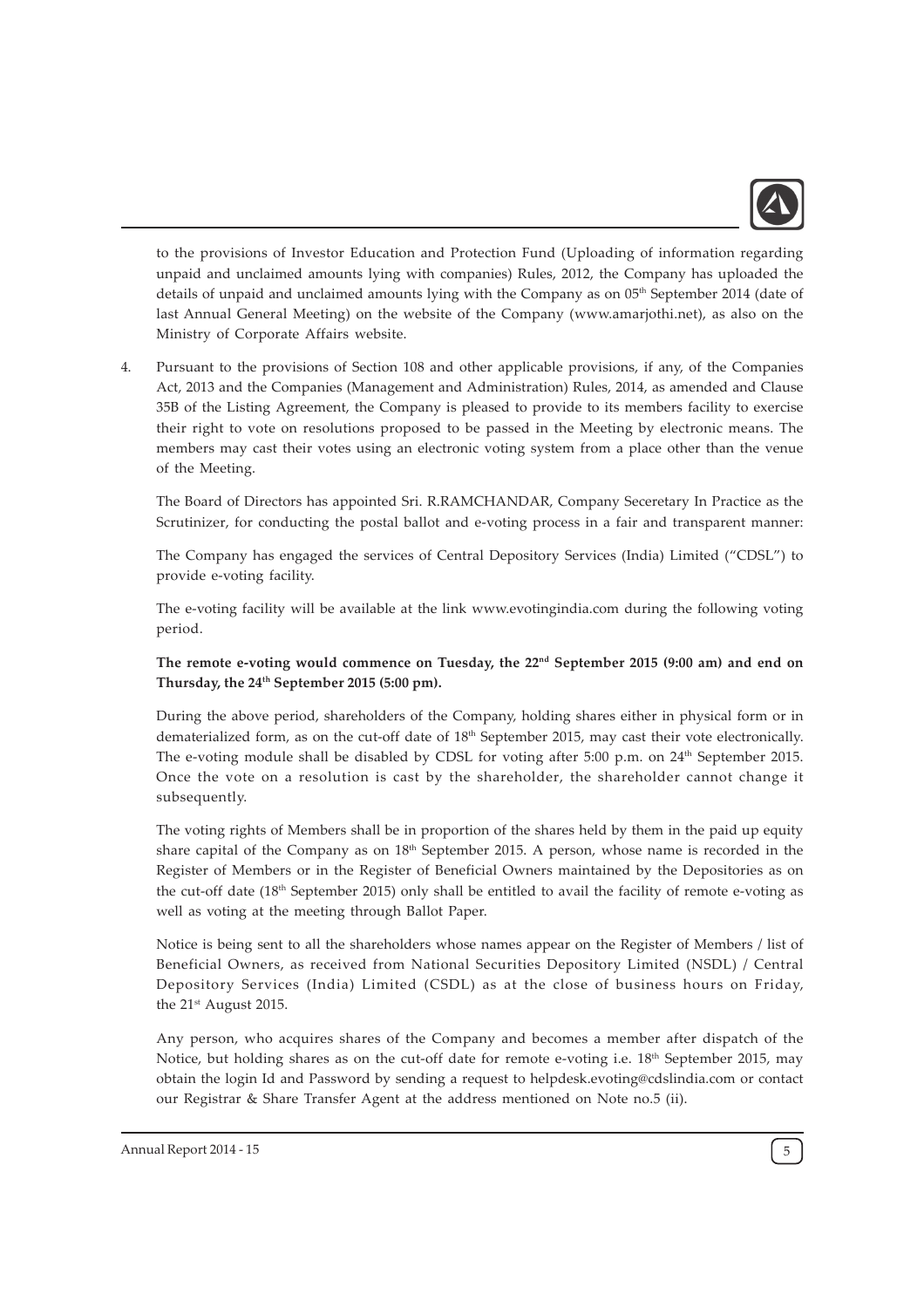

The facility for voting through poll shall be made available at the Meeting and the members attending the Meeting and who have not cast their vote by remote e-voting shall be eligible to vote at the Meeting through poll by ballot paper.

The members who have cast their vote by remote e-voting may also attend the meeting but shall not be entitled to cast their vote again.

The Members who have cast their vote by remote e-voting prior to the meeting may also attend the meeting but shall not be entitled to cast their vote again.

Members can opt for only one mode of voting, i.e., either by Ballot Form or e-voting. In case Members cast their votes through both the modes, voting done by e-voting shall prevail and votes cast through Ballot Form shall be treated as invalid.

The procedure and instructions for e-voting is furnished in this notice.

The Scrutinizer will submit his report to the Chairman after completion of the Scrutiny and the results of the physical ballot / e-voting will be announced by the Company on its website www.amarjothi.net within 48 hours of the conclusion of the AGM.

- 5. Members are requested to:
	- Provide Permanent Account Number if not already provided;
	- · Opt for NECS / NEFT / RTGS facility by providing latest bank account details for prompt credit and for avoiding fraudulent encashment / loss in postal transit of dividend warrant; and

Avail nomination facility.

For the above purposes,

- i) shareholders holding shares in electronic mode may approach their respective depository participants (DP) and
- ii) Shareholders holding shares in physical mode can approach M/s. S.K.D.C Consultants Limited, our Registrar & Share Transfer Agent – Tel. No. 0422-6549995, 2539835 Email: info@skdcconsultants.com.
- 6. Members who are holding shares in physical form are requested to avail dematerialization facility. For further information, please refer to FAQs posted by National Securities Depository Limited on its website www.nsdl.co.in and Central Depository Services (India) Limited on its website www.cdslindia.com.

#### EXPLANATORY STATEMENT UNDER SECTION 102 OF THE COMPANIES ACT, 2013

#### Item No. 6

The Board of Directors at their meeting held on 27.03.2015 appointed Smt. M.Amutha (DIN:07137884) as Additional Director (Non-Executive Independent Director) of the company. She will hold office up to the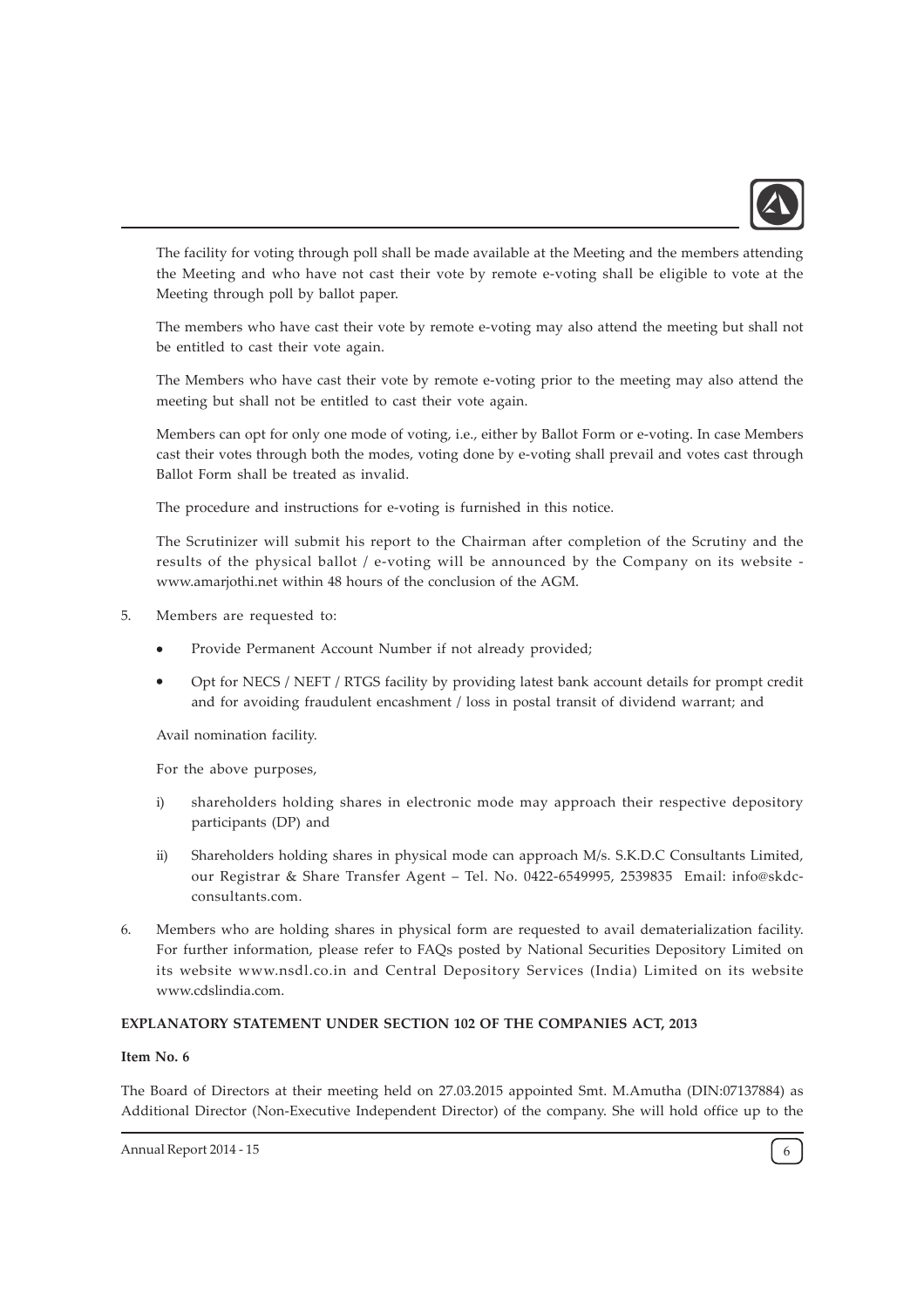

ensuing 27<sup>th</sup> Annual General Meeting pursuant to section 161 of the companies Act, 2013 ("the Act") and being eligible, in terms of Section 149 and other applicable provisions of the Act and Rules made thereunder, she will be seeking election/ appointment as Independent Director for Five consecutive years i.e from the date of 27th Annual General Meeting (2015) till the date of 32nd Annual General Meeting (2020).A notice has been received from a Member along with deposit of Rs. 1 Lakh, proposing Smt. M.Amutha as a candidate for the office of Director of the Company.

In this opinion of the Board, Smt. M.Amutha fulfils the conditions specified in the Companies Act, 2013 and Rules made thereunder for her appointment as an Independent Director of the Company and is independent of the Management. A copy of the draft letter for appointment of Smt. M.Amutha as an Independent Director setting out the terms and conditions would be available for inspection without any fee by the members at the Registered Office of the Company during normal business hours on any working day.

The board considers that Smt. M.Amutha's continued association would be immense benefit to the company and it is desirable to avail her services as Independent Director. Accordingly, the Board recommends the resolution in relation to the appointment of Smt. M.Amutha as an Independent Director, for approval by the shareholders of the Company.

# INTEREST OF DIRECTORS AND KEY MANAGERIAL PERSONNEL

Other than the appointee none of the Directors and other Key Managerial Personnel of the Company and their relatives is concerned or interested, financially or otherwise, in the resolution.

#### ITEM No. 7

The Board of Directors, on the recommendation of the Audit Committee, has approved the appointment of and remuneration payable to Shri M. Nagarajan, Practing Cost Accountant for the audit of cost accounting records of the Company pursuant to the Companies (Cost Records and Audit ) Rules 2014 for the Financial Years 2014-15 and 2015-16 at a remuneration of Rs. 40,000/- per annum excluding the applicable service tax and reimbursement of out of pocket expenses incurred by him in connection with the audit.

As per Section 148 of the Companies Act, 2013 read with Companies (Audit & Auditors) Rules, 2014, the remuneration payable to the Cost Auditor as determined by the Board is required to be ratified by the members of the Company. Board recommends this resolution for the approval of the members.

#### INTEREST OF DIRECTORS AND KEY MANAGERIAL PERSONNEL

Other than the appointee none of the Directors and other Key Managerial Personnel of the Company and their relatives is concerned or interested, financially or otherwise, in the resolution.

By Order of the Board

Place : Tirupur Date : 30.07.2015 (Sd/-) N. RAJAN Chairman

(Sd/-) R. PREMCHANDER Managing Director

Annual Report 2014 - 15 7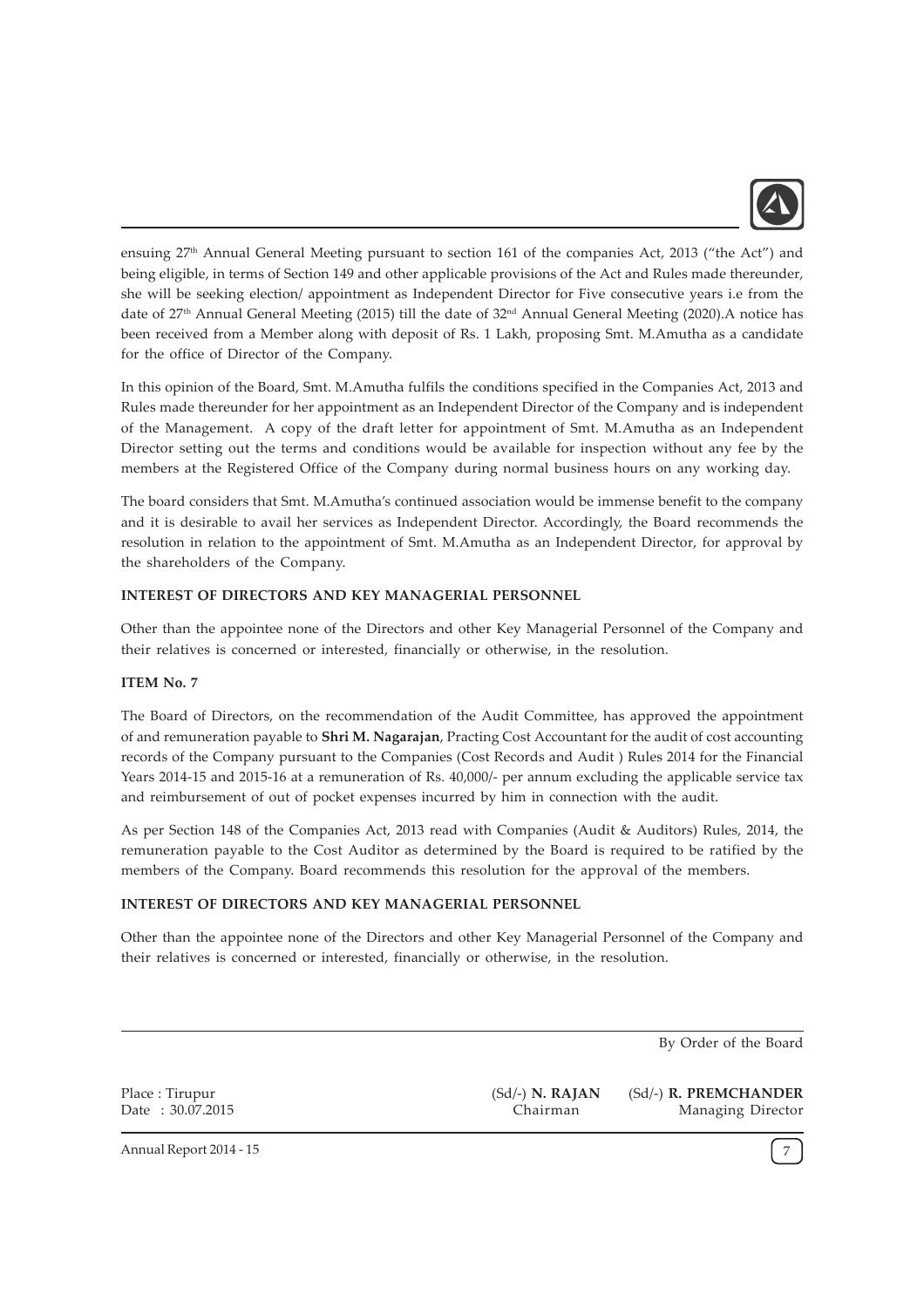

# PROCEDURE AND INSTRUCTION FOR – E-VOTING :

- i) The voting period begins on <22.09.2015 9.00 AM> and ends on <24.09.2015- 5.00 PM>. During this period shareholders' of the Company, holding shares either in physical form or in dematerialized form, as on the cut-off date of <18.09.2015> may cast their vote electronically. The e-voting module shall be disabled by CDSL for voting thereafter.
- ii) Shareholders who have already voted prior to the meeting date would not be entitled to vote at the meeting venue.
- iii) The shareholders should log on to the e-voting website www.evotingindia.com.
- iv) Click on Shareholders.
- v) Now Enter your User ID
	- a) For CDSL: 16 digits beneficiary ID,
	- b) For NSDL: 8 Character DP ID followed by 8 Digits Client ID,
	- c) Members holding shares in Physical Form should enter Folio Number registered with the Company.
- vi) Next enter the Image Verification as displayed and Click on Login.
- vii) If you are holding shares in demat form and had logged on to www.evotingindia.com and voted on an earlier voting of any company, then your existing password is to be used.
- viii) If you are a first time user follow the steps given below:

|                             | For Members holding shares in Demat Form and Physical Form                                                                                                                                                                                                                     |
|-----------------------------|--------------------------------------------------------------------------------------------------------------------------------------------------------------------------------------------------------------------------------------------------------------------------------|
| <b>PAN</b>                  | Enter your 10 digit alpha-numeric *PAN issued by Income Tax Department<br>(Applicable for both demat shareholders as well as physical shareholders)                                                                                                                            |
|                             | Members who have not updated their PAN with the Company/Depository<br>Participant are requested to use the first two letters of their name and the<br>8 digits of the sequence number in the PAN field.                                                                        |
|                             | In case the sequence number is less than 8 digits enter the applicable<br>number of 0's before the number after the first two characters of the name<br>in CAPITAL letters. Eg. If your name is Ramesh Kumar with sequence<br>number 1 then enter RA00000001 in the PAN field. |
| Dividend Bank<br>Details or | Enter the Dividend Bank Details or Date of Birth (in dd/mm/yyyy format) as<br>recorded in your demat account or in the company records in order to login.                                                                                                                      |
| Date of Birth (DOB)         | If both the details are not recorded with the depository or company please<br>enter the member id / folio number in the Dividend Bank details field as<br>mentioned in instruction (v).                                                                                        |

- ix) After entering these details appropriately, click on "SUBMIT" tab.
- x) Members holding shares in physical form will then directly reach the Company selection screen. However, members holding shares in demat form will now reach 'Password Creation' menu wherein they are required to mandatorily enter their login password in the new password field. Kindly note that this password is to be also used by the demat holders for voting for resolutions of any other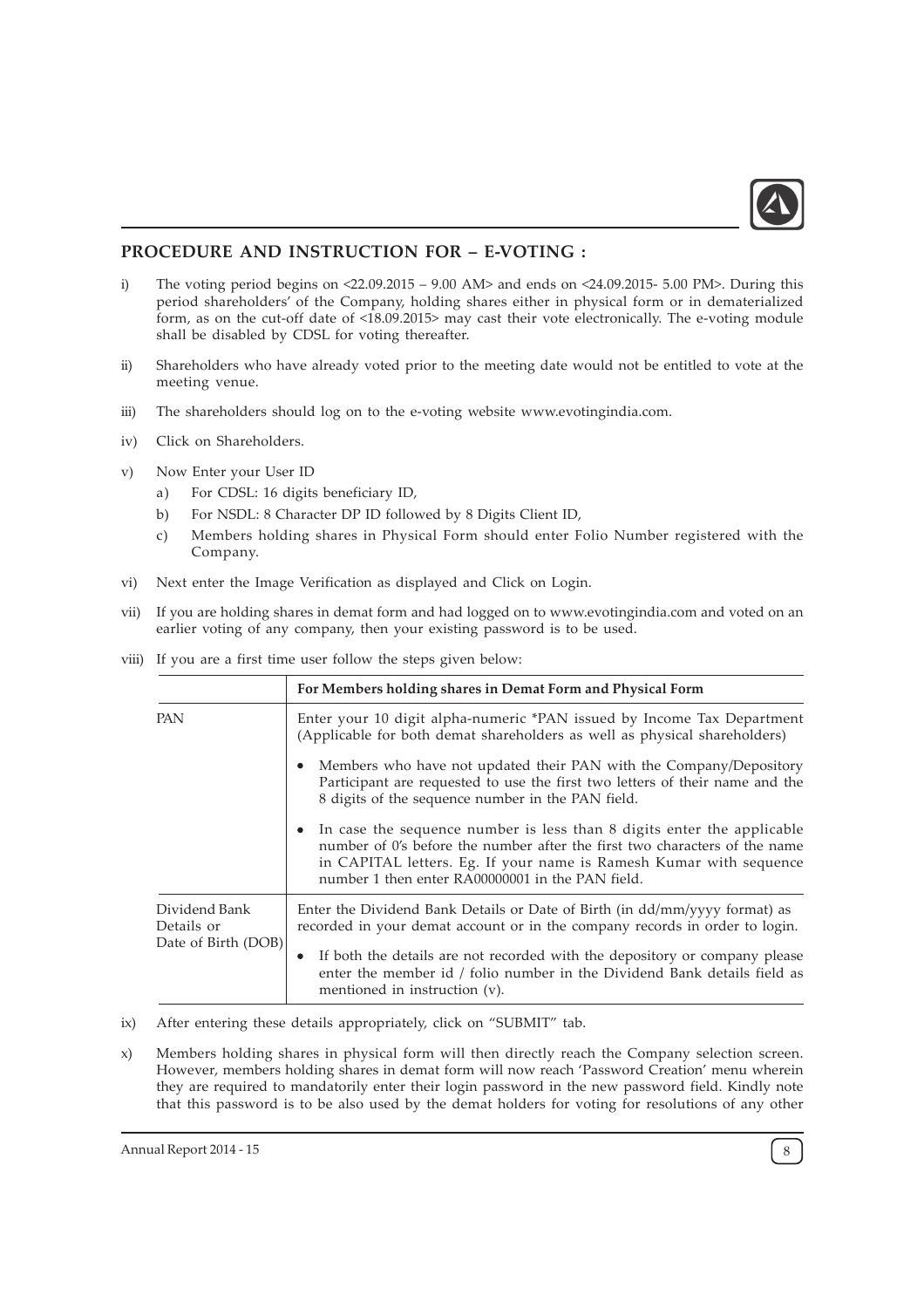

company on which they are eligible to vote, provided that company opts for e-voting through CDSL platform. It is strongly recommended not to share your password with any other person and take utmost care to keep your password confidential.

- xi) For Members holding shares in physical form, the details can be used only for e-voting on the resolutions contained in this Notice.
- xii) Click on the EVSN relevant for <AMARJOTHI SPINNING MILLS LIMITED>
- xiii) On the voting page, you will see "RESOLUTION DESCRIPTION" and against the same the option "YES/NO" for voting. Select the option YES or NO as desired. The option YES implies that you assent to the Resolution and option NO implies that you dissent to the Resolution.
- xiv) Click on the "RESOLUTIONS FILE LINK" if you wish to view the entire Resolution details.
- xv) After selecting the resolution you have decided to vote on, click on "SUBMIT". A confirmation box will be displayed. If you wish to confirm your vote, click on "OK", else to change your vote, click on "CANCEL" and accordingly modify your vote.
- xvi) Once you "CONFIRM" your vote on the resolution, you will not be allowed to modify your vote.
- xvii) You can also take a print of the votes cast by clicking on "Click here to print" option on the Voting page.
- xviii) If a demat account holder has forgotten the login password then Enter the User ID and the image verification code and click on Forgot Password & enter the details as prompted by the system.

#### xxi) Note for Non – Individual Shareholders and Custodians

- · Non-Individual shareholders (i.e. other than Individuals, HUF, NRI etc.) and Custodian are required to log on to www.evotingindia.com and register themselves as Corporates.
- · A scanned copy of the Registration Form bearing the stamp and sign of the entity should be emailed to helpdesk.evoting@cdslindia.com.
- After receiving the login details a Compliance User should be created using the admin login and password. The Compliance User would be able to link the account(s) for which they wish to vote on.
- · The list of accounts linked in the login should be mailed to helpdesk.evoting@cdslindia.com and on approval of the accounts they would be able to cast their vote.
- · A scanned copy of the Board Resolution and Power of Attorney (POA) which they have issued in favour of the Custodian, if any, should be uploaded in PDF format in the system for the scrutinizer to verify the same.

In case you have any queries or issues regarding e-voting, you may refer the Frequently Asked Questions ("FAQs") and e-voting manual available at www.evotingindia.com, under help section or write an email to helpdesk.evoting@cdslindia.com

By Order of the Board

Place : Tirupur Date : 30.07.2015 (Sd/-) N. RAJAN Chairman

(Sd/-) R. PREMCHANDER Managing Director

Annual Report 2014 - 15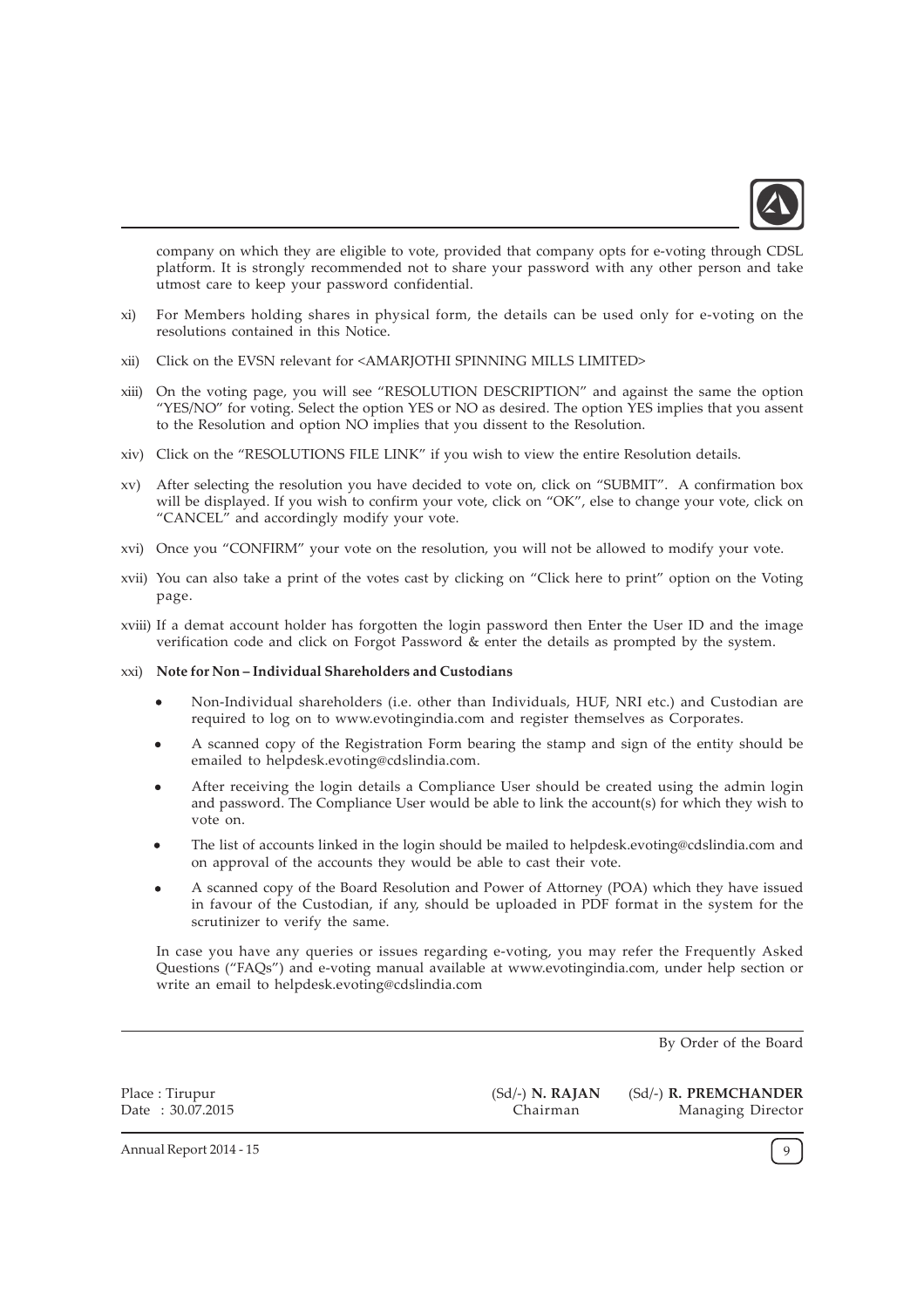

# Particulars of the Directors seeking re-appointment in the forthcoming Annual General Meeting pursuant to Clause 49 of the Listing Agreement

# ITEMS 3 & 4

| Name of the Director                                                                                                                                                                                          | N. RAJAN                                                                                                                                 | <b>R. PREMCHANDER</b>                                                                                                                                                                                                  |
|---------------------------------------------------------------------------------------------------------------------------------------------------------------------------------------------------------------|------------------------------------------------------------------------------------------------------------------------------------------|------------------------------------------------------------------------------------------------------------------------------------------------------------------------------------------------------------------------|
| <b>DIN</b>                                                                                                                                                                                                    | 00390813                                                                                                                                 | 00390795                                                                                                                                                                                                               |
| Date of Birth                                                                                                                                                                                                 | 14/03/1939                                                                                                                               | 16/11/1968                                                                                                                                                                                                             |
| Expertise in specific functional<br>areas                                                                                                                                                                     | Practicing Chartered Accountant having<br>professional experience of more than 40<br>years.                                              | Has more than 20 Years experience in<br>the field of marketing, finance and<br>management of the Company.                                                                                                              |
| Qualifications                                                                                                                                                                                                | B.Com., F.C.A                                                                                                                            | B.Com., MBA                                                                                                                                                                                                            |
| List of other companies in                                                                                                                                                                                    | Chairman:                                                                                                                                | Chairman: Nil                                                                                                                                                                                                          |
| which directorship held as on<br>31 <sup>st</sup> March 2015                                                                                                                                                  | - Amarjothi Power Generation and<br>Distribution Company Limited<br>- R P J Textiles Limited                                             | <b>Managing Director:</b><br>- Amarjothi Power Generation and<br>Distribution Company Limited<br>- Vinformax Systems India Private<br>Limited                                                                          |
|                                                                                                                                                                                                               | Director:<br>- Amarjothi Power Generation and<br>Distribution Company Limited<br>- R P J Textiles Limited                                | Director:<br>- Propin India Developers Private<br>Limited<br>- Freeze Adventures Private Limited<br>- R P J Textiles Limited<br>- Vixta Solutions Private Limited<br>- Vinformax Technology Systems<br>Private Limited |
| Chairman / Members of the                                                                                                                                                                                     | Chairman: Nil                                                                                                                            | Chairman: Nil                                                                                                                                                                                                          |
| Committees of the Board of<br>other companies in which he is<br>a Director as on 31 <sup>st</sup> March 2015                                                                                                  | <b>Member: Nil</b>                                                                                                                       | <b>Member: Nil</b>                                                                                                                                                                                                     |
| Shareholding as on<br>31 <sup>st</sup> March 2015:<br>a) held individually<br>b) held as Karta of HUF<br>c) held jointly with others<br>d) held as Executor / Trustee<br>Relationship with other<br>Directors | 11,64,780<br>Nil<br>Nil<br>Nil<br>Father of Mr. R. Premchander,<br>Managing Director and Mr. R.Jaichander,<br><b>Whole-Time Director</b> | 12,75,653<br>Nil<br>Nil<br>Nil<br>Son of Mr. N. Rajan, Non-Excutive<br>Director<br>Brother<br>and<br>οf<br>Mr. R. Jaichander, Whole-Time<br>Director.                                                                  |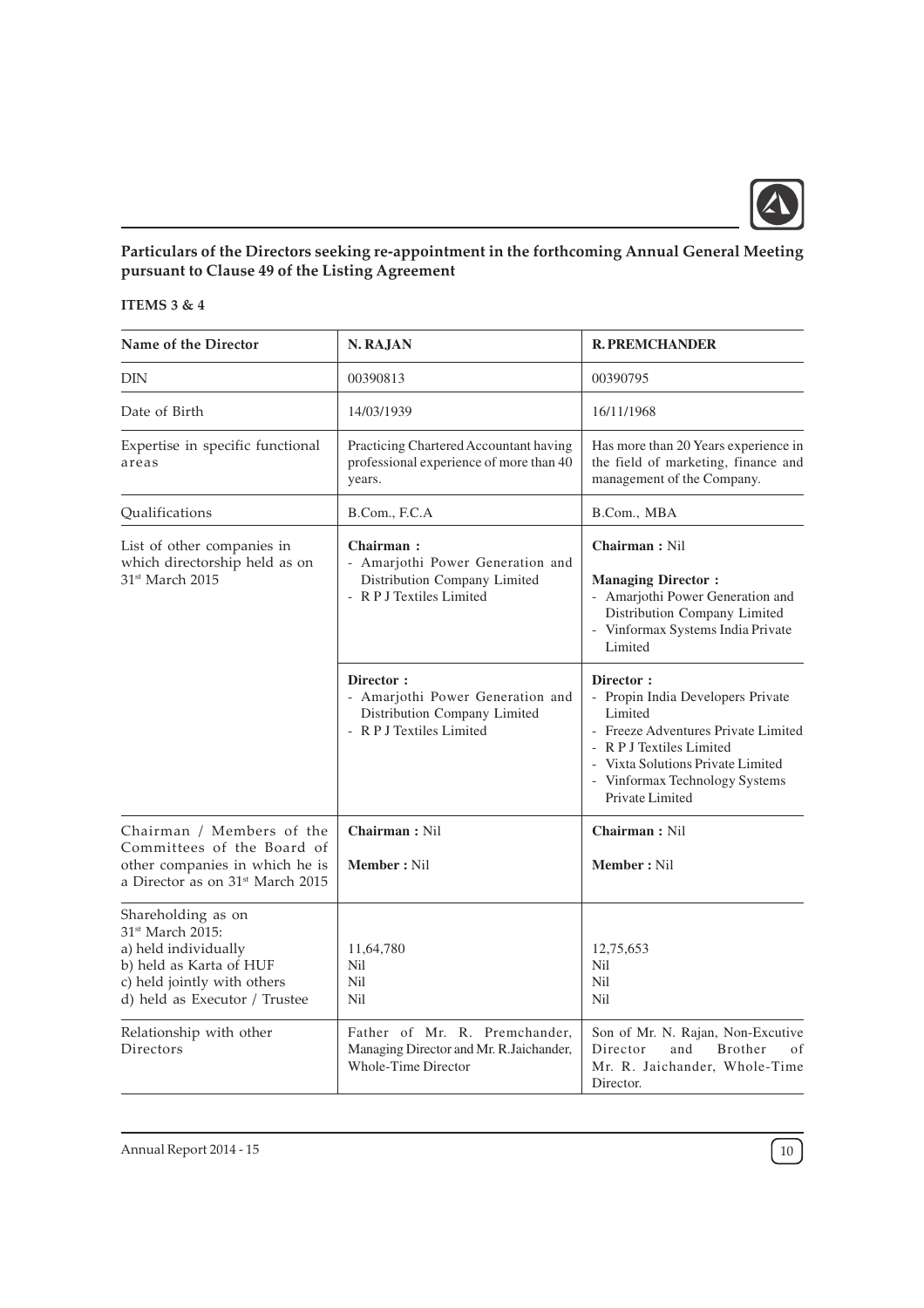

# DIRECTORS' REPORT TO THE MEMBERS OF AMARJOTHI SPINNING MILLS LIMITED

Your Directors have pleasure in presenting the Twenty Seventh Annual Report together with the audited accounts of your Company for the year ended 31<sup>st</sup> March 2015.

# FINANCIAL RESULTS

|                                             | 2014-2015<br>Rs. | 2013-2014<br>Rs. |
|---------------------------------------------|------------------|------------------|
| Revenue from Operations                     | 2014788794.60    | 1981092608.70    |
| Other Income                                | 16457814.74      | 22101203.76      |
| <b>Total Revenue</b>                        | 2031246609.34    | 2003193812.46    |
| <b>Less: Total Expenses</b>                 | 1856165136.16    | 1733668758.76    |
| <b>Profit before Tax</b>                    | 175081473.18     | 269525053.70     |
| <b>Profit after Tax</b>                     | 132188548.95     | 201125053.70     |
| Surplus brought forward                     | 511634412.59     | 331703076.89     |
| Add: Excess provision for taxation reversed | $\Omega$         | 14646320.00      |
| Less: Transition provision for Depreciation | $\theta$         | $\Omega$         |
| Amount available for appropriation          | 643822961.54     | 547474450.59     |
| Appropriations to:                          |                  |                  |
| General Reserve                             | 13220000.00      | 20150000.00      |
| Proposed Dividend - Including Dividend Tax  | 15836040.00      | 15690038.00      |
| Surplus carried to balance sheet            | 614766921.54     | 511634412.59     |
| <b>TOTAL</b>                                | 643822961.54     | 547474450.59     |

# STATE OF COMPANY'S AFFAIRS AND FUTURE OUTLOOK :

# **OPERATIONS**

The Company's sales increased slightly by 1.70% to Rs.20147.89 Lacs during the year under review as against Rs.19810.92 Lacs in the previous year.

# i) YARN DIVISION

Your Directors inform you that yarn division continues to perform well. Production and sales increased more than last year level. However due to raw material price fluctuation and Power cost, the profitability of the yarn Division have not improved much.

# ii) PROCESSING UNIT

The performance of the Processing unit has improved and problems arising from the effluent Treatment plants are being sorted out.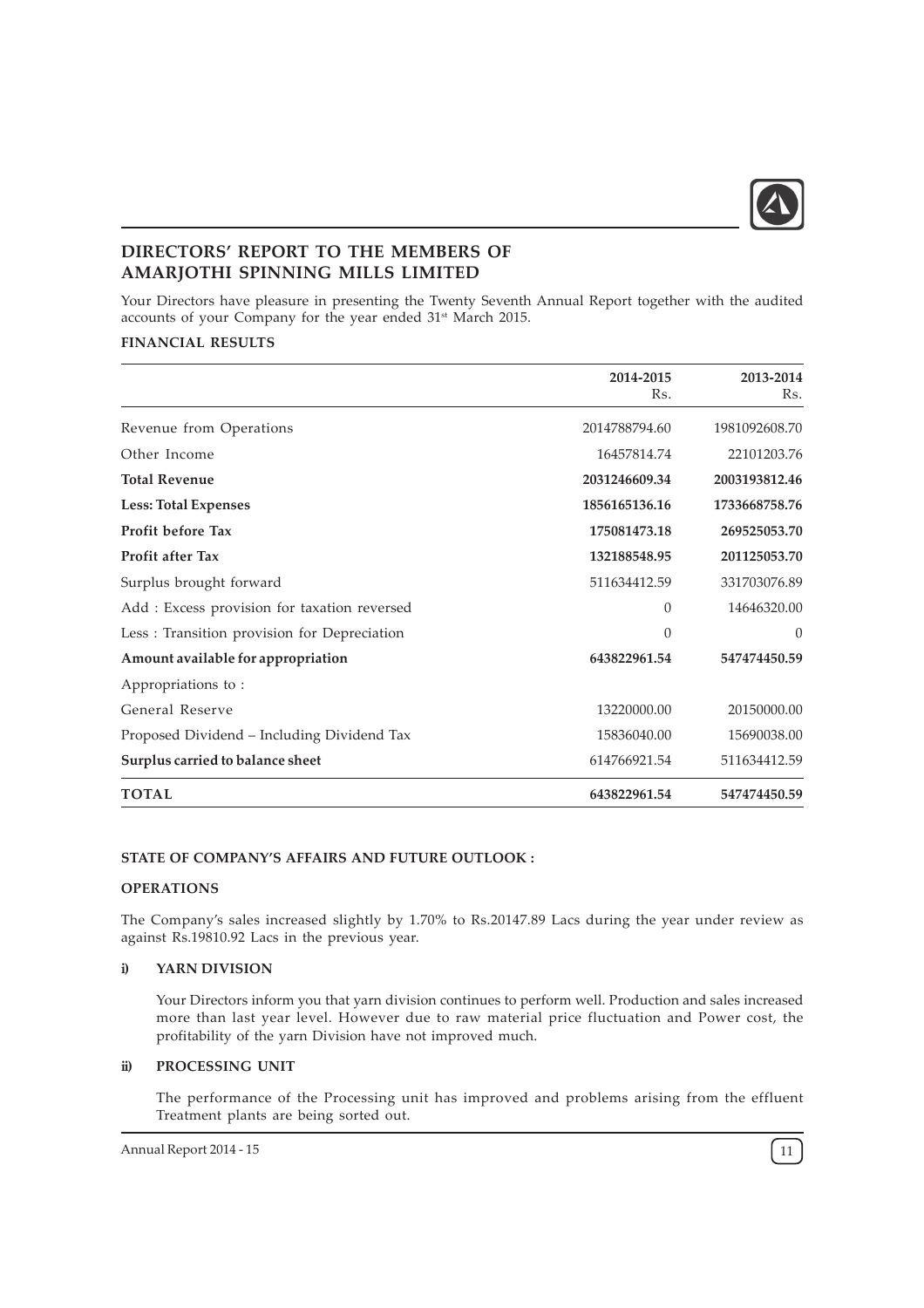

# FUTURE PROSPECTS

The Company will continue to perform well in the domestic market. The Company is in the process of implementing several cost saving measures, which will make the product more competitive.

# CHANGE IN NATURE OF BUSINESS, IF ANY :

There were no changes in Nature of Business during the year 2014-2015

# DIVIDEND

Your Directors are glad to recommend a dividend of Rs. 2.00 per share (20% on the Equity Capital) for the year ended 31st March 2015 absorbing a sum of Rs.1,35,00,000/- for the approval of the share holders at the ensuing Annual General Meeting. The dividend will be free of tax in the hands of shareholders since the Company will be paying the Dividend Distribution Tax at the prescribed rate.

# GENERAL RESERVE

During the year, your Company has transferred an amount of Rs.1,32,20,000.00 to the General Reserve.

#### CHANGES IN SHARE CAPITAL :

There were no changes in Share Capital of the Company during the Financial Year 2014-2015.

# DISCLOSURE REGARDING ISSUE OF EQUITY SHARES WITH DIFFERENTIAL RIGHTS :

The Company has not issued any Equity Shares with Differential Rights during the Financial Year 2014-2015.

## DISCLOSURE REGARDING ISSUE OF EMPLOYEE STOCK OPTIONS :

The Company has not provided any Stock Option Scheme to the employees during the year Under Review.

# DISCLOSURE REGARDING ISSUE OF SWEAT EQUITY SHARES :

The Company has not issued any Sweat Equity Shares during the year under review.

# EXTRACT OF ANNUAL RETURN :

As required pursuant to Section 92 (3) of the Companies Act, 2013 and Rule 12 (1) of the Companies (Management and Administration) Rules, 2014, an extract of Annual Return in the Form MGT-9 is annexed as a part of this report vide "ANNEXURE VI".

#### NUMBER OF BOARD MEETINGS :

During the Financial Year 2014-15, 14 (Fourteen) Meetings of the Board of Directors of the company were held. The details of Board Meeting and Attendance of Directors are disclosed in the Corporate Governance Report.

# PARTICULARS OF LOAN, GUARANTEES AND INVESTMENTS UNDER SECTION 186 :

The Company has not provided any Loan/Guarantee during the year under review.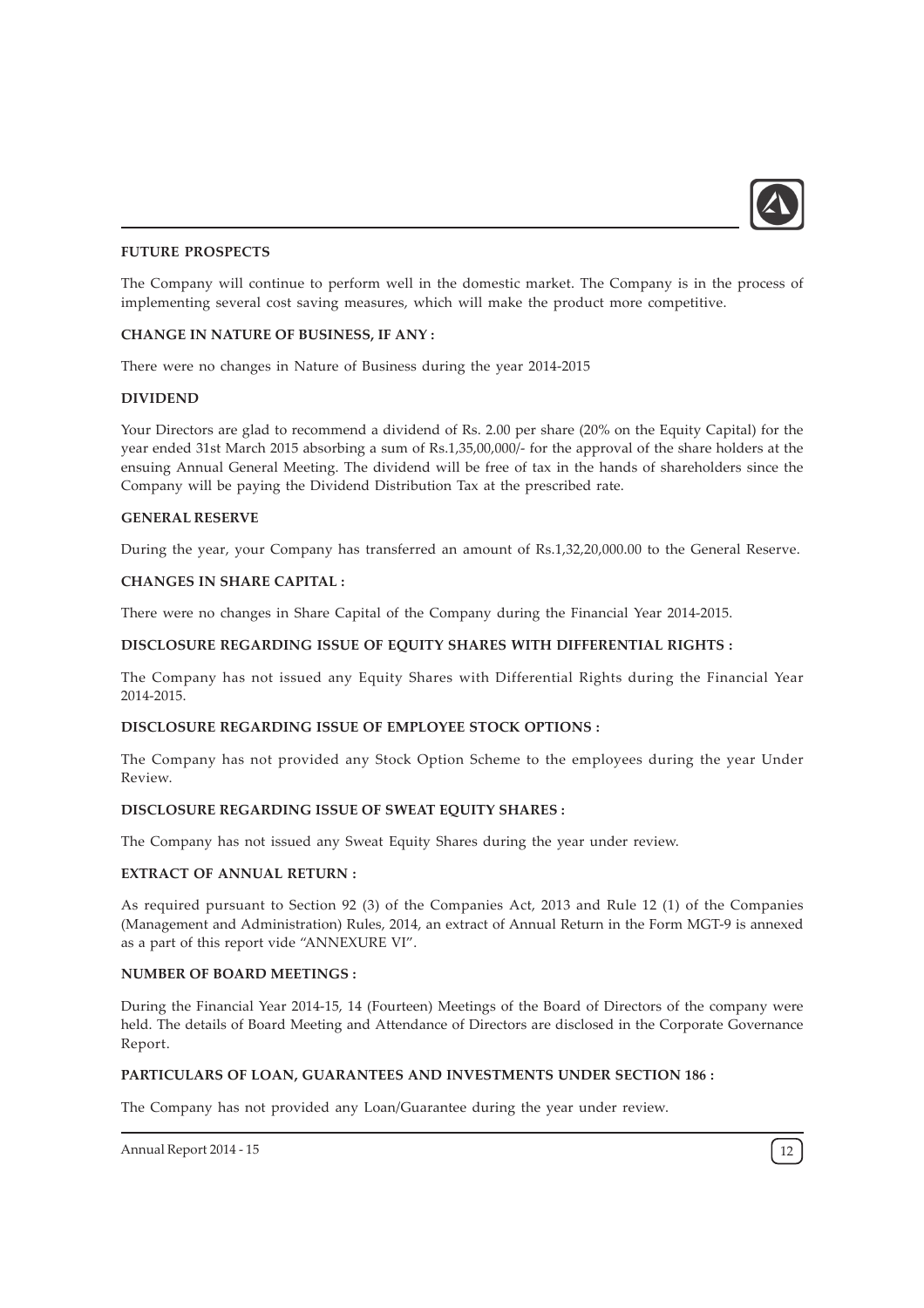

Details of Investments during the year 01.04.2014 to 31.03.2015 :

| Sl.<br>$\mathbf{N}\mathbf{0}$ | Date of<br>Investment | Details of<br>Investee                                  | Amount       | Purpose for which the proceed from<br>investment is proposed to be<br>utilized by the recipient |
|-------------------------------|-----------------------|---------------------------------------------------------|--------------|-------------------------------------------------------------------------------------------------|
|                               | 12.05.2014            | Amarjothi Power<br>Generation &<br>Distrubition co Itd. | 75,00,000.00 | Equity capital                                                                                  |
|                               | 02.07.2014            | Amarjothi Wind Farm                                     | 94,75,600.00 | Partner capital                                                                                 |

#### RELATED PARTY TRANSACTIONS :

All contracts / arrangements / transactions entered by the company during the financial year with related parties where on arms length basis .During the year the company had not entered into any contracts/ arrangements / transactions with related parties which could be considered material in accordance with the policy of the company on materiality of related party transactions. Hence the requirement for furnishing details under section 134(3) (h) in prescribed Form No AOC 2 is not applicable. Further, the Company's policy on Related Party Transactions is attached as part of this report vide "ANNEXURE III".

# EXPLANATION OR COMMENTS ON QUALIFICATIONS, RESERVATIONS OR ADVERSE REMARKS OR DISCLAIMERS MADE BY THE AUDITORS :

Based on the Secretarial Audit Report, we have observed that few aspects are not in compliance with Companies Act and Listing Agreement entered into with Stock Exchange which is purely unintentional and the necessary actions have been taken to resolve the issue.

# MATERIAL CHANGES AND COMMITMENT IF ANY AFFECTING THE FINANCIAL POSITION OF THE COMPANY OCCURRED BETWEEN THE END OF THE FINANCIAL YEAR TO WHICH THIS FINANCIAL STATEMENTS RELATE AND THE DATE OF THE REPORT :

No material changes and commitments affecting the financial position of the Company occurred between the end of the financial year to which this financial statements relate and the date of this report.

# CONSERVATION OF ENERGY, TECHNOLOGY, ABSORPTION AND FOREIGN EXCHANGE EARNINGS AND OUTGO :

The information relating to Conservation of Energy, Foreign Exchange Earning and Out Go, Technology Absorption pursuant to section 134(3) (m) of the act, read with rule 8 sub rule 3 of the companies (accounts) rules, 2014 is attached as ANNEXURE I which forms part of the report.

#### RISK MANAGEMENT POLICY :

Availability of quality raw material and at competitive prices continuous to be a major factor of concern because India is basically an agrarian economy depending mostly on natural resources like water for its crops. The rising interest rates, increasing fuel prices, power shortage, labour scarcity are causes of the concern for the industry as a whole. The effluent treatment related problem faced by the Processing Division and the non-drawal of wind mill generated power by the TNEB are Company-specific causes of concern.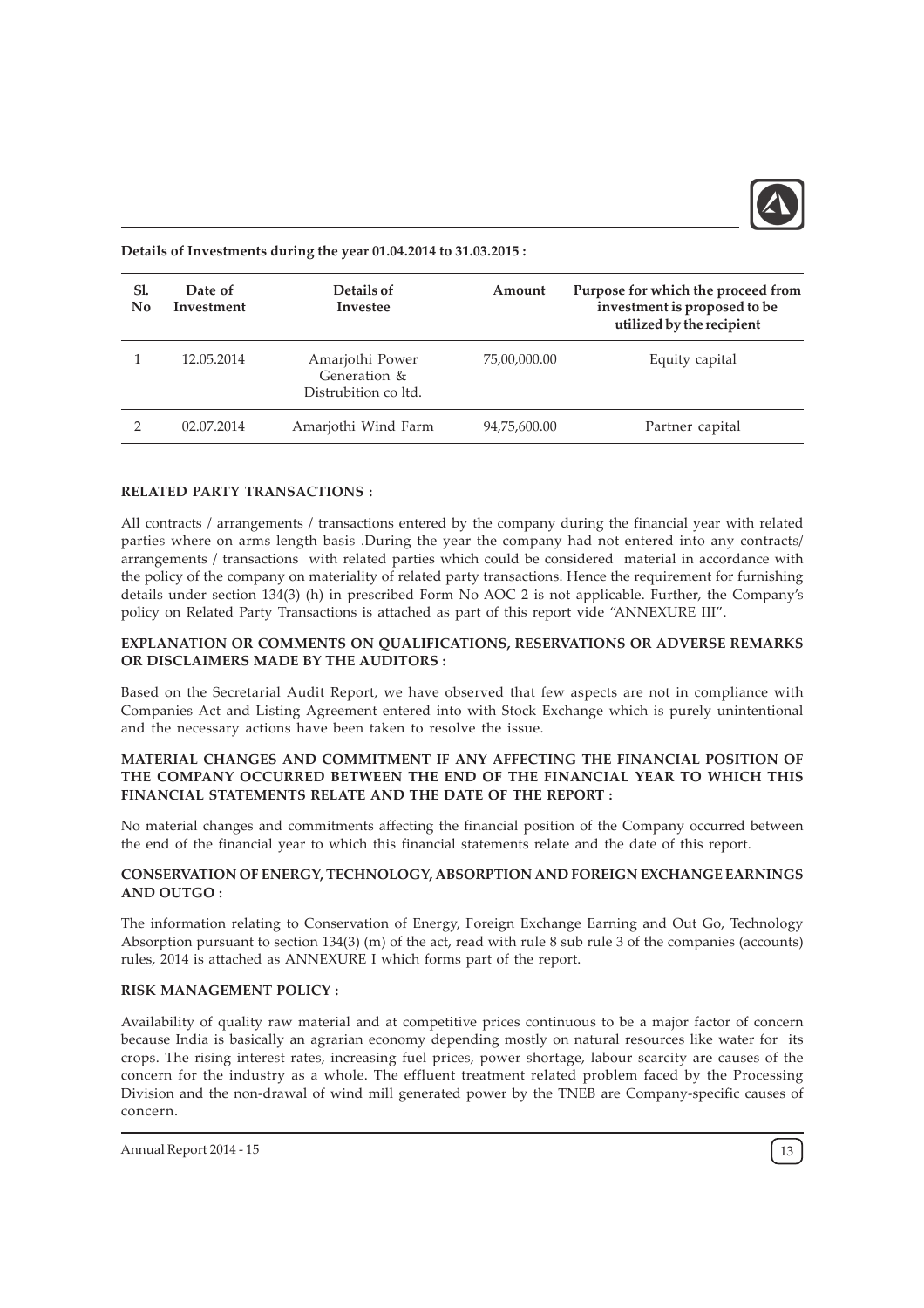

# SUBSIDIARIES, JOINT VENTURES AND ASSOCIATE COMPANIES :

The Company does not have any Subsidiary, Joint venture or Associate Company.

#### SECRETARIAL AUDIT :

In terms of Section 204 of the Companies Act, 2013 and the rules thereunder, the Company has appointed Mr. R.Ramchandar B.com, ACS, LLB as the Secretarial Auditor of the Company. Secretarial Audit Report in Form MR-3 as provided by Mr. R. Ramchandar is annexed to this Report vide "ANNEXURE V".

# REMUNERATION OF DIRECTORS & KMP :

Disclosure pursuant to Rule 5 (1) of Companies (Appointment and Remuneration of Managerial Personnel) Rules, 2014 is annexed vide "ANNEXURE VII".

#### DETAILS OF DIRECTORS APPOINTMENT AND RESIGNATION :

- i) Smt. Meiyappan Amutha (DIN: 07137884) who was appointed as Additional Director of the company w.e.f. 27<sup>th</sup> Day of March 2015 and who holds office upto the date of this Annual General Meeting of the Company be and is hereby appointed as an Independent Director of the Company.
- ii) Sri. S. Sathyanarayanan, Independent Director has resigned from the board on 09.09.2014

# DIRECTORS RETIRE BY ROTATION :

Mr. N. Rajan and Mr. R. Premchander retire by rotation and, being eligible, offer themselves for reelection.

#### ANNUAL EVALUATION BY THE BOARD

The Board has made a formal evaluation of its own performance and that of its committees and individual directors as required under Section 134(3) (p) of the Companies Act, 2013.

# DETAILS OF SIGNIFICANT & MATERIAL ORDERS PASSED BY THE REGULATORS OR COURTS OR TRIBUNAL :

During the year 2014-15, no significant and material Orders were passed by the Regulators or Courts or Tribunals impacting the going concern status and company's operations in future

# STATEMENT IN RESPECT OF ADEQUACY OF INTERNAL FINANCIAL CONTROL WITH REFERENCE TO THE FINANCIAL STATEMENTS :

The Company has a well-established internal financial control and risk management framework, with appropriate policies and procedures, to ensure the highest standards of integrity and transparency in its operations and a strong corporate governance structure, while maintaining excellence in services to all its stakeholders. Appropriate controls are in place to ensure: (a) the orderly and efficient conduct of business, including adherence to policies, (b) safeguarding of assets, (c) prevention and detection of frauds / errors, (d) accuracy and completeness of the accounting records and (e) timely preparation of reliable financial information.

# DEPOSITS :

The Company has neither accepted nor renewed any deposits during the year under review.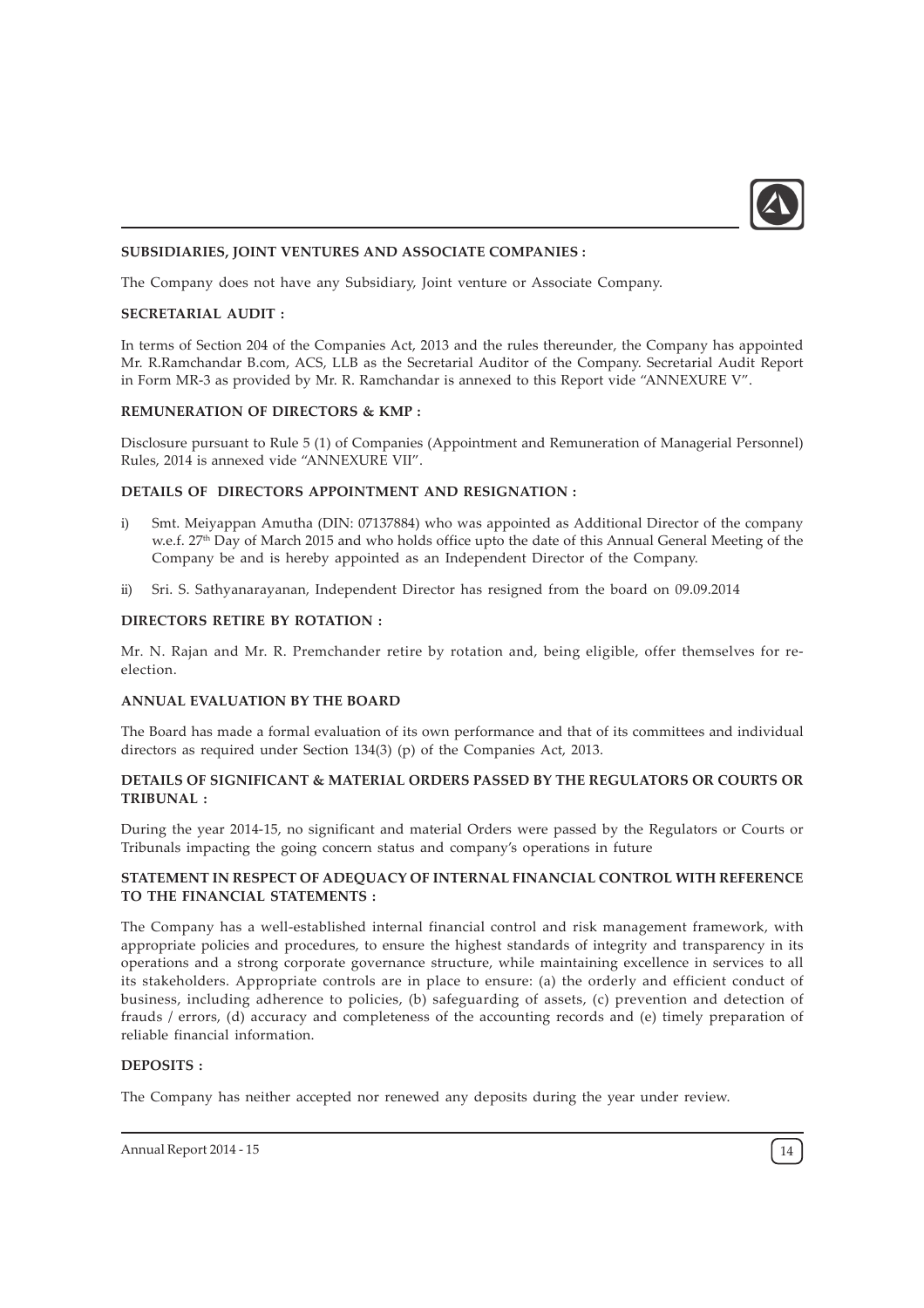

# RECEIPT OF ANY COMMISSION BY MD/WTD FROM A COMPANY OR FOR RECEIPT OF COMMISSION/ REMUNERATION FROM ITS HOLDING OR SUBSIDIARY :

NIL

# REAPPOINTMENT OF INDEPENDENT DIRECTOR :

#### NOT APPLICABLE

#### DECLARATION BY INDEPENDENT DIRECTOR :

The Company has received necessary declaration from each Independent Director of the Company under Section 149 (7) of the Companies Act, 2013 that the Independent Directors of the Company meet with the criteria of their Independence laid down in Section 149 (6).

#### BOARD & AUDIT COMMITTEE :

The details regarding number of board meetings held during the financial year and composition of Audit Committee is furnished in the Corporate Governance Report.

#### NOMINATION AND REMUNERATION COMMITTEE POLICY :

The details regarding Nomination and Remuneration Committee Meeting held during the financial year is annexed to the Corporate Governance Report.

#### DISCLOSURE ON ESTABLISHMENT OF A VIGIL MECHANISM :

During the year, the Company adopted a Whistle Blower Policy and established the necessary vigil mechanism for Directors and Employees to report concerns about unethical behavior. The mechanism provides for adequate safeguards against victimization. Further, no person has been denied access to the Audit Committee.

The Whistle Blower Policy is available under the following web site: http://www.amarjothi.net

# AUDITORS :

Mr. V. Narayanaswami M.A., F.C.A., Chartered Account, Coimbatore, (Membership No.023661), retires and is eligible for re-appointment for a term of five years. A certificate from the Auditors that they satisfy the conditions prescribed under the Companies Act, 2013 and the Rules made thereunder (including satisfaction of criteria under section 141 of the Companies Act, 2013), has been received from them.

#### CORPORATE GOVERNANCE

A detailed report on corporate governance, together with a certificate from the Statutory Auditors, in compliance with clause 49 of the Listing Agreement, is attached as part of this report vide "ANNEXURE II".

# CORPORATE SOCIAL RESPONSIBILITY

Based on last three years average Net Profit, the Company is required to spend a sum of Rs. 24,89,413 in the year 2014-15. The Company is working out for schemes that could result in enduring benefits to the community at large. The Company shall find out ways and means to spend the same in the coming months and shall submit the relevant report in the ensuing year. The Company could not spend the money before finalising this report as the time was too short to identify suitable projects for spending the same.

List of CSR Activities and Composition of CSR Committee is annexed herewith as "ANNEXURE IV".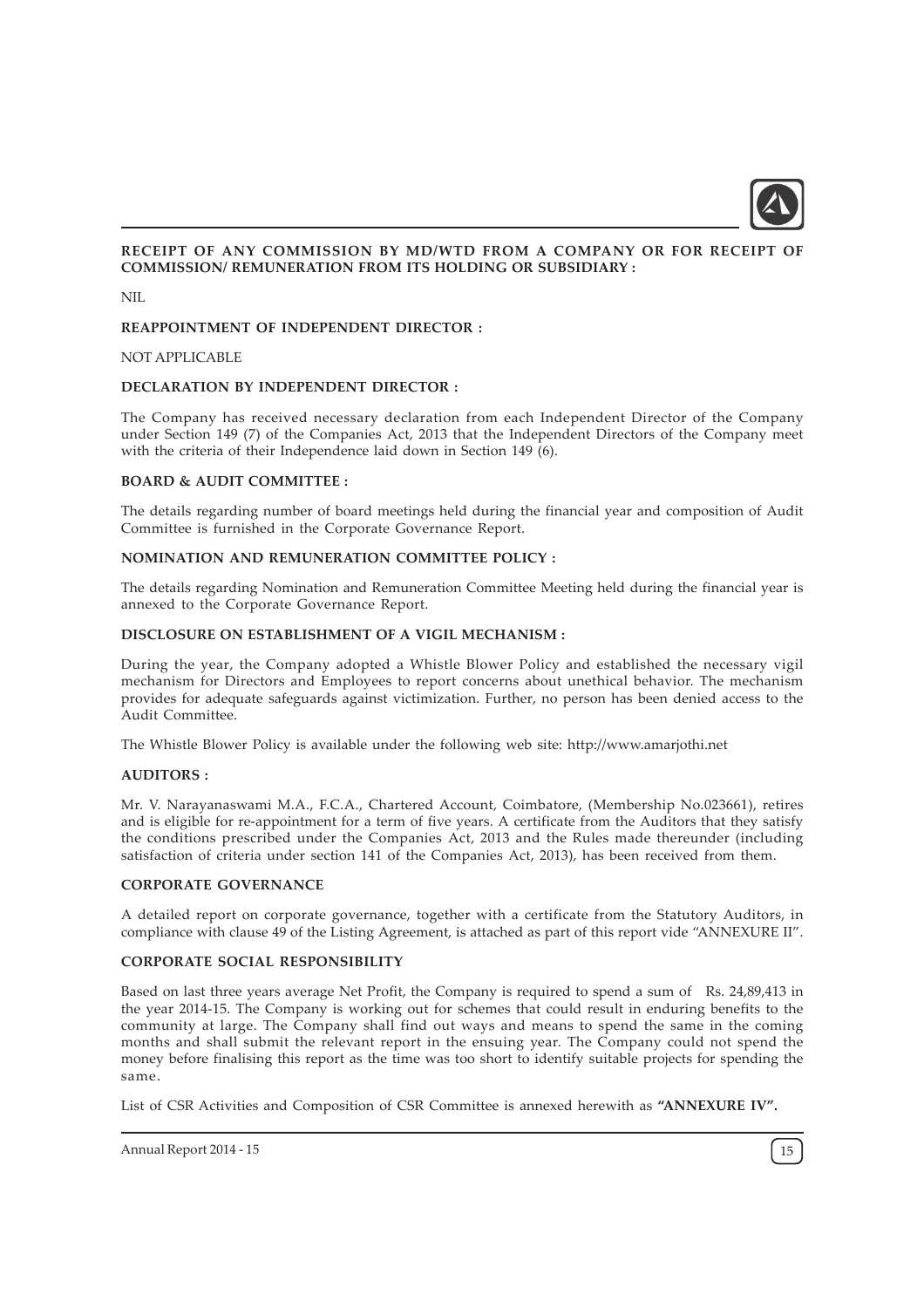

# CORPORATE SOCIAL RESPONSIBILITY POLICY

#### PREAMBLE

Through Amarjothi Spinning Mills Limited, long standing commitment to service to the society, we strive to attain leadership in our business through a socially and environmentally responsible way, while taking care of the interests of our stakeholders.

We work with the primary objective of contributing to the sustainable development of the society and creating a greener and cleaner environment around us.

Towards achieving these objectives, Amarjothi Spinning Mills Limited has initiated Sanitation Programme for providing toilets, a program which executes various social and environmental development activities in and around its operational locations.

#### CORPORATE SOCIAL RESPONSIBILITY PURPOSE STATEMENT

The Company shall seek to impact the lives of the disadvantaged by supporting and engaging in activities that aim to improve their wellbeing. We are dedicated to the cause of empowering people, educating them and in improving their quality of life. While we will undertake programmes based on the identified needs of the community, education and healthcare shall remain our priority. Across the different programme areas identified by the company, it would be our endeavour to reach the disadvantaged and the marginalised sections of the society to make a meaningful impact on their lives. We are committed to identifying and supporting programmes aimed at:

- Empowerment of the disadvantaged sections of the society through education, access to and awareness about financial services and the like;
- Provision of access to basic necessities like healthcare, drinking water & sanitation and the like to underprivileged;
- Work towards eradicating hunger and poverty, through livelihood generation and skill development;
- Supporting environmental and ecological balance through afforestation, soil conservation, rain water harvesting, conservation of flora & fauna, and similar programme;
- Promotion of rural sports, nationally recognized sports, paralympic sports and Olympic sports through training of sportspersons;
- Undertake rural development projects;
- Any other programme that falls under CSR purpose listed in Schedule VII of the Companies Act, 2013 amended from time to time and which are aimed at the empowerment of disadvantaged sections of the society.

# **SCOPE**

This policy will apply to all projects/programmes undertaken as part the Company's Corporate Social Responsibility and will be developed, reviewed and updated periodically with reference to relevant changes in corporate governance, international standards and sustainable and innovative practices. The policy will maintain compliance and alignment with the activities listed in Schedule VII and Section 135 of the Companies Act 2013 and the rules framed there under.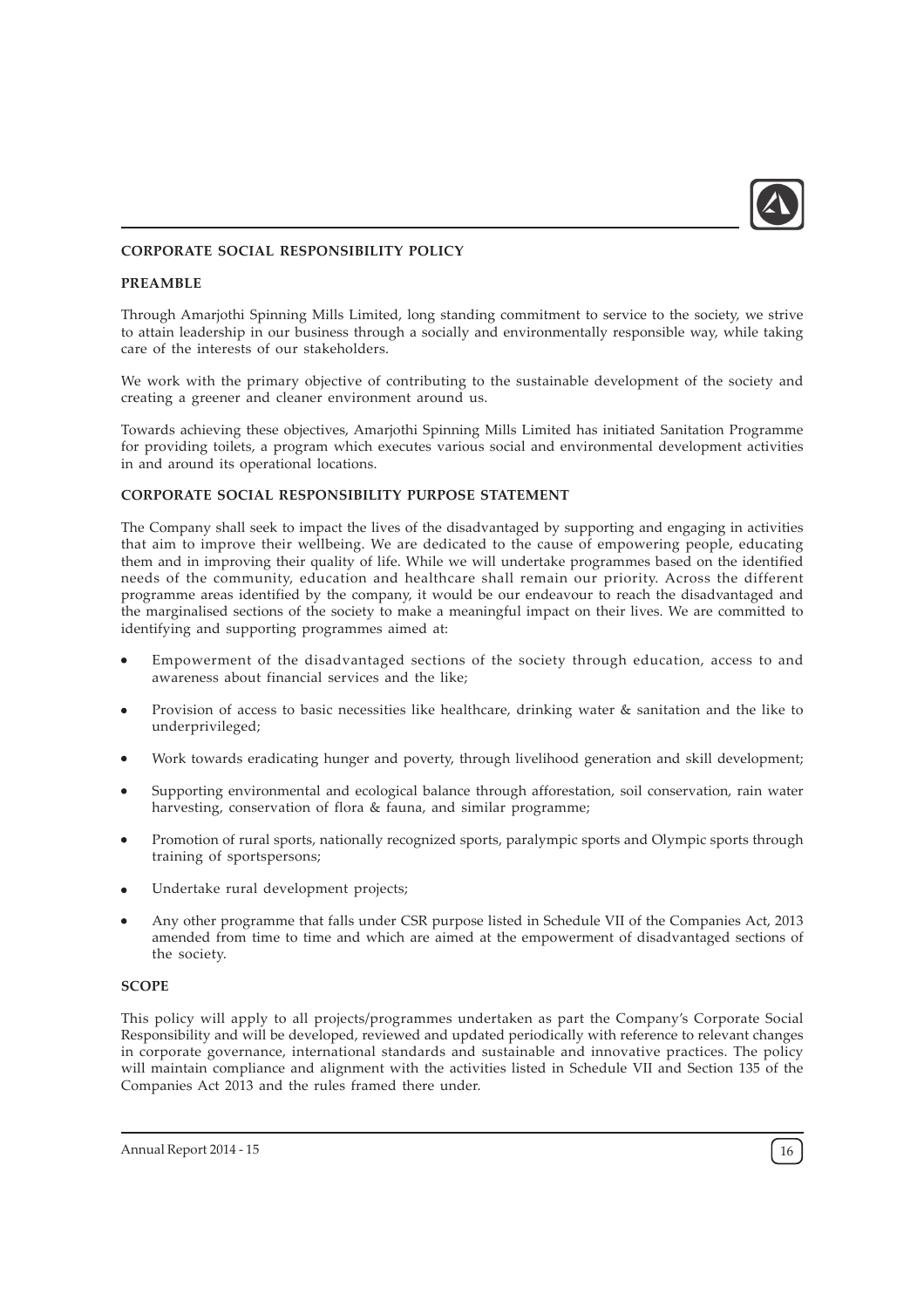

#### **GOVERNANCE**

The approval of the CSR policy and oversight is the responsibility of the Company's Board of Directors. The responsibility of the CSR committee is to formulate the policy and to administer the policy through implementing partner(s) or via self-implementation. The CSR Committee shall provide guidelines for projects/partner selection to the respective HR or CSR teams, wherever applicable. The CSR committee is to ensure that projects/programmes are compliant with regulations and are monitored and reported effectively. As the Company's CSR activities evolve, the policy may be revised by the CSR committee and approved by the Board of Directors.

# CSR EXPENDITURE

The CSR Committee shall recommend to the Board the amount of expenditure to be incurred on the CSR activities to be undertaken by the company as approved by the Board. In case of any surplus arising out of CSR projects, the same shall not form part of business profits of the Company.

# IMPLEMENTATION

The Company shall undertake CSR project/programmes identified by the CSR Committee and approved by the Board of Directors in line with the CSR Policy.

The Company shall implement its CSR programmes/projects:

- a) Through an implementation partner that can be a public charitable trust or a society registered under applicable Acts or a Company registered under Section 8 of the Companies Act 2013; or
- b) On its own, through the relevant HR or CSR department or through its own foundation (if applicable) specifically created for implementing its CSR initiatives.

The Company may enter into partnerships or alliances with NGOs, Trusts, or other Corporate Foundations etc. to effectively implement its CSR programmes/projects.

The Company can also implement programme(s) in collaboration with other company(ies), if permissible and feasible in such a manner that the CSR Committee is in a position to report separately on such projects / programs.

The Company shall formulate criteria and procedure for selection, screening and due diligence of its implementing partners.

#### MONITORING AND REPORTING

The CSR Committee will oversee the implementation and monitoring of all CSR projects/ programmes and periodic reports shall be provided for review to the Board. The Company will institute a well-defined, transparent monitoring and review mechanism to ensure that each CSR project/programme has:

- 1. Clear objectives developed out of the societal needs that may be determined through need assessment studies and research (secondary or primary);
- 2. Clear targets, time lines and measurable indicators, wherever possible;

A progress monitoring and reporting framework that is aligned with the requirements of Section 135 of the Companies Act 2013 and the CSR Rules.

#### PERSONNEL :

In term of the provision of Section 197(12) of Act read with rules 5(2) and 5(3) of the Companies (Appointment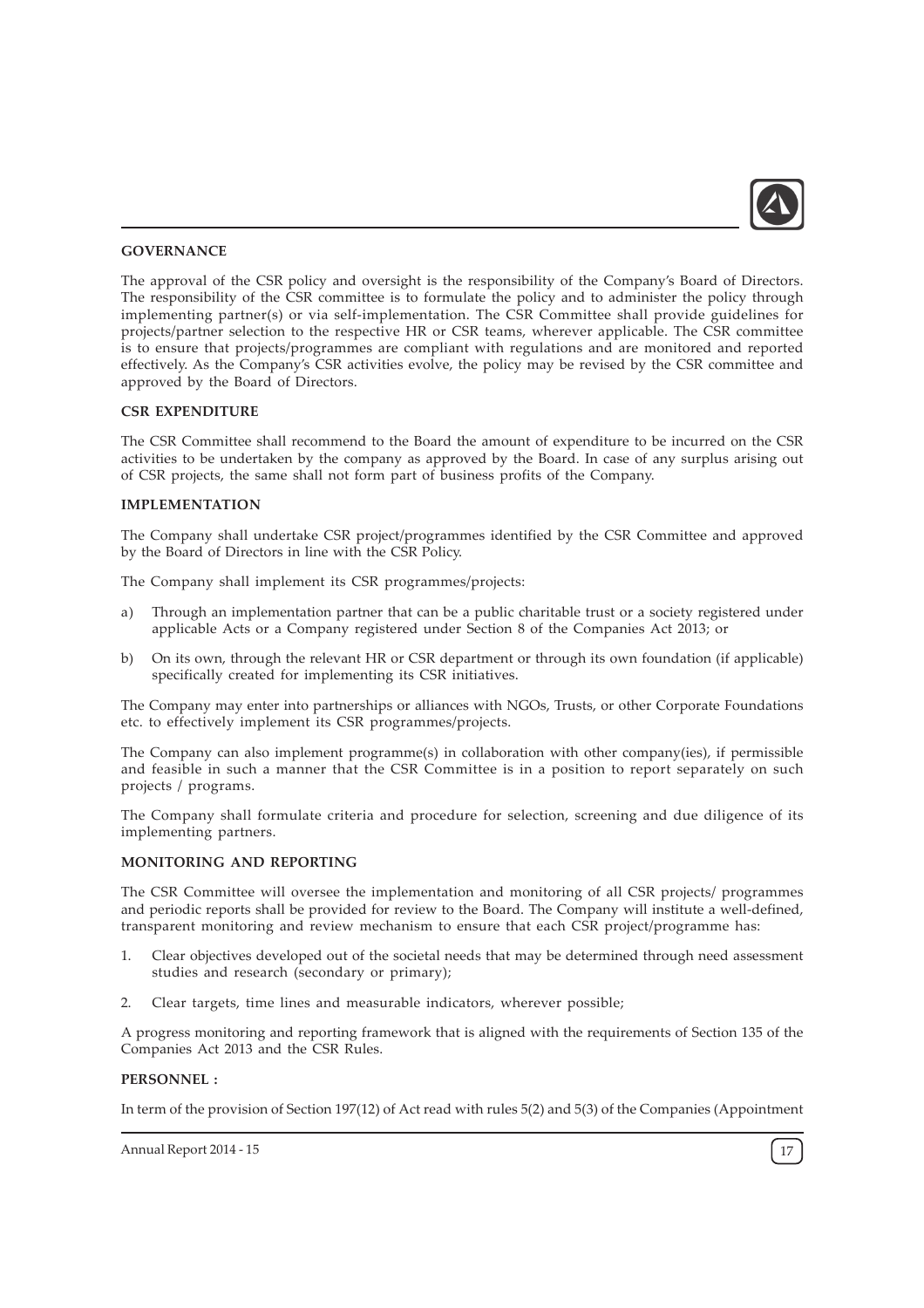

and Remuneration of Managerial personnel) Rules, 2014 a statement showing the names and other particulars of the employees drawing remuneration in excess of the limits set out in the said rules are annexed to this report as "ANNEXURE VIII".

# DISCLOSURE UNDER THE SEXUAL HARASSMENT OF WOMEN AT WORKPLACE (PREVENTION, PROHIBITION AND REDRESSAL) ACT, 2013

The Company has in place an Anti-Sexual Harassment Policy in line with the requirements of The Sexual Harassment of Women at the Workplace (Prevention, Prohibition & Redressal) Act, 2013. All employees (permanent, contractual, temporary, trainees) are covered under this policy. No complaints were received during the year 2014-15.

# DIRECTORS' RESPONSIBILITY STATEMENT :

Your directors confirm that :

- 1. In the preparation of the annual accounts, the applicable accounting standards had been followed along with proper explanation relating to material departures;
- 2. The directors had selected such accounting policies and applied them consistently and made judgments and estimates that are reasonable and prudent so as to give a true and fair view of the state of affairs of the company at the end of the financial year and of the profit of the Company for that period;
- 3. The directors had taken proper and sufficient care for the maintenance of adequate accounting records in accordance with the provisions of the Companies Act, 2013 for safeguarding the assets of the Company and for preventing and detecting fraud and other irregularities;
- 4. The directors had prepared the annual accounts on a going concern basis;
- 5. The directors had laid down internal financial controls to be followed by the Company and that such internal financial controls are adequate and were operating effectively; and
- 6. The directors had devised proper systems to ensure compliance with the provisions of all applicable laws and that such systems were adequate and operating effectively.

#### ACKNOWLEDGEMENT :

Your directors gratefully acknowledge the support and co-operation extended to your Company by all the customers, shareholders and bankers.

Your directors also place on record their appreciation of the tireless efforts of Team Amarjothi, a dedicated and loyal band of people who have displayed unswerving commitment to their work in these challenging times and helped the Company deliver good results.

# MAY LORD VENKATESWARA SHOWER HIS BLESSINGS FOR THE CONTINUED PROSPERTIY OF THE COMPANY.

By Order of the Board

Place : Tirupur Date : 30.07.2015 (Sd/-) N. RAJAN Chairman

(Sd/-) R. PREMCHANDER Managing Director

Annual Report 2014 - 15 18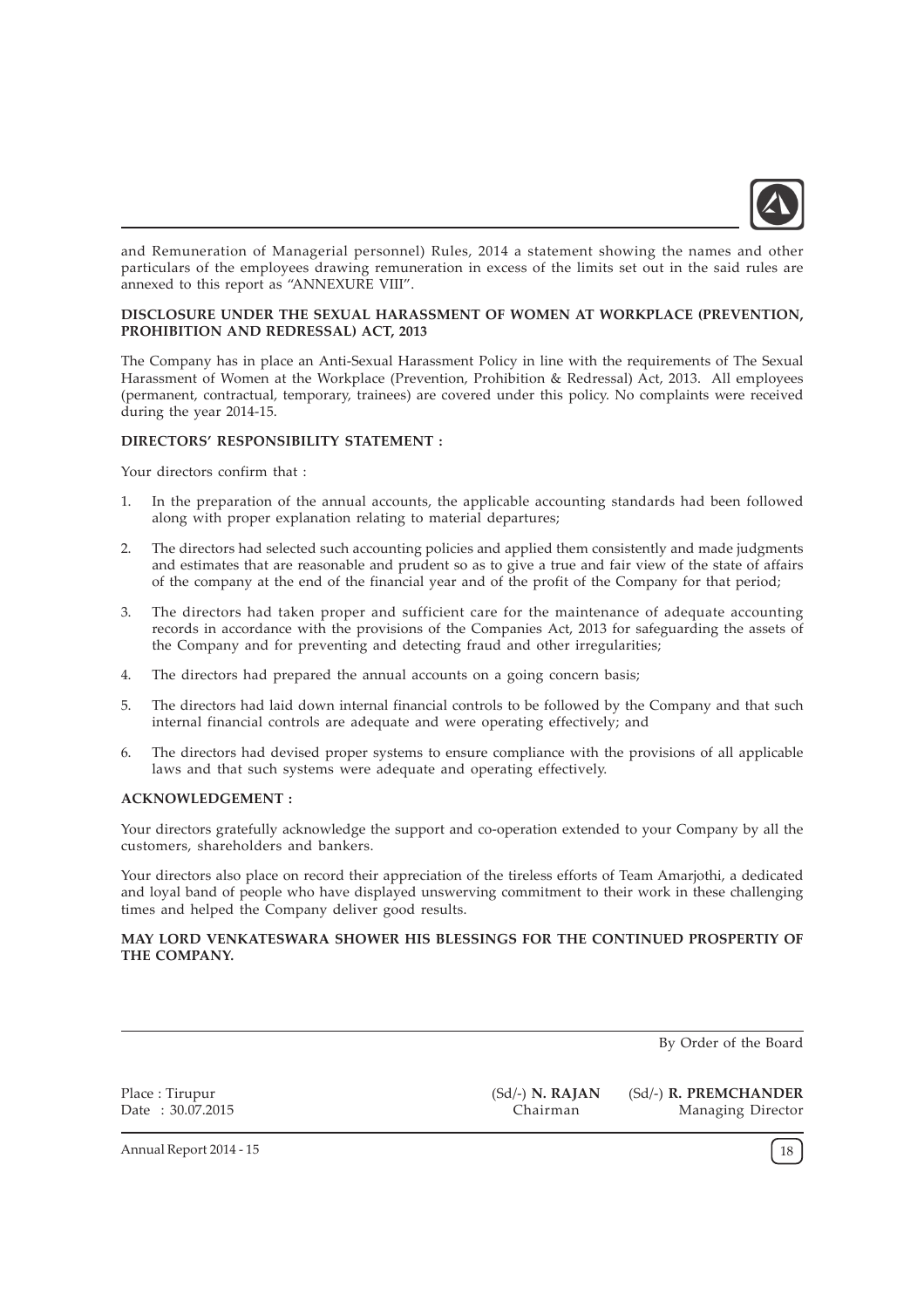

#### MANAGEMENT DISCUSSION AND ANALYSIS :

# 1. INDUSTRY STRUCTURE AND DEVELOPMENT :

Textile industry contributes significantly to the country's total exports. The Government has allowed formation of textile parks in many parts of the country. Substantial capacity expansion has taken place in the textile sector. Industry has gone through rising raw material cost, scarcity of power, labour and fluctuation in currency etc.

# 2. OPPORTUNITIES AND THREATS :

This Company being a major supplier of melange yarn to the Tirupur market with its local presence, there is good scope for improved turnover and profitability. The Company has been improving its share of value added yarn in the market in the form of Dyed fibre yarn, Dyed cotton yarn, PC yarn, etc. The Company offers competitive price due to low power cost through windmills, low interest cost, low processing cost, etc. The Company has obtained ISO 9001:2000 Certification, MGMT.SYS RVA C 216 Certification for quality management and systems and OEKO TEX STANDARD– 100 Certification for not using harmful substances in the product. The OEKO TEXT STANDARD-100 certification is a pre-requisite in the global market as the supplies are made to exporters. This will increase the trade / export opportunities to the Company.

Though presently there is a certain lack of clarity in the general market conditions, no unit - specific threat to the operations and performance of the Company is perceived in the long run. However any major changes in export / import policies related to cotton and yarn and foreign currency fluctuations will have their impact on textile sector. Current Price fluctuations in yarn will affect the Market of our product in the forthcoming period. More over we are facing Labour scarcity and it will have impact on our production. Power generated by wind mills are not fully utilized by the Electricity Board and due to this wind mills were kept idle for some times.

# 3. SEGMENT-WISE PERFORMANCE :

The Company operates only in one segment and the operational results are mentioned elsewhere in this report.

# 4. OUTLOOK :

The Company will continue to perform well in the domestic market. The Company is in the process of implementing several cost saving measures, which will make the product more competitive.

# 5. INTERNAL CONTROL SYSTEMS AND THEIR ADEQUACY :

The Company has adequate internal control systems and procedures commensurate with its size and nature of its business for the purchase of raw materials, plant and machinery, components and other items and for sale of goods. The adequacy of the internal control system is also periodically reviewed by the Audit Committee.

# 6. FINANCIAL PERFORMANCE WITH RESPECT TO OPERATIONAL PERFORMANCE :

The financial performance of the Company has been discussed at length in the directors' report to the members.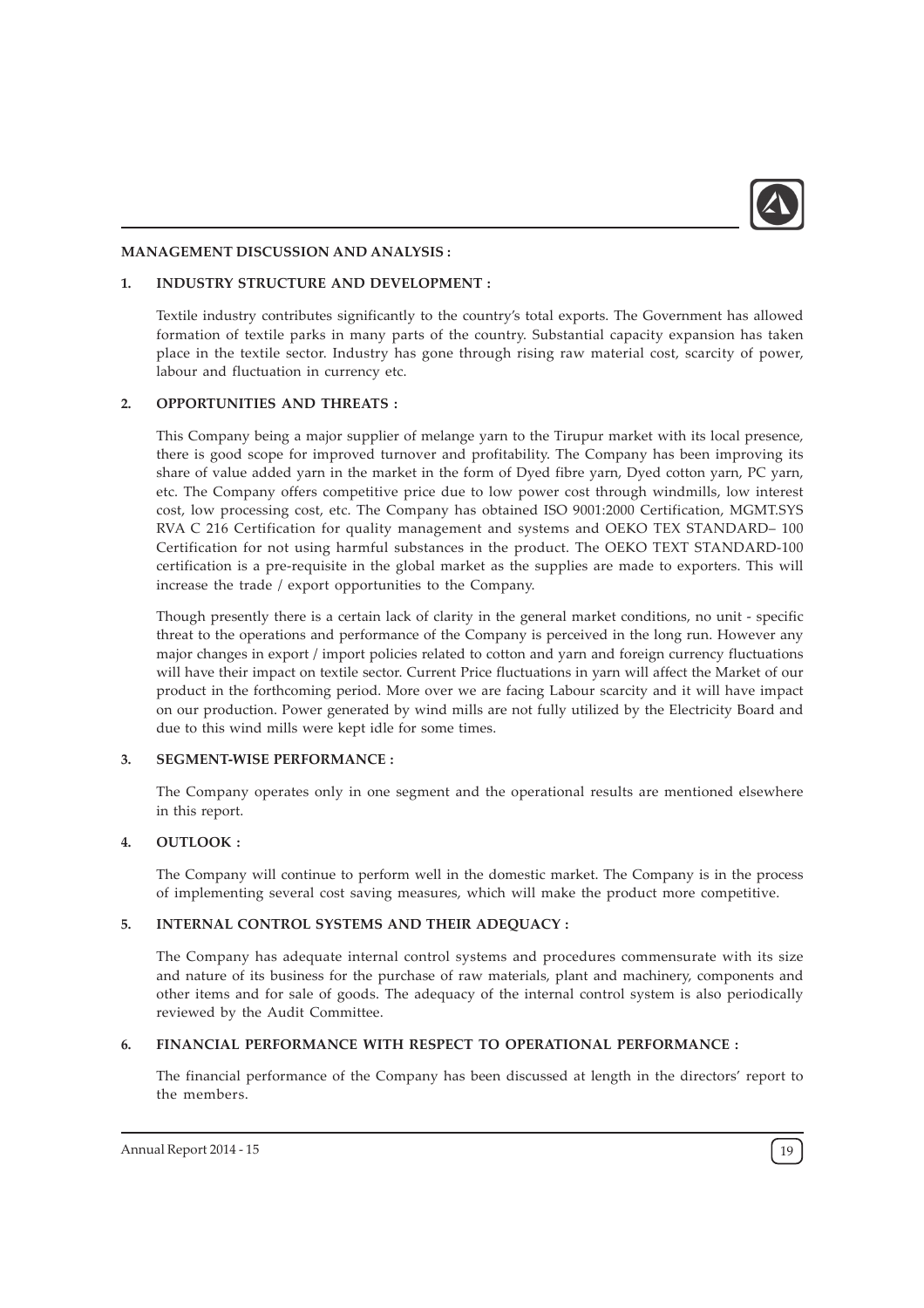

# 7. MATERIAL DEVELOPMENTS IN HUMAN RESOURCES / INDUSTRIAL RELATIONS FRONT :

The Company has required number of skilled / semi-skilled persons and places emphasis on training for improving quality and productivity.

# 8. HEALTH AND SAFETY MEASURES :

The Company has taken medical insurance cover for all workers. Adequate safety measures have been taken in all our plants for prevention of any untoward incidents.

# 9. CAUTIONARY STATEMENT :

Statements made in this report regarding the Company's objectives, projections, expectations and predictions may be forward looking statements under the applicable securities law and regulations. Actual results could differ materially from those expressed or implied. Some of the important factors that could make a difference to the Company's operations include global and domestic demandsupply conditions, finished goods prices, raw material costs and availability, interest rates, fuel prices, fluctuations in exchange rates, changes in government regulations and tax structure, economic developments in the domestic and overseas market and other incidental factors.

By Order of the Board

Place : Tirupur Date : 30.07.2015 (Sd/-) N. RAJAN Chairman

(Sd/-) R. PREMCHANDER Managing Director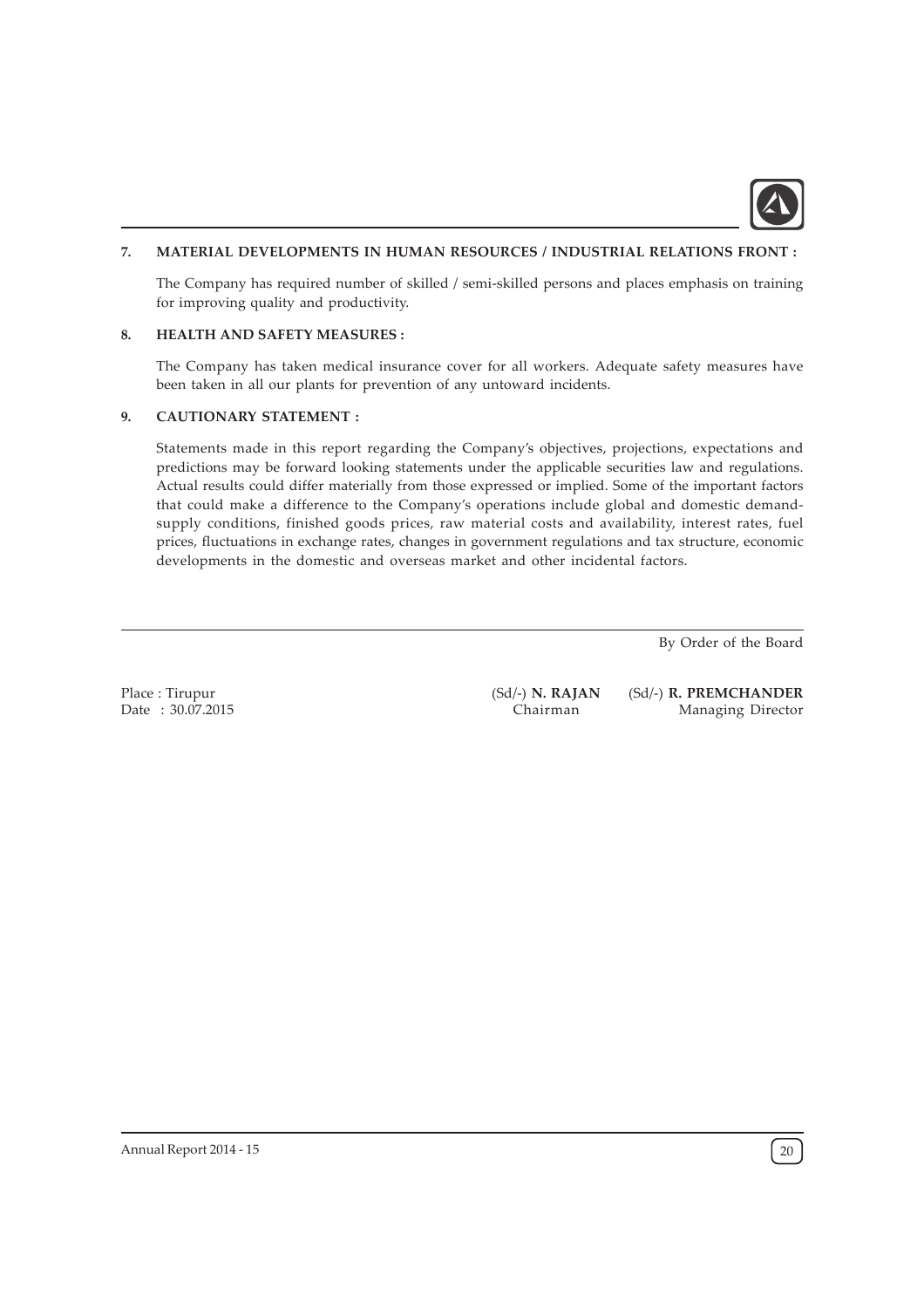

# CEO/CFO CERTIFICATION

#### To

The Board of Directors Amarjothi Spinning Mills Limited

We, the undersigned, in our respective capacities as Managing Director and Chief Executive Officer of Amarjothi Spinning Mills Limited ("the Company"), to the best of our knowledge and belief certify that:

- a) We have reviewed the financial statements and the cash flow statement for the Financial Year ended 31st March, 2015 and based on our knowledge and belief, we state that :
	- i) these statements do not contain any materially untrue statement or omit any material fact or contain any statements that might be misleading.
	- ii) these statements together present a true and fair view of the Company's affairs and are in compliance with the existing accounting standards, applicable laws and regulations.
- b) We further state that to the best of our knowledge and belief, there are no transactions entered into by the Company during the year, which are fraudulent, illegal or violative of the Company's code of conduct.
- c) We hereby declare that all the members of the Board of Directors and Management Committee have confirmed compliance with the Code of Conduct as adopted by the Company.
- d) We are responsible for establishing and maintaining internal controls and for evaluating the effectiveness of the same over the financial reporting of the Company and have disclosed to the Auditors and the Audit Committee, deficiencies in the design or operation of internal controls, if any, of which we are aware and the steps we have taken or propose to take to rectify these deficiencies.
- e) We have indicated, based on our most recent evaluation, wherever applicable, to the Auditors and Audit Committee:
	- i) significant changes, If any, in the internal control over financial reporting during the year;
	- ii) significant changes, if any, in the accounting policies made during the year and that the same has been disclosed in the notes to the financial statements; and
	- iii) instances of significant fraud of which we have become aware and the involvement therein, if any, of the management or an employee having significant role in the Company's internal control system over financial reporting.

(Sd/-) R. PREMCHANDER Managing Director / CEO

Place : Coimbatore Date : 30.07.2015

(Sd/-) P. SINGARAVELU Chief Financial Officer

Annual Report 2014 - 15 21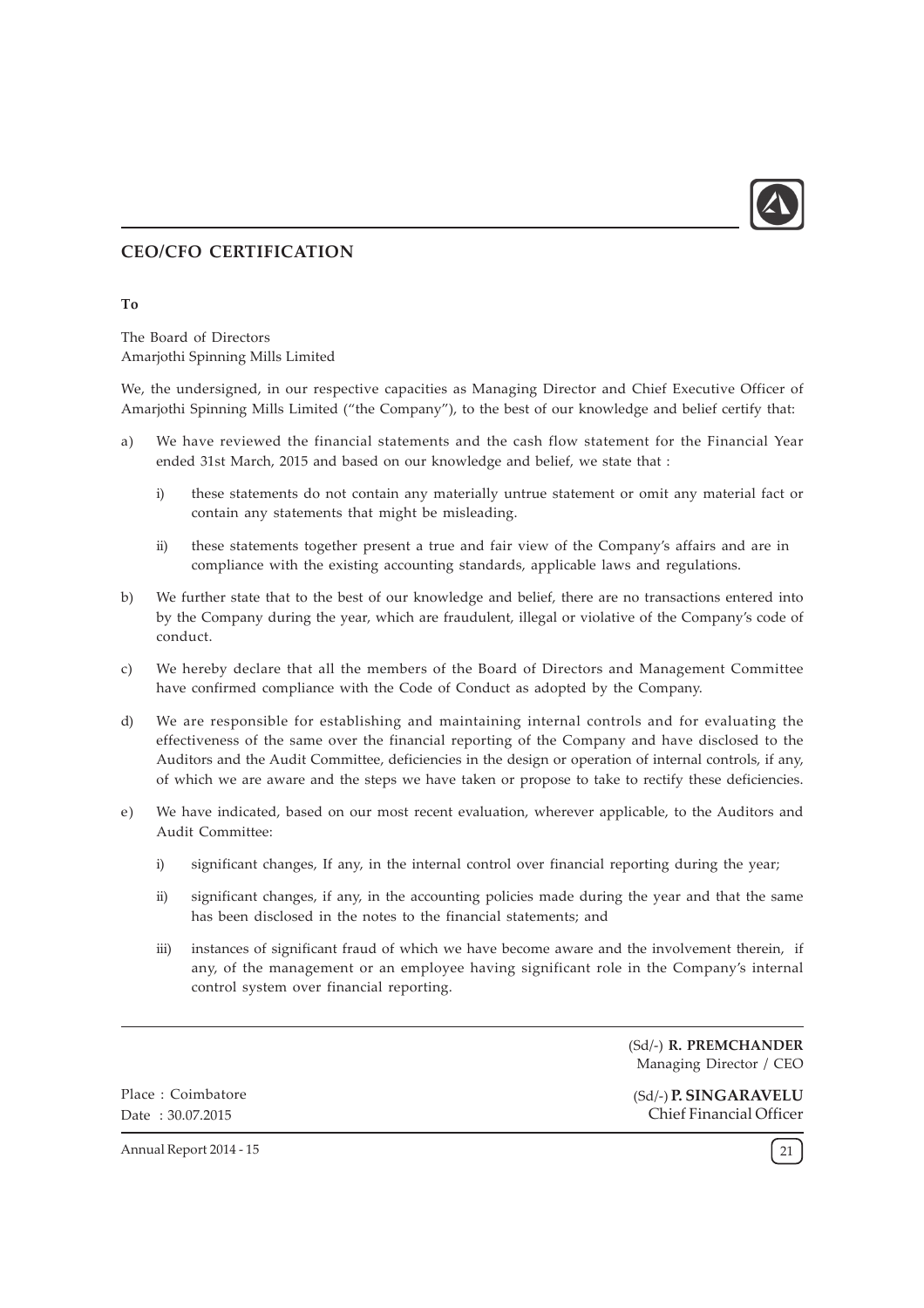

# ANNEXURE – I

# TO DIRECTOR'S REPORT

The information required under Section 134(3)(m) of the Companies Act, 2013 read with the Rule 8 of teh Companies (accounts) Rules 2014 as follows :

# CONSERVATION OF ENERGY, TECHNOLOGY ABSORPTION AND FOREIGN EXCHANGE EARNINGS AND OUTGO

# A. CONSERVATION OF ENERGY

# a) Measures taken

- i) Continuous monitoring of energy consumption.
- ii) Optimization of power parameters.
- iii) Improving power factor.

# b) Proposed measures

Shall continue to do as stated in (a) above.

- c) Total energy consumption and energy consumption as per Form 'A' is given here under.
- 1. POWER CONSUMPTION (SPINNING AND PROCESSING UNITS)

|    |                      |                                 | <b>Current Year</b> | Previous Year |
|----|----------------------|---------------------------------|---------------------|---------------|
|    | Electricity          |                                 |                     |               |
| a) | Purchased from TNEB: |                                 |                     |               |
|    |                      | Units (KWH)                     | 5490124             | 2507167       |
|    |                      | Total amount (Rs.)              | 63447267            | 13221636      |
|    |                      | Rate per unit (Rs.)             | 11.56               | 5.27          |
| b) |                      | Own Generation:                 |                     |               |
|    | i)                   | Through Diesel Generator        |                     |               |
|    |                      | Units (KWH)                     | 593730              | 1541879       |
|    |                      | Units per ltr. Of Diesel oil    | 3.24                | 3.39          |
|    |                      | Total amount (Rs.)              | 15066427            | 29553395      |
|    |                      | Rate per unit (Rs.)             | 25.37               | 19.16         |
|    | $\rm ii)$            | Through Wind Mills              |                     |               |
|    |                      | Units (KWH)                     | 27656426            | 24443368      |
|    |                      | PRODUCTION OF YARN IN KGS.      | 7411080             | 6933411       |
|    |                      | POWER COST PER KG.OF YARN (Rs.) | 16.43               | 14.69         |
|    |                      |                                 |                     |               |

(Includes power cost of Processing Unit and power generated by wind mills)

# B. RESEARCH AND DEVELOPMENT

The Company is a member of SITRA (South India Textile Research Association) and is being benefited from their R & D activities. Significant improvements have been made in the quality of the melange yarn.

# C. TECHNOLOGY ABSORPTION, ADAPTATION AND INNOVATION

- a) The latest technology has been/is being adopted in various stages for improving productivity and product quality and reducing consumption of power.
- b) Imported Technology : None

Annual Report 2014 - 15 22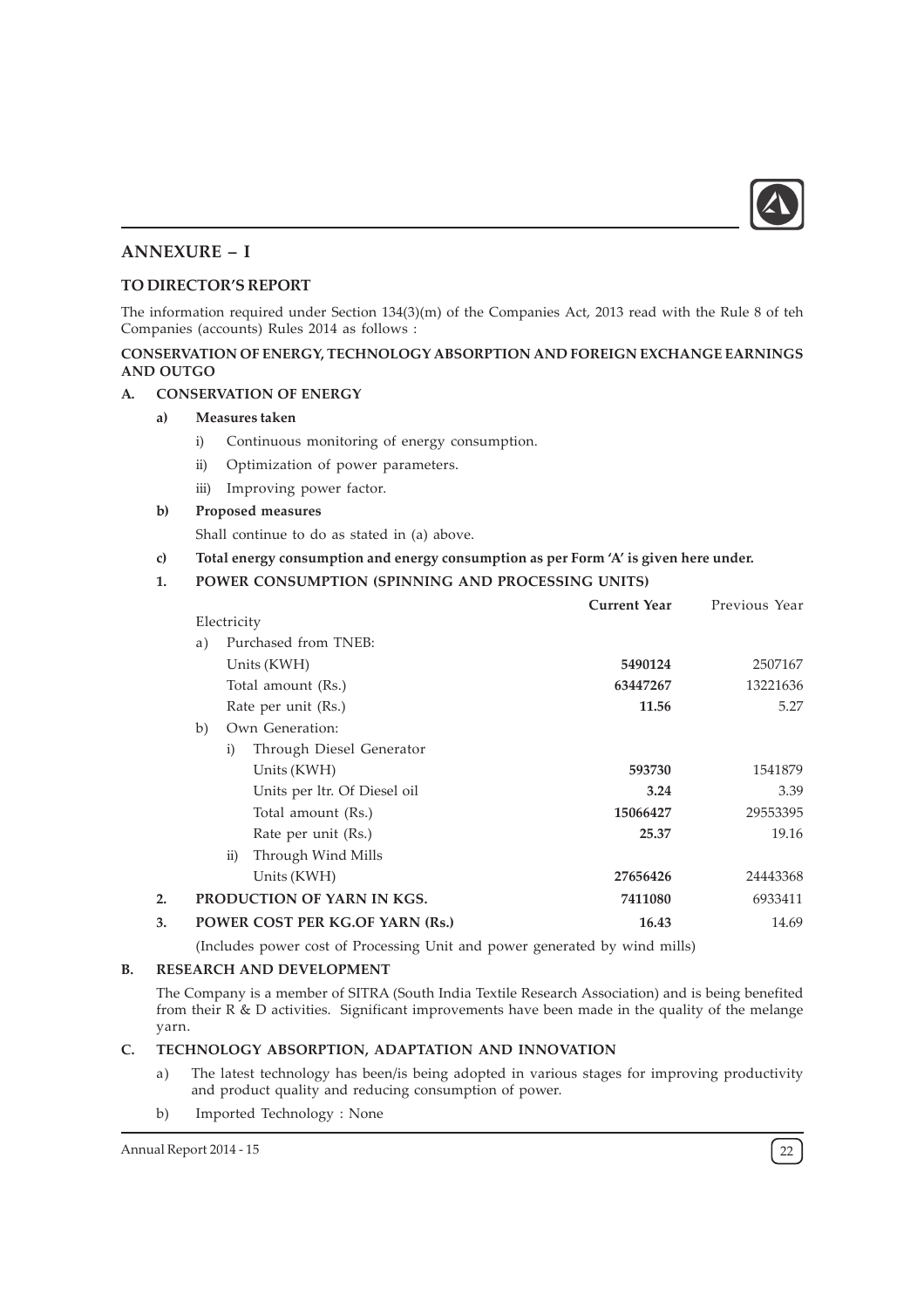

# D. FOREIGN EXCHANGE EARNINGS AND OUTGO

Foreign Exchange earnings : Rs. 1098.03 Lakhs

Foreign Exchange outgo : Rs. 190.22 Lakhs

# ANNEXURE – II

# REPORT ON CORPORATE GOVERNANCE

# 1. Company Philosophy on Corporate Governance

The Company believes in systematic approach, professionalism, accountability and transparency. It will constantly endeavor to improve in all spheres of activity.

# 2. Board of Directors

All the members of the Board are eminent persons with considerable expertise and experience in the engineering, banking, finance, accounts and audit, Legal consulting and Capital Market. The Company is immensely benefited by the range of experience and skills that the Directors bring to the Board.

The Composition of the Board is in conformity with the listing agreement requirements as on 31<sup>st</sup> March 2015.

| Name of the Director                           | <b>DIN</b> | Attendance<br><b>Particulars</b> |     | Directorships in<br>other Public Limited<br>Companies |                 | Committees in which<br>Chairman / Member of other<br>Public Limited Companies* |        |
|------------------------------------------------|------------|----------------------------------|-----|-------------------------------------------------------|-----------------|--------------------------------------------------------------------------------|--------|
|                                                |            | <b>Board</b><br>Meetings         | AGM | Chairman                                              | <b>Director</b> | Chairman                                                                       | Member |
| <b>Promoter Directors</b>                      |            |                                  |     |                                                       |                 |                                                                                |        |
| Sri. N.Rajan                                   | 00390813   | 14                               | Yes | $\mathcal{P}$                                         |                 |                                                                                |        |
| Sri. R.Premchander<br>(Exceutive)              | 00390795   | 14                               | Yes |                                                       | 3               |                                                                                |        |
| Sri. R.Jaichander<br>(Exceutive)               | 00390836   | 14                               | Yes |                                                       | $\overline{2}$  |                                                                                |        |
| Sri, N.Radhakrishnan                           | 00390913   | 14                               | Yes |                                                       |                 |                                                                                |        |
| Independent-<br><b>Non-Executive Directors</b> |            |                                  |     |                                                       |                 |                                                                                |        |
| Sri. S.Sathyanarayanan                         | 00390864   | 7                                | Yes |                                                       |                 |                                                                                |        |
| Dr. V.Subramaniam                              | 00781690   | 14                               | Yes |                                                       |                 |                                                                                |        |
| Sri. V.T.Subramanian                           | 02311576   | 14                               | Yes |                                                       |                 |                                                                                |        |
| Sri. V.Manikandan                              | 01920550   | 7                                | Yes |                                                       |                 |                                                                                |        |
| Sri. M.S.Sivakumar                             | 06930290   | 7                                | Yes |                                                       |                 |                                                                                |        |
| Smt. M.Amutha                                  | 07137884   |                                  | No  |                                                       |                 |                                                                                |        |
| <b>Non-Executive Directors</b>                 |            |                                  |     |                                                       |                 |                                                                                |        |
| Sri. M.Moorthi                                 | 06801357   | 14                               | Yes |                                                       |                 |                                                                                |        |

\*Audit Committee and Stakeholders' Relationship Committee considered.

Note : Sri.S.Sathyanarayanan, Independent Non-Executive Director, resigned his directorship on 09.09.2014.

All Directors and Senior Management Personnel have re-affirmed compliance with the Code of Conduct approved and adopted by the Board of Directors.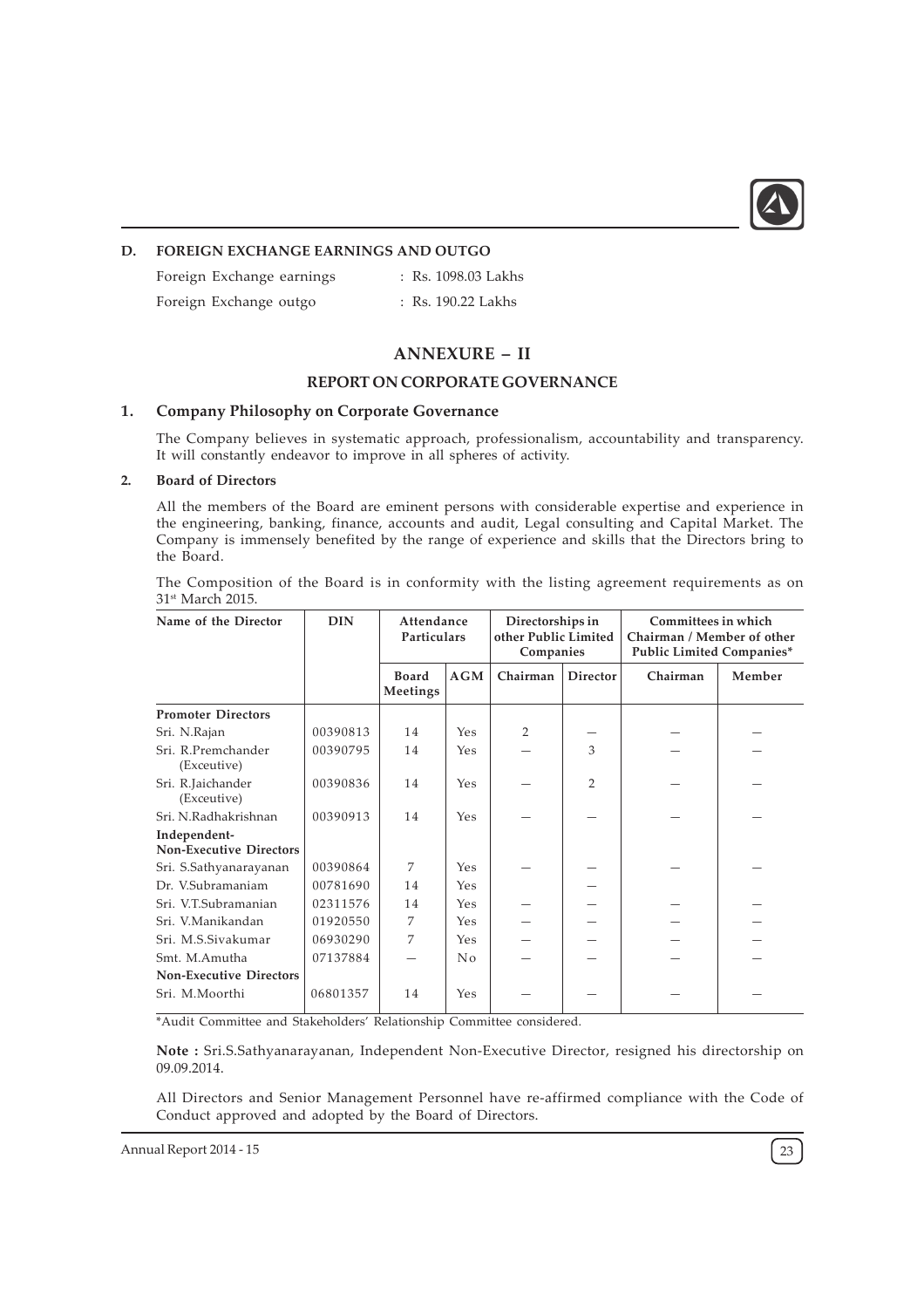

# 3. FAMILIARISATION PROGRAMME FOR INDEPENDENT DIRECTORS

The Company has familiarised the Independent Directors with their roles, rights, responsibilities in the company, nature of the industry in which the company operates, business model etc. through a familiarisation programme. Details of the familiarisation programme have been disclosed on the company's website under the following website:

#### http://www.amarjothi.net/

#### 4. BOARD MEETINGS

The Board of Directors formulates the broad business and operational policies, periodically reviews the performance and engages itself with strategic issues concerning the Company.

During the year under review, 14 meetings of the Board of Directors were held as given below :

| $09th$ May 2014                | $12th$ May 2014    | $30th$ May 2014                                     | $02nd$ July 2014  | $30th$ July 2014                |
|--------------------------------|--------------------|-----------------------------------------------------|-------------------|---------------------------------|
| $5th$ August 2014              | $22nd$ August 2014 | $17th$ September 2014 29 <sup>th</sup> October 2014 |                   | 30 <sup>th</sup> November 2014  |
| 12 <sup>th</sup> December 2014 | 30th January 2015  | $25th$ March 2015                                   | $27th$ March 2015 | $\hspace{0.1mm}-\hspace{0.1mm}$ |

# 5. AUDIT COMMITTEE

The Audit Committee reviews the financial accounting policies, adequacy of internal control systems and systems audit and interacts with the statutory auditors, internal auditors and system auditors. Senior Executives and functional heads are invited to the committee meetings. Besides, the Committee reviews the audit plans, interim and annual financial results, management discussion and analysis of financial condition and results of operations, related party transactions, observations of the management and internal / external auditors on internal control and follow-up reports of the management.

Composition of the Audit Committee and attendance of the members at Committee meetings are as follows:

| Name of Director      | Designation | No. of meetings attended | Meeting dates                 |
|-----------------------|-------------|--------------------------|-------------------------------|
| Sri. V.T. Subramanian | Chairman    | 4                        | 30 <sup>th</sup> May 2014     |
| Dr. V. Subramaniam    | Member      | 4                        | $30th$ July 2014              |
| Sri. N. Rajan         | Member      | 4                        | 29 <sup>th</sup> October 2014 |
|                       |             |                          | 30 <sup>th</sup> January 2015 |

#### 6. NOMINATION COMPENSATION AND REMUNERATION COMMITTEE

The Nomination Compensation and Remuneration Committee has formulated criteria for evaluation of the Board and non-independent directors for the purpose of review of their performance at a separate meeting of the Independent Directors. Further, the Committee has recommended a policy relating to the remuneration of the directors, key managerial personnel and other employees which, inter alia, includes the principles for identification of persons who are qualified to become directors.

The criteria laid down for evaluation of the directors and the remuneration policy, as approved and adopted by the Board, are attached as part of this report vide Annexures II (i).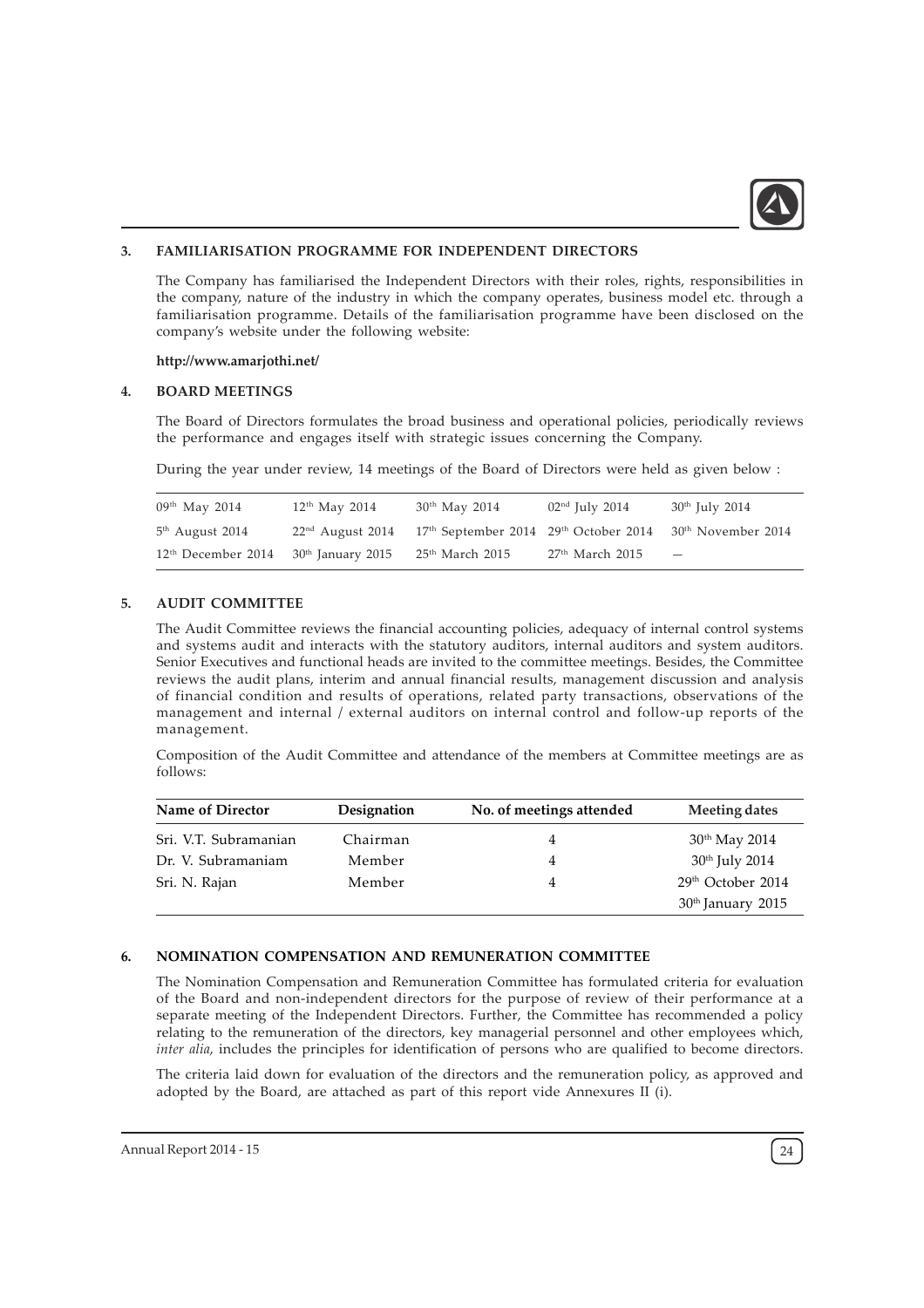

Composition of the Nomination, Compensation and Remuneration Committee and attendance of the members at Committee Meetings are as follows.

| Name of the Member     |          | No. of Meetings Attended | Meeting dates |  |
|------------------------|----------|--------------------------|---------------|--|
| Dr. V. Subramaniam     | Chairman | 4                        | 30.05.2014    |  |
| Sri. V. T. Subramanian | Member   | 4                        | 30.07.2014    |  |
| Sri. N. Rajan          | Member   | 4                        | 17.09.2014    |  |
|                        |          |                          | 27.03.2015    |  |

#### 7. SEPARATE MEETING OF INDEPENDENT DIRECTORS

A Separate Meeting of Independent Directors was held on 30<sup>th</sup> January, 2015 without the attendance of non-independent directors and members of management. All the Independent Directors attended the meeting and:

- i) reviewed the performance of non-independent directors and the Board as a whole;
- ii) reviewed the performance of the Chairperson of the Company, taking into account the views of executive directors and non- executive directors;
- iii) assessed the quality, quantity and timelines of flow of information between the company management and the Board that is necessary for the Board to effectively and reasonably perform their duties.

# 8. REMUNERATION OF DIRECTORS

The Remuneration, Commission and Sitting Fees paid to the Directors for the year 2014-2015 was as follows:

| Directors |                         | Perquisites<br>(Rupees) | Salary and Commission<br>(Rupees) | (Rupees) | Sitting Fees Number of shares<br>held individually | Relationship<br>with other<br>Directors             |
|-----------|-------------------------|-------------------------|-----------------------------------|----------|----------------------------------------------------|-----------------------------------------------------|
| 1)        | Sri. N. Rajan           | Nil                     | 1723738                           | 10500    | 1164780                                            | Father of Mr. Premchander &<br>Mr. Jaichander       |
| 2)        | Sri. R. Premchander     | 720000                  | 7898691                           | Nil      | 1275653                                            | Son of Mr. N. Rajan &<br>Brother of Mr. Jaichander  |
| 3)        | Sri. R. Jaichander      | 720000                  | 7898691                           | Nil      | 1275498                                            | Son of Mr. N. Rajan &<br>Brother of Mr. Premchander |
| 4)        | Sri. S. Sathyanarayanan | Nil                     | Nil                               | 5250     |                                                    |                                                     |
| 5)        | Dr. V. Subramaniam      | Nil                     | Nil                               | 10500    |                                                    |                                                     |
| 6)        | Sri. N. Radhakrishnan   | Nil                     | Nil                               | 10500    |                                                    | Brother of Mr. N. Rajan                             |
| 7)        | Sri. V.T. Subramanian   | Nil                     | Nil                               | 10500    |                                                    |                                                     |
| 8)        | Sri. M. Moorthi         | Nil                     | Nil                               | 10500    |                                                    |                                                     |
| 9)        | Sri. V. Manikandan      | Nil                     | Nil                               | 5250     |                                                    |                                                     |
| 10)       | Sri. M.S. Sivakumar     | Nil                     | Nil                               | 5250     |                                                    |                                                     |
| 11)       | Smt. M. Amutha          | Nil                     | Nil                               | Nil      |                                                    |                                                     |

Annual Report 2014 - 15 25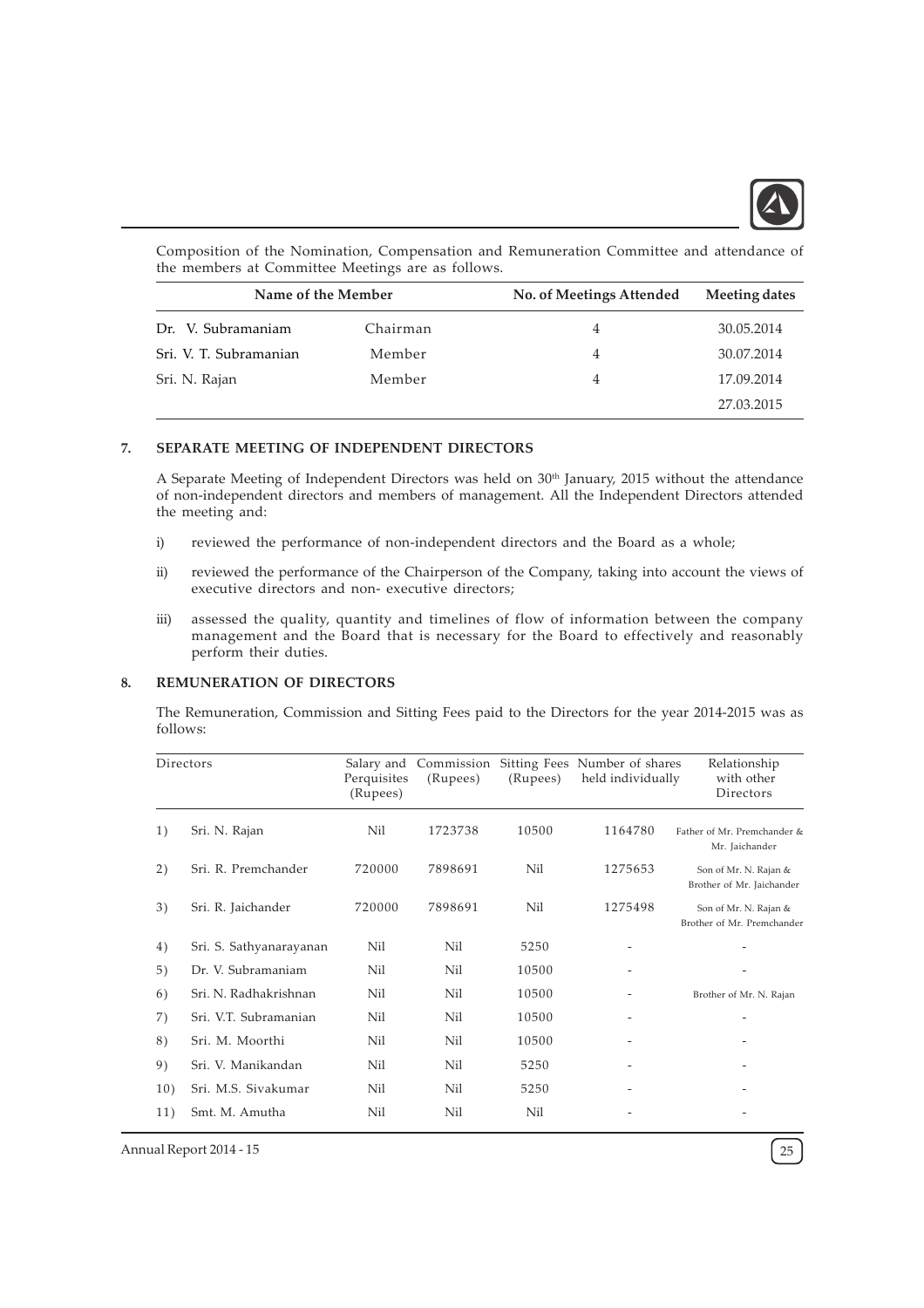

# 9. STAKEHOLDER RELATIONSHIP COMMITTEE

The Stakeholders Relationship Committee

- i) approves and monitors transfer, transmission, splits and consolidation of securities of the Company,
- ii) reviews the redressal of grievances / complaints from shareholders and debenture holders on matters relating to transfer of shares, non-receipt of annual report, dividends, interest etc., and
- iii) reviews the compliances with various statutory and regulatory requirements.

Composition of the Stakeholders Relationship Committee and attendance of the members at Committee meetings are as follows:

| Name of the Member    |          | No. of Meetings Attended | Meeting dates |  |
|-----------------------|----------|--------------------------|---------------|--|
| Sri. V.T. Subramanian | Chairman |                          | 30.07.2014    |  |
| Sri. R. Premchander   | Member   |                          | 29.10.2014    |  |
| Sri. R. Jaichander    | Member   |                          |               |  |

No share transfer requests were pending as on 31st March 2015. During the year 8 letters were received from investors regarding non-receipt of dividend warrants, annual reports, share certificates, etc. and all of them were replied to/ resolved to their satisfaction. None was pending unresolved as on 31<sup>st</sup> March 2015.

# 10. CORPORATE SOCIAL RESPONSIBILITY COMMITTEE

The Corporate Social Responsibility (CSR) Committee has formulated a Corporate Social Responsibility Policy indicating the CSR activities to be undertaken by the company in accordance with Schedule VII to the Companies Act, 2013. The terms of reference of the CSR Committee include recommending to the Board the amount of expenditure to be incurred on the CSR activities and monitoring the implementation of the CSR Policy from time to time. The CSR Policy of the Company, as approved and adopted by the Board, has been posted on the website of the Company.

Composition of the Corporate Social Responsibility Committee and attendance of the members at Committee meetings are as follows:

| Name of the Member |          | No. of Meetings Attended | Meeting dates |  |
|--------------------|----------|--------------------------|---------------|--|
| Sri, M. Moorthi    | Chairman |                          | 29.10.2014    |  |
| Sri. R Jaichander  | Member   |                          |               |  |
| Sri. V. Manikandan | Member   |                          |               |  |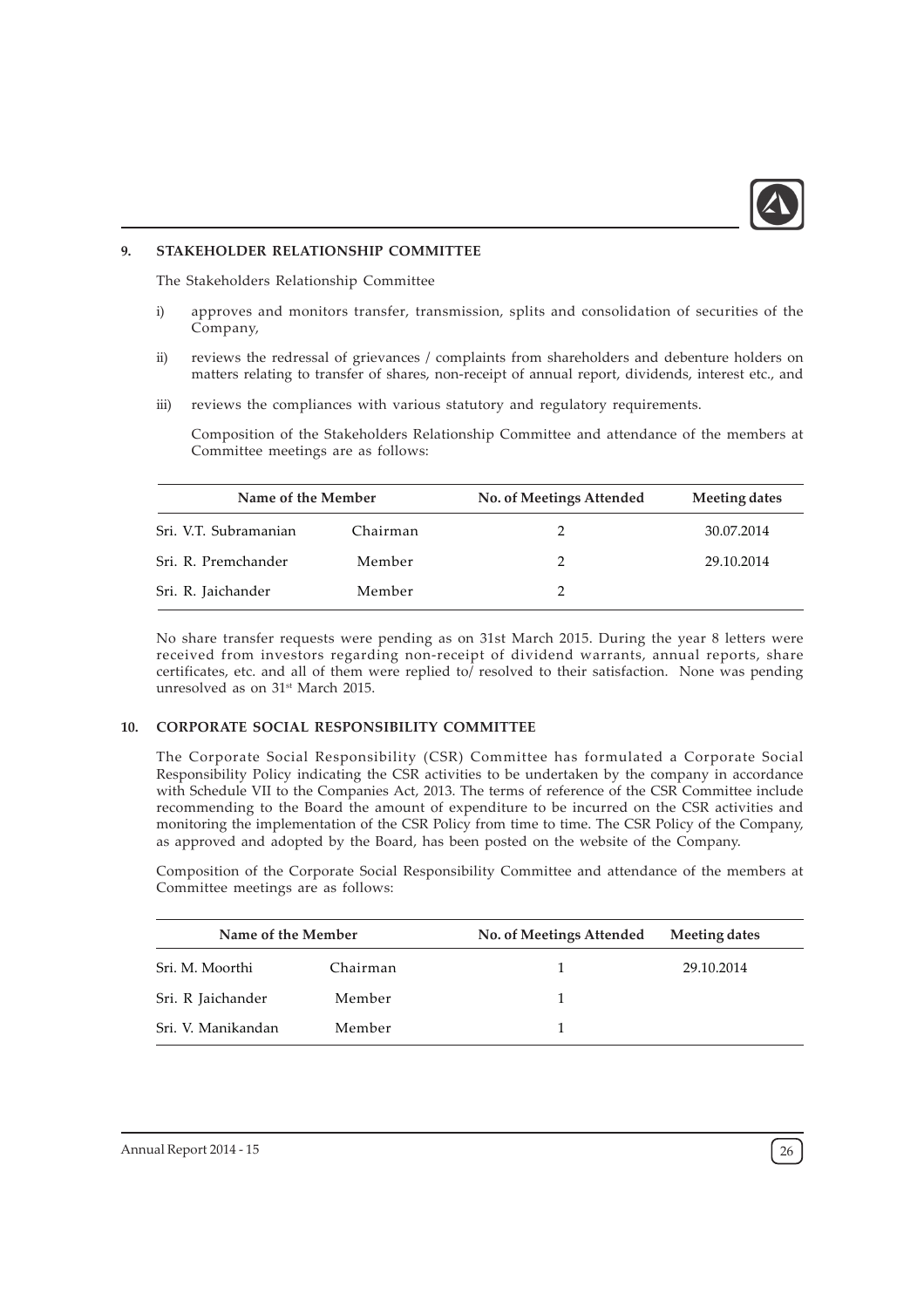

# 11. GENERAL BODY MEETINGS

The location and time of the annual general meetings held during the last three years are as follows:

| Year | Date                                        | Time       | Venue                                                               | <b>No.of Special</b><br><b>Resolutions Passed</b> |
|------|---------------------------------------------|------------|---------------------------------------------------------------------|---------------------------------------------------|
| 2012 | 28 <sup>th</sup> September, 2012 11.00 A.M. |            | Meeting Hall of Gayathri Hotel,<br>Kangeyam Road, Tirupur - 641 604 | NIL                                               |
| 2013 | $25th$ September, 2013 11.00 A.M.           |            | Meeting Hall of Gayathri Hotel,<br>Kangeyam Road, Tirupur - 641 604 | NIL                                               |
| 2014 | 5 <sup>th</sup> September, 2014             | 11.00 A.M. | Meeting Hall of Gayathri Hotel,<br>Kangeyam Road, Tirupur - 641 604 | <b>ONE</b>                                        |

Following Special Resolution were passed through E-voting, as per the procedure prescribed under Section 108 of the Companies Act, 2013 read with Companies (Management and Administration) Rules, 2011 and Clause 35B of the Listing Agreement under the overall supervision of the Scrutinizer, Mr. R. Sivasubramanian, Practicing Company Secretary, Coimbatore.

|         | <b>Resolutions</b> Details of Resolutions                                                | <b>Resolutions</b><br>Passed on | Total<br>in favour | Total | $\%$ of vote in $\%$ of vote<br>against in favour | in against |
|---------|------------------------------------------------------------------------------------------|---------------------------------|--------------------|-------|---------------------------------------------------|------------|
| Special | Borrowing in excess<br>of the aggregate of<br>paid-up share capital<br>and free reserves | 05.09.2014                      | 4657752            | 100   | 99.99                                             | 0.01       |

The results of the postal ballots were announced by Sri N Rajan, Chairman, at the Registered Office of the Company and posted on the website of the Company.

No Special resolution is proposed to be passed through postal ballot at the ensuing AGM.

#### 12. WHISTLE BLOWER POLICY

During the year the Company adopted a Whistle Blower Policy and established the necessary vigil mechanism for Directors and Employees to report concerns about unethical behavior. The mechanism provides for adequate safeguards against victimization. Further, no person has been denied access to the Audit Committee.

The Whistle Blower Policy is available under the following website: http://www.amarjothi.net/

#### 13. DISCLOSURES

- There were no materially significant related party transactions having potential conflict with the interests of the company at large.
- $\bullet$ All the mandatory requirements specified under Clause 49 have been compiled with.
- The Company will continue to adopt other non-mandatory requirements as appropriate.
- The Company has a record of unqualified financial statements since inception.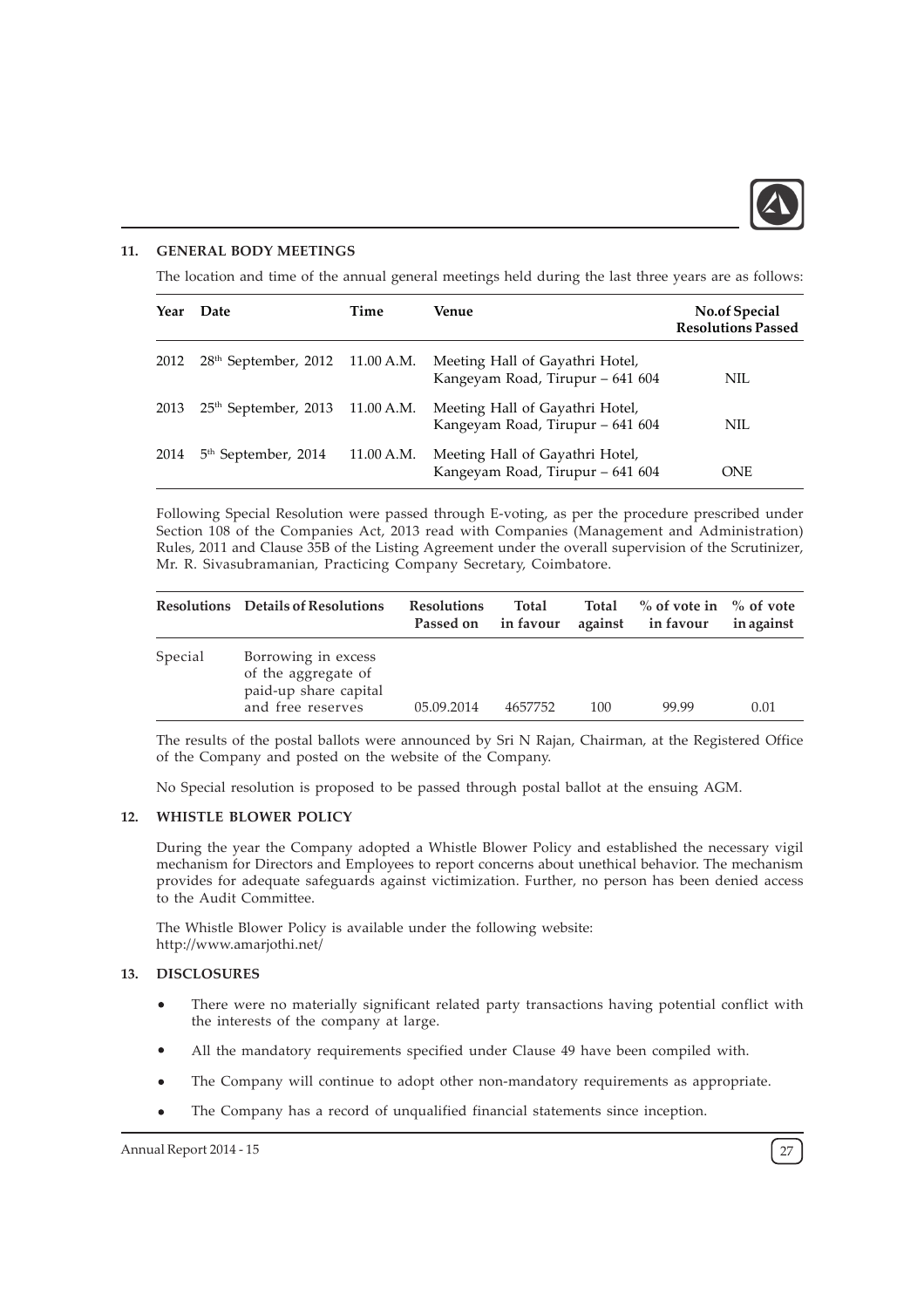

# 14. MEANS OF COMMUNICATION

- Quarterly unaudited and annual audited results of the Company were published in "Trinity Mirror" (English) and "Makkal Kural" (Tamil).
- The results and press release were also displayed on the Company's website at http:// www.amarjothi.net
- Shareholders have been provided with an opportunity to provide their email id for receiving correspondence and annual report in electronic form.

#### 15. GENERAL SHAREHOLDER INFORMATION

#### Annual General Meeting

| Date                        | Time     | Venue                                                                                                     |
|-----------------------------|----------|-----------------------------------------------------------------------------------------------------------|
| $25th$ September 2015 (Fri) | 11.00 AM | Meeting Hall, Gayathri Hotel, Opp. Velan Hotels,<br>Kangayam Road, Tirupur – 641 604. Phone: 0421–2234734 |

- Financial Year  $1<sup>st</sup>$  April 2015 to 31<sup>st</sup> March 2016
- Book Closure Dates  $19<sup>th</sup>$  September 2015 to 25<sup>th</sup> September 2015 (both days inclusive)
- Date of payment of dividends Final on or before  $25<sup>th</sup>$  October 2015 2/- per share (20%)
- The Company's shares are listed on : Bombay Stock Exchange of India Limited
- The Company has paid the listing fees for the financial year 2014-15 to the above stock exchange.
- Stock Code: BSE is 521097 and in NSE is AMARJOTHI ISIN: INE484D01012
- Details of outstanding shares in Amarjothi Spinning Mills Limited Unclaimed Shares Suspense Account.

| Particulars                                                                                                               | No. of<br><b>Shareholders</b> | Total no. of<br><b>Shares</b> |
|---------------------------------------------------------------------------------------------------------------------------|-------------------------------|-------------------------------|
| Aggregate number of shareholders and the outstanding shares<br>in the suspense account lying at the beginning of the year | 5                             | 500                           |
| Number of shareholders who approached the Company for<br>transfer of shares from suspense account during the year         | Nil                           | Nil                           |
| Number of shareholders to whom shares were transferred from<br>suspense account during the year.                          | Nil                           | Nil                           |
| Aggregate number of shareholders and the outstanding shares<br>in the suspense account lying at the end of the year       | 5                             | 500                           |
| That the voting rights on these shares shall remain frozen<br>till the rightful owner of such shares claims the shares    | Yes                           |                               |

Following Dividends are transferable to the Investor Education and Protection Fund (IEPF) on the respective due dates, as under, in accordance with the provisions of Section 205(A) of the Companies Act, 1956.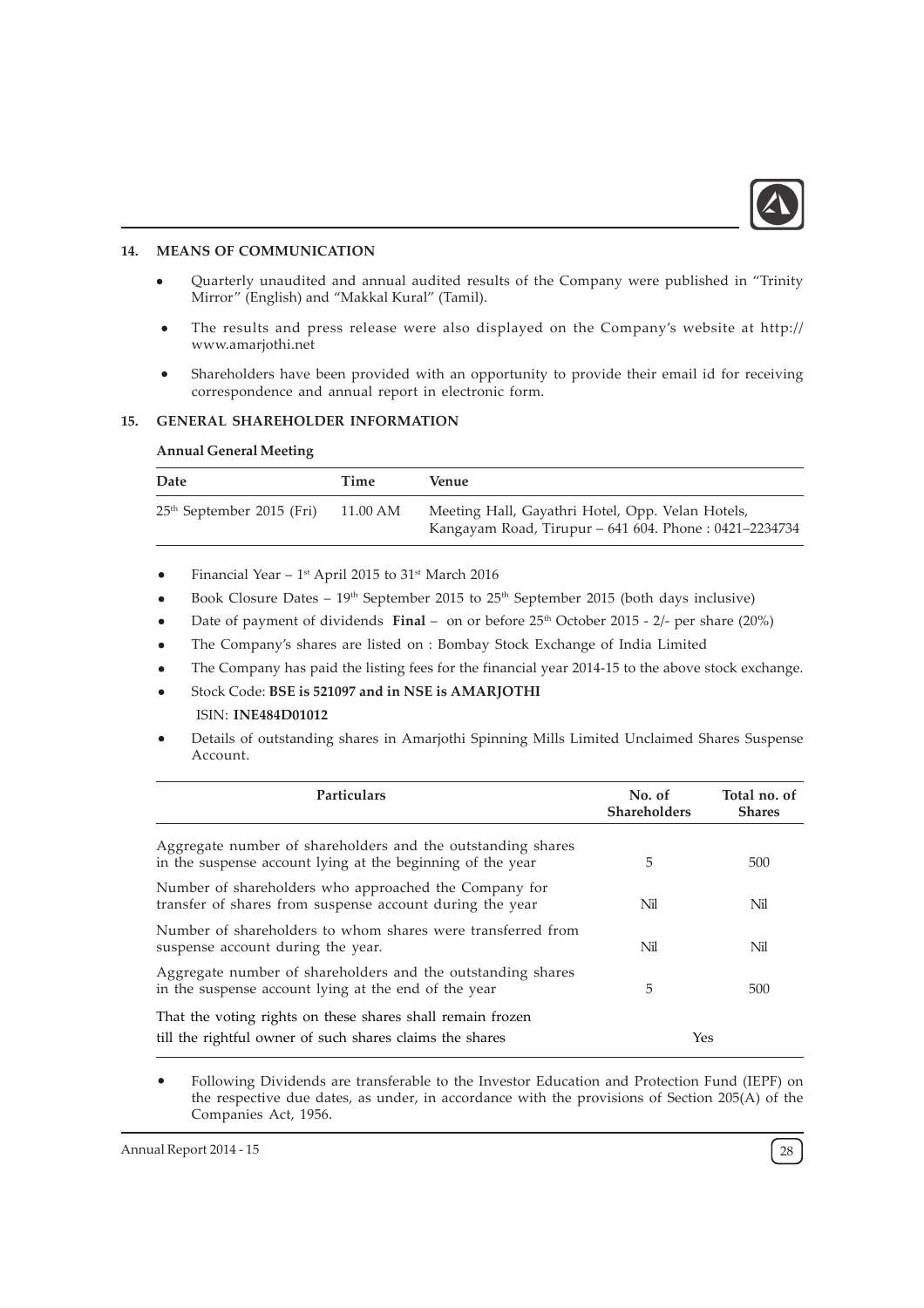

| <b>Amount of Dividend</b> | Dividend for the      | Due date of credit to the | Due Date of Transfer to   |
|---------------------------|-----------------------|---------------------------|---------------------------|
|                           | <b>Financial Year</b> | <b>Central Government</b> | the Central Government    |
| 414274                    | 2007-08               | $31st$ Oct 2015           | 31 <sup>st</sup> Oct 2015 |

Reminders are sent to members for encashing unclaimed and unpaid dividends, on a regular basis. Members who have not yet made claims are, therefore, requested to contact the Registrar and Share Transfer Agents immediately.

# MARKET PRICE DATA

The Company's stock code in BSE is 521097 and in NSE is AMARJOTHI. The High and Low quotations of the Company's shares on the (BSE) and (NSE) from April 2014 to March 2015 are given below:

| Month          | <b>BSE</b> |           |            | <b>NSE</b>               |
|----------------|------------|-----------|------------|--------------------------|
|                | High (Rs.) | Low (Rs.) | High (Rs.) | Low $(Rs.)$              |
| April-2014     | 78.40      | 66.00     | 81.00      | 65.45                    |
| $May-2014$     | 86.00      | 63.30     | 88.00      | 62.50                    |
| June-2014      | 97.00      | 80.00     | 97.00      | 80.00                    |
| July-2014      | 92.45      | 76.00     | 95.40      | 75.00                    |
| August-2014    | 89.95      | 75.05     | 91.00      | 73.00                    |
| September-2014 | 98.90      | 78.00     | 98.60      | 70.95                    |
| October-2014   | 87.60      | 70.55     | 90.00      | 70.00                    |
| November-2014  | 81.00      | 69.05     | 81.50      | 69.00                    |
| December-2014  | 79.00      | 65.05     | 86.00      | 65.00                    |
| January-2015   | 108.15     | 66.00     | 109.50     | 67.00                    |
| February-2015  | 86.60      | 53.50     |            | $\overline{\phantom{0}}$ |
| March-2015     | 78.95      | 62.00     |            |                          |

Share transfers were processed and share certificates despatched within 15 days from lodgement in accordance with the stock exchange listing agreement.

Dematerialisation requests have been confirmed within 21 days from the date of request.

M/s SKDC Consultants Limited, Registrars and Share Transfer Agents of the company have attended to the share transfer formalities regularly. The Registrar and Share Transfer Agents can be contacted by the investors at the following address:

#### M/s SKDC Consultants Limited

|                   | Kanapathy Towers, 3rd Floor,         |
|-------------------|--------------------------------------|
|                   | 1391/A-1, Sathy Road, Ganapathy,     |
|                   | Coimbatore $-641$ 006.               |
|                   | Telephone: 0422-6549995,2539835      |
|                   | Fax No.: 0422-2539837                |
|                   | E-mail: info@skdc-consultants.com    |
| Contact Persons : | Mr. R PREMCHANDER, Managing Director |
|                   | Mr. N. RAJAN, Director               |

Annual Report 2014 - 15 29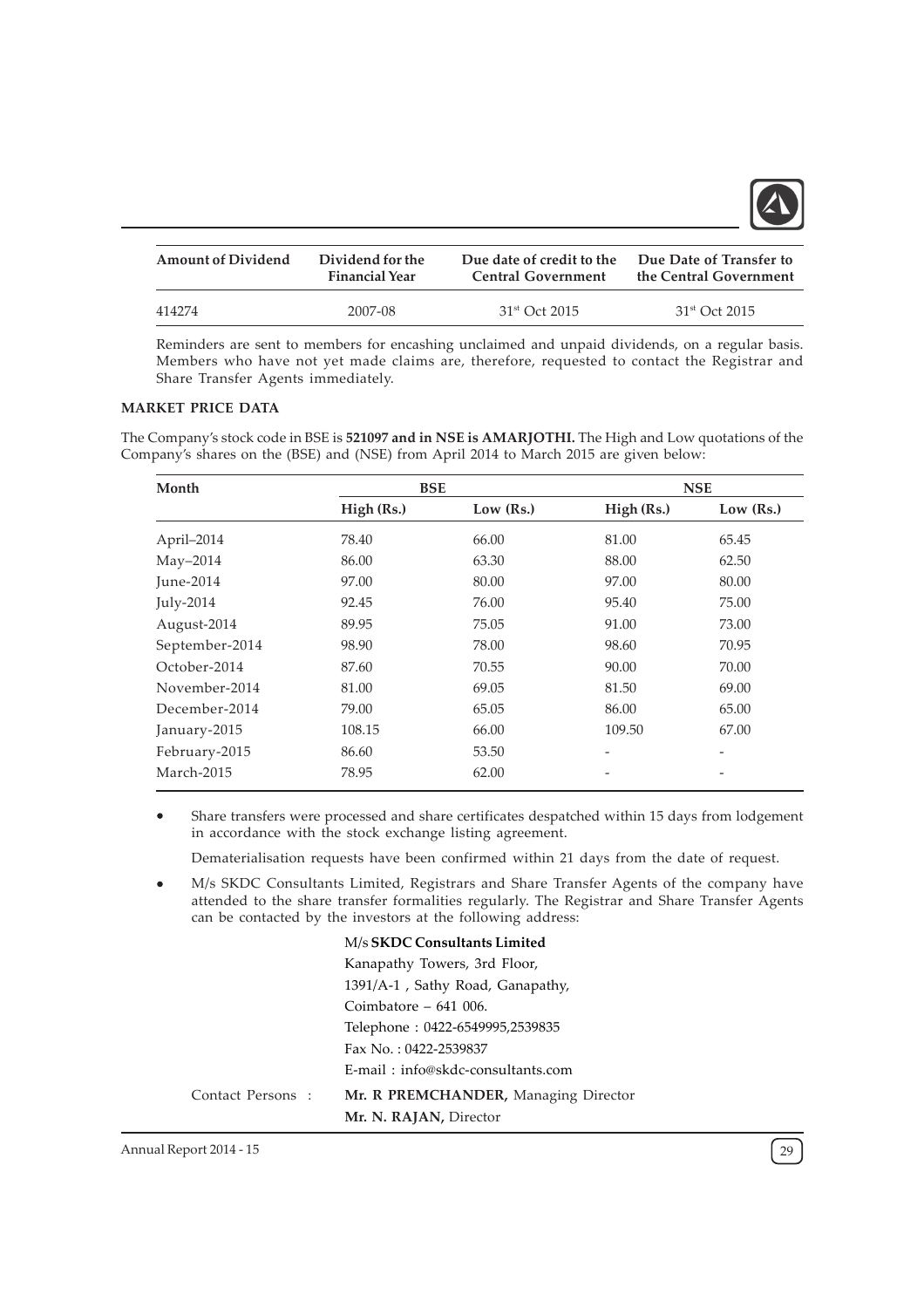

# DISTRIBUTION OF SHAREHOLDING AS ON MARCH 31, 2015

| Slab of Shareholding | <b>Shareholders</b> | $\%$   | No. of Shares | $\%$   |
|----------------------|---------------------|--------|---------------|--------|
| $0 - 5000$           | 6744                | 95.95  | 809748        | 12.00  |
| $5001 - 10000$       | 150                 | 2.13   | 118523        | 1.76   |
| 10001 and above      | 135                 | 1.92   | 5821729       | 86.24  |
| Total                | 7029                | 100.00 | 6750000       | 100.00 |

# SHAREHOLDING PATTERN AS ON 31ST MARCH 2015

| Category                              | No. of Shares held  | $\%$                |
|---------------------------------------|---------------------|---------------------|
| Indian Promoters                      | 4502609             | 66.70               |
| Financial Institutions & Mutual Funds | 100                 | 0.01                |
| Bodies Corporate                      | 147686              | 2.19                |
| Indian Public                         | 2098514             | 31.08               |
| NRI                                   | 1091                | 0.02                |
| Total                                 | 6750000             | 100.00              |
| <b>MODE</b>                           | <b>NO.OF SHARES</b> | % OF LISTED CAPITAL |
| Depository                            | 6205649             | 91.94               |
| Physical                              | 544351              | 8.06                |
| Total                                 | 6750000             | 100.00              |

# Shareholding of Non-executive Directors as on 31<sup>st</sup> March 2015

Sri. N. Rajan, Chairman holds 1164780 equity shares. The other non-executive directors do not hold any shares.

# INVESTOR CORRESPONDENCE

The Managing Director Amarjothi Spinning Mills Limited Amarjothi House 157, Kumaran Road, Tirupur – 641 601

By Order of the Board

Place : Tirupur Date : 30.07.2015 (Sd/-) N. RAJAN Chairman

(Sd/-) R. PREMCHANDER Managing Director

Annual Report 2014 - 15  $\left(30\right)$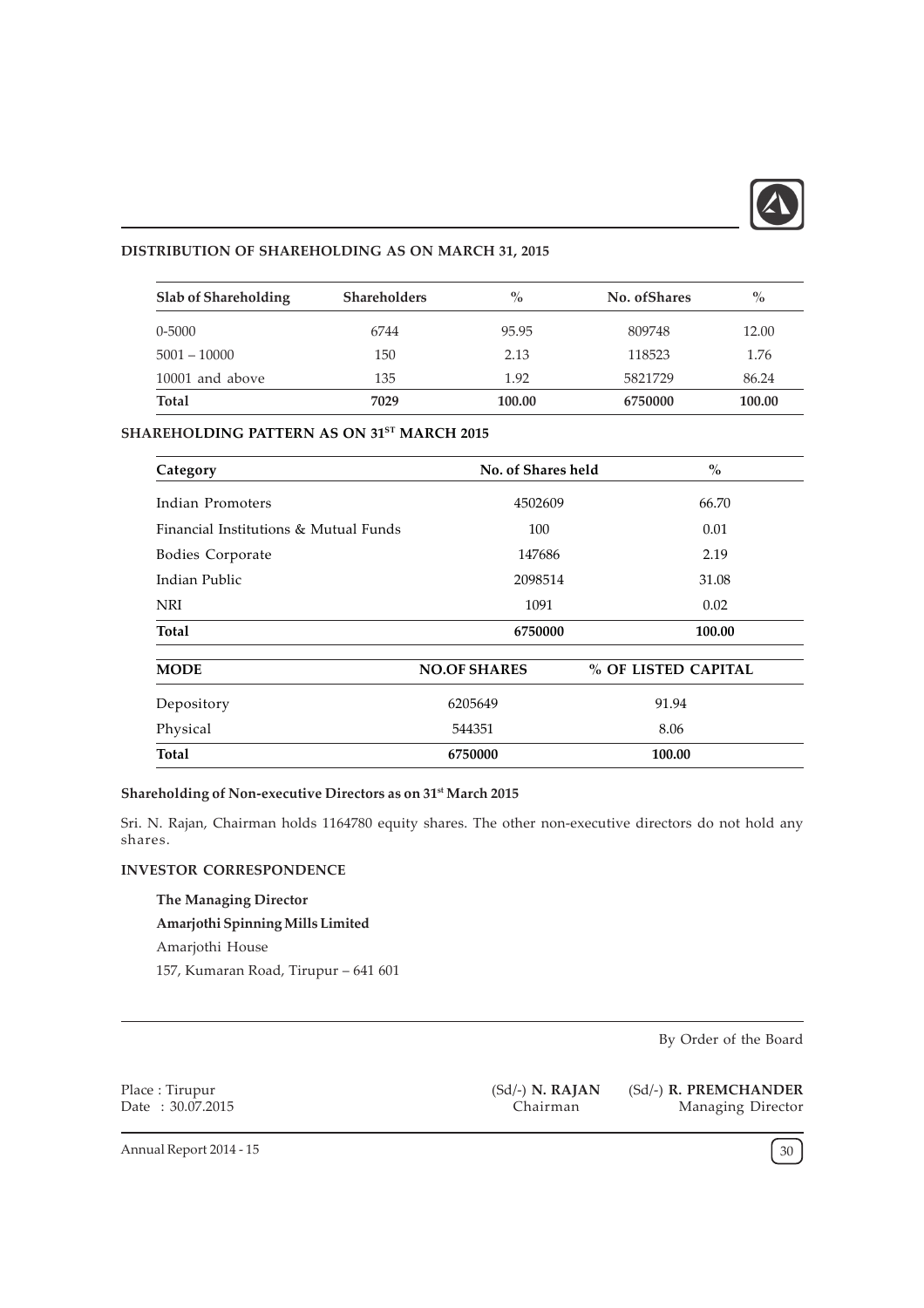

# AUDITOR CERTIFICATE ON CORPORATE GOVERNANCE

To

The Members of AMARJOTHI SPINNING MILLS LIMITED, Tirupur.

I have examined the compliance of conditions of Corporate Governance by AMARJOTHI SPINNING MILLS LIMITED, for the year ended 31.03.2015, as stipulated in revised Clause 49 of the Listing Agreement of the said Company with Stock Exchanges.

The compliance of conditions of corporate governance is the responsibility of the management. My examination was limited to a review of the procedures and implementation thereof, adopted by the Company for ensuring the compliance of the conditions of the Corporate Governance. It is neither an audit nor an expression of opinion on the financial statements of the Company.

In my opinion and to the best of my information and according to the explanations given to me, I certify that the Company has complied with the conditions of Corporate Governance as Stipulated in Clause 49 of the above mentioned Listing Agreement.

I state that such compliance is neither an assurance as to the future viability of the company nor the efficiency or effectiveness with which the management has conducted the affairs of the Company.

Place : Coimbatore Date : 30.07.2015

(Sd/-) V. Narayanaswami M.A., F.C.A Chartered Accountant Membership No. 023661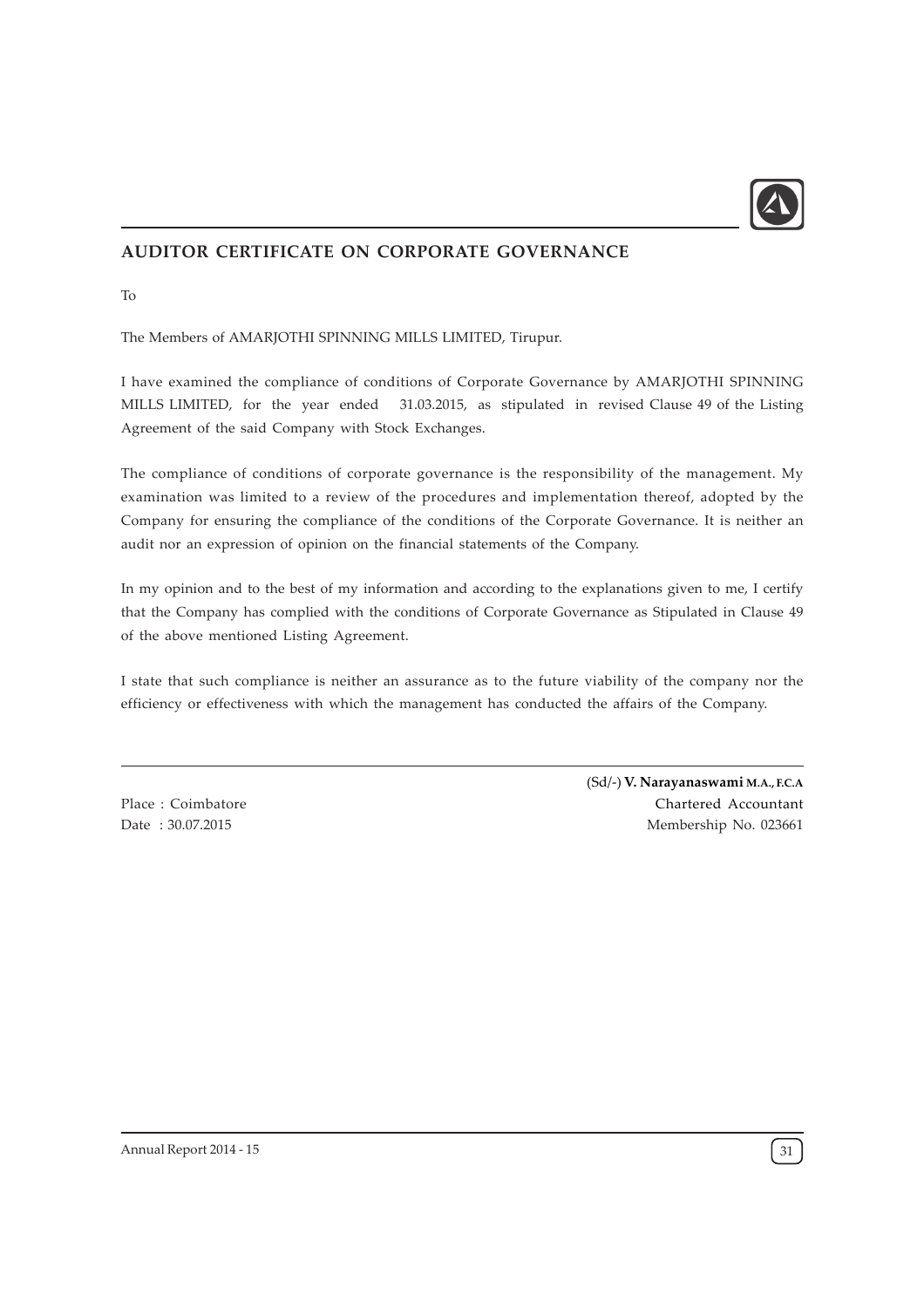

# ANNEXURE II (i)

# NOMINATION, REMUNERATION AND EVALUATION

### POLICY INTRODUCTION

In terms of section 178 of the Companies Act, 2013 and the Listing Agreement, entered into by the company with Stock Exchange, as amended from time to time, this policy on nomination and remuneration of directors, Key Managerial Personnel (KMP), senior management and other employees of the company has been formulated by the nomination and remuneration committee of the company and approved by the board of directors vide its resolution dated 30.05.2014. This policy shall act as a guideline for determining, inter-alia, qualifications, positive attributes and independence of a director, matters relating to the remuneration, appointment, removal and evaluation of performance of the directors, KMP and Senior Management Personnel including functional heads (one level below the Board).

# OBJECTIVE OF THE POLICY

The policy is framed with the objective(s):

- 1. That the level and composition of remuneration is reasonable and sufficient to attract, retain and motivate directors, KMP, Senior Management Personnel of the quality required to run the company successfully.
- 2. That the relationship of remuneration to performance is clear and meets appropriate performance benchmarks.
- 3. That the remuneration to directors, KMP, and Senior Management Personnel (one level below the Board) of the company involves a balance between fixed and incentive pay reflecting short and longterm performance objectives appropriate to the working of the company and its goals.
- 4. To lay down criteria and terms and conditions with regard to identifying persons who are qualified to become directors (Executive and Non-executive) and persons who may be appointed in Senior Management (one level below the Board), key managerial positions and to determine their remuneration.
- 5. To determine remuneration based on the company's size and financial position and trends and practices on remuneration prevailing in peer companies in the industry.
- 6. To carry out evaluation of the performance of directors, as well as key managerial and Senior Management Personnel (one level below the Board) and to provide for reward(s) linked directly to their effort, performance, dedication and achievement relating to the company's operations; and
- 7. To retain, motivate and promote talent and to ensure long term sustainability of talented managerial persons and create competitive advantage.
- 8. To lay down criteria for appointment and removal of directors, KMP and Senior Management Personnel (one level below the Board)and evaluation of their performance.

In the context of the aforesaid criteria the following policy has been formulated by the nomination and remuneration committee and adopted by the board of directors at its meeting held on 30.05.2014.

#### DEFINITIONS

In this policy unless the context otherwise requires:

1. 'Act' means Companies Act, 2013 and rules thereunder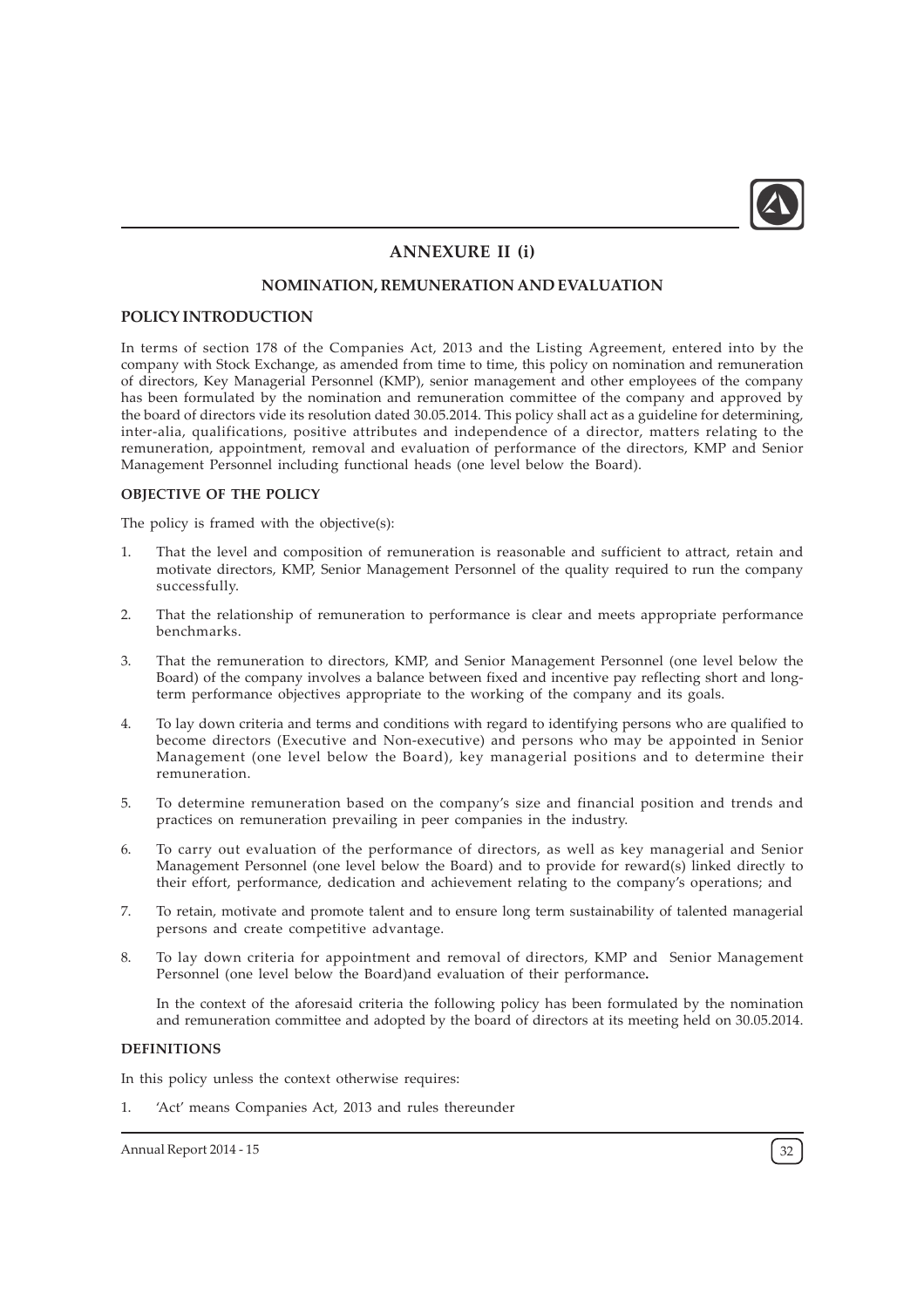

- 2. 'Board of directors' or 'board', in relation to the company, means the collective body of the directors of the company
- 3. 'Committee' means Nomination and Remuneration Committee of the company as constituted or reconstituted by the board
- 4. 'Company' means Amarjothi Spinning Mills Limited
- 5. 'Directors' means directors of the company
- 6. 'Independent Director' means a director referred to in Section 149 (6) of the Companies Act, 2013
- 7. 'Key Managerial Personnel' (KMP) means:
	- a) Chief Executive Officer and / or Managing Director
	- b) Whole-time Director
	- c) Chief Financial Officer
	- d) Company Secretary
	- e) Such other officer as may be prescribed
- 8. 'Ministry' means the Ministry of Corporate Affairs
- 9. 'Regulations' refers to and comprise of Companies Act, 2013, The Companies (Meeting of Board and its Powers) Rules, 2014, The Companies (Appointment and Qualification of Directors) Rules, 2014, The Companies (Appointment and Remuneration of Managerial Personnel) Rules, 2014, Listing Agreement and such other rules and provisions as applicable to the matters dealt in by this policy
- 10. 'Senior Management Personnel' for this purpose shall mean employees of the company who are members of its core management team excluding board of directors. It would comprise all members of management one level below the Board, including the functional heads.
- 11. Senior Management means executive positions one level below the Board of Directors including functional heads.

Unless the context otherwise requires, words and expressions used in this policy and not defined herein but defined in the Companies Act, 2013 as may be amended from time to time, shall have the meaning respectively assigned to them therein.

# CONSTITUTION OF THE COMMITTEE

The committee will consist of three or more non-executive directors, out of which at least one-half shall be independent director(s), provided that chairperson of the company may be appointed as a member of this committee but shall not chair the committee.

The committee will meet at such intervals as it may deem fit to carry out the objectives set out in the policy. A quorum of two members is required to be present for the proceedings to take place. The committee members may attend the meeting physically or via permitted audio-visual mode, subject to the provisions of the applicable Regulations. The committee shall have the authority to call such employee(s), senior official(s) and / or externals, as it deems fit. The Company Secretary shall act as secretary to the committee.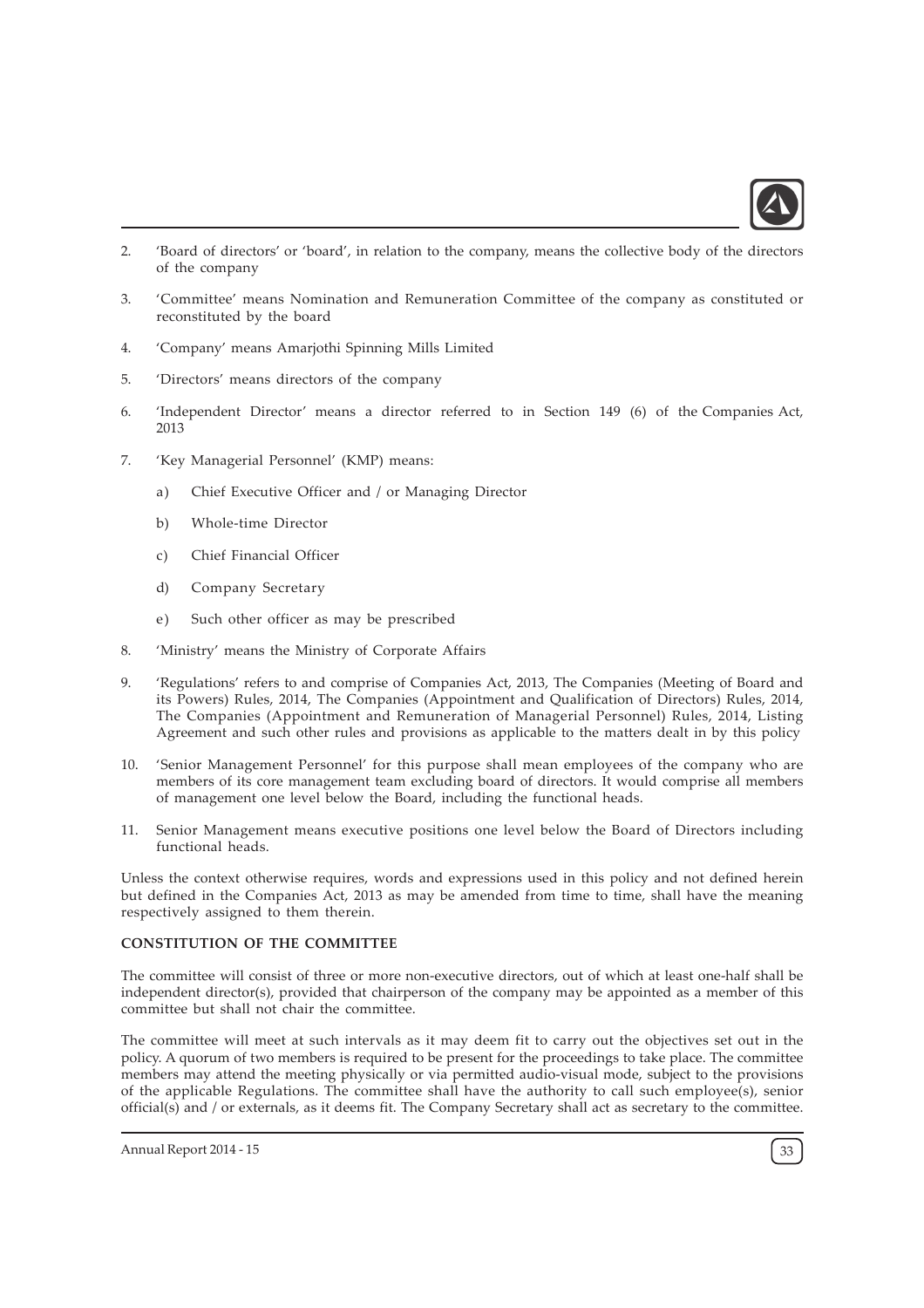

# FUNCTIONS OF THE COMMITTEE

The committee shall, inter-alia, perform the following functions:

- 1. Identify persons who are qualified to become directors and who may be appointed in senior management in accordance with the criteria laid down, recommend to the board their appointment and removal and shall carry out evaluation of every director's performance
- 2. Formulate the criteria for determining qualifications, positive attributes and independence of a director and recommend to the board a policy, relating to the remuneration for the directors, key managerial personnel, Senior Management Personnel and other employees
- 3. Ensure that the board comprises of a balanced combination of executive directors and non- executive directors and also the independent directors
- 4. Devise framework to ensure that directors are inducted through suitable familiarization process covering their roles, responsibility and liability
- 5. Oversee the formulation and implementation of ESOP Schemes, its administration, supervision, and formulating detailed terms and conditions in accordance with SEBI guidelines
- 6. Decide/ approve details of fixed components and performance linked incentives along with the performance criteria
- 7. Formulate the criteria for evaluation of independent directors and the board
- 8. The committee shall assist the board in ensuring that plans are in place for orderly succession for appointments to the board and to senior management

The chairman of the committee could be present at the Annual General Meeting, to answer the shareholders' queries. However, it would be up to the chairman to decide who should answer the queries.

Provided that committee may set up mechanism to carry out its functions and is further authorized to delegate any / all of its powers to any of the directors and / or officers of the company, as deemed necessary for proper and expeditious execution.

# APPLICABILITY

This policy is applicable to:

- 1. Directors (Executive and Non-executive)
- 2. KMP
- 3. Senior management personnel

#### APPOINTMENT OF DIRECTOR, KMP AND SENIOR MANAGEMENT

- The committee shall identify and ascertain the integrity, qualification, expertise and experience of the person for appointment as director, KMP or at senior management level and recommend to the board his / her appointment
- 2. A person should possess adequate qualification, expertise and experience for the position he/she is considered for appointment. The committee has discretion to decide whether qualification, expertise and experience possessed by a person is sufficient/ satisfactory for the concerned position.
- 3. Appointment of independent directors is subject to compliance of provisions of section 149 of the Companies Act, 2013, read with schedule IV and rules thereunder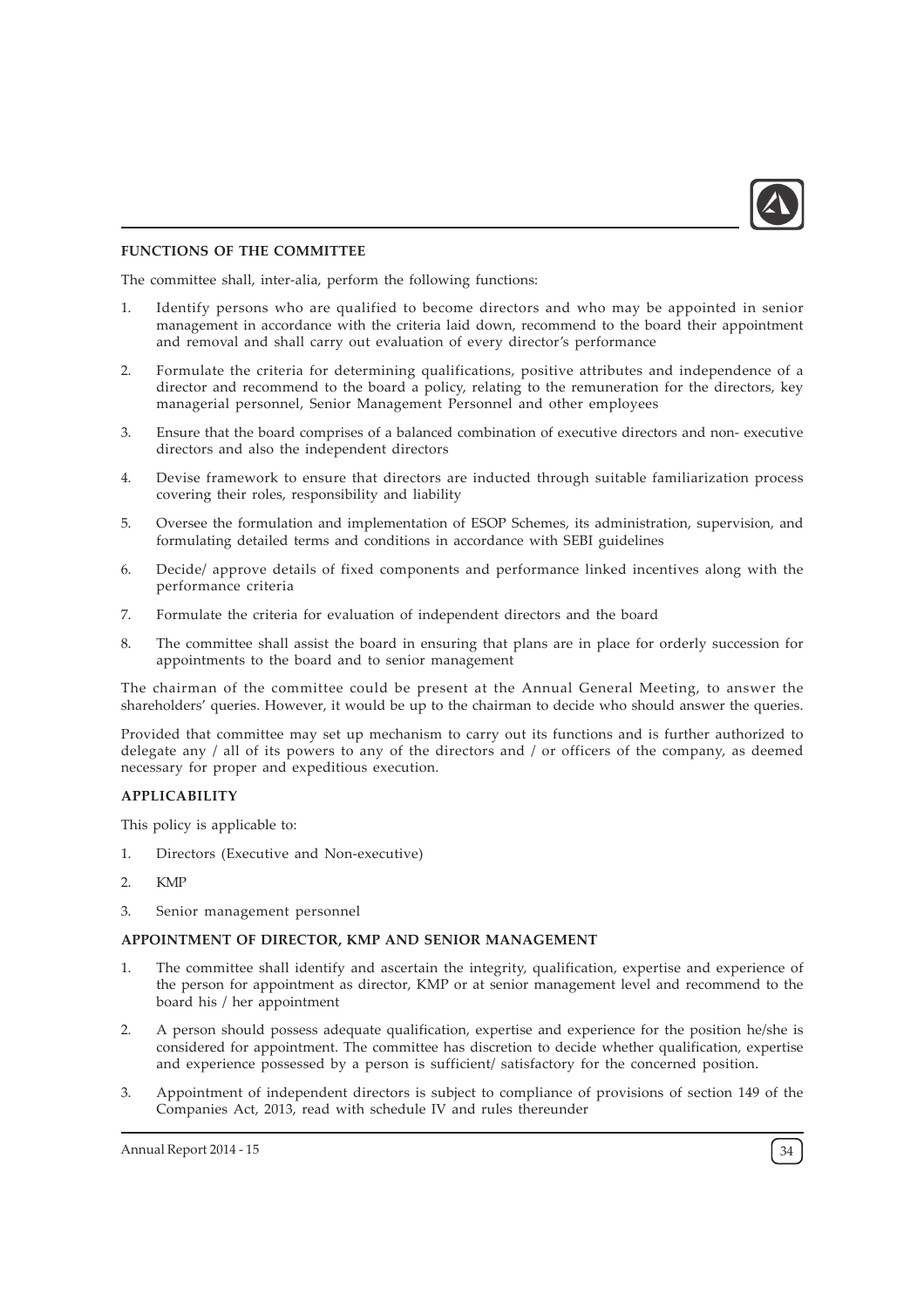

4. The company shall not appoint or continue the employment of any person as whole- time director who has attained the age of seventy years. Provided that the term of the person holding this position may be extended beyond the age of seventy years with the approval of shareholders by passing a special resolution based on the explanatory statement annexed to the notice for such motion indicating the justification for extension of appointment beyond seventy years

# MANAGING DIRECTOR / WHOLE-TIME DIRECTOR

The company shall appoint or re-appoint any person as its managing director, joint managing director or executive director for a term not exceeding five years at a time. No re-appointment shall be made earlier than one year before the expiry of term.

#### INDEPENDENT DIRECTOR

Subject to the provisions of the applicable Regulations, an independent director shall hold office for a term up to five consecutive years on the board of the company and will be eligible for re-appointment on passing of a special resolution by the company.

No independent director shall hold office for more than two consecutive terms, but such independent director shall be eligible for appointment after expiry of three years of ceasing to become an independent director. Provided that an independent director shall not, during the said period of three years, be appointed in or be associated with the company in any other capacity, either directly or indirectly.

At the time of appointment of independent director, it should be ensured that number of boards on which such independent director serves is restricted to seven listed companies as an independent director and three listed companies as an independent director in case such person is serving as a whole-time director of a listed company or such prescribed number by the statutory authority from time to time

# FAMILIARISATION PROGRAMME FOR INDEPENDENT DIRECTOR

- 1. The company shall familiarize the independent directors with the company, their roles, rights, responsibilities in the company, nature of the industry in which the company operates, business model of the company, etc. through various programs
- 2. The details of such familiarization programs shall be disclosed on the company's website and a web link thereto shall also be given in the Annual Report

#### EVALUATION

Following are the criteria for evaluation of performance of independent directors and the board:

#### 1. Executive Directors

The executive directors shall be evaluated on the basis of targets/ criteria given to executive directors by the board from time to time

#### 2. Non-Executive Director

The Non-Executive Directors shall be evaluated on the basis of the following criteria i.e. whether they:

- a) Act objectively and constructively while exercising their duties;
- b) Effectively deploy knowledge and expertise;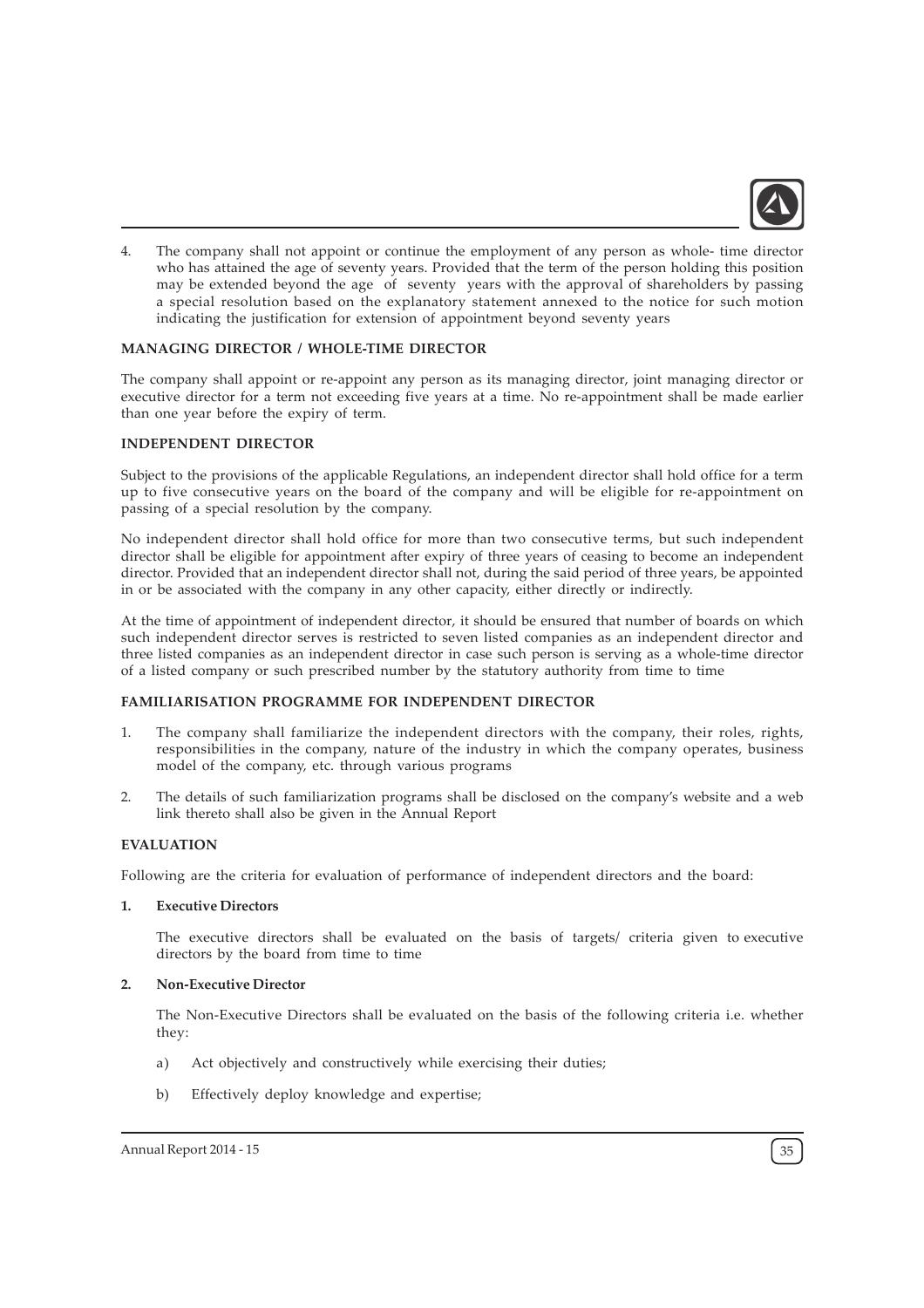

- c) Maintain confidentiality and Integrity and Independence of behavior and judgment;
- d) Exercise their responsibilities in a bona fide manner in the interest of the company;
- e) Devote sufficient time and attention to their professional obligations for informed and balanced decision making;
- f) Do not abuse their position to the detriment of the company or its shareholders or for the purpose of gaining direct or indirect personal advantage or advantage for any associated person;
- g) Refrain from any action that would lead to loss of his independence
- h) Inform the board immediately when they lose their independence,
- i) Assist the company in implementing the best corporate governance practices.
- j) Strive to attend all meetings of the board of directors and the committees;
- k) Participate constructively and actively in the committees of the board in which they are chairpersons or members;
- l) Keep themselves well informed about the company and the external environment in which it operates;
- m) Moderate and arbitrate in the interest of the company as a whole, in situations of conflict between management and shareholder's interest.
- n) Abide by company's Memorandum and Articles of Association, company's policies and procedures including code of conduct, insider trading guidelines etc.

#### DISQUALIFICATIONS FOR APPOINTMENT OF DIRECTORS

A person shall not be eligible for appointment as a director of the company, if he is disqualified under section 164 of the Companies Act, 2013 or under any other regulations.

#### REMOVAL

The committee may recommend, to the board with reasons recorded in writing, removal of a director, KMP or senior management personnel subject to the provisions of the Companies Act, 2013, and all other applicable Acts, Rules and Regulations, if any.

### RETIREMENT

The Director, KMP and senior management personnel shall retire as per the applicable provisions of the Act and the prevailing policy of the company. The board will have the discretion to retain the director, KMP, senior management personnel in the same position/ remuneration or otherwise even after attaining the retirement age, for the benefit of the company.

### BOARD DIVERSITY

The board of directors shall have the optimum combination of directors from the different areas /fields like management, finance, marketing, legal etc. or as may be considered appropriate.

The board shall have at least one board member who has accounting or related financial management expertise and at least three members who are financially literate.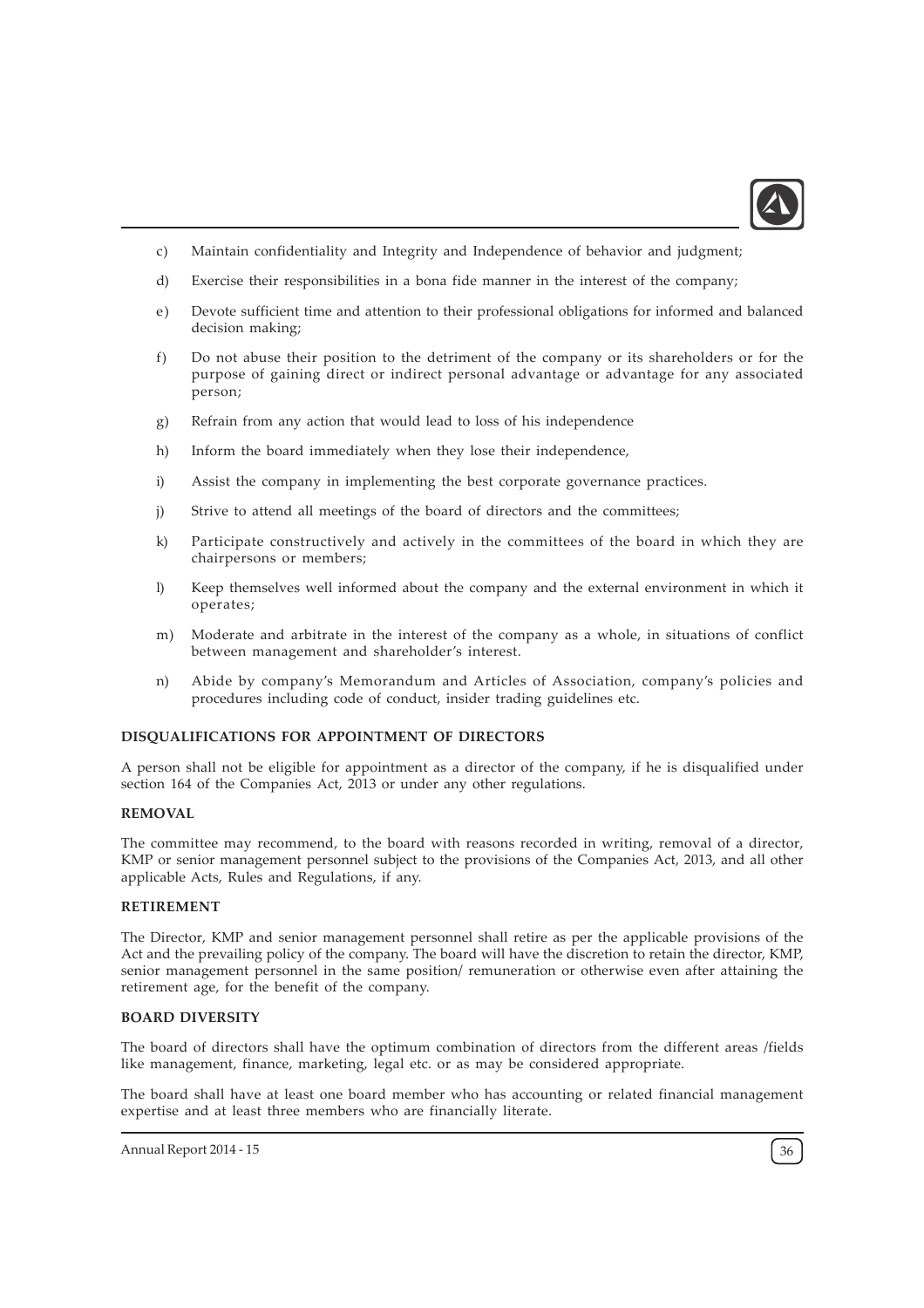

### MATTERS RELATING TO THE REMUNERATION, PERQUISITES FOR THE DIRECTORS, KMP AND SENIOR MANAGEMENT PERSONNEL

- 1. The remuneration/ compensation/ profit-linked commission etc. to the executive and non-executive directors will be determined by the committee and recommended to the board for approval. The remuneration/ compensation/ profit-linked commission etc. shall be in accordance with the percentage/ slabs/ conditions laid down in the Act and shall be subject to the prior/ post approval of the shareholders of the company and Central Government, wherever required.
- 2. The committee may in its discretion structure any portion of remuneration to link rewards to corporate and individual performance, fulfillment of specified improvement targets or the attainment of certain financial or other objectives set by the board. The amount payable is determined by the committee, based on performance against pre-determined financial and non-financial metrics.
- 3. As regards the remuneration of KMP, senior management personnel and other employees, the determination shall be effected by way of presentation before the committee, which would have requisite details. The committee shall peruse the same and approve accordingly.

### REMUNERATION TO WHOLE-TIME / EXECUTIVE / MANAGING DIRECTOR

#### Remuneration

The whole-time director shall be eligible for remuneration as may be approved by the shareholders of the company on the recommendation of the committee and the board of directors. The break-up of the pay scale, performance bonus and quantum of perquisites including, employer's contribution to P.F, pension scheme, medical expenses, club fees etc. shall be decided and approved by the board on the recommendation of the committee and shall be within the overall remuneration approved by the shareholders and Central Government, wherever required.

#### Minimum remuneration

If, in any financial year, the company has no profits or its profits are inadequate, the company shall pay remuneration to its whole-time director in accordance with the provisions of the Companies Act, 2013 and if it is not able to comply with such provisions, then with the previous approval of the Central Government.

### REMUNERATION TO NON-EXECUTIVE / INDEPENDENT DIRECTOR

#### Sitting Fees

The non-executive independent directors of the company shall be paid sitting fees and such other variable pay, if any, as per the applicable regulations. The quantum of sitting fees and variable pay, if any, will be determined as per the recommendation of the committee and approved by the board of directors of the company. The boarding and lodging expenses shall be reimbursed.

#### Stock Options

Pursuant to the provisions of the Act, an independent director shall not be entitled to any stock option of the company.

#### REMUNERATION TO KMP, SENIOR MANAGEMENT PERSONNEL AND OTHER EMPLOYEES

The Remuneration to be paid to KMPs/ senior management personnel shall be based on the experience, qualification and expertise of the related personnel.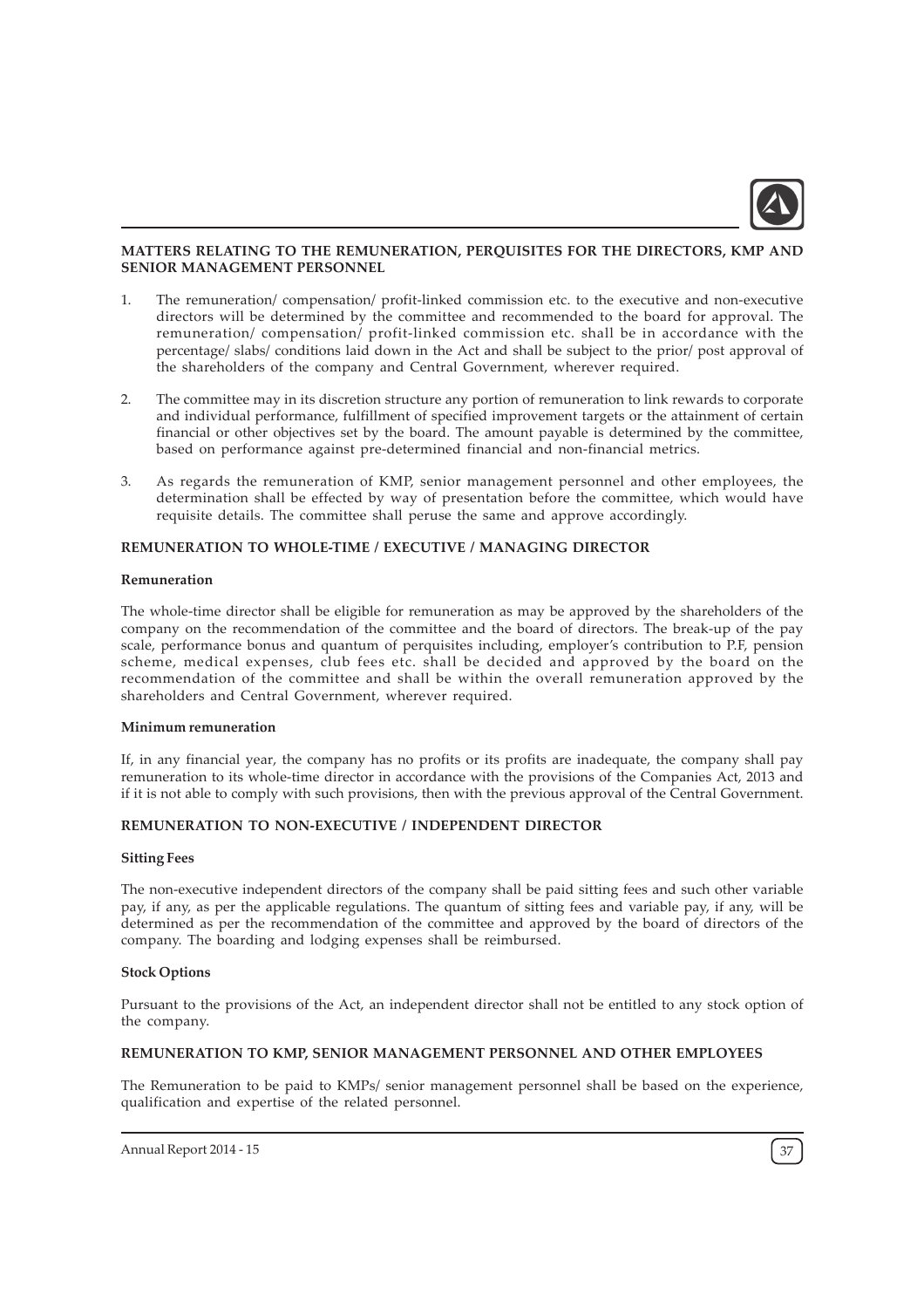

The KMP, senior management personnel and other employees of the company shall be paid monthly remuneration as per the company's HR policies and/or as may be approved by the committee. The breakup of the pay scale and quantum of perquisites including, employer's contribution to P.F, pension scheme, medical expenses etc. shall be as per the company's HR policies.

The remuneration details shall be presented before the committee which would have requisite details setting out the proposed increments for the next financial year. The committee shall peruse and forward the same to the board of directors of the company.

This remuneration policy shall apply to all future/ continuing employment/ engagement(s) with the company. In other respects, the remuneration policy shall be of guidance for the board. Any departure from the policy shall be recorded and reasoned in the committee and board meeting minutes.

### DISSEMINATION

The details of the policy and the evaluation criteria as applicable shall be published on company's website and accordingly disclosed in the annual report as part of board's report therein.

### AMENDMENT TO THE POLICY

The board of directors on its own and / or as per the recommendations of the committee can amend this policy, as and when deemed fit.

In case of any amendment(s), clarification(s), circular(s) etc. issued by the relevant authorities, not being consistent with the provisions laid down under this policy, then such amendment(s), clarification(s), circular(s) etc. shall prevail upon the provisions hereunder and this policy shall stand amended accordingly from the effective date as laid down under such amendment(s), clarification(s), circular(s) etc.

# ANNEXURE III

# POLICY ON RELATED PARTY TRANSACTIONS

(As per Clause 49(VII) of Listing Agreement)

The Company shall enter into transactions with related parties only on arm's length basis, supported by agreement or formal letter. If the transaction is not on arm's length basis, then, necessary compliances under Companies Act, 2013 and / or Listing Agreement will be adhered to.

For the purpose of the above clause, transaction with a related party shall be considered material if the transaction / transactions to be entered into individually or taken together with previous transactions during a financial year, exceeds 10% of the annual consolidated turnover of the company as per the last audited financial statements of the company.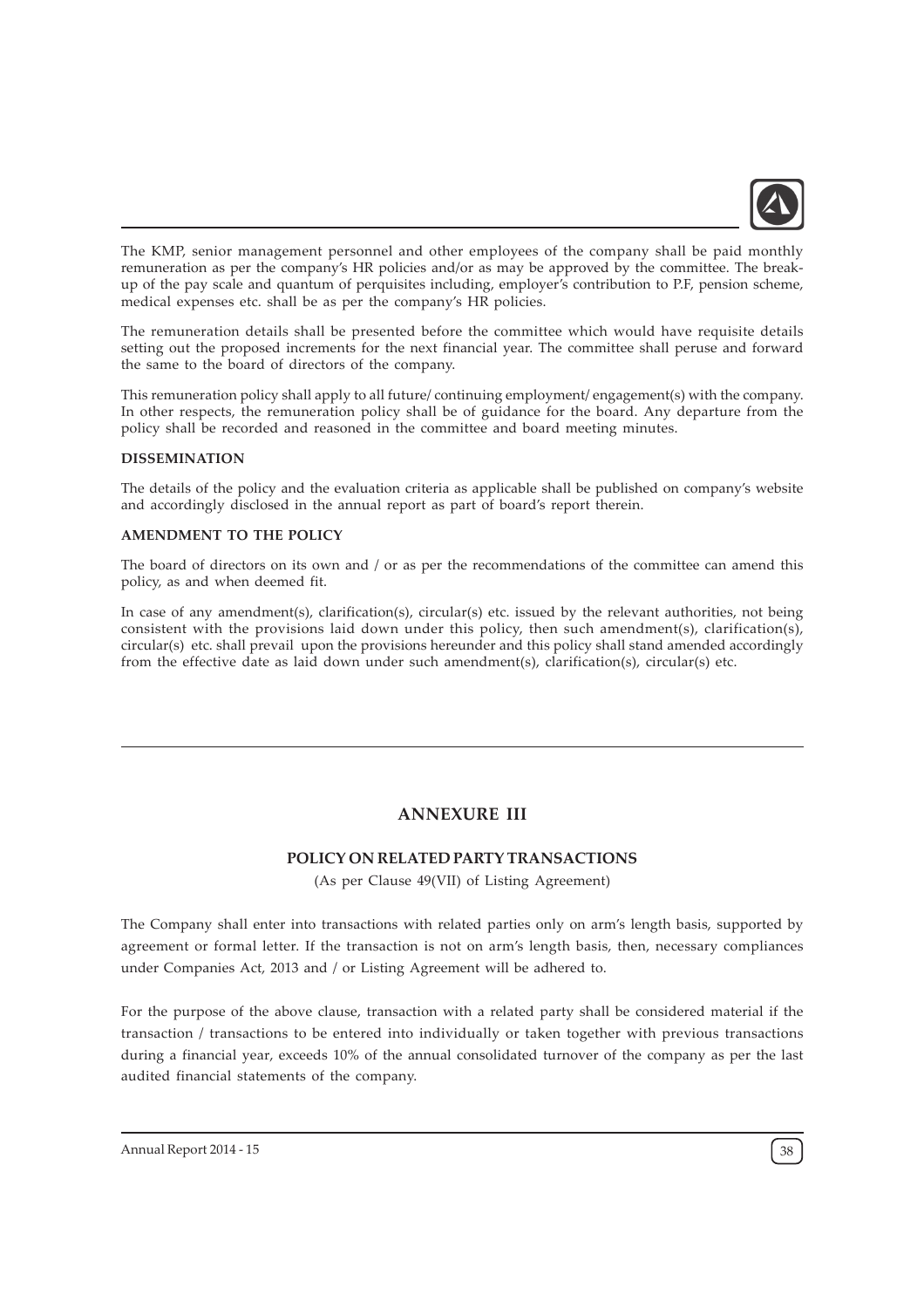

# ANNEXURE IV

# THE ANNUAL REPORT ON THE CSR ACTIVITIES

(Pursuant to the Companies (Corporate Social Responsibility Policy) Rules, 2014)

| S.NO. | <b>PARTICULARS</b>                                                                                                                                                                                                                      |                                                                                                                                                                                                                                                                                           |
|-------|-----------------------------------------------------------------------------------------------------------------------------------------------------------------------------------------------------------------------------------------|-------------------------------------------------------------------------------------------------------------------------------------------------------------------------------------------------------------------------------------------------------------------------------------------|
| 1.    | A brief outline of the company's CSR Policy,<br>including overview of projects or programs<br>proposed to be undertaken and a reference<br>to the web-link to the CSR policy and<br>projects or programs.                               | Refer Sections:Corporate Social<br>Responsibility in Director's Report                                                                                                                                                                                                                    |
| 2     | The Composition of the CSR Committee                                                                                                                                                                                                    | Chairman - Sri. M. Moorthi<br><b>Members</b> - Sri. R. Jaichander<br>Sri. V. Manikandan                                                                                                                                                                                                   |
| 3     | Average net profit of the company for<br>last three financial years                                                                                                                                                                     | Rs. 12,44,70,626                                                                                                                                                                                                                                                                          |
| 4     | Prescribed CSR expenditure<br>(two percent of the amount)                                                                                                                                                                               | Rs. 24,89,413                                                                                                                                                                                                                                                                             |
| 5     | Details of CSR spent during the financial year.                                                                                                                                                                                         |                                                                                                                                                                                                                                                                                           |
|       | Total Amount to be spent for the financial year                                                                                                                                                                                         | Rs. 24,89,413                                                                                                                                                                                                                                                                             |
|       | Amount unspent.                                                                                                                                                                                                                         | Rs. 24,89,413                                                                                                                                                                                                                                                                             |
|       | Manner in which the amount spent during the<br>financial year is detailed below.                                                                                                                                                        | NA                                                                                                                                                                                                                                                                                        |
| 6     | In case the company has failed to spend the two<br>percent of the average net profit of the last three<br>financial years or any part thereof, the company<br>shall provide the reason for not spending the<br>amount its Board report. | The Company shall find out ways and means<br>to spend the same in the coming months and<br>shall submit the relevant report in the<br>ensuing year. The Company could not spend<br>the money before finalising this report as<br>the time was too short to identify suitable<br>projects. |
| 7     | A responsibility statement of the CSR<br>Committee that the implementation<br>and monitoring of CSR objectives and<br>Policy of the Company.                                                                                            | Yes                                                                                                                                                                                                                                                                                       |
|       |                                                                                                                                                                                                                                         | (Sd/-) M. MOORTHI<br>Chairman                                                                                                                                                                                                                                                             |
|       | Place: Tirupur                                                                                                                                                                                                                          | (Sd/-) V. MANIKANDAN                                                                                                                                                                                                                                                                      |

Place : Tirupur Date : 30.07.2015

Annual Report 2014 - 15  $\sqrt{39}$ 

Independent Director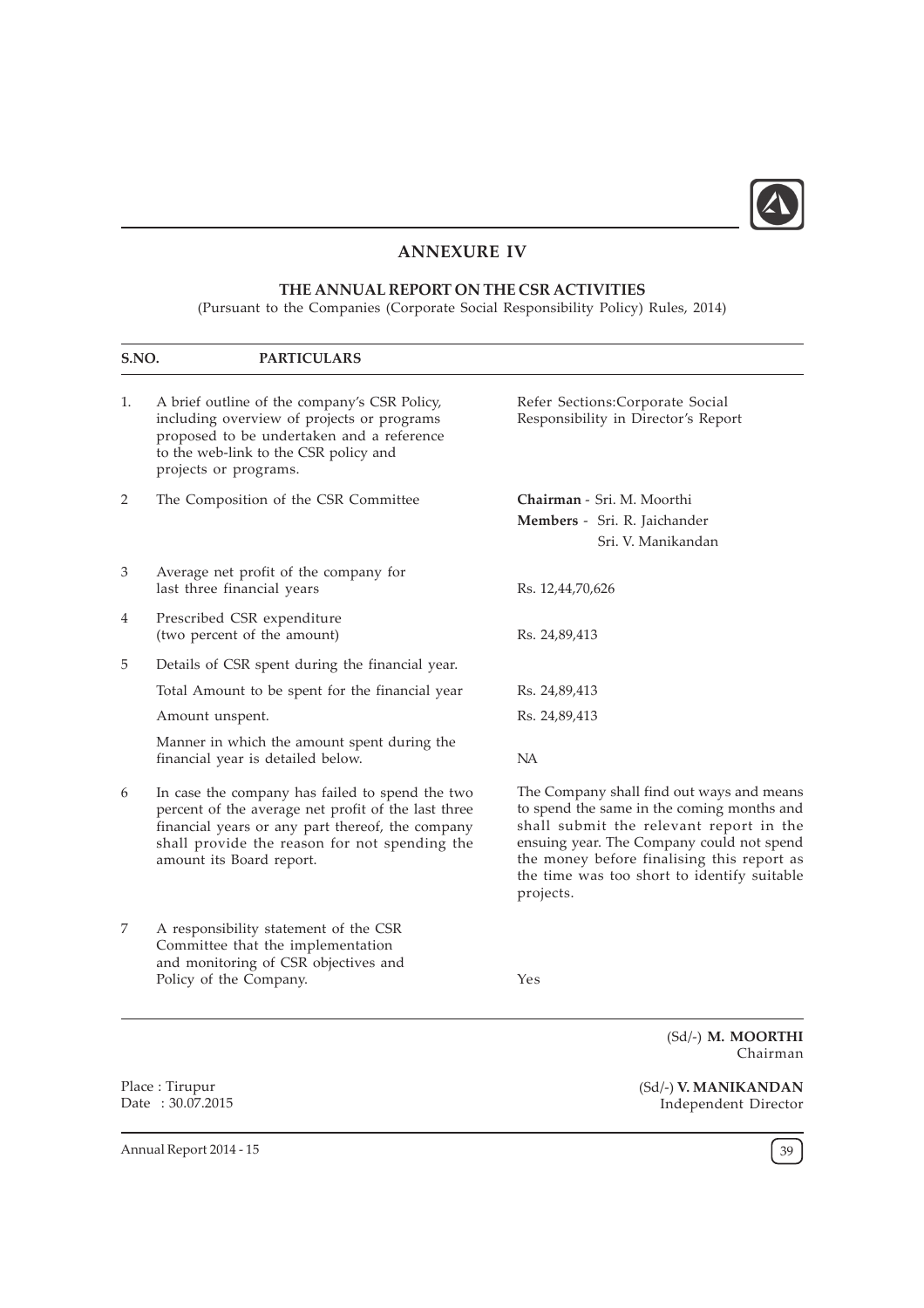

### ANNEXURE V

### SECRETARIAL AUDIT REPORT

For the Financial Year ended 31.03.2015

Pursuant to section 204(1) of the Companies Act, 2013 and rule No.9 of the Companies (Appointment and Remuneration of Managerial Personnel) Rules, 2014]

To

The Members, AMARJOTHI SPINNING MILLS LIMITED Tirupur.

I have conducted the SECRETARIAL AUDIT of the compliance of applicable statutory provisions and the adherence to good corporate practices by AMARJOTHI SPINNING MILLS LIMITED (hereinafter called the Company). Secretarial Audit was conducted in a manner that provided me a reasonable basis for evaluating the corporate conducts/statutory compliances and expressing my opinion thereon.

Based on my verification of the Company's books, papers, minute books, forms and returns filed and other records maintained by the company and also the information provided by the Company, its officers, agents and authorized representatives during the conduct of secretarial audit, I hereby report that in my opinion, the company has, during the audit period covering the financial year ended on 31st March 2015 complied with the statutory provisions listed hereunder and also that the Company has proper Boardprocesses and compliance-mechanism in place to the extent, in the manner and subject to the reporting made hereinafter:

I have examined the books, papers, minute books, forms and returns filed and other records maintained by the Company for the financial year ended on 31.03.2015 according to the provisions of:

- i) The Companies Act, 2013 (the Act) and the rules made there under;
- ii) The Securities Contracts (Regulation) Act, 1956 ('SCRA') and the rules made there under;
- iii) The Depositories Act, 1996 and the Regulations and Bye-laws framed there under;
- iv) The following Regulations and Guidelines prescribed under the Securities and Exchange Board of India Act, 1992 ('SEBI Act'):
	- a) The Securities and Exchange Board of India (Substantial Acquisition of Shares and Takeovers) Regulations, 2011;
	- b) The Securities and Exchange Board of India (Prohibition of Insider Trading) Regulations, 1992;
	- c) The Securities and Exchange Board of India (Issue of Capital and Disclosure Requirements) Regulations, 2009;
	- d) The Securities and Exchange Board of India (Employee Stock Option Scheme and Employee Stock Purchase Scheme) Guidelines, 1999;
	- e) The Securities and Exchange Board of India (Issue and Listing of Debt Securities) Regulations, 2008;
	- f) The Securities and Exchange Board of India (Registrars to an Issue and Share Transfer Agents) Regulations, 1993 regarding the Companies Act and dealing with client;

Annual Report 2014 - 15  $\left(40\right)$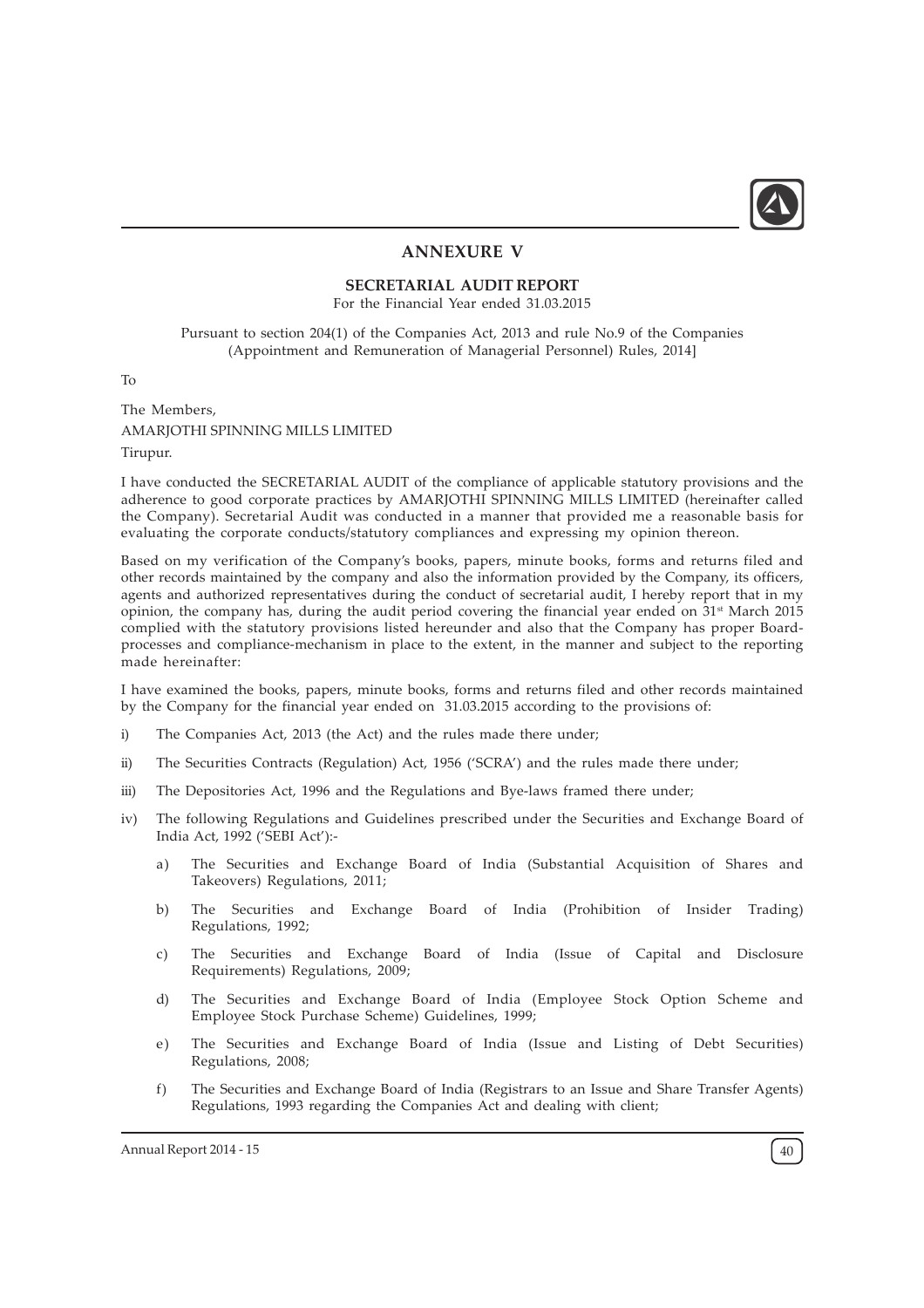

- g) The Securities and Exchange Board of India (Delisting of Equity Shares) Regulations, 2009; and
- h) The Securities and Exchange Board of India (Buyback of Securities) Regulations, 1998;

I have also examined compliance with the applicable clauses of the following:

- i) Secretarial Standards issued by The Institute of Company Secretaries of India.(not applicable as the same was not notified during the audit period.)
- ii) The Listing Agreements entered into by the Company with Bombay Stock Exchange(s).

During the period under review the Company has complied with the provisions of the Act, Rules, Regulations, Guidelines, Standards, etc. mentioned above subject to the following observations:

- 1. The company has not filed E-Form MGT-14 pursuant to Section 179(3) of the Companies Act 2013 during the financial under review.
- 2. The company has not appointed Company secretary and Chief financial officer pursuant to Section 203 of the Companies Act 2013 during the financial under review.
- 3. The company has not filed E- Form MGT-15 pursuant Section 121 of the Companies Act 2013 for the annual general meeting held for the year ended 31.03.2014.
- 4. Change in composition of the Board was not intimated to stock exchange pursuant to clause 30 of the listing agreement.

I further report that

The Board of Directors of the Company is duly constituted with proper balance of Executive Directors, Non-Executive Directors and Independent Directors. The changes in the composition of the Board of Directors that took place during the period under review were carried out in compliance with the provisions of the Act.

Adequate notice is given to all directors to schedule the Board Meetings, agenda and detailed notes on agenda were sent at least seven days in advance, and a system exists for seeking and obtaining further information and clarifications on the agenda items before the meeting and for meaningful participation at the meeting.

Majority decision is carried through while the dissenting members' views are captured and recorded as part of the minutes.

I further report that there are adequate systems and processes in the company commensurate with the size and operations of the company to monitor and ensure compliance with applicable laws, rules, regulations and guidelines.

I further report that during the audit period the Company has passed Special Resolution under section  $180(1)(c)$  of the Companies Act, 2013 at the Annual General Meeting held on 05<sup>th</sup> September, 2014.

> (Sd/-) RAMCHANDAR .R Practicing Company Secretary M.No. 33068, CP No. 12240

Place: Coimbatore Date : 30.07.2015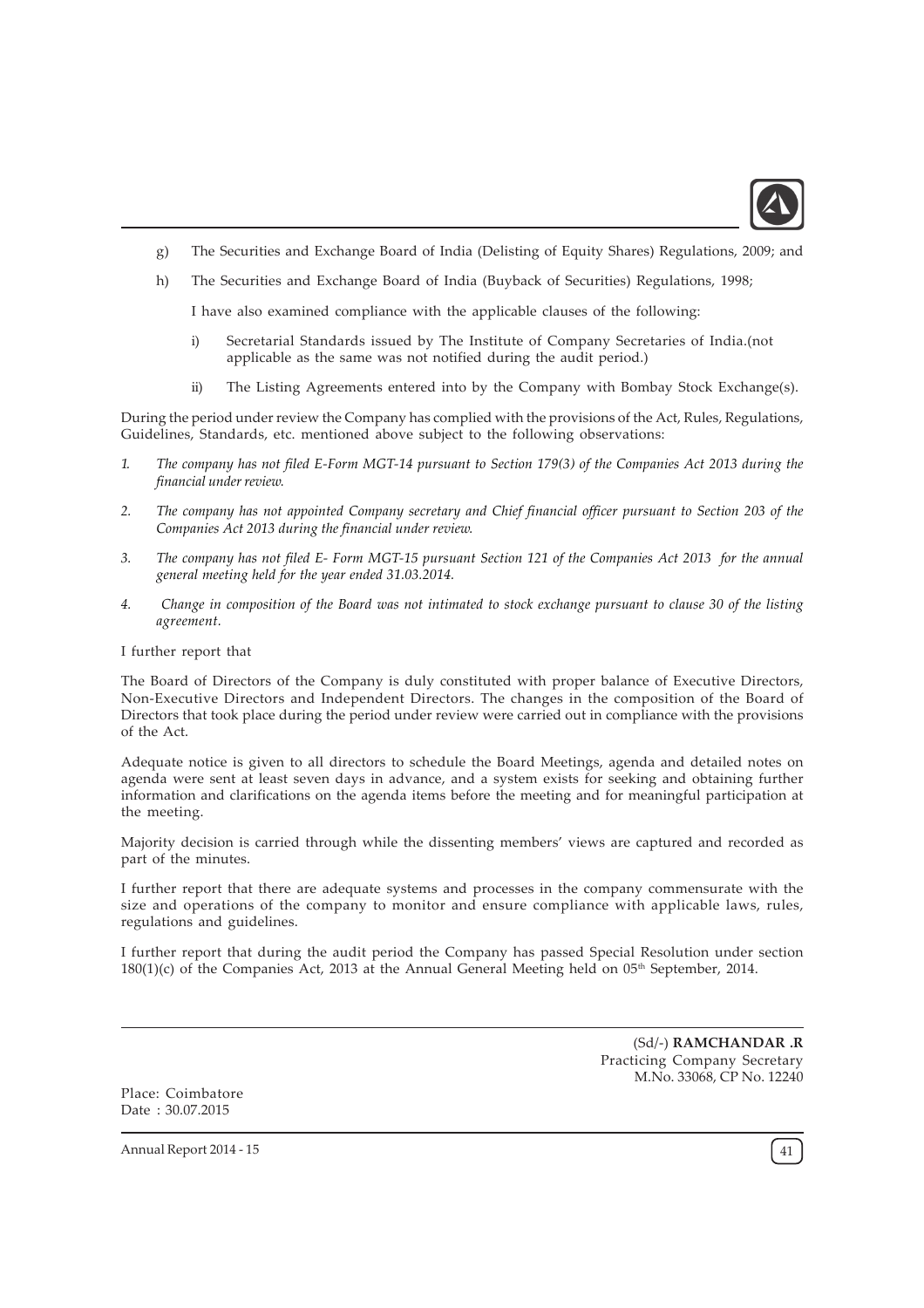

This report is to be read with our letter of even date which is annexed as **Annexure A** and forms an integral part of this report.

## ANNEXURE A

To

The Members Amarjothi Spinning mills Limited Tirupur.

Our report of even date is to be read along with this letter.

- 1. Maintenance of secretarial record is the responsibility of the management of the company. Our responsibility is to express an opinion on these secretarial records based on our audit.
- 2. We have followed the audit practices and processes as were appropriate to obtain reasonable assurance about the correctness of the contents of the Secretarial records. The verification was done on test basis to ensure that correct facts are reflected in secretarial records. We believe that the processes and practices, we followed provide a reasonable basis for our opinion.
- 3. We have not verified the correctness and appropriateness of financial records and Books of Accounts of the company.
- 4. Where ever required, we have obtained the Management representation about the compliance of laws, rules and regulations and happening of events etc.
- 5. The compliance of the provisions of Corporate and other applicable laws, rules, regulations, standards is the responsibility of management. Our examination was limited to the verification of procedures on test basis.
- 6. The Secretarial Audit report is neither an assurance as to the future viability of the company nor of the efficacy or effectiveness with which the management has conducted the affairs of the company.

Place: Coimbatore Date : 30.07.2015

(Sd/-) R. RAMCHANDAR Practicing Company Secretary M.No. 33068, CP No. 12240

Annual Report 2014 - 15  $\left(42\right)$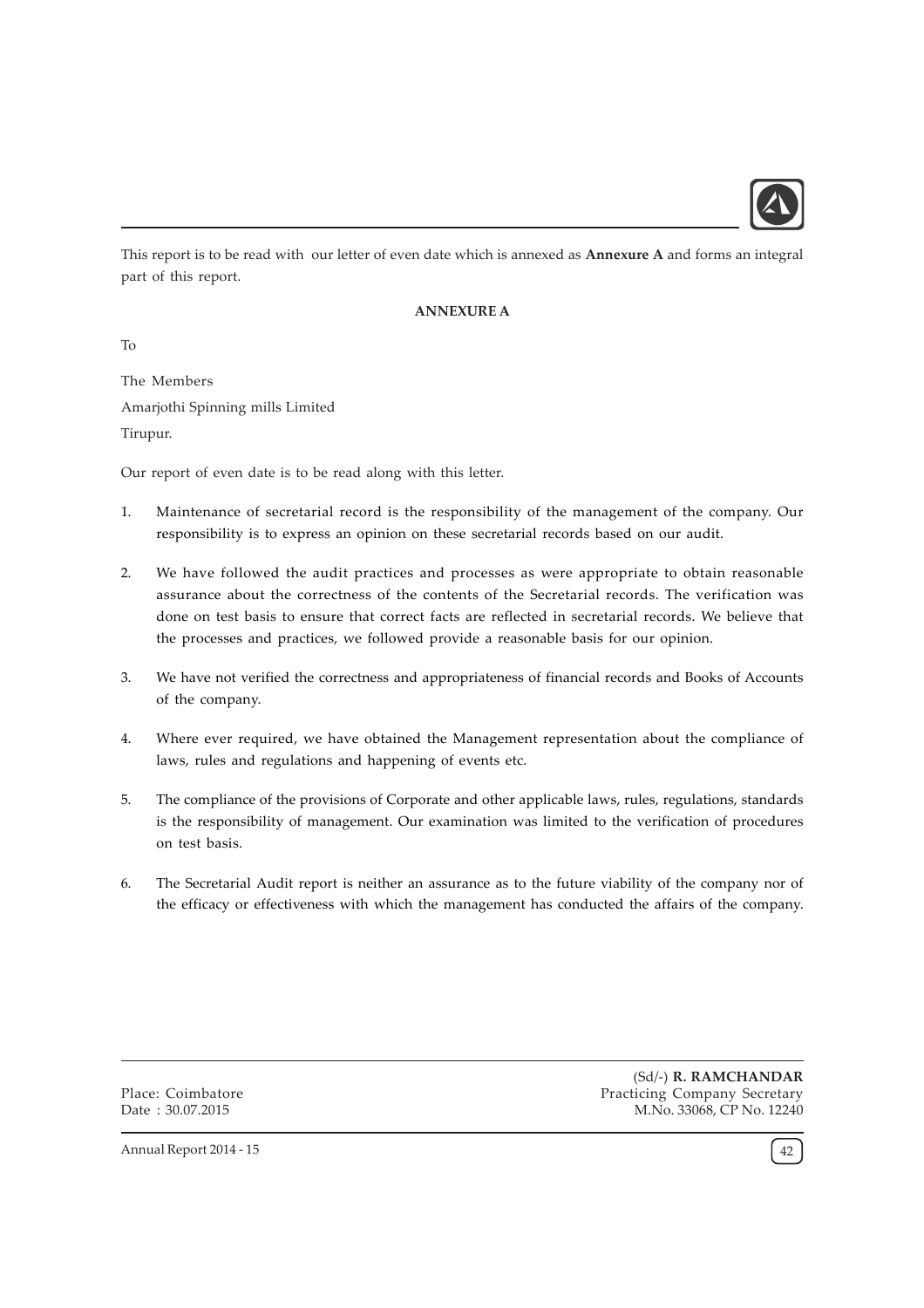

# ANNEXURE VI

# Form No. MGT - 9

Extract of Annual Return as on the Financial Year ended on 31<sup>st</sup> March, 2015 [Pursuant to section 92(3) of the Companies Act, 2013 and rule 12(1) of the Companies

(Management and Administration) Rules, 2014]

### I. REGISTRATION AND OTHER DETAILS:

| $\mathbf{i}$ | <b>CIN</b>                                                                 | L17111TZ1987PLC002090                                                                                                                                                                                                         |
|--------------|----------------------------------------------------------------------------|-------------------------------------------------------------------------------------------------------------------------------------------------------------------------------------------------------------------------------|
| $\rm ii)$    | Registration Date                                                          | 16/12/1987                                                                                                                                                                                                                    |
| iii)         | Name of the Company                                                        | AMARJOTHI SPINNING MILLS LIMITED                                                                                                                                                                                              |
| iv)          | Category / Sub-Category of the Company                                     | <b>COMPANY LIMITED BY SHARES /</b><br><b>INDIAN NON-GOVERNMENT COMPANY</b>                                                                                                                                                    |
| V)           | Address of the Registered office.<br>and Contact Details                   | Amarjothi House<br>157, Kumaran Road<br>Tirupur, Tirupur District<br>Tamil Nadu - 641 601<br>India<br>Mail ID: mill@amarjothi.net                                                                                             |
| vi)          | Whether listed company                                                     | Yes                                                                                                                                                                                                                           |
| vii)         | Name, Address and Contact details of<br>Registrar and TransferAgent, ifany | M/s. SKDC Consultants Limited<br>Kanapathy Towers, 3rd Floor,<br>1391/A-1, Sathy Road, Ganapathy,<br>Coimbatore $-641$ 006.<br>Telephone: 0422-6549995,2539835;<br>Fax No.: 0422-2539837<br>E-mail: info@skdc-consultants.com |

### II. Principal Business Activities of the Company

All the business activities contributing 10% or more of the total turnover of the company shall be stated:-

| SI. No. | <b>Nameand Description of</b> | NIC Code of the   | $\%$ to total turnover |
|---------|-------------------------------|-------------------|------------------------|
|         | main products / services      | Product / service | of the Company         |
|         | Spinning                      | 17111             | $100\%$                |

## III. Particulars of Holding, Subsidiary and Associate Companies

| -Sl. | Name and Address | CIN/GLN | Holding/             | $%$ of      | Applicable     |
|------|------------------|---------|----------------------|-------------|----------------|
| No.  | of the Company   |         | Subsidiary/Associate | shares held | <b>Section</b> |
|      | NA               | NA      | NA                   | NA          | NA             |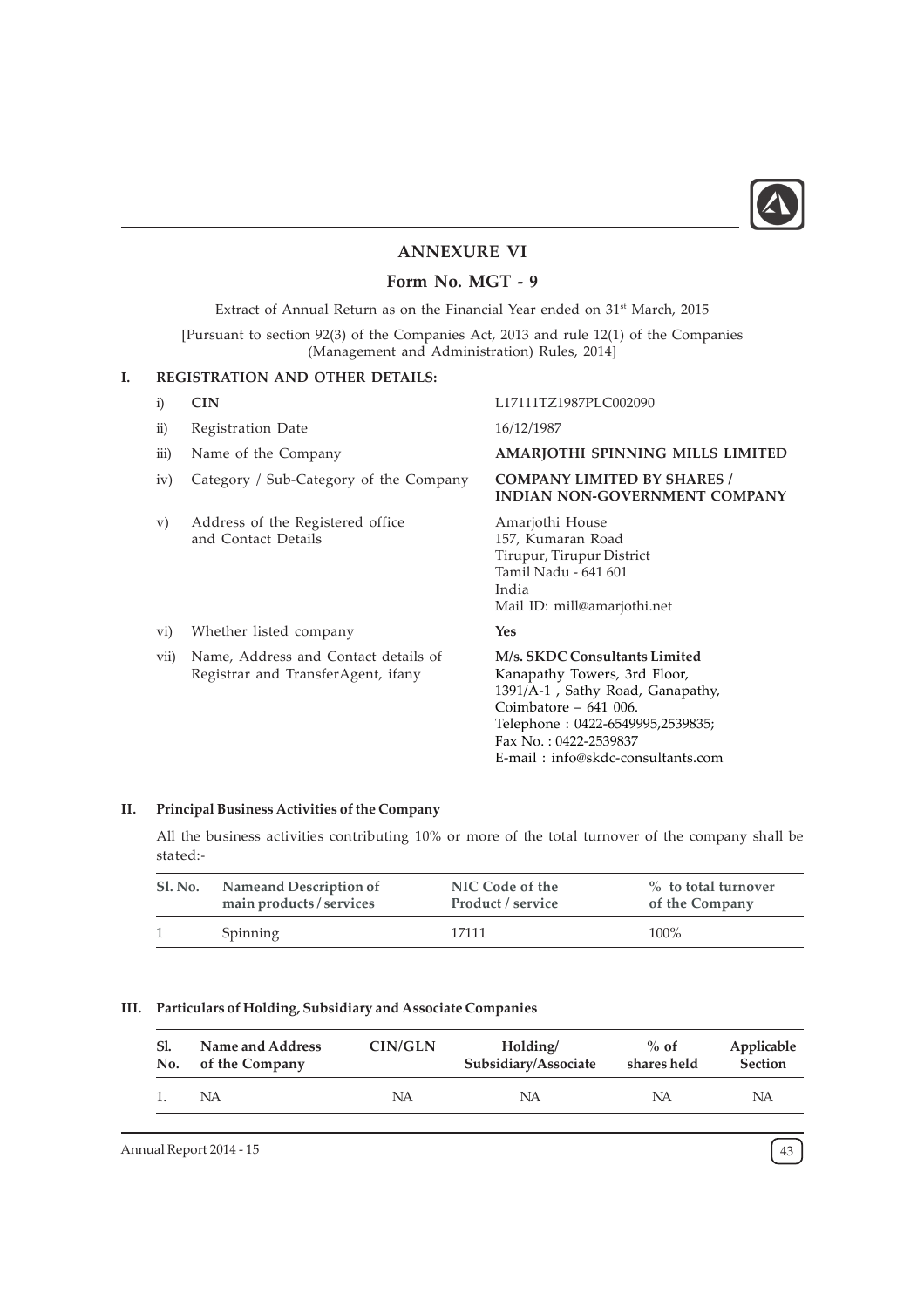

# IV. Share Holding Pattern (Equity Share Capital Breakup as percentage of Total Equity)

i) Category-wiseShareHolding

| Category of<br>Shareholders                                                          |                      |                      | No. of Shares held at the<br>beginning of the year |                                  |                       | No. of Shares held at the<br>end of the year |                          |                                  | % Change<br>during<br>the year |
|--------------------------------------------------------------------------------------|----------------------|----------------------|----------------------------------------------------|----------------------------------|-----------------------|----------------------------------------------|--------------------------|----------------------------------|--------------------------------|
|                                                                                      |                      | Demat Physical       | Total                                              | $%$ of<br>Total<br><b>Shares</b> |                       | Demat Physical Total                         |                          | $%$ of<br>Total<br><b>Shares</b> |                                |
| A. Promoter                                                                          |                      |                      |                                                    |                                  |                       |                                              |                          |                                  |                                |
| 1) Indian                                                                            |                      |                      |                                                    |                                  |                       |                                              |                          |                                  |                                |
| a) Individual / HUF                                                                  | 4668423              | $\theta$             | 4668423                                            | 69.162                           | 4502609               | $\theta$                                     | 4502609                  | 66.705                           | (2.457)                        |
| b) CentralGovt<br>c) State Govt(s)                                                   | $\theta$<br>$\theta$ | $\theta$<br>$\theta$ | 0<br>$\theta$                                      | 0<br>$\theta$                    | 0<br>0                | 0<br>$\theta$                                | $\theta$<br>$\theta$     | $\theta$<br>0                    | $\sigma$<br>0                  |
| d) Bodies Corp                                                                       | $\theta$             | $\theta$             | $\theta$                                           | $\theta$                         | 0                     | $\theta$                                     | $\theta$                 | 0                                | $\theta$                       |
| e) Banks / FI                                                                        | $\theta$             | 0                    | $\theta$                                           | $\theta$                         | 0                     | 0                                            | 0                        | 0                                | 0                              |
| f) Any Other                                                                         | $\theta$             | $\mathbf{0}$         | $\theta$                                           | $\theta$                         | 0                     | $\theta$                                     | $\theta$                 | $\theta$                         | 0                              |
| $Sub-Total(A)(1):$                                                                   | 4668423              | $\bf{0}$             | 4668423                                            | 69.162                           | 4502609               | $\bf{0}$                                     | 4502609                  | 66.705                           | (2.457)                        |
| 2) Foreign                                                                           |                      |                      |                                                    |                                  |                       |                                              |                          |                                  |                                |
| g) NRIs-Individuals                                                                  | 0                    | $\theta$             | 0                                                  | $\theta$                         | 0                     | $\theta$                                     | 0                        | 0                                | 0                              |
| h) Other-Individuals                                                                 | $\theta$<br>$\theta$ | 0<br>$\theta$        | $\theta$<br>$\mathbf{0}$                           | $\theta$<br>$\theta$             | 0<br>0                | $\theta$<br>$\theta$                         | $\theta$<br>$\theta$     | $\theta$<br>0                    | $\theta$<br>0                  |
| i) Bodies Corp.<br>j) Banks / FI                                                     | $\theta$             | $\theta$             | $\boldsymbol{0}$                                   | $\theta$                         | 0                     | $\theta$                                     | 0                        | 0                                | 0                              |
| k) Any Other                                                                         | 0                    | $\theta$             | $\theta$                                           | $\theta$                         | 0                     | $\theta$                                     | 0                        | 0                                | 0                              |
| $Sub-Total(A)(2)$ :-                                                                 | 4668423              | $\bf{0}$             | 4668423                                            | 69.162                           | 4502609               | $\bf{0}$                                     | 4502609                  | 66.705                           | (2.457)                        |
| <b>B.</b> Public Shareholding                                                        |                      |                      |                                                    |                                  |                       |                                              |                          |                                  |                                |
| 1. Institutions                                                                      |                      |                      |                                                    |                                  |                       |                                              |                          |                                  |                                |
| a) Mutual Funds                                                                      | $\theta$             | 100                  | 100                                                | 0.001                            | 0                     | 100                                          | 100                      | 0.001                            | 0                              |
| b) Banks / FI<br>c) Central Govt                                                     | $\theta$<br>$\theta$ | $\theta$<br>$\theta$ | $\theta$<br>0                                      | $\theta$<br>$\theta$             | 0<br>0                | $\theta$<br>$\theta$                         | $\theta$<br>$\mathbf{0}$ | $\sigma$<br>0                    | $\theta$<br>0                  |
| d) State Govt(s)                                                                     | 0                    | $\theta$             | $\theta$                                           | $\theta$                         | 0                     | $\theta$                                     | $\theta$                 | 0                                | 0                              |
| e) Venture Capital Funds                                                             | $\Omega$             | $\theta$             | $\theta$                                           | $\theta$                         | 0                     | $\theta$                                     | $\theta$                 | 0                                | $\theta$                       |
| f) Insurance Companies                                                               | $\theta$             | $\theta$             | $\theta$                                           | $\theta$                         | 0                     | $\theta$                                     | 0                        | 0                                | 0                              |
| g) FIIs                                                                              | $\Omega$             | $\theta$             | $\theta$                                           | $\theta$                         | 0                     | $\theta$                                     | $\theta$                 | $\theta$                         | $\theta$                       |
| h) Foreign Venture Capital Funds<br>Others (specify)<br>$\left( \frac{1}{2} \right)$ | 0                    | 0<br>0               | $\theta$<br>$\theta$                               | $\theta$<br>$\theta$             | $\theta$<br>0         | $\mathbf{0}$<br>0                            | $\theta$<br>0            | $\theta$<br>0                    | $\theta$<br>0                  |
| $Sub-Total(B)(1)$                                                                    | $\bf{0}$             | 100                  | 100                                                | 0.001                            | $\bf{0}$              | 100                                          | 100                      | 0.001                            | 0                              |
| 2. Non Institutions                                                                  |                      |                      |                                                    |                                  |                       |                                              |                          |                                  |                                |
| a) Bodies Corp.                                                                      |                      |                      |                                                    |                                  |                       |                                              |                          |                                  |                                |
| i) Indian                                                                            |                      |                      |                                                    |                                  |                       |                                              |                          |                                  |                                |
| ii) Overseas                                                                         | 141696               | 9600                 | 151296                                             | 2.241                            | 138386                | 9300                                         | 147686                   | 2.188                            | (0.053)                        |
| b) Individuals                                                                       |                      |                      |                                                    |                                  |                       |                                              |                          |                                  |                                |
| i) Individual                                                                        |                      |                      |                                                    |                                  |                       |                                              |                          |                                  |                                |
| shareholders holding                                                                 |                      |                      |                                                    |                                  |                       |                                              |                          |                                  |                                |
| nominal share capital<br>upto Rs. 1 lakh                                             | 625154               |                      | 561151 1186305 17.575                              |                                  | 628577 534951         |                                              | 1163528 17.238           |                                  | (0.337)                        |
|                                                                                      |                      |                      |                                                    |                                  |                       |                                              |                          |                                  |                                |
| ii) Individual shareholders<br>holding nominal share                                 |                      |                      |                                                    |                                  |                       |                                              |                          |                                  |                                |
| capital in excess of                                                                 | 716688               | $\mathbf{0}$         | 716688                                             | 10.618                           | 894958                | $\mathbf{0}$                                 | 894958                   | 13.259                           | 2.641                          |
| Rs. 1 lakh                                                                           |                      |                      |                                                    |                                  |                       |                                              |                          |                                  |                                |
| c) Others (Specify)                                                                  |                      |                      |                                                    |                                  |                       |                                              |                          |                                  |                                |
| i) Non resident Indians 1941                                                         |                      | $\theta$             | 1941                                               | 0.029                            | 1091                  | $\theta$                                     | 1091                     |                                  | $0.016$ $(0.013)$              |
| ii) Clearing Members                                                                 | 3809                 | $\mathbf{0}$         | 3809                                               | 0.056                            | 4963                  | $\boldsymbol{0}$                             | 4963                     | 0.074                            | 0.018                          |
| iii) Hindu Undivided Family21438                                                     |                      | $\theta$             | 21438                                              | 0.318                            | 35065                 | $\theta$                                     | 35065                    | 0.519                            | 0.201                          |
| $Sub-Total(B)(2)$                                                                    | 1510726              |                      | 570751 2081477                                     | 30.837                           | 1703040 544251        |                                              | 2247291                  | 33.294                           | 2.457                          |
| <b>Total Public Shareholding</b><br>$(B) = (B)(1) + (B)(2)$                          |                      |                      | 1510726 570851 2081577                             |                                  | 30.838 1703040 544351 |                                              | 2247391 33.295           |                                  | 2.457                          |
| C. Shares heldby Custodian<br>for GDRs & ADRs                                        | 0                    | $\bf{0}$             | $\bf{0}$                                           | $\bf{0}$                         | 0                     | $\bf{0}$                                     | $\bf{0}$                 | 0                                | 0                              |
| Grand Total (A+B+C)                                                                  |                      |                      | 6179149 570851 6750000                             | 100                              | 6205649 544351        |                                              | 6750000                  | 100                              | $\bf{0}$                       |
|                                                                                      |                      |                      |                                                    |                                  |                       |                                              |                          |                                  |                                |

Annual Report 2014 - 15  $\left(44\right)$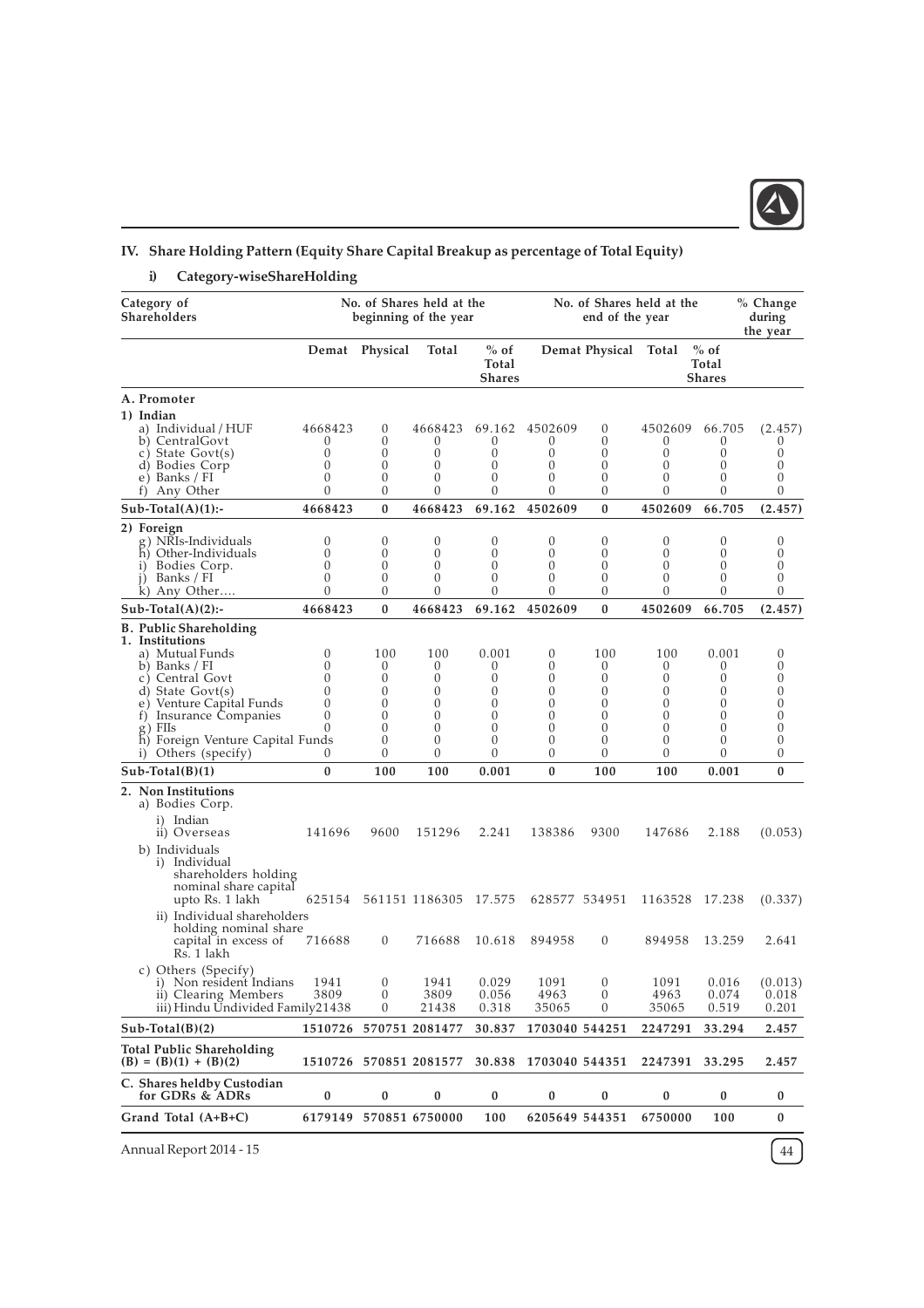

# ii) Shareholding of Promoter :

| Sl.<br>No.     | Shareholder's<br>Name |                            | Shareholding at the<br>beginning of the year |                                                              |                            | Shareholding at the<br>end of the year      |                                                              |                                           |  |
|----------------|-----------------------|----------------------------|----------------------------------------------|--------------------------------------------------------------|----------------------------|---------------------------------------------|--------------------------------------------------------------|-------------------------------------------|--|
|                |                       | No.<br>0f<br><b>Shares</b> | $%$ of<br>total Shares<br>of the<br>Company  | % of Shares<br>Pledged /<br>encumbered<br>to total<br>shares | No.<br>0f<br><b>Shares</b> | $%$ of<br>total Shares<br>of the<br>Company | % of Shares<br>Pledged /<br>encumbered<br>to total<br>shares | in share<br>holding<br>during<br>the year |  |
| $\mathbf{1}$ . | Rajan. N              | 1164780                    | 17.256                                       | $\theta$                                                     | 1164780                    | 17.256                                      | $\theta$                                                     | $\Omega$                                  |  |
| 2.             | Jaichander .R         | 1275498                    | 18.896                                       | $\theta$                                                     | 1275498                    | 18.896                                      | $\Omega$                                                     | $\Omega$                                  |  |
| 3.             | Premchander .R        | 1275653                    | 18.899                                       | $\theta$                                                     | 1275653                    | 18.899                                      | $\theta$                                                     | 0                                         |  |
| 4.             | Jayanthi .S           | 318092                     | 4.712                                        | $\theta$                                                     | 232817                     | 3.449                                       | $\theta$                                                     | (1.263)                                   |  |
| 5.             | Nandhini .J           | 316474                     | 4.689                                        | $\theta$                                                     | 324033                     | 4.800                                       | $\theta$                                                     | 0.111                                     |  |
| 6.             | Saroja .R             | 317926                     | 4.710                                        | $\theta$                                                     | 229828                     | 3.405                                       | $\theta$                                                     | (1.305)                                   |  |
|                | Total                 | 4668423                    | 69.162                                       | $\bf{0}$                                                     | 4502609                    | 66.705                                      | $\bf{0}$                                                     | (2.457)                                   |  |

# iii) Change in Promoters' Shareholding

| Name        |                                                |         | Shareholding at the<br>beginning of the year      | <b>Cumulative Shareholding</b><br>during the year |                                                   |  |
|-------------|------------------------------------------------|---------|---------------------------------------------------|---------------------------------------------------|---------------------------------------------------|--|
|             |                                                |         | No. of % of total Shares<br>Shares of the Company |                                                   | No. of % of total Shares<br>Shares of the Company |  |
| Jayanthi .S | At the beginning of the year                   | 318092  | 4.712                                             | 318092                                            | 4.712                                             |  |
|             | Market sale on 13.06.2014                      | (1500)  | (0.022)                                           | 316592                                            | 4.690                                             |  |
|             | Market sale on 20.06.2014                      | (3854)  | (0.057)                                           | 312738                                            | 4.633                                             |  |
|             | Market sale on 30.06.2014                      | (66)    | (0.001)                                           | 312672                                            | 4.632                                             |  |
|             | Market sale on 04.07.2014                      | (2702)  | (0.04)                                            | 309970                                            | 4.592                                             |  |
|             | Market sale on 11.07.2014                      | (250)   | (0.004)                                           | 309720                                            | 4.588                                             |  |
|             | Market sale on 10.10.2014                      | (32267) | (0.478)                                           | 277453                                            | 4.110                                             |  |
|             | Market sale on 17.10.2014                      | (40188) | (0.595)                                           | 237265                                            | 3.515                                             |  |
|             | Market sale on 31.10.2014                      | (4448)  | (0.066)                                           | 232817                                            | 3.449                                             |  |
|             | At the End of the year                         |         |                                                   | 232817                                            | 3.449                                             |  |
|             | <b>Nandhini</b> J At the beginning of the year | 316474  | 4.689                                             | 316474                                            | 4.689                                             |  |
|             | Market Purchase on 20.06.2014                  | 7159    | 0.106                                             | 323633                                            | 4.795                                             |  |
|             | Market Purchase on 30.06.2014                  | 400     | 0.005                                             | 324033                                            | 4.800                                             |  |
|             | At the End of the year                         |         |                                                   | 324033                                            | 4.800                                             |  |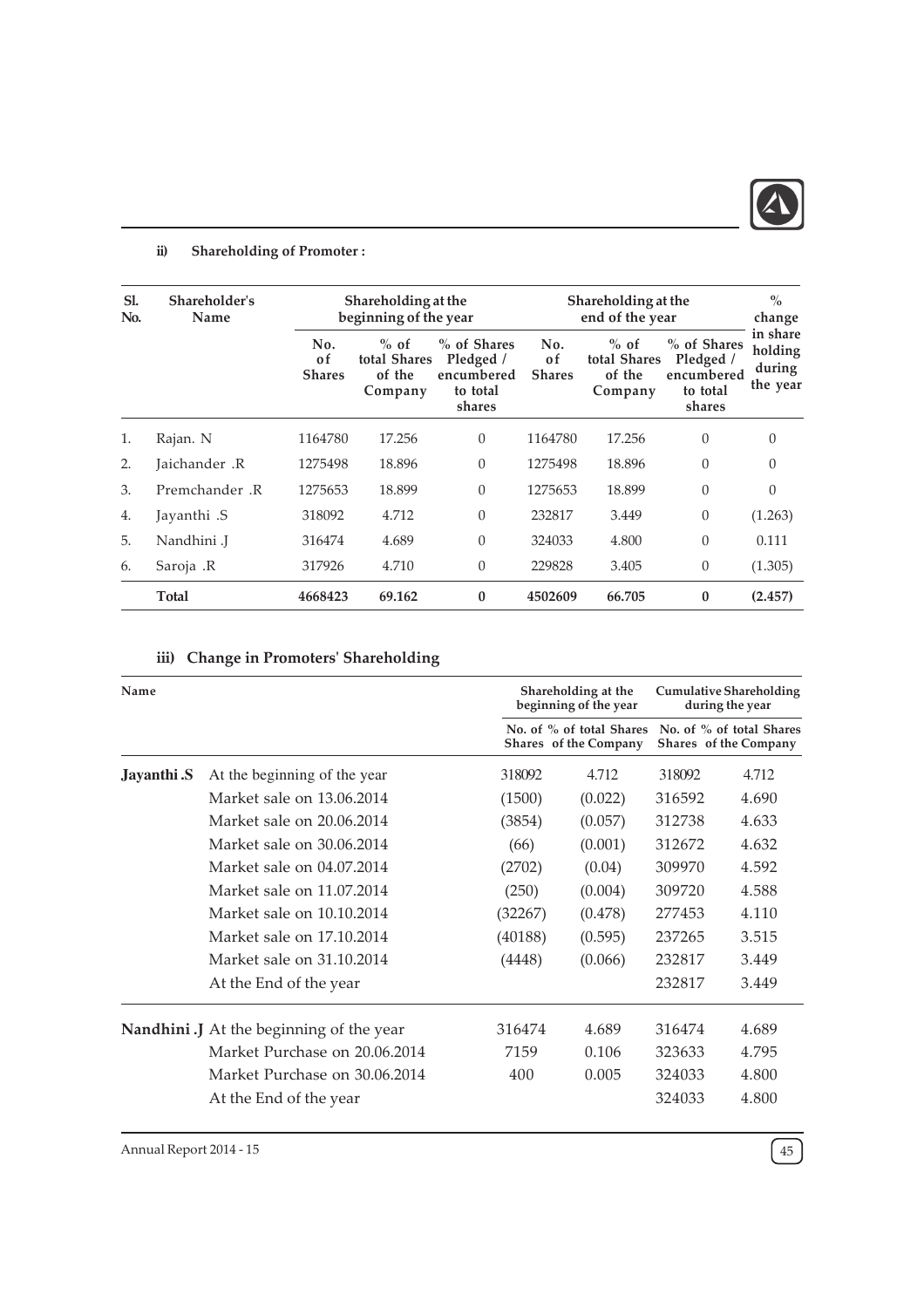

| Name      |                              |         | Shareholding at the<br>beginning of the year      | <b>Cumulative Shareholding</b><br>during the year<br>No. of % of total Shares<br>Shares of the Company |       |
|-----------|------------------------------|---------|---------------------------------------------------|--------------------------------------------------------------------------------------------------------|-------|
|           |                              |         | No. of % of total Shares<br>Shares of the Company |                                                                                                        |       |
| Saroja .R | At the beginning of the year | 317926  | 4.710                                             | 317926                                                                                                 | 4.710 |
|           | Market sale on 13.06.2014    | (1000)  | (0.015)                                           | 316926                                                                                                 | 4.695 |
|           | Market sale on 20.06.2014    | (2395)  | (0.035)                                           | 314531                                                                                                 | 4.660 |
|           | Market sale on 30.06.2014    | (690)   | (0.011)                                           | 313841                                                                                                 | 4.649 |
|           | Market sale on 04.07.2014    | (5213)  | (0.077)                                           | 308628                                                                                                 | 4.572 |
|           | Market sale on 11.07.2014    | (201)   | (0.003)                                           | 308427                                                                                                 | 4.569 |
|           | Market sale on 25.07.2014    | (4660)  | (0.069)                                           | 303767                                                                                                 | 4.500 |
|           | Market sale on 30.09.2014    | (11020) | (0.163)                                           | 292747                                                                                                 | 4.337 |
|           | Market sale on 03.10.2014    | (23171) | (0.343)                                           | 269576                                                                                                 | 3.994 |
|           | Market sale on 10.10.2014    | (39748) | (0.589)                                           | 229828                                                                                                 | 3.405 |
|           | At the End of the year       |         |                                                   | 229828                                                                                                 | 3.405 |

### iv) Shareholding Pattern of top ten Shareholders: (other than Directors, Promoters and Holders of GDRs and ADRs)

| Name                        | For Each of the<br>Top 10 Shareholders                                                                                                                                                       |                                       | Shareholding at the<br>beginning of the year      | <b>Cumulative Shareholding</b><br>during the year        |                                                    |  |  |
|-----------------------------|----------------------------------------------------------------------------------------------------------------------------------------------------------------------------------------------|---------------------------------------|---------------------------------------------------|----------------------------------------------------------|----------------------------------------------------|--|--|
|                             |                                                                                                                                                                                              |                                       | No. of % of total Shares<br>Shares of the Company |                                                          | No. of % of total Shares<br>Shares of the Company  |  |  |
| <b>CH Kiron</b>             | At the beginning of the year<br>Date wise Increase / Decrease in<br>Promoters Share holding during the year<br>specifying the reasons for increase/<br>decrease (e.g. allotment / transfer / | 275495                                | 4.081                                             | 275495                                                   | 4.081                                              |  |  |
|                             | bonus/ sweat equity etc):<br>At the End of the year                                                                                                                                          |                                       |                                                   | 275495<br>275495                                         | 4.081<br>4.081                                     |  |  |
| Anil<br>Kumar<br>Goel       | At the beginning of the year<br>Market purchase on 18.04.2014<br>Market sale on 25.04.2014<br>At the End of the year                                                                         | 191864<br>1448<br>(193312)            | 2.842<br>0.022<br>(2.864)                         | 191864<br>193312<br>$\Omega$<br>$\Omega$                 | 2.842<br>2.864<br>$\theta$<br>0                    |  |  |
| Shivani.T<br><b>Trivedi</b> | At the beginning of the year<br>Market purchase on 31.10.2014<br>Market purchase on 14.11.2014<br>Market purchase on 23.01.2015<br>Market purchase on 06.03.2015<br>At the End of the year   | 132919<br>2579<br>872<br>9771<br>1000 | 1.969<br>0.038<br>0.013<br>0.145<br>0.015         | 132919<br>135498<br>136370<br>146141<br>147141<br>147141 | 1.969<br>2.007<br>2.020<br>2.165<br>2.180<br>2.180 |  |  |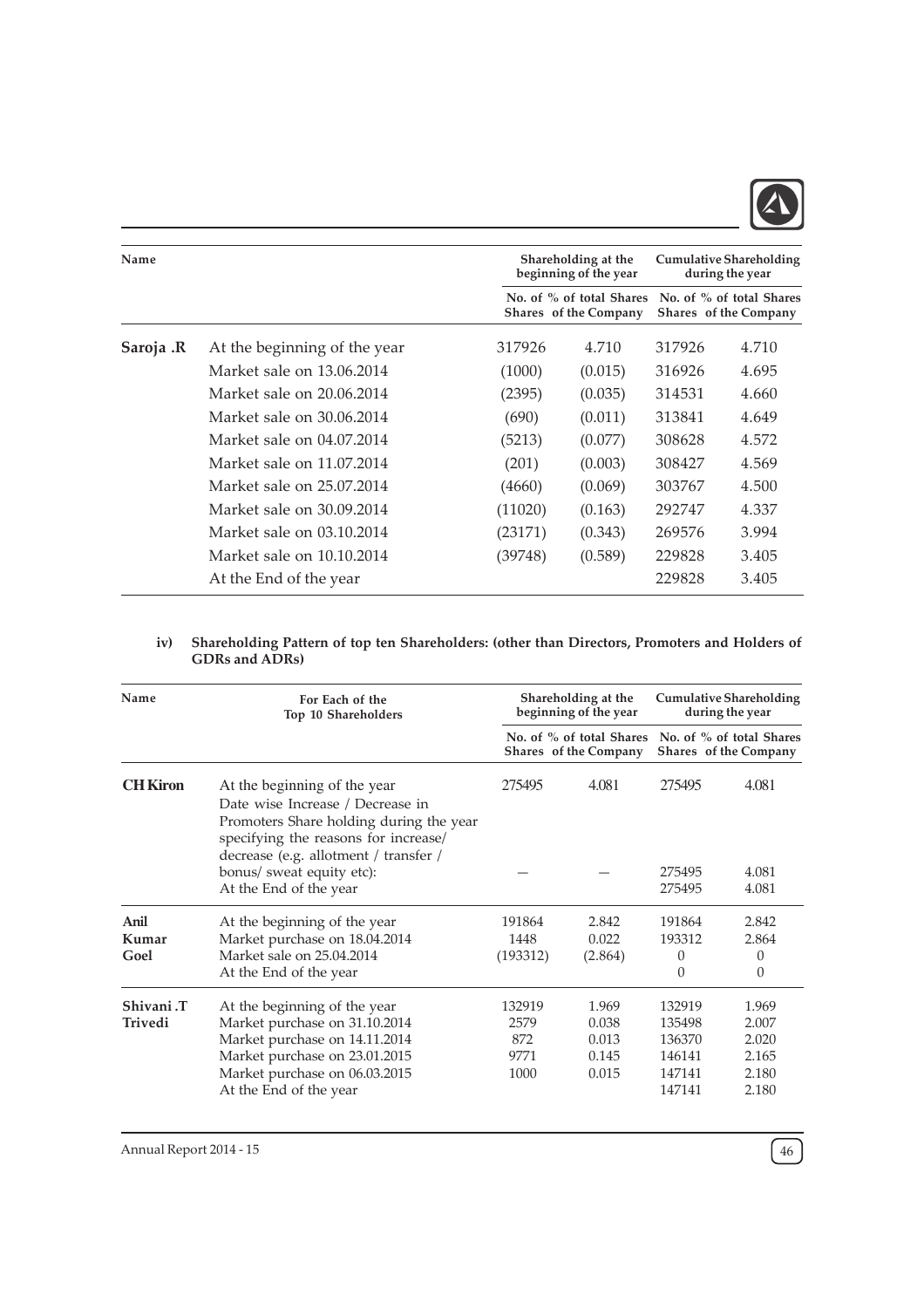

| Name                                                   | For Each of the<br>Top 10 Shareholders                                                                                                                                                                                                                                                                                                                                                                                                                                                                                                                                                                                                                                                                                                                                                                                                          |                                                                                                                                                                                                            | Shareholding at the<br>beginning of the year                                                                                                                                                                                                                                    | <b>Cumulative Shareholding</b><br>during the year                                                                                                                                                                    |                                                                                                                                                                                                                                                 |  |
|--------------------------------------------------------|-------------------------------------------------------------------------------------------------------------------------------------------------------------------------------------------------------------------------------------------------------------------------------------------------------------------------------------------------------------------------------------------------------------------------------------------------------------------------------------------------------------------------------------------------------------------------------------------------------------------------------------------------------------------------------------------------------------------------------------------------------------------------------------------------------------------------------------------------|------------------------------------------------------------------------------------------------------------------------------------------------------------------------------------------------------------|---------------------------------------------------------------------------------------------------------------------------------------------------------------------------------------------------------------------------------------------------------------------------------|----------------------------------------------------------------------------------------------------------------------------------------------------------------------------------------------------------------------|-------------------------------------------------------------------------------------------------------------------------------------------------------------------------------------------------------------------------------------------------|--|
|                                                        |                                                                                                                                                                                                                                                                                                                                                                                                                                                                                                                                                                                                                                                                                                                                                                                                                                                 |                                                                                                                                                                                                            | No. of % of total Shares<br>Shares of the Company                                                                                                                                                                                                                               | No. of % of total Shares<br><b>Shares</b> of the Company                                                                                                                                                             |                                                                                                                                                                                                                                                 |  |
| S Sathya                                               | At the beginning of the year<br>Market Sale on 16.05.2014<br>At the End of the year                                                                                                                                                                                                                                                                                                                                                                                                                                                                                                                                                                                                                                                                                                                                                             | 75490<br>(75490)                                                                                                                                                                                           | 1.118<br>(1.118)                                                                                                                                                                                                                                                                | 75490<br>0<br>0                                                                                                                                                                                                      | 1.118<br>$\theta$<br>0                                                                                                                                                                                                                          |  |
| Zen<br><b>Securities</b><br>Ltd.,                      | At the beginning of the year<br>Date wise Increase / Decrease in<br>Promoters Share holding during the year<br>specifying the reasons for increase/ decrease                                                                                                                                                                                                                                                                                                                                                                                                                                                                                                                                                                                                                                                                                    | 50375                                                                                                                                                                                                      | 0.746                                                                                                                                                                                                                                                                           | 50375                                                                                                                                                                                                                | 0.746                                                                                                                                                                                                                                           |  |
|                                                        | (e.g. allotment/transfer/bonus/sweat equity etc): -<br>At the End of the year                                                                                                                                                                                                                                                                                                                                                                                                                                                                                                                                                                                                                                                                                                                                                                   |                                                                                                                                                                                                            |                                                                                                                                                                                                                                                                                 | 50375<br>50375                                                                                                                                                                                                       | 0.746<br>0.746                                                                                                                                                                                                                                  |  |
| Zen<br><b>Securities</b><br>Ltd., - BSE<br>Clients A/c | At the beginning of the year<br>Market sale on 18.04.2014<br>Market sale on 25.04.2014<br>Market Purchase on 02.05.2014<br>Market Purchase on 09.05.2014<br>Market Purchase on 16.05.2014<br>Market sale on 30.05.2014<br>Market sale on 06.06.2014<br>Market Purchase on 30.06.2014<br>Market Purchase on 11.07.2014<br>Market sale on 25.07.2014<br>Market Purchase on 08.08.2014<br>Market Purchase on 14.08.2014<br>Market sale on 22.08.2014<br>Market sale on 29.08.2014<br>Market sale on 12.09.2014<br>Market sale on 19.09.2014<br>Market sale on 30.09.2014<br>Market sale on 10.10.2014<br>Market Purchase on 24.10.2014<br>Market sale on 31.10.2014<br>Market Purchase on 28.11.2014<br>Market sale on 05.12.2014<br>Market sale on 19.12.2014<br>Market sale on 31.12.2014<br>Market sale on 02.01.2015<br>At the End of the year | 6366<br>(200)<br>(52)<br>350<br>100<br>35<br>(335)<br>(50)<br>100<br>50<br>(50)<br>700<br>300<br>(1100)<br>(348)<br>(19)<br>(137)<br>(500)<br>(100)<br>30<br>(30)<br>89<br>(100)<br>(250)<br>(586)<br>(94) | 0.094<br>(0.003)<br>(0.0008)<br>0.005<br>0.001<br>0.001<br>(0.005)<br>(0.001)<br>0.002<br>(0.0007)<br>(0.0007)<br>0.01<br>0.004<br>(0.016)<br>(0.005)<br>(0.0003)<br>(0.002)<br>(0.008)<br>(0.001)<br>0.00045<br>(0.00045)<br>0.001<br>(0.001)<br>(0.002)<br>(0.009)<br>(0.001) | 6366<br>6166<br>6114<br>6464<br>6564<br>6599<br>6264<br>6214<br>6314<br>6364<br>6314<br>7014<br>7314<br>6214<br>5866<br>5847<br>5710<br>5210<br>5110<br>5140<br>5110<br>5199<br>5099<br>4849<br>4263<br>4169<br>4169 | 0.094<br>0.091<br>0.091<br>0.096<br>0.097<br>0.098<br>0.093<br>0.092<br>0.094<br>0.094<br>0.094<br>0.104<br>0.108<br>0.092<br>0.087<br>0.087<br>0.085<br>0.077<br>0.076<br>0.076<br>0.076<br>0.077<br>0.076<br>0.072<br>0.063<br>0.062<br>0.062 |  |
| Zen<br><b>Securities</b><br>Ltd.,                      | At the beginning of the year<br>Market Sale on 31.12.2014<br>Market sale on 30.01.2015<br>At the End of the year                                                                                                                                                                                                                                                                                                                                                                                                                                                                                                                                                                                                                                                                                                                                | 3220<br>(3100)<br>(20)                                                                                                                                                                                     | 0.048<br>(0.046)<br>(0.001)                                                                                                                                                                                                                                                     | 3220<br>120<br>$100\,$<br>100                                                                                                                                                                                        | 0.048<br>0.002<br>0.001<br>0.001                                                                                                                                                                                                                |  |
| Zen<br><b>Securities</b><br>Ltd., - NSE<br>Clients A/c | At the beginning of the year<br>Market Purchase on 09.05.2014<br>Market Sale on 23.05.2014<br>Market Purchase on 13.06.2014                                                                                                                                                                                                                                                                                                                                                                                                                                                                                                                                                                                                                                                                                                                     | 1000<br>100<br>(100)<br>200                                                                                                                                                                                | 0.015<br>0.001<br>(0.001)<br>0.003                                                                                                                                                                                                                                              | 1000<br>1100<br>1000<br>1200                                                                                                                                                                                         | 0.015<br>0.016<br>0.015<br>0.018                                                                                                                                                                                                                |  |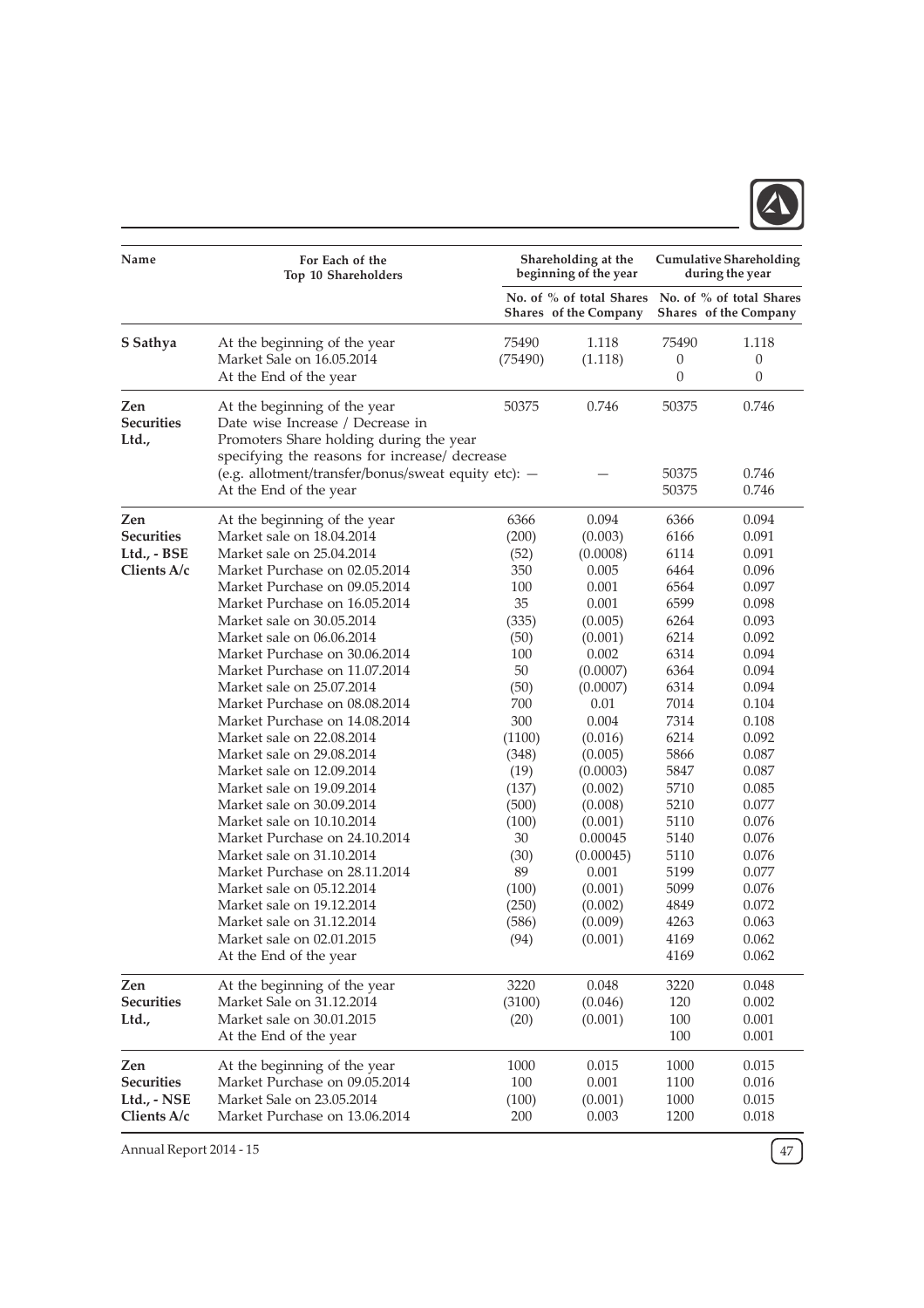

| Name                          | For Each of the<br>Top 10 Shareholders     |                                                   | Shareholding at the<br>beginning of the year |                                                   | <b>Cumulative Shareholding</b><br>during the year |
|-------------------------------|--------------------------------------------|---------------------------------------------------|----------------------------------------------|---------------------------------------------------|---------------------------------------------------|
|                               |                                            | No. of % of total Shares<br>Shares of the Company |                                              | No. of % of total Shares<br>Shares of the Company |                                                   |
|                               | Market Sale on 18.07.2014                  | (200)                                             | (0.003)                                      | 1000                                              | 0.015                                             |
|                               | Market Purchase on 14.08.2014              | 99                                                | 0.001                                        | 1099                                              | 0.016                                             |
|                               | Market Purchase on 05.09.2014              | 224                                               | 0.004                                        | 1323                                              | 0.020                                             |
|                               | Market Sale on 12.09.2014                  | (224)                                             | (0.004)                                      | 1099                                              | 0.016                                             |
|                               | Market Sale on 19.09.2014                  | (9)                                               | (0.00014)                                    | 1090                                              | 0.016                                             |
|                               | Market Sale on 30.09.2014                  | (200)                                             | (0.003)                                      | 890                                               | 0.013                                             |
|                               | Market Purchase on 07.11.2014              | 100                                               | 0.003                                        | 990                                               | 0.015                                             |
|                               | Market Sale on 31.12.2014                  | (990)                                             | 0.015                                        | 0                                                 | $\mathbf{0}$                                      |
|                               | At the End of the year                     |                                                   |                                              | 0                                                 | 0                                                 |
| Zen                           | At the beginning of the year               | 300                                               | 0.004                                        | 300                                               | 0.004                                             |
| <b>Securities</b>             | Date wise Increase / Decrease in           |                                                   |                                              |                                                   |                                                   |
| Ltd.,                         | Promoters Share holding during the year    |                                                   |                                              |                                                   |                                                   |
|                               | specifying the Ltd., reasons for increase/ |                                                   |                                              |                                                   |                                                   |
|                               | decrease (e.g. allotment / transfer /      |                                                   |                                              |                                                   |                                                   |
|                               | bonus/ sweat equity etc):                  |                                                   |                                              | 300                                               | 0.004                                             |
|                               | At the End of the year                     |                                                   |                                              | 300                                               | 0.004                                             |
| <b>Finquest</b>               | At the beginning of the year               | 41000                                             | 0.607                                        | 41000                                             | 0.607                                             |
| Financial                     | Market Sale on 09.05.2014                  | (41000)                                           | (0.607)                                      | 0                                                 | $\theta$                                          |
| <b>Solutions</b><br>Pvt Ltd., | At the End of the year                     |                                                   |                                              | $\overline{0}$                                    | $\theta$                                          |
| Shashikant                    | At the beginning of the year               | 19400                                             | 0.287                                        | 19400                                             | 0.287                                             |
| Gordhandas                    | Market Sale on 06.06.2014                  | (301)                                             | (0.004)                                      | 19099                                             | 0.283                                             |
| Badani                        | Market Sale on 30.06.2014                  | (500)                                             | (0.007)                                      | 18599                                             | 0.276                                             |
|                               | Market Sale on 12.09.2014                  | (500)                                             | (0.008)                                      | 18099                                             | 0.268                                             |
|                               | At the End of the year                     |                                                   |                                              | 18099                                             | 0.268                                             |
| S Jansi Rani                  | At the beginning of the year               | 10820                                             | 0.160                                        | 10820                                             | 0.160                                             |
|                               | Market Sale on 30.05.2014                  | (1500)                                            | (0.022)                                      | 9320                                              | 0.138                                             |
|                               | Market Sale on 13.06.2014                  | (7500)                                            | (0.111)                                      | 1820                                              | 0.027                                             |
|                               | At the End of the year                     |                                                   |                                              | 1820                                              | 0.027                                             |
| Chenniappan                   | At the beginning of the year               | 10700                                             | 0.159                                        | 10700                                             | 0.159                                             |
| Rajalaxmi                     | Market Sale on 12.02.2014                  | (10700)                                           | (0.159)                                      | $\boldsymbol{0}$                                  | $\theta$                                          |
|                               | At the End of the year                     |                                                   |                                              | $\boldsymbol{0}$                                  | $\theta$                                          |
| Anil                          | At the beginning of the year               | $\boldsymbol{0}$                                  | $\boldsymbol{0}$                             | $\boldsymbol{0}$                                  | $\boldsymbol{0}$                                  |
| Kumar                         | Market Purchase on 25.04.2014              | 193562                                            | 2.868                                        | 193562                                            | 2.868                                             |
| Goel                          | Market Purchase on 02.05.2014              | 468                                               | 0.007                                        | 194030                                            | 2.875                                             |
|                               | Market Purchase on 23.05.2014              | 4830                                              | 0.071                                        | 198860                                            | 2.946                                             |
|                               | Market Purchase on 10.10.2014              | 51140                                             | 0.758                                        | 250000                                            | 3.704                                             |
|                               | Market Purchase on 17.10.2014              | 34000                                             | 0.503                                        | 284000                                            | 4.207                                             |
|                               | Market Purchase on 24.10.2014              | 22033                                             | 0.327                                        | 306033                                            | 4.534                                             |
|                               | Market Purchase on 31.10.2014              | 3896                                              | 0.058                                        | 309929                                            | 4.592                                             |
|                               | Market Purchase on 07.11.2014              | 71                                                | 0.001                                        | 310000                                            | 4.593                                             |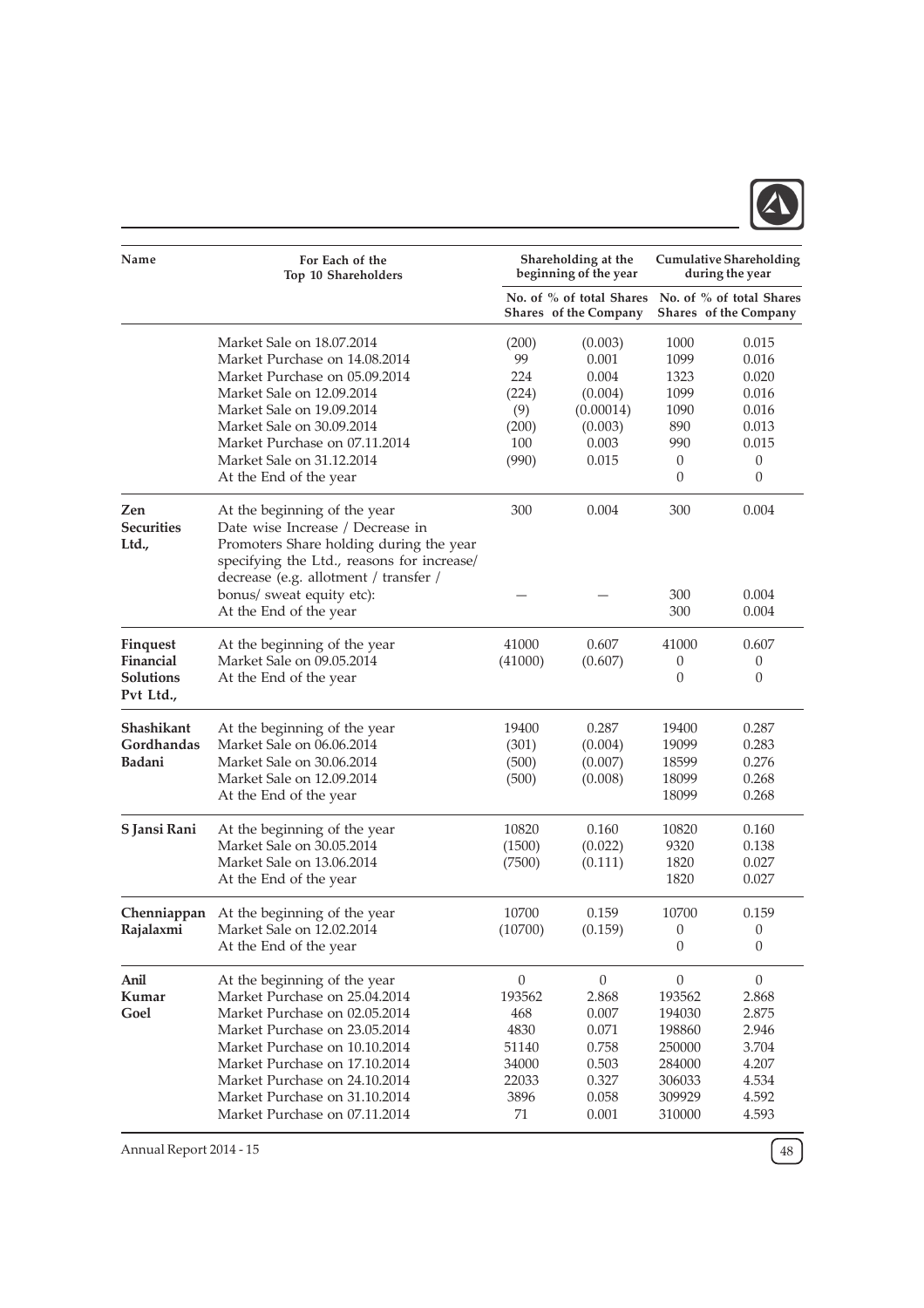

| Name              | For Each of the<br>Top 10 Shareholders |                  | Shareholding at the<br>beginning of the year      | <b>Cumulative Shareholding</b><br>during the year |                                                   |  |
|-------------------|----------------------------------------|------------------|---------------------------------------------------|---------------------------------------------------|---------------------------------------------------|--|
|                   |                                        |                  | No. of % of total Shares<br>Shares of the Company |                                                   | No. of % of total Shares<br>Shares of the Company |  |
|                   | Market Purchase on 14.11.2014          | 2000             | 0.029                                             | 312000                                            | 4.622                                             |  |
|                   | Market Purchase on 19.12.2014          | 579              | 0.009                                             | 312579                                            | 4.631                                             |  |
|                   | Market Purchase on 31.12.2014          | 421              | 0.006                                             | 313000                                            | 4.637                                             |  |
|                   | Market Purchase on 02.01.2015          | 175              | 0.003                                             | 313175                                            | 4.640                                             |  |
|                   | Market Purchase on 27.02.2015          | 325              | 0.004                                             | 313500                                            | 4.644                                             |  |
|                   | Market Purchase on 13.03.2015          | 140              | 0.003                                             | 313640                                            | 4.647                                             |  |
|                   | Market Purchase on 27.03.2015          | 118              | 0.001                                             | 313758                                            | 4.648                                             |  |
|                   | Market Purchase on 31.03.2015          | 242              | 0.004                                             | 314000                                            | 4.652                                             |  |
|                   | At the End of the year                 |                  |                                                   | 314000                                            | 4.652                                             |  |
| Sathya .S         | Market Purchase on 31.12.2014          | $\boldsymbol{0}$ | $\theta$                                          | $\boldsymbol{0}$                                  | $\theta$                                          |  |
|                   | Market Purchase on 16.05.2014          | 75490            | 1.118                                             | 75490                                             | 1.118                                             |  |
|                   | Market Purchase on 30.05.2014          | 946              | 0.014                                             | 76436                                             | 1.132                                             |  |
|                   | Market Purchase on 06.06.2014          | 564              | 0.009                                             | 77000                                             | 1.141                                             |  |
|                   | Market Purchase on 13.06.2014          | 900              | 0.013                                             | 77900                                             | 1.154                                             |  |
|                   | Market Purchase on 20.06.2014          | 450              | 0.007                                             | 78350                                             | 1.161                                             |  |
|                   | Market Purchase on 30.06.2014          | 2900             | 0.043                                             | 81250                                             | 1.204                                             |  |
|                   | Market Purchase on 01.08.2014          | 900              | 0.013                                             | 82150                                             | 1.217                                             |  |
|                   | Market Purchase on 08.08.2014          | 540              | 0.008                                             | 82690                                             | 1.225                                             |  |
|                   | Market Purchase on 22.08.2014          | 3600             | 0.053                                             | 86290                                             | 1.278                                             |  |
|                   | Market Purchase on 19.09.2014          | 850              | 0.013                                             | 87140                                             | 1.291                                             |  |
|                   | Market Purchase on 30.09.2014          | 3650             | 0.054                                             | 90790                                             | 1.345                                             |  |
|                   | Market Purchase on 31.10.2014          | 900              | 0.013                                             | 91690                                             | 1.358                                             |  |
|                   | Market Purchase on 14.11.2014          | 900              | 0.014                                             | 92590                                             | 1.372                                             |  |
|                   | Market Purchase on 21.11.2014          | 2700             | 0.04                                              | 95290                                             | 1.412                                             |  |
|                   | Market Purchase on 19.12.2014          | 1800             | 0.026                                             | 97090                                             | 1.438                                             |  |
|                   | At the End of the year                 |                  |                                                   | 97090                                             | 1.438                                             |  |
| Zen               | At the beginning of the year           | $\boldsymbol{0}$ | $\theta$                                          | $\boldsymbol{0}$                                  | $\theta$                                          |  |
| <b>Securities</b> | Market Purchase on 18.04.2014          | 101              | 0.001                                             | 101                                               | 0.001                                             |  |
| Ltd.,             | Market Sale on 25.04.2014              | (101)            | (0.001)                                           | $\boldsymbol{0}$                                  | $\theta$                                          |  |
|                   | Market Purchase on 16.05.2014          | 50               | 0.001                                             | 50                                                | 0.001                                             |  |
|                   | Market Purchase on 23.05.2014          | 1950             | 0.029                                             | 2000                                              | 0.030                                             |  |
|                   | Market Sale on 30.05.2014              | (2000)           | (0.030)                                           | $\boldsymbol{0}$                                  | $\theta$                                          |  |
|                   | Market Purchase on 20.06.2014          | 150              | 0.002                                             | 150                                               | 0.002                                             |  |
|                   | Market Sale on 30.06.2014              | (150)            | (0.002)                                           | $\overline{0}$                                    | $\theta$                                          |  |
|                   | Market Purchase on 29.08.2014          | 100              | 0.001                                             | 100                                               | 0.001                                             |  |
|                   | Market Sale on 05.09.2014              | (100)            | (0.001)                                           | $\boldsymbol{0}$                                  | $\mathbf{0}$                                      |  |
|                   | Market Purchase on 19.09.2014          | 209              | 0.003                                             | 209                                               | 0.003                                             |  |
|                   | Market Sale on 30.09.2014              | (209)            | 0.003                                             | $\boldsymbol{0}$                                  | $\mathbf{0}$                                      |  |
|                   | Market Purchase on 17.10.2014          | 100              | 0.001                                             | 100                                               | 0.001                                             |  |
|                   | Market Sale on 24.10.2014              | (100)            | (0.001)                                           | $\boldsymbol{0}$                                  | $\theta$                                          |  |
|                   | Market Purchase on 07.11.2014          | 350              | 0.005                                             | 350                                               | 0.005                                             |  |
|                   | Market Sale on 14.11.2014              | (328)            | (0.0047)                                          | 22                                                | 0.0003                                            |  |
|                   | Market Sale on 21.11.2014              | (22)             | (0.0003)                                          | $\theta$                                          | $\mathbf{0}$                                      |  |
|                   | Market Purchase on 28.11.2014          | 65               | 0.001                                             | 65                                                | 0.001                                             |  |
|                   | Market Sale on 05.12.2014              | (65)             | (0.001)                                           | $\boldsymbol{0}$                                  | $\boldsymbol{0}$                                  |  |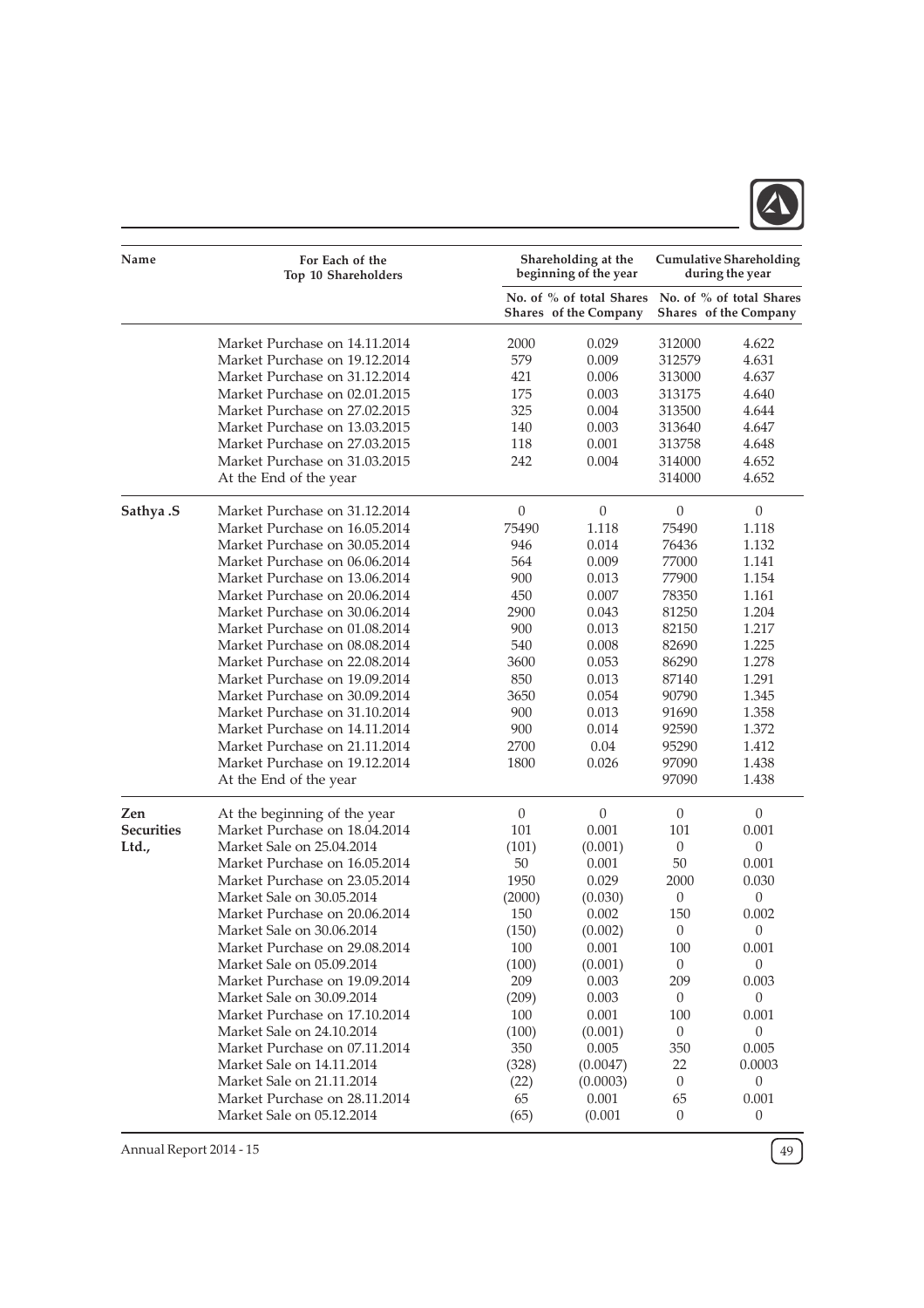

| Name              | For Each of the<br>Top 10 Shareholders |                  | Shareholding at the<br>beginning of the year             |                  | <b>Cumulative Shareholding</b><br>during the year |
|-------------------|----------------------------------------|------------------|----------------------------------------------------------|------------------|---------------------------------------------------|
|                   |                                        |                  | No. of % of total Shares<br><b>Shares</b> of the Company |                  | No. of % of total Shares<br>Shares of the Company |
|                   | Market Purchase on 23.01.2015          | 160              | 0.002                                                    | 160              | 0.002                                             |
|                   | Market Sale on 30.01.2015              | (160)            | (0.002)                                                  | 0                | 0                                                 |
|                   | At the End of the year                 |                  |                                                          | 0                | $\theta$                                          |
| Zen               | At the beginning of the year           | $\mathbf{0}$     | $\boldsymbol{0}$                                         | $\boldsymbol{0}$ | $\theta$                                          |
| <b>Securities</b> | Market Purchase on 18.04.2014          | 200              | 0.003                                                    | 200              | 0.003                                             |
| Ltd.,             | Market Sale on 25.04.2014              | (200)            | (0.003)                                                  | $\boldsymbol{0}$ | 0                                                 |
|                   | Market Purchase on 23.05.2014          | 75               | 0.001                                                    | 75               | 0.001                                             |
|                   | Market Sale on 30.05.2014              | (75)             | (0.001)                                                  | $\boldsymbol{0}$ | 0                                                 |
|                   | Market Purchase on 06.06.2014          | 375              | $0.006\,$                                                | 375              | 0.006                                             |
|                   | Market Sale on 13.06.2014              | (375)            | 0.006                                                    | $\boldsymbol{0}$ | 0                                                 |
|                   | Market Purchase on 22.08.2014          | 150              | 0.002                                                    | 150              | 0.002                                             |
|                   | Market Sale on 29.08.2014              | (105)            | 0.001                                                    | 45               | 0.001                                             |
|                   | Market Sale on 05.09.2014              | (45)             | 0.001                                                    | $\overline{0}$   | $\boldsymbol{0}$                                  |
|                   | Market Purchase on 24.10.2014          | 65               | 0.001                                                    | 65               | 0.001                                             |
|                   | Market Sale on 31.10.2014              | (65)             | 0.001                                                    | $\theta$         | 0                                                 |
|                   | Market Purchase on 23.01.2015          | 150              | 0.002                                                    | 150              | 0.002                                             |
|                   | Market Sale on 30.01.2015              | (150)            | 0.002                                                    | 0                | 0                                                 |
|                   | At the End of the year                 |                  |                                                          | $\overline{0}$   | 0                                                 |
| Gandiv            | At the beginning of the year           | 3446             | 0.051                                                    | 3446             | 0.051                                             |
| Investment        | Market Purchase on 09.05.2014          | 41000            | 0.607                                                    | 44446            | 0.658                                             |
| Pvt.Ltd.,         | At the End of the year                 |                  |                                                          | 44446            | 0.658                                             |
| Sangeetha.S       | At the beginning of the year           | 1600             | 0.024                                                    | 1600             | 0.024                                             |
|                   | Market Purchase on 30.05.2014          | 2100             | 0.031                                                    | 3700             | 0.055                                             |
|                   | Market Purchase on 06.06.2014          | 1300             | 0.019                                                    | 5000             | 0.074                                             |
|                   | Market Purchase on 30.06.2014          | 1460             | 0.022                                                    | 6460             | 0.096                                             |
|                   | Market Purchase on 08.08.2014          | 900              | 0.013                                                    | 7360             | 0.109                                             |
|                   | Market Purchase on 22.08.2014          | 990              | 0.015                                                    | 8350             | 0.124                                             |
|                   | Market Purchase on 12.09.2014          | 4410             | 0.065                                                    | 12760            | 0.189                                             |
|                   | Market Purchase on 10.10.2014          | 4590             | 0.068                                                    | 17350            | 0.257                                             |
|                   | Market Purchase on 14.11.2014          | 2340             | 0.035                                                    | 19690            | 0.292                                             |
|                   | Market Purchase on 21.11.2014          | 900              | 0.013                                                    | 20590            | 0.305                                             |
|                   | Market Purchase on 09.01.2014          | 593              | 0.009                                                    | 21183            | 0.314                                             |
|                   | Market Purchase on 20.02.2014          | 900              | 0.013                                                    | 22083            | 0.327                                             |
|                   | At the End of the year                 |                  |                                                          | 22083            | 0.327                                             |
| <b>Satya</b>      | At the beginning of the year           | $\boldsymbol{0}$ | $\boldsymbol{0}$                                         | $\boldsymbol{0}$ | $\boldsymbol{0}$                                  |
| Prakash           | Market Purchase on 27.03.2015          | 12379            | 0.183                                                    | 12379            | 0.183                                             |
| Mittal (HUF)      | At the End of the year                 |                  |                                                          | 12379            | 0.183                                             |
| C Rajalaxmi       | At the beginning of the year           | $\overline{0}$   | $\boldsymbol{0}$                                         | $\boldsymbol{0}$ | $\mathbf{0}$                                      |
|                   | Market Purchase on 12.12.2014          | 10700            | 0.159                                                    | 10700            | 0.159                                             |
|                   | Market Purchase on 13.03.2015          | 100              | 0.001                                                    | 10800            | 0.160                                             |
|                   | At the End of the year                 |                  |                                                          | 10800            | 0.160                                             |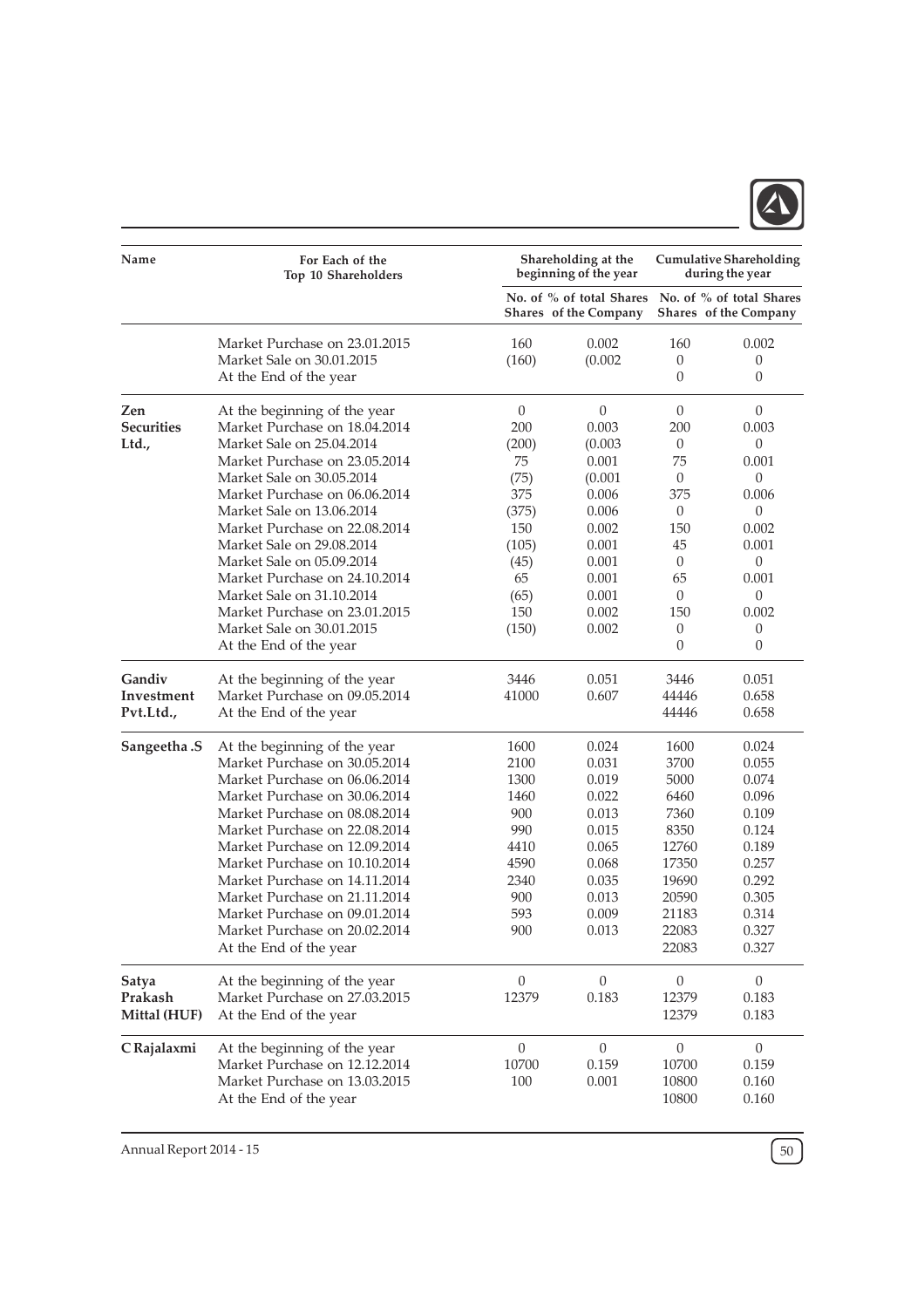

| Name                                 | For Each of the<br>Top 10 Shareholders                                                                                                                                                                                                              |       | Shareholding at the<br>beginning of the year |                         | <b>Cumulative Shareholding</b><br>during the year                          |
|--------------------------------------|-----------------------------------------------------------------------------------------------------------------------------------------------------------------------------------------------------------------------------------------------------|-------|----------------------------------------------|-------------------------|----------------------------------------------------------------------------|
|                                      |                                                                                                                                                                                                                                                     |       | Shares of the Company                        |                         | No. of % of total Shares No. of % of total Shares<br>Shares of the Company |
| <b>SMT</b><br>Muthu-<br>lakshmi .S.R | At the beginning of the year<br>Date wise Increase / Decrease in<br>Promoters Share holding during<br>the year specifying the reasons for<br>increase/ decrease (e.g. allotment /<br>transfer / bonus/ sweat equity etc):<br>At the End of the year | 10000 | 0.148                                        | 10000<br>10000<br>10000 | 0.148<br>0.148<br>0.148                                                    |

# v) Shareholding of Directors and Key Managerial Personnel:

| Name     | For Each of the<br>Directors and KMP                                                                                                                                                                                                                                    |                    | Shareholding at the<br>beginning of the year      |                    | <b>Cumulative Shareholding</b><br>during the year |  |
|----------|-------------------------------------------------------------------------------------------------------------------------------------------------------------------------------------------------------------------------------------------------------------------------|--------------------|---------------------------------------------------|--------------------|---------------------------------------------------|--|
|          |                                                                                                                                                                                                                                                                         |                    | No. of % of total Shares<br>Shares of the Company |                    | No. of % of total Shares<br>Shares of the Company |  |
|          | Premchander. R At the beginning of the year<br>Date wise Increase / Decrease in<br>Promoters Share holding during the year<br>specifying the reasons for increase/<br>decrease (e.g. allotment / transfer /<br>bonus/ sweat equity etc):                                | 1275653            | 18.899                                            | 1275653            | 18.899                                            |  |
|          | At the End of the year                                                                                                                                                                                                                                                  | 1275653            | 18.899                                            | 1275653            | 18.899                                            |  |
| Rajan. N | At the beginning of the year<br>Date wise Increase / Decrease in<br>Promoters Share holding during the year<br>specifying the reasons for increase/<br>decrease (e.g. allotment / transfer /<br>bonus/ sweat equity etc):<br>At the End of the year                     | 1164780<br>1164780 | 17.256<br>17.256                                  | 1164780<br>1164780 | 17.256<br>17.256                                  |  |
|          |                                                                                                                                                                                                                                                                         |                    |                                                   |                    |                                                   |  |
|          | <b>Jaichander.R</b> At the beginning of the year<br>Date wise Increase / Decrease in<br>Promoters Share holding during the year<br>specifying the reasons for increase/<br>decrease (e.g. allotment / transfer /<br>bonus/ sweat equity etc):<br>At the End of the year | 1275498<br>1275498 | 18.896<br>18.896                                  | 1275498<br>1275498 | 18.896<br>18.896                                  |  |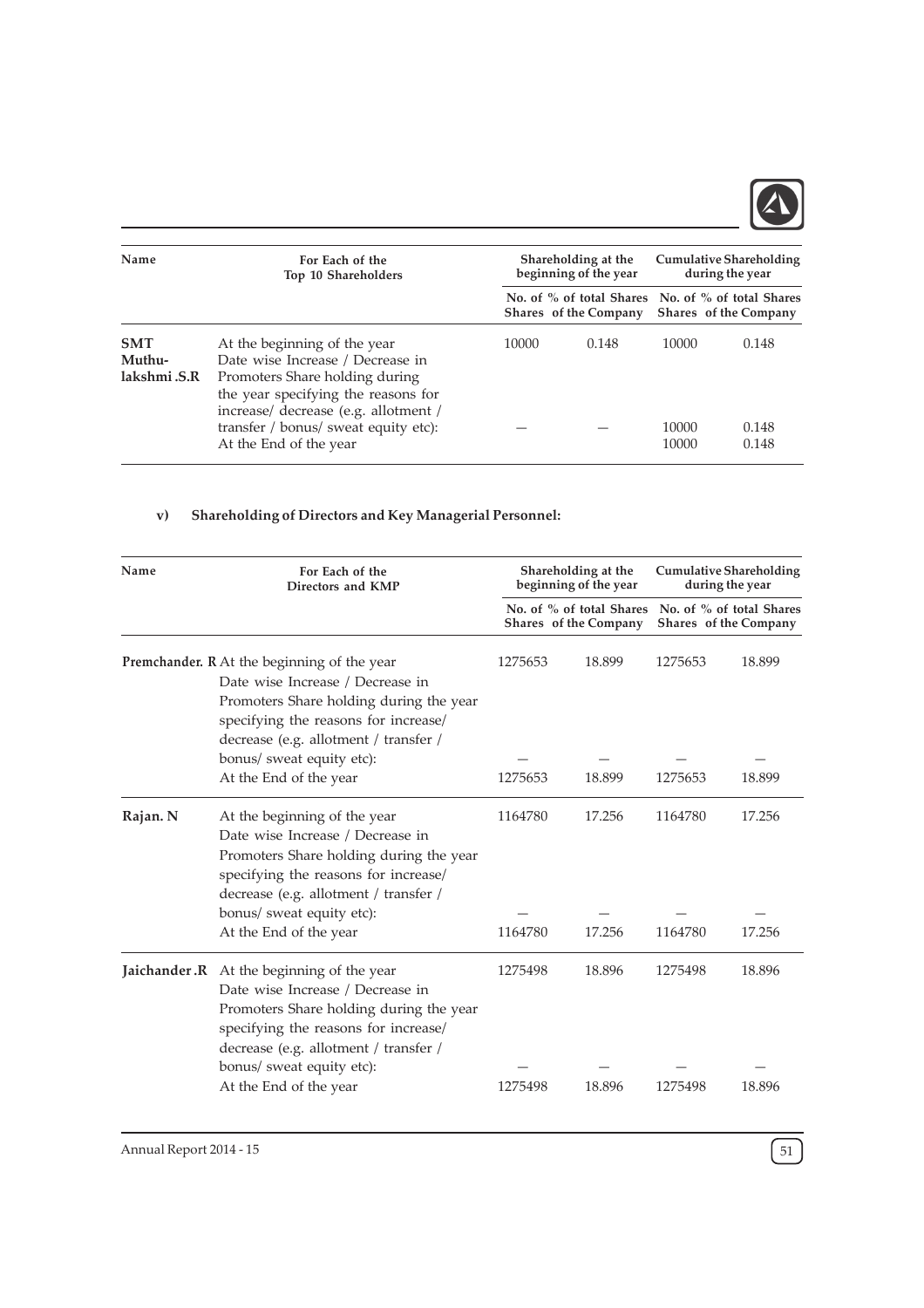

# V. Indebtedness

Indebtedness of the Company including interest outstanding/accrued but not due for payment

|                   |                                                        | <b>Secured Loans</b><br>excluding deposits | <b>Unsecured</b><br>Loans | <b>Deposits</b>  | Total<br><b>Indebtedness</b> |
|-------------------|--------------------------------------------------------|--------------------------------------------|---------------------------|------------------|------------------------------|
|                   | Indebtedness at the beginning<br>of the financial year |                                            |                           |                  |                              |
| $\left( i\right)$ | Principal Amount                                       | 502897796.50                               | 540471760.9               | $\Omega$         | 1043369557.38                |
| $\rm ii)$         | Interest due but not paid                              |                                            |                           | 0                |                              |
| $\overline{iii}$  | Interest accrued but not due                           | 0                                          |                           | 0                | 0                            |
|                   | Total (i+ii+iii)                                       | 502897796.50                               | 540471760.9               | 0                | 1043369557.38                |
|                   | Change in Indebtedness during the<br>financial year    |                                            |                           |                  |                              |
|                   | Addition                                               | 0                                          |                           | $\Omega$         |                              |
|                   | Reduction                                              | 159754006.80                               | 23707137.22               | $\Omega$         | 183461144.02                 |
|                   | <b>Net Change</b>                                      | (159754006.80)                             | (23707137.22)             | $\mathbf{0}$     | (183461144.02)               |
|                   | Indebtedness at theend of the<br>financial year        |                                            |                           |                  |                              |
| $\left( i\right)$ | Principal Amount                                       | 343143789.70                               | 516764623.68              | 0                | 859908413.38                 |
| $\overline{11}$   | Interest due but notpaid                               |                                            |                           | $\left( \right)$ |                              |
| $\overline{iii}$  | Interest accrued but not due                           |                                            |                           | 0                |                              |
|                   | Total (i+ii+iii)                                       | 343143789.70                               | 516764623.68              |                  | 859908413.38                 |

# VI. REMUNERATION OF DIRECTORS AND KEY MANAGERIAL PERSONNEL

# A. Remuneration to Managing Director, Whole-time Directors and / or Manager

| Sl. | <b>Particulars of Remuneration</b>                                                           | Name of MD/WTD/ Manager |               | <b>Total</b> |
|-----|----------------------------------------------------------------------------------------------|-------------------------|---------------|--------------|
| No. |                                                                                              | R. Premchander          | R. Jaichander | Amount       |
| 1.  | Gross salary                                                                                 |                         |               |              |
|     | Salaryas per provisions<br>a)<br>contained in section $17(1)$<br>of the Income-tax Act, 1961 | 720000                  | 720000        | 1440000      |
|     | Value of perquisites $u/s$ 17(2)<br>b)<br>Income-tax Act, 1961                               | Nil                     | Nil           | Nil          |
|     | Profits in lieu of salary under section<br>C)                                                |                         |               |              |
|     | 17(3) Income-tax Act, 1961                                                                   | Nil                     | Nil           | Nil          |
| 2.  | Stock Option                                                                                 | Nil                     | Nil           | Nil          |
| 3.  | Sweat Equity                                                                                 | Nil                     | Nil           | Nil          |
| 4.  | Commission                                                                                   |                         |               |              |
|     | - as% of profit                                                                              | 7898691                 | 7898691       | 15797382     |
|     | - others, specify                                                                            | Nil                     | Nil           | Nil          |
| 5.  | Others, please specify                                                                       | Nil                     | Nil           | Nil          |
| 6.  | Total (A)                                                                                    | 8618691                 | 8618691       | 17237382     |
|     | Ceiling as per the Act                                                                       | 8618691                 | 8618691       | 17237382     |

Annual Report 2014 - 15  $\left(52\right)$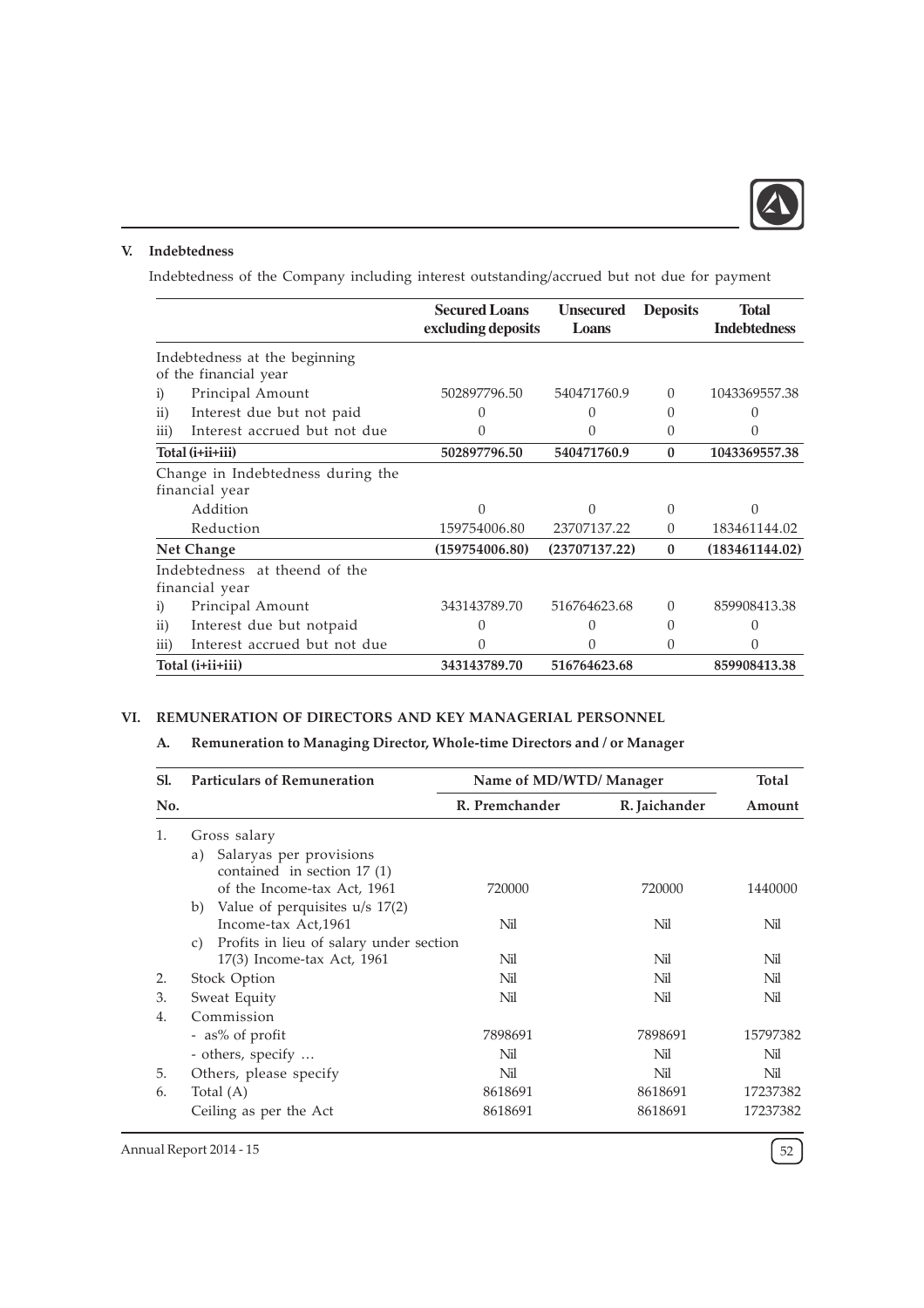| Particulars of Remuneration                                                                                                                                                                                                                                                                                                                                                                                                                                                                                                                                                                                                                      |         |                       |                   |                      |                             | Name of MD/WTD/ Manager |                   |                                            | Total   |
|--------------------------------------------------------------------------------------------------------------------------------------------------------------------------------------------------------------------------------------------------------------------------------------------------------------------------------------------------------------------------------------------------------------------------------------------------------------------------------------------------------------------------------------------------------------------------------------------------------------------------------------------------|---------|-----------------------|-------------------|----------------------|-----------------------------|-------------------------|-------------------|--------------------------------------------|---------|
|                                                                                                                                                                                                                                                                                                                                                                                                                                                                                                                                                                                                                                                  | Rajan N | narayanan<br>S.Sathya | V.Subra<br>maniam | N. Radha<br>krishnan | manian                      | V.T.Subra M. Moorthi    | V. Mani<br>kandan | M.S. Siva<br>kumar                         | Amount  |
| Independent Directors                                                                                                                                                                                                                                                                                                                                                                                                                                                                                                                                                                                                                            |         |                       |                   |                      |                             |                         |                   |                                            |         |
| · Fee for attending board<br>committee meetings                                                                                                                                                                                                                                                                                                                                                                                                                                                                                                                                                                                                  | $\circ$ | 5250                  | 10500             | $\circ$              | 10500                       | $\circ$                 | 5250              | 5250                                       | 36750   |
| Commission                                                                                                                                                                                                                                                                                                                                                                                                                                                                                                                                                                                                                                       | $\circ$ | $\circ$               | $\circ$           |                      | $\circ$                     | $\circ$                 | $\circ$           | $\bullet$                                  | 0       |
| Others, please specify                                                                                                                                                                                                                                                                                                                                                                                                                                                                                                                                                                                                                           | $\circ$ | $\circ$               | $\circ$           |                      | $\circ$                     | $\circ$                 | $\circ$           | $\circ$                                    | $\circ$ |
| Total (1)                                                                                                                                                                                                                                                                                                                                                                                                                                                                                                                                                                                                                                        | $\circ$ | 5250                  | 10500             | $\circ$              | 10500                       | $\circ$                 | $\circ$           | 5250                                       | 36750   |
| Other Non-Executive Directors                                                                                                                                                                                                                                                                                                                                                                                                                                                                                                                                                                                                                    |         |                       |                   |                      |                             |                         |                   |                                            |         |
| . Fee for attending board<br>committee meetings                                                                                                                                                                                                                                                                                                                                                                                                                                                                                                                                                                                                  | 10500   | $\circ$               | $\circ$           | 10500                | $\circ$                     | 10500                   | $\circ$           | $\circ$                                    | 31500   |
| Commission                                                                                                                                                                                                                                                                                                                                                                                                                                                                                                                                                                                                                                       | 1723738 | $\circ$               | $\circ$           | $\circ$              | $\circ$                     | $\circ$                 | $\circ$           | $\circ$                                    | 1723738 |
| Others, please specify                                                                                                                                                                                                                                                                                                                                                                                                                                                                                                                                                                                                                           | $\circ$ | $\circ$               | $\circ$           | $\circ$              | $\circ$                     | $\circ$                 | $\circ$           | $\circ$                                    | $\circ$ |
| Total (2)                                                                                                                                                                                                                                                                                                                                                                                                                                                                                                                                                                                                                                        | 1734238 | $\circ$               | $\circ$           | 10500                | $\circ$                     | 10500                   | 5250              | $\circ$                                    | 1755238 |
| Total (B) = $(1+2)$                                                                                                                                                                                                                                                                                                                                                                                                                                                                                                                                                                                                                              | 1734238 | 5250                  | 10500             | 10500                | 10500                       | 10500                   | 5250              | 5250                                       | 1791988 |
| Total Managerial Remuneration                                                                                                                                                                                                                                                                                                                                                                                                                                                                                                                                                                                                                    | 1734238 | 5250                  | 10500             | 10500                | 10500                       | 10500                   | 5250              | 5250                                       | 1791988 |
| Note: During the year 2014-15, the Company has not appointed Chief Executive Officer, Company Secretary and Chief<br>Overall Ceiling as per the Act In terms of the provisions of the Companies Act 2013, the remuneration payable to Directors other than Executive<br>Directors shall not exceed 1% of the net profit of the Company. The Company may pay sitting fees to the Directors for attending Board/<br>Committee Meetings as may be decided by the Board. The Board has fixed Rs.750/- as Sitting fees for Board/Committee Meetings.<br>Remuneration to Key Managerial Personnel Other Than MD / Manager / WTD<br>Not Applicable<br>Ċ |         |                       |                   |                      |                             |                         |                   |                                            |         |
| Penalties / Punishment / Compounding of Offences:<br>fficer<br>Financial O<br>艺<br>VII.                                                                                                                                                                                                                                                                                                                                                                                                                                                                                                                                                          |         |                       |                   |                      |                             |                         |                   |                                            |         |
|                                                                                                                                                                                                                                                                                                                                                                                                                                                                                                                                                                                                                                                  |         |                       |                   |                      |                             |                         |                   | By Order of the Board                      |         |
| Date: 30.07.2015<br>Place: Tirupur                                                                                                                                                                                                                                                                                                                                                                                                                                                                                                                                                                                                               |         |                       |                   |                      | (Sd/-) N. RAJAN<br>Chairman |                         |                   | (Sd/-) R. PREMCHANDER<br>Managing Director |         |

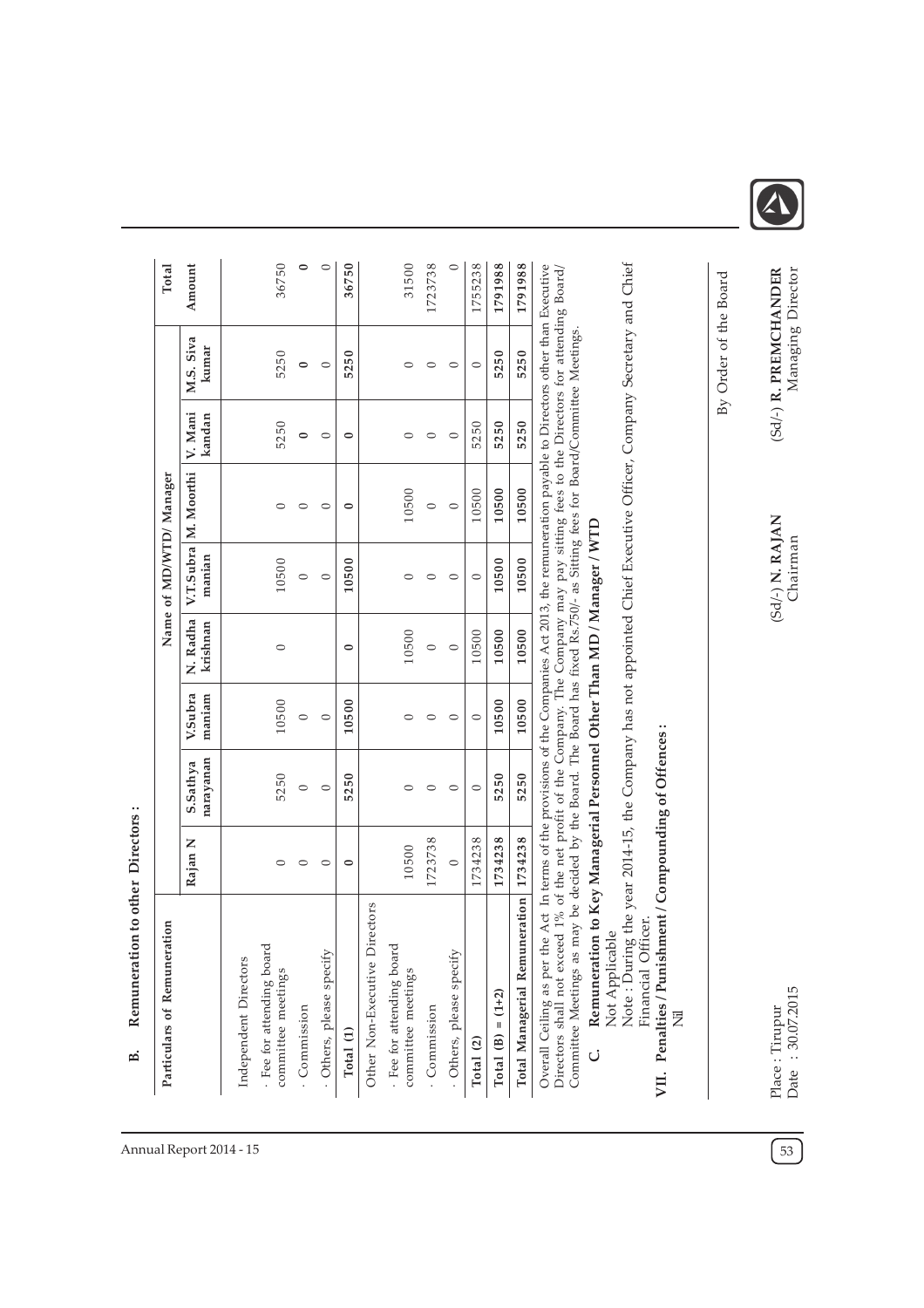

# ANNEXURE – VII

### Disclosure pursuant to Rule 5 of Companies (Appointment and Remuneration of Managerial Personnel) Rules, 2014

i) The ratio of the remuneration of each Director to the median and mean remuneration of the employees of the company for the financial year and the percentage increase in remuneration of each Director, Chief Financial Officer, Chief Executive Officer, Company Secretary or Manager, if any, in the financial year:

ii)

| Names of the Directors /<br><b>Key Managerial Personnel</b> | <b>Ratio to Median</b><br><b>Remuneration</b><br>(times) | <b>Ratio to Mean</b><br>Remuneration<br>(times) | Increase /<br>Decrease in<br>Remuneration |
|-------------------------------------------------------------|----------------------------------------------------------|-------------------------------------------------|-------------------------------------------|
| Sri. N. Rajan, Chairman                                     | 12.02                                                    | 6.28                                            | 63.26%                                    |
| Sri. R. Premchander, Managing Director                      | 60.11                                                    | 31.41                                           | 63.26%                                    |
| Sri. R. Jaichander                                          | 60.11                                                    | 31.41                                           | 63.26%                                    |
| Dr. V. Subramaniam                                          | $\theta$                                                 | $\theta$                                        | $\Omega$                                  |
| Sri. N. Radhakrishnan                                       | 0                                                        | $\Omega$                                        | $\Omega$                                  |
| Sri. V.T. Subramanian                                       | $\Omega$                                                 | $\theta$                                        | $\Omega$                                  |
| Sri. M. Moorthi                                             | 1.28                                                     | 0.67                                            | 41.16%                                    |
| Sri. V. Manikandan                                          | $\Omega$                                                 | $\Omega$                                        | $\Omega$                                  |
| Sri. M.S. Siyakumar                                         | 0                                                        | $\Omega$                                        | $\Omega$                                  |
| Smt. M. Amutha                                              | 0                                                        |                                                 |                                           |

- iii) The percentage increase in the median remuneration of employees in the financial year:20.46%
- iv) The Number of permanent employees on the rolls of the Company: 156
- v) Explanation on the relationship between average increase in remuneration and company performance:

On an average, employees received an increase of 20.46% during the financial year 2014-15. The remuneration components include a fair proportion of fixed and variable pay. The increase in fixed pay is periodically reviewed while the increase in variable pay is broadly aligned to the company's performance during the financial year.

vi) Comparison of the remuneration of the Key Managerial Personnel against the performance of the company – Profit before Tax – Rs. 17.50 cr.

| (Rs. in cr. |  |
|-------------|--|
|             |  |

| <b>Particulars</b>         | Chairman | Managing<br><b>Director</b> | Wholetime<br>Director | Director | Total |
|----------------------------|----------|-----------------------------|-----------------------|----------|-------|
| Remuneration               | 0.17     | 0.86                        | 0.86                  | 0.02     | 1.91  |
| Remuneration (as % of PBT) | 0.97     | 4.91                        | 4.91                  | 0.11     | 10.91 |

Annual Report 2014 - 15  $\left[54\right]$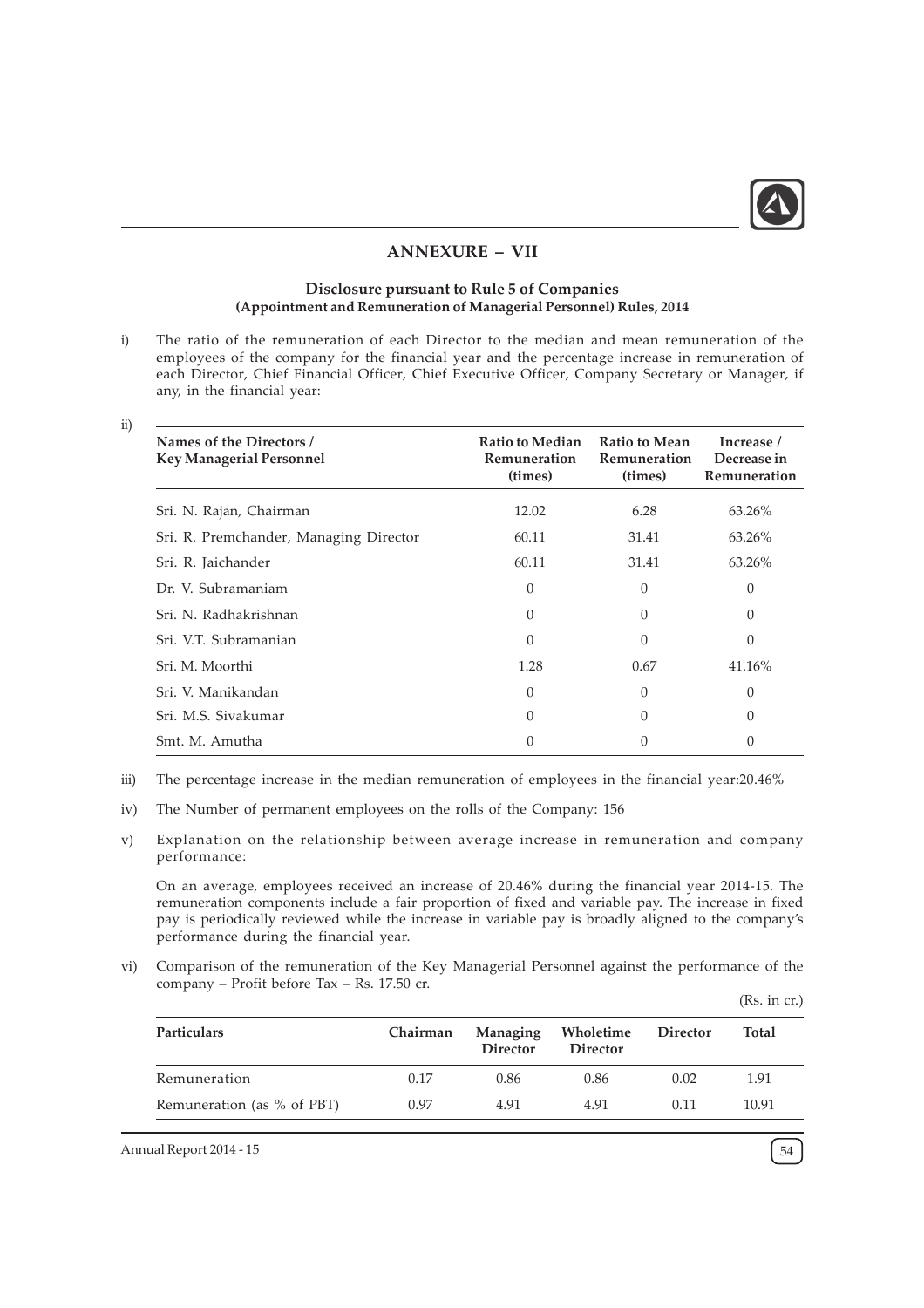

vii) Variations in the market capitalization of the company, price earnings ratio as at the closing date of the current financial year and previous financial year and percentage increase or decrease in the market quotations of the shares of the company in comparison to the rate at which the company came out with the last public offer in case of listed companies, and in case of unlisted companies, the variations in the net worth of the company as at the close of the current financial year and previous financial year:

| <b>Particulars</b>                  | As at 31.03.2015 | As at 31,03,2014 | Increase |
|-------------------------------------|------------------|------------------|----------|
| Closing price of share at BSE (Rs.) | 70.90            | 69.65            | 1.79%    |
| Market Capitalisation (Rs. in cr.)  | 47.86            | 47.01            | 1.81%    |
| Price Earnings ratio                | 3.62             | 2.34             | 55%      |
| Net worth (Rs. in cr.)              | 79.74            | 68.10            | 17%      |

viii) Average percentile increase already made in the salaries of employees other than the managerial personnel in the last financial year and its comparison with the percentile increase in the managerial remuneration and justification thereof and point out if there are any exceptional circumstances for increase in the managerial remuneration:

The average increase in salaries of employees other than managerial personnel in 2014-15 was 20%. Percentage increase in the managerial remuneration for the year was 63%.

ix) Comparison of the each remuneration of the Key managerial personnel against the performance of the company;

Please refer point no. (vi)

- x) The key parameters for any variable component of remuneration availed by the directors; Commission within the ceiling of 11% of the net profits of the Company, as approved by the shareholders.
- xi) The ratio of the remuneration of the highest paid director to that of the employees who are not directors but receive remuneration in excess of the highest paid director during the year; and

Not applicable.

xii) Affirmation that the remuneration is as per the remuneration policy of the company.

The Company affirms that remuneration is as per the remuneration policy of the company.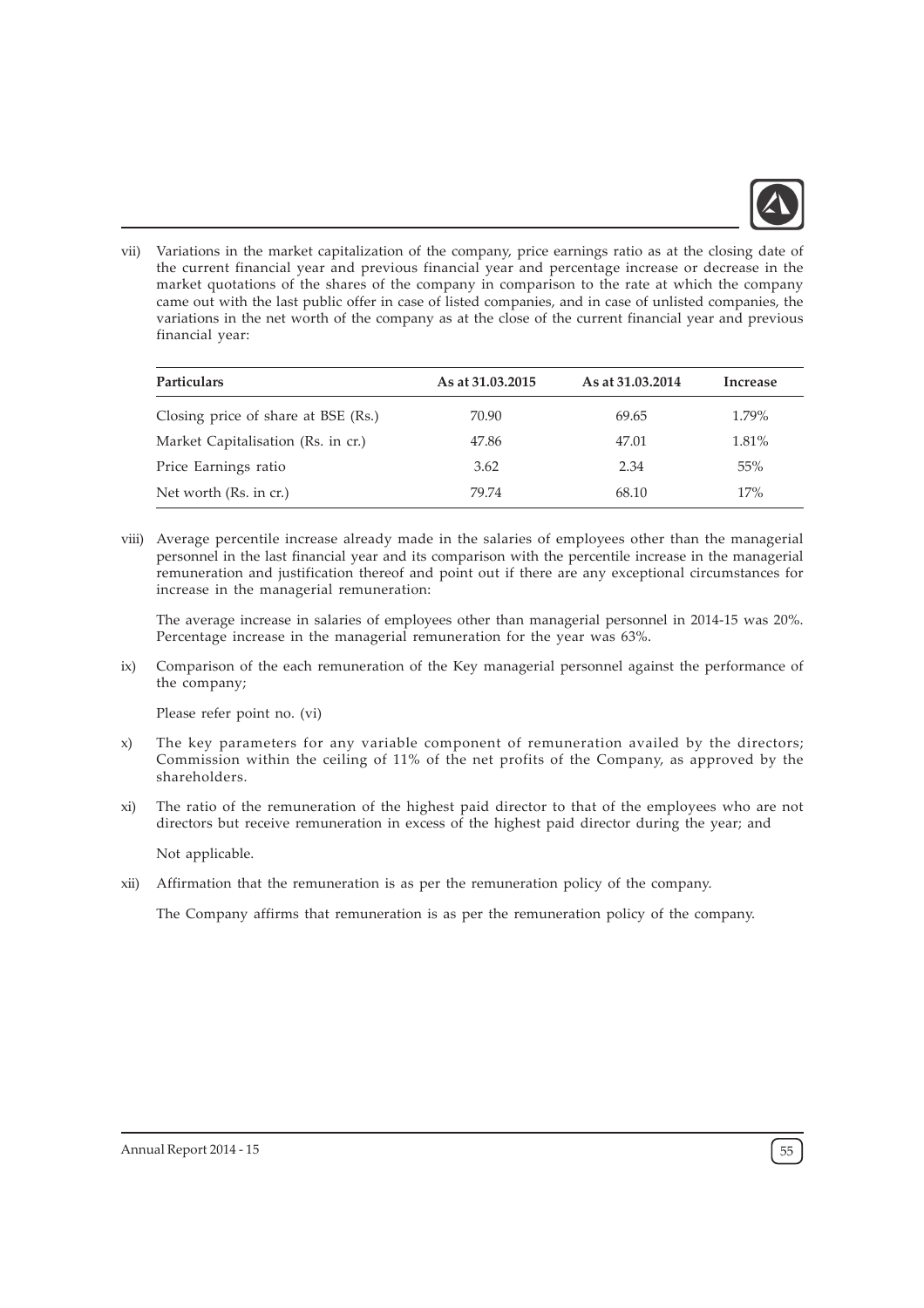

# ANNEXURE – VIII

## Statement u/s.197 (12) of the Companies Act, 2013 read with the Companies (Appointment and remuneration of Managerial Personnel) rules, 2014

a) Employed throughout the year and were in receipt of remuneration at the rate of not less than Rs. 60, 00,000/- per annum.

| Sl.<br>No. | Name of the<br>employee | Date of<br>joining | Designation            | Oualifica<br>tion |    |    | Age Experience Remuneration Last | (in Rs.) employment            |
|------------|-------------------------|--------------------|------------------------|-------------------|----|----|----------------------------------|--------------------------------|
|            | R.Premchander           | 16/12/1987         | Managing<br>Director   | B.Com., MBA 47    |    | 37 |                                  | 86,18,691 Promoter<br>Director |
| 2          | R.Jaichander            | 30/09/1993         | Whole time<br>Director | B. Com.           | 42 | 22 |                                  | 86,18,691 Promoter<br>Director |

b) Employed for part of the year and were in receipt of remuneration at the rate of not less than Rs. 5,00,000/- per month :

None

#### Notes:

- 1. Remuneration shown above includes Salary and other perquisites.
- 2. Nature of Employment is contractual.
- 3. The above Directors are related to each other as brothers.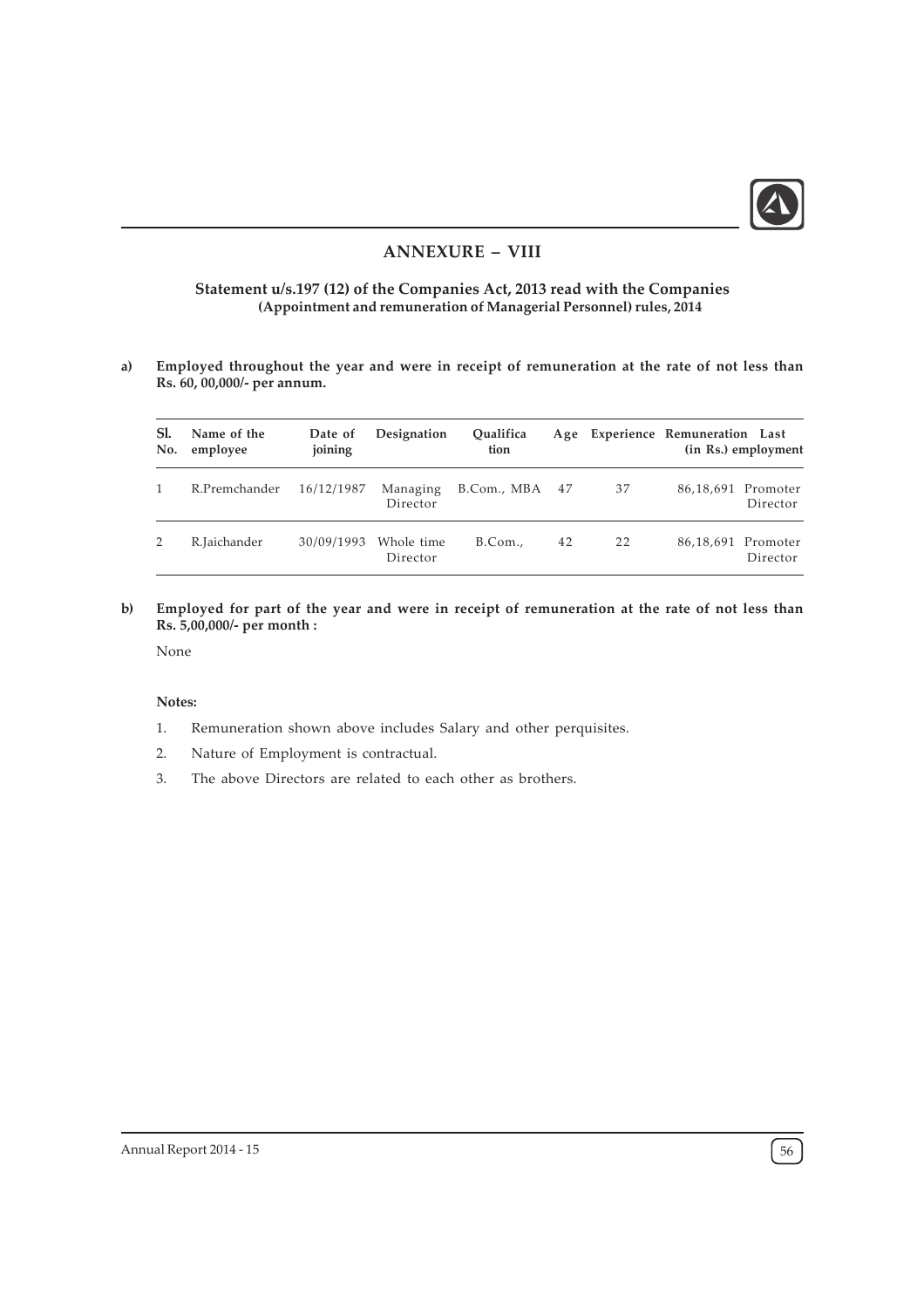

# INDEPENDENT AUDITOR'S REPORT

To the Members of AMARJOTHI SPINNING MILLS LIMITED

I have audited the accompanying accounts and every financial statement of Amarjothi Spinning Mills Limited, which comprise the Balance Sheet as at March 31, 2015, and the Statement of Profit and Loss and Cash Flow Statement for the year then ended, and a summary of significant accounting policies and other explanatory information.

Management is responsible for the preparation of these financial statements that give a true and fair view of the financial position, financial performance and cash flows of the Company in accordance with the Accounting Standards referred to in section 133 of the Companies Act, 2013. This responsibility includes the design, implementation and maintenance of internal control relevant to the preparation and presentation of the financial statements that give a true and fair view and are free from material misstatement, whether due to fraud or error.

I also state that :-

- a) I have sought and obtained all the information and explanations which to the best of my knowledge and belief were necessary for the purpose of my audit and if not, the details thereof and the effect of such information on the financial statements;
- b) In my opinion, proper books of account as required by law have been kept by the company so far as appears from my examination of those books and proper returns adequate for the purposes of my audit have been received;
- c) The company's balance sheet and profit and loss account dealt with in the report are in agreement with the books of account and returns;
- d) In my opinion, the financial statements comply with the accounting standards;
- e) There are no observations or comments on the financial statements which have any adverse effect on the functioning of the company;
- f) No director is disqualified from being appointed as a director under sub-section (2) of section 164;
- g) There are no qualifications, reservation or adverse remark relating to the maintenance of accounts and any other matters connected therewith;
- h) The company has adequate internal financial controls system in place and is effective;

In my opinion and to the best of my information and according to the explanations given to me, the financial statements give the information required by the Act in the manner so required and give a TRUE and FAIR view in conformity with the accounting principles generally accepted in India:

- a) in the case of the Balance Sheet, of the STATE OF AFFAIRS of the Company as at March 31, 2015;
- b) in the case of the Profit and Loss Account, of the PROFIT for the year ended on that date; and
- c) in the case of the Cash Flow Statement, of the CASH FLOWS for the year ended on that date.

As required by the Companies (Auditor's Report) Order, 2015 issued by the Ministry of Corporate Affairs, the Central Government of India under the powers conferred by sub-section (11) of section 143 of the Companies Act, 2013, I give in the Annexure a statement on the matters specified in paragraph 3 of the Order.

Place : Coimbatore Date : 29.05.2015

(Sd/-) V. NARAYANASWAMI M.A., F.C.A Chartered Accountant Membership No. 023661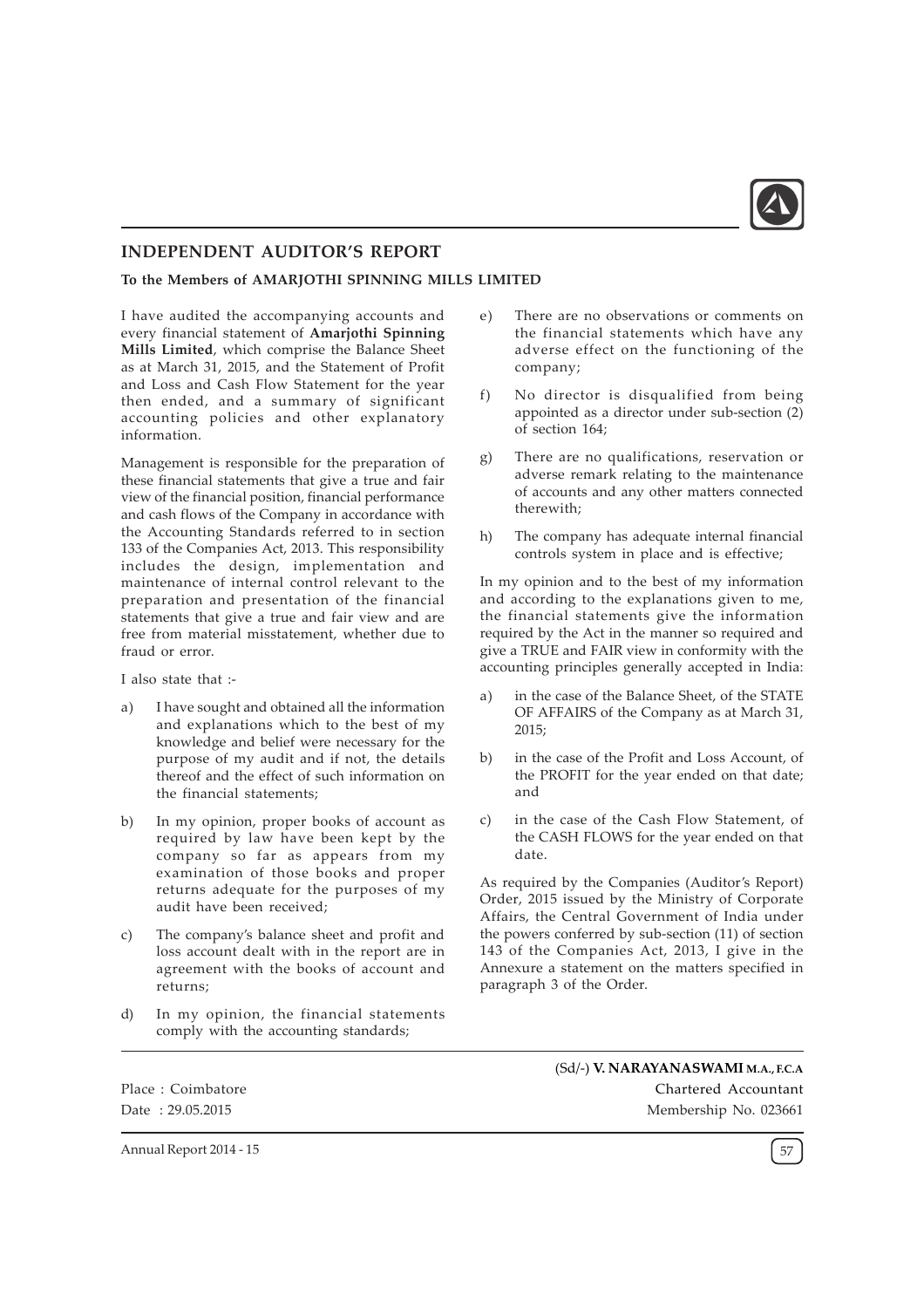

# Annexure to Independent Auditor's Report

### The Annexure referred to in paragraph above of the My Report of even date to the members of Amarjothi Spinning Mills Limited on the accounts of the company for the year ended 31<sup>st</sup> March, 2015.

On the basis of such checks as I considered appropriate and according to the information and explanation given to me during the course of my audit, I report that:

- 1. a) The company has maintained proper records showing full particulars including quantitative details and situation of its fixed assets.
	- b) As explained to me, fixed assets have been physically verified by the management at reasonable intervals; no material discrepancies were noticed on such verification.
- 2. a) As explained to me, inventories have been physically verified during the year by the management at reasonable intervals.
	- b) In my opinion and according to the information and explanations given to me, the procedures of physical verification of inventories followed by the management are reasonable and adequate in relation to the size of the company and the nature of its business.
	- c) In my opinion and on the basis of my examination of the records, the company is generally maintaining proper records of its inventories. No material discrepancy was noticed on physical verification of stocks by the management as compared to book records.
- 3. a) The company has taken unsecured loan from parties covered in the register maintained under section 189 of the Companies Act, 2013. The maximum amount involved during the year was Rs. 57.21 crores and the year-end balance of loans taken from such parties was Rs. 51.67 crores. These amounts have been brought in pursuant to the terms of sanction given by the bankers.
	- b) The company is regular in repaying the principal amounts as stipulated and has been regular in the payment of interest.
	- c) There is no overdue amount of loans taken from parties listed in the registers maintained under section 189 of the Companies Act, 2013.
	- e) According to the information and explanations given to me and on the basis of my examination of the books of account, the Company has taken unsecured loans from 4 parties listed in the register maintained under Section 189 of the Companies Act, 2013.
	- f) The Company has not granted any loan, secured or unsecured to companies, firms and other parties listed in the register maintained under section 189 of the Companies' Act 2013 and hence the other subsections are not applicable.
- 4. In my opinion and according to the information and explanations given to me, there is generally an adequate internal control procedure commensurate with the size of the company and the nature of its business, for the purchase of inventories & fixed assets and payment for expenses & for sale of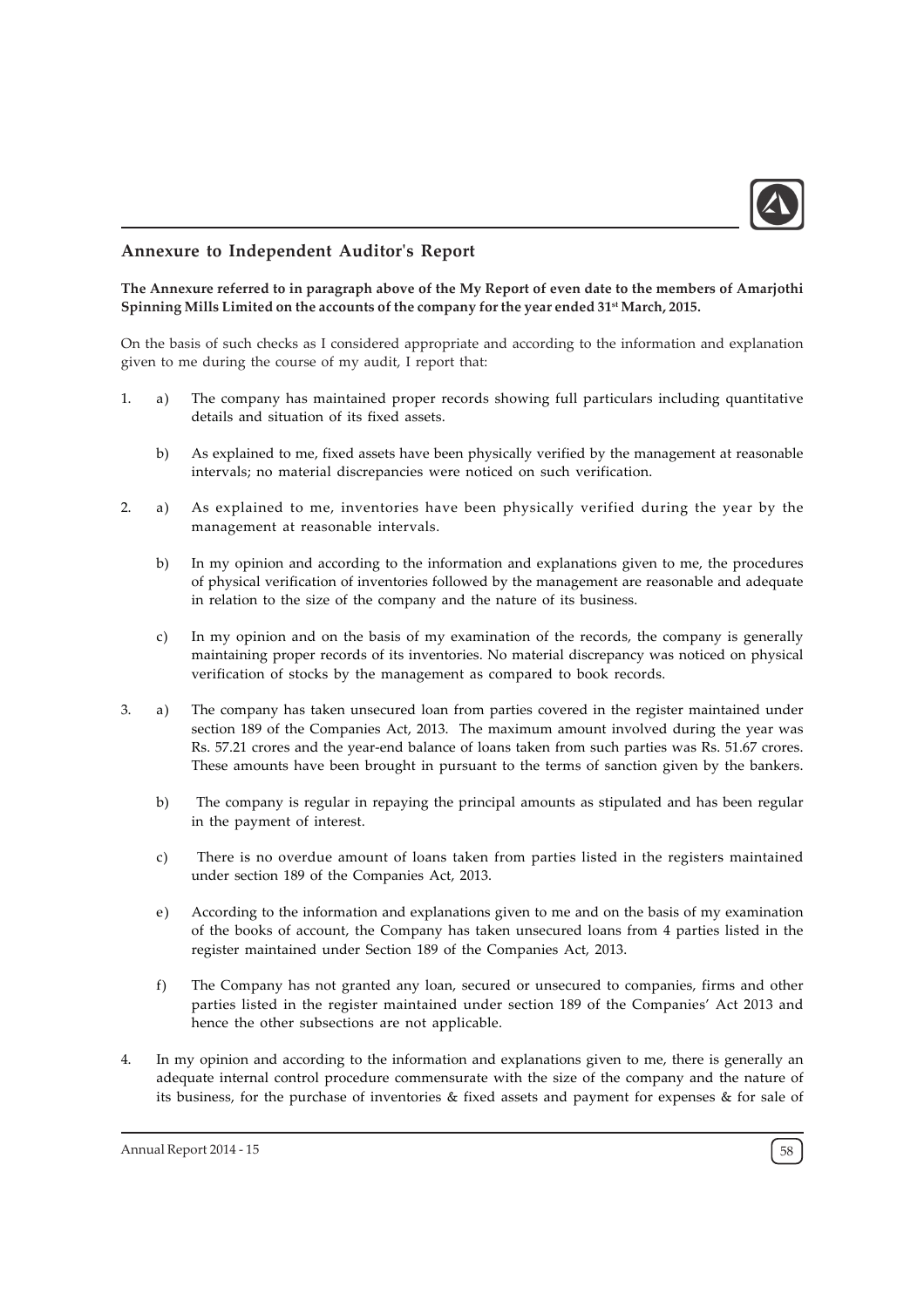

goods. During the course of my audit, no major instance of continuing failure to correct any weaknesses in the internal controls has been noticed.

- 5. The Company has not accepted any deposits during the year and hence the directives issued by the Reserve Bank of India and provisions of section 73 to 76 and any other related provisions of the Companies Act, 2013 and the rules framed there under are not applicable.
- 6. As per information & explanation given by the management, maintenance of cost records has been prescribed by the Central Government under clause (d) of sub-section (1) of section 148 of the Act and I am of the opinion that prima facie the prescribed accounts and records have been made and maintained.
- 7. a) According to the records of the company, undisputed statutory dues including Provident Fund, Investor Education and Protection Fund, Employees' State Insurance, Income-tax, Sales-tax, Wealth Tax, Service Tax, Custom Duty, Excise Duty, cess to the extent applicable and any other statutory dues have generally been regularly deposited with the appropriate authorities. According to the information and explanations given to me there were no outstanding statutory dues as on  $31<sup>st</sup>$  of March, 2015 for a period of more than six months from the date they became payable.
	- b) According to the information and explanations given to me, there is no amounts payable in respect of income tax, wealth tax, service tax, sales tax, customs duty and excise duty which have not been deposited on account of any disputes.
- 8. The Company does not have any accumulated loss and has not incurred cash loss during the financial year covered by my audit and in the immediately preceding financial year.
- 9. Based on my audit procedures and on the information and explanations given by the management, I am of the opinion that, the Company has not defaulted in repayment of dues to banks.
- 10. According to the information and explanations given to me, the Company has not given any guarantees for loan taken by others from a bank or financial institution.
- 11. Based on my audit procedures and on the information given by the management, I report that the company has applied the term loans taken for the purpose for which they were obtained.
- 12. Based on the audit procedures performed and the information and explanations given to me, I report that no fraud on or by the Company has been noticed or reported during the year, nor have I been informed of such case by the management.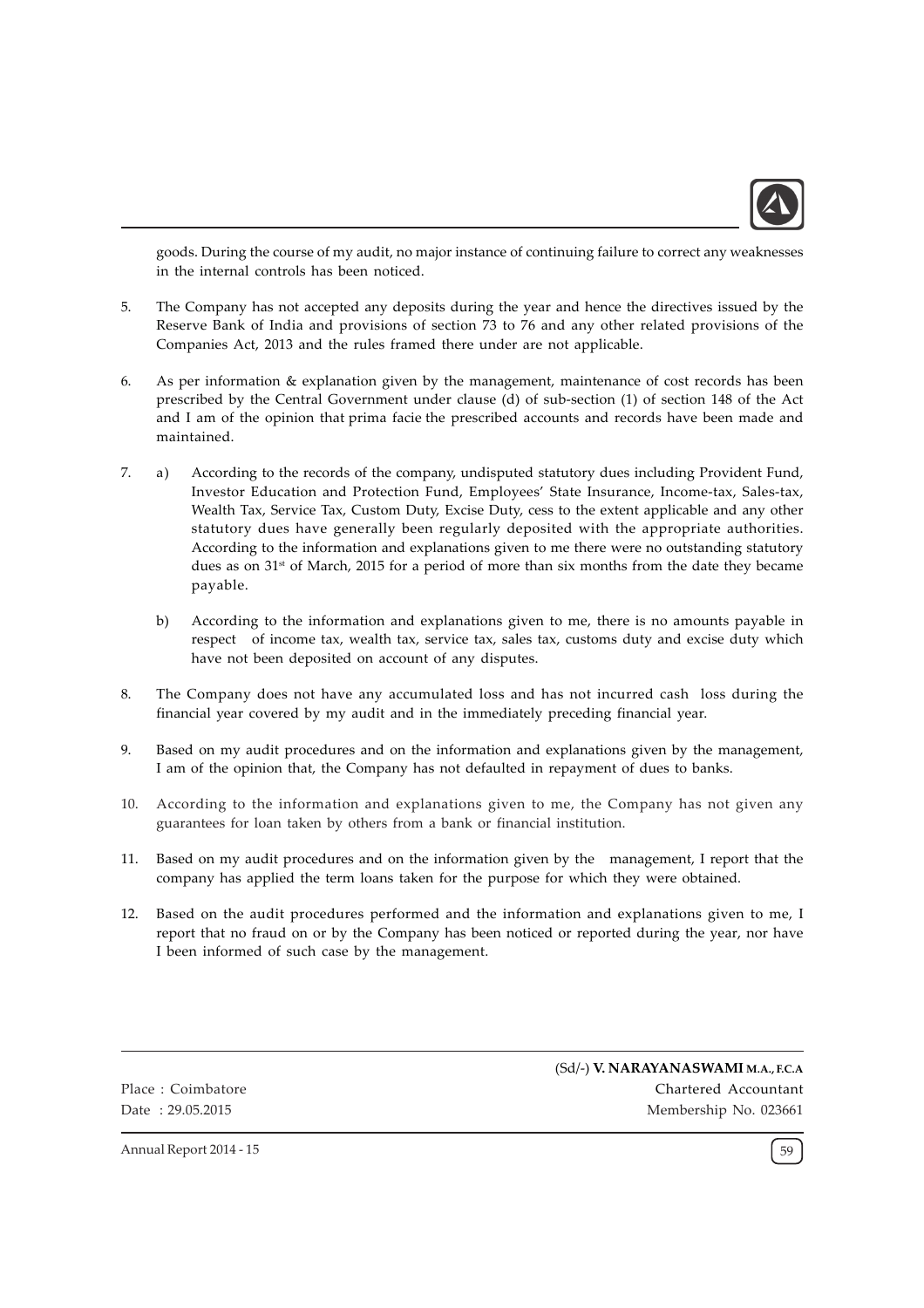

# BALANCE SHEET AS AT 31<sup>ST</sup> MARCH, 2015

|    |                |                | <b>DITERMANEL OFFICER THE ST.</b><br>111111111117172117                    |                    |                                     | Rupees in Lakhs        |
|----|----------------|----------------|----------------------------------------------------------------------------|--------------------|-------------------------------------|------------------------|
|    |                | Particulars    |                                                                            | <b>Note</b><br>No. | As at<br>31.03.2015                 | As at<br>31.03.2014    |
| Ι. |                |                | <b>EQUITY AND LIABILITIES</b>                                              |                    |                                     |                        |
|    | 1              |                | Shareholders' Funds:                                                       |                    |                                     |                        |
|    |                | a)             | Share Capital                                                              | 1                  | 675.00                              | 675.00                 |
|    |                | b)             | Reserves & Surplus                                                         | $\overline{2}$     | 7299.22                             | 6135.69                |
|    |                | C)             | Money Received Against Share Warrants                                      |                    | 0.00                                | 0.00                   |
|    |                |                |                                                                            |                    | 7974.22                             | 6810.69                |
|    | 2              |                | <b>Share Application Money Pending Allotment</b>                           |                    | 0.00                                | 0.00                   |
|    | 3              |                | <b>Non-Current Liabilities</b>                                             |                    |                                     |                        |
|    |                | a)             | Long-term Borrowings                                                       | 3                  | 6728.46                             | 8379.78                |
|    |                | b)             | Deferred Tax Liabilities (Net)                                             | 4                  | 1587.00                             | 1568.06                |
|    |                | c)             | Other Long-term Liabilities                                                |                    | 0.00                                | 0.00                   |
|    |                | d)             | Long-term Provisions                                                       |                    | 0.00                                | 0.00                   |
|    |                |                |                                                                            |                    | 8315.46                             | 9947.84                |
|    | 4              |                | <b>Current Liabilities</b>                                                 |                    |                                     |                        |
|    |                | a)             | Short-term Borrowings                                                      | 5                  | 1870.62                             | 2053.92                |
|    |                | b)             | Trade Payables                                                             | 6                  | 818.60                              | 1276.15                |
|    |                | c)             | Other Current Liabilities                                                  | 7                  | 1066.75                             | 1194.59                |
|    |                | d)             | Short Term Provisions                                                      | 8                  | 800.03                              | 1005.00                |
|    |                |                |                                                                            |                    | 4556.00                             | 5529.66                |
|    |                |                | <b>TOTAL</b>                                                               |                    | 20845.68                            | 22288.19               |
| П. |                | <b>ASSETS</b>  |                                                                            |                    |                                     |                        |
|    | $\mathbf{1}$   |                | <b>Non-Current Assets</b>                                                  |                    |                                     |                        |
|    |                | a)             | Fixed Assets                                                               |                    |                                     |                        |
|    |                |                | i) Tangible Assets                                                         | 9                  | 11883.34                            | 12388.94               |
|    |                |                | ii) Intangible Assets                                                      |                    | 0.00                                | 0.00                   |
|    |                |                | iii) Capital Work-in-Progress                                              |                    | 493.84                              | 603.82                 |
|    |                |                | iv) Intangible Assets under Developments                                   |                    | 0.00                                | 0.00                   |
|    |                |                |                                                                            |                    | 12377.18                            | 12992.76               |
|    |                | b)             | Non-Current Investments                                                    | 10                 | 252.98                              | 82.64                  |
|    |                | c)             | Deferred Tax Assets (Net)                                                  |                    | 0.00                                | 0.00                   |
|    |                | d)             | Long Term Loans And Advances                                               |                    | 0.00                                | 0.00                   |
|    |                | e)             | Other Non-Current Assets                                                   | 11                 | 2.27                                | 3.40                   |
|    |                |                |                                                                            |                    | 12632.43                            | 13078.80               |
|    | $\overline{2}$ |                | <b>Current Assets</b>                                                      |                    |                                     |                        |
|    |                | a)             | Current Investments                                                        |                    | 0.00                                | 0.00                   |
|    |                | b)             | Inventories                                                                | 12                 | 5132.34                             | 5253.74                |
|    |                | c)             | Trade Receivables                                                          | 13                 | 1871.42                             | 2091.13                |
|    |                | d)             | Cash and Cash Equivalents                                                  | 14                 | 117.62                              | 118.83                 |
|    |                | e)             | Short-term Loans and advances                                              | 15                 | 1091.87                             | 1745.69                |
|    |                | f)             | Other Current Assets                                                       |                    | 0.00                                | 0.00                   |
|    |                |                |                                                                            |                    | 8213.25                             | 9209.39                |
|    |                |                | <b>TOTAL</b>                                                               |                    | 20845.68                            | 22288.19               |
|    |                |                | Notes to the financial statements                                          | $1 - 24$           |                                     |                        |
|    |                |                | The accompanying notes form an integral part of these financial statements |                    |                                     |                        |
|    |                |                | As per my report of even date                                              |                    | On behalf of the Board of Directors |                        |
|    |                |                | V. NARAYANASWAMI, M.A., F.C.A.                                             | $(Sd/-)$ N. RAJAN  |                                     | (Sd/-) R. PREMCHANDER  |
|    |                |                | Chartered Accountant                                                       | Chairman           |                                     | Managing Director      |
|    |                |                | Membership No. 023661                                                      |                    |                                     |                        |
|    |                | Place: Tirupur |                                                                            |                    |                                     | $(Sd/-)$ R. JAICHANDER |

Joint Managing Director

Annual Report 2014 - 15  $\sqrt{60}$ 

Date : 29/05/2015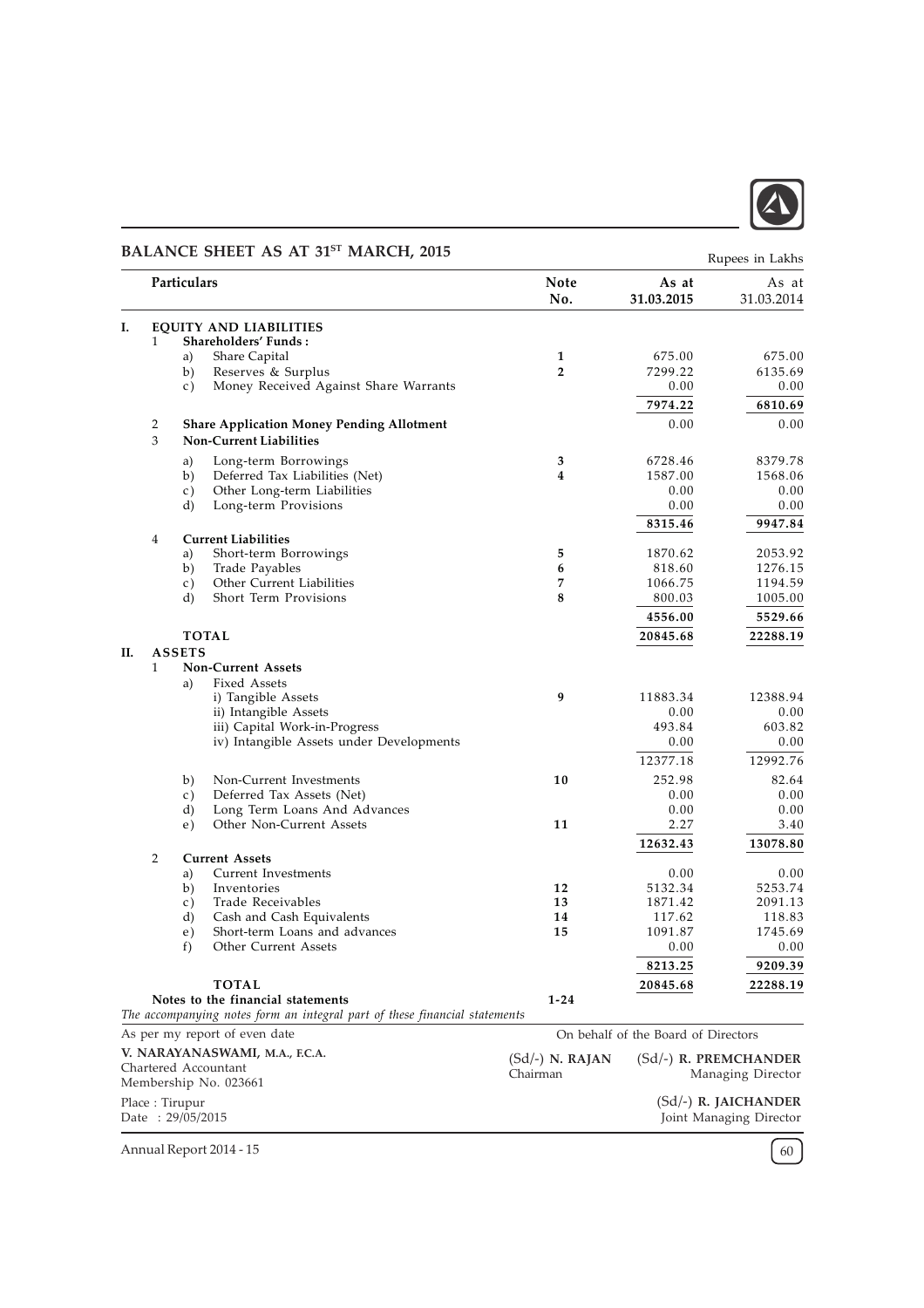

# **I.** Revenue from operations **16** 20147.89 19810.92 **II.** Other Income 221.01 III. Total Revenue (I+II) 20312.46 20031.93 IV. Expenses Cost of Materials Consumed 18 11467.67 10677.56 Purchases of Stock-in-Trade 0.00 0.00 Changes in Inventories of Finished goods, Work-in-Progress and Stock-in-Trade 19 -1333.89 -1384.87 Employee Benefits Expenses 20 20 1033.11 962.66 Finance Costs 21 1541.95 1405.30 Depreciation and Amortization Expenses 9 1370.86 1593.48 Other Expenses 22 4481.94 4082.55 Total Expenses 18561.64 17336.68 V. Profit Before Exceptional and Extraordinary Items and Tax (III-IV) 1750.82 2695.25 VI. Exceptional Items 0.00 0.00 VII. Profit Before Extraordinary Items and Tax (V-VI) 1750.82 2695.25 VIII. Extraordinary Items 0.00 0.00 IX. Profit Before Tax (VII-VIII) 1750.82 2695.25 X. Tax Expense: [1] Current Tax 410.00 650.00 [2] Deferred Tax 18.93 34.00 XI. Profit (Loss) for the period from Continuing Operations (IX-X) 1321.89 2011.25 XII. Profit (Loss) from Discontinuing Operations 0.00 0.00 0.00 0.00 XIII. Tax Expense of Discontinuing Operations 0.00 0.00 0.00 0.00 XIV. Profit (Loss) from Discontinuing Operations (after tax) (XII-XIII) 0.00 0.00 0.00 XV. Profit (Loss) for the Period (XI+XIV) 1321.89 2011.25 XVI. Earnings Per Equity Share: [1] Basic & Diluted 19.58 29.80 Notes to the financial statements 1-24 STATEMENT OF PROFIT AND LOSS FOR THE YEAR ENDED AT 31st MARCH 2015 Particulars and the contract of the contract of the Note and As at As at As at As at As at As at As at As at As No. 31.03.2015 31.03.2014 Rupees in Lakhs As per my report of even date V. NARAYANASWAMI, M.A., F.C.A. Chartered Accountant On behalf of the Board of Directors (Sd/-) R. PREMCHANDER Managing Director (Sd/-) N. RAJAN Chairman

Annual Report 2014 - 15  $\left(61\right)$ 

Membership No. 023661

Place : Tirupur Date : 29/05/2015 (Sd/-) R. JAICHANDER Joint Managing Director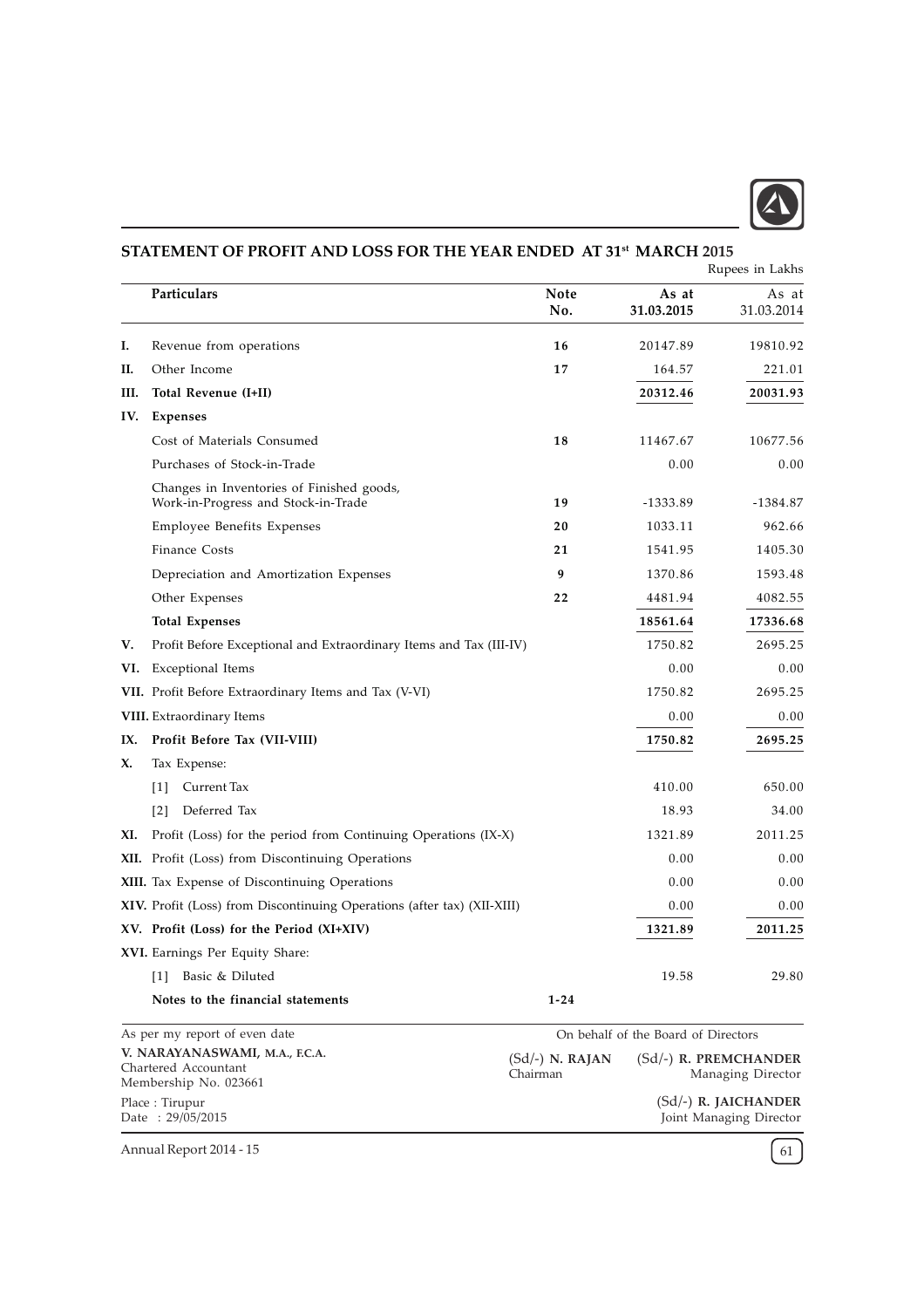

|       | <b>FOR THE YEAR ENDED 31ST MARCH 2015</b>              |          |                     |          | Rupees in Lakhs     |
|-------|--------------------------------------------------------|----------|---------------------|----------|---------------------|
|       | Particulars                                            |          | As at<br>31.03.2015 |          | As at<br>31.03.2014 |
| $[1]$ | <b>SHARE CAPITAL:</b>                                  |          |                     |          |                     |
|       | <b>Equity Shares:</b>                                  |          |                     |          |                     |
|       | Authorised:                                            |          |                     |          |                     |
|       | 9750000 Equity Shares of Rs. 10 each                   |          | 975.00              |          | 975.00              |
|       | Issued, Subscribed & Paid-up Capital:                  |          |                     |          |                     |
|       | 6750000 Equity Shares of Rs. 10 each fully paid        |          | 675.00              |          | 675.00              |
|       | Notes:                                                 |          |                     |          |                     |
| 1.1   | Reconciliation of Equity shares at the end of the year |          |                     |          |                     |
|       |                                                        | No.of    | Amount              | No.of    | Amount              |
|       |                                                        | shares   |                     | shares   |                     |
|       | Balance at the beginning of the year                   | 6750000  | 675.00              | 6750000  | 675.00              |
|       | Additions                                              | 0        | 0.00                | $\theta$ | 0.00                |
|       | Deletions                                              | $\theta$ | 0.00                | $\Omega$ | 0.00                |
|       | Balance at the end of the year                         | 6750000  | 675.00              | 6750000  | 675.00              |
| 1.2   | List of shareholders holding more than 5%              |          |                     |          |                     |
|       | Name                                                   | No.of    | Amount              | No.of    | Amount              |
|       |                                                        | shares   |                     | shares   |                     |
|       | Rajan .N                                               | 1164780  | 17.25               | 1164780  | 17.25               |
|       | Jaichander .R                                          | 1275498  | 18.90               | 1275498  | 18.90               |
|       | Premchander .R                                         | 1275653  | 18.90               | 1275653  | 18.90               |
|       | <b>Total</b>                                           | 3715931  | 55.05               | 3715931  | 55.05               |

1.3 During the five reporting periods immediately preceding the reporting date, no shares have been issued by capitalization of reserves as bonus shares or for Consideration other than cash.

1.4 The Company has a single class of equity shares. Accordingly all equity shares rank equally with regard to voting rights, dividends and share in the Company's residual assets.

# [2] RESERVES AND SURPLUS :

| a) | General Reserve                                      |         |        |         |        |
|----|------------------------------------------------------|---------|--------|---------|--------|
|    | As per last year Balance Sheet                       | 794.35  |        | 592.85  |        |
|    | Add: Additions during the year                       | 132.20  |        | 201.50  |        |
|    |                                                      |         | 926.55 |         | 794.35 |
| b) | Securities Premium                                   |         |        |         |        |
|    | As per last year Balance Sheet                       | 225.00  |        | 225.00  |        |
|    | Add: Additions during the year                       | 0.00    | 225.00 | 0.00    | 225.00 |
| C) | Surplus:                                             |         |        |         |        |
|    | As per last year Balance Sheet                       | 5116.34 |        | 3317.03 |        |
|    | Add: Net Profit during the year                      | 1321.89 |        | 2011.25 |        |
|    | Previous year Excess Provision for Taxation reversed | 0.00    |        | 146.46  |        |
|    | Profit available for Appropriation                   | 6438.23 |        | 5474.74 |        |
|    |                                                      |         |        |         |        |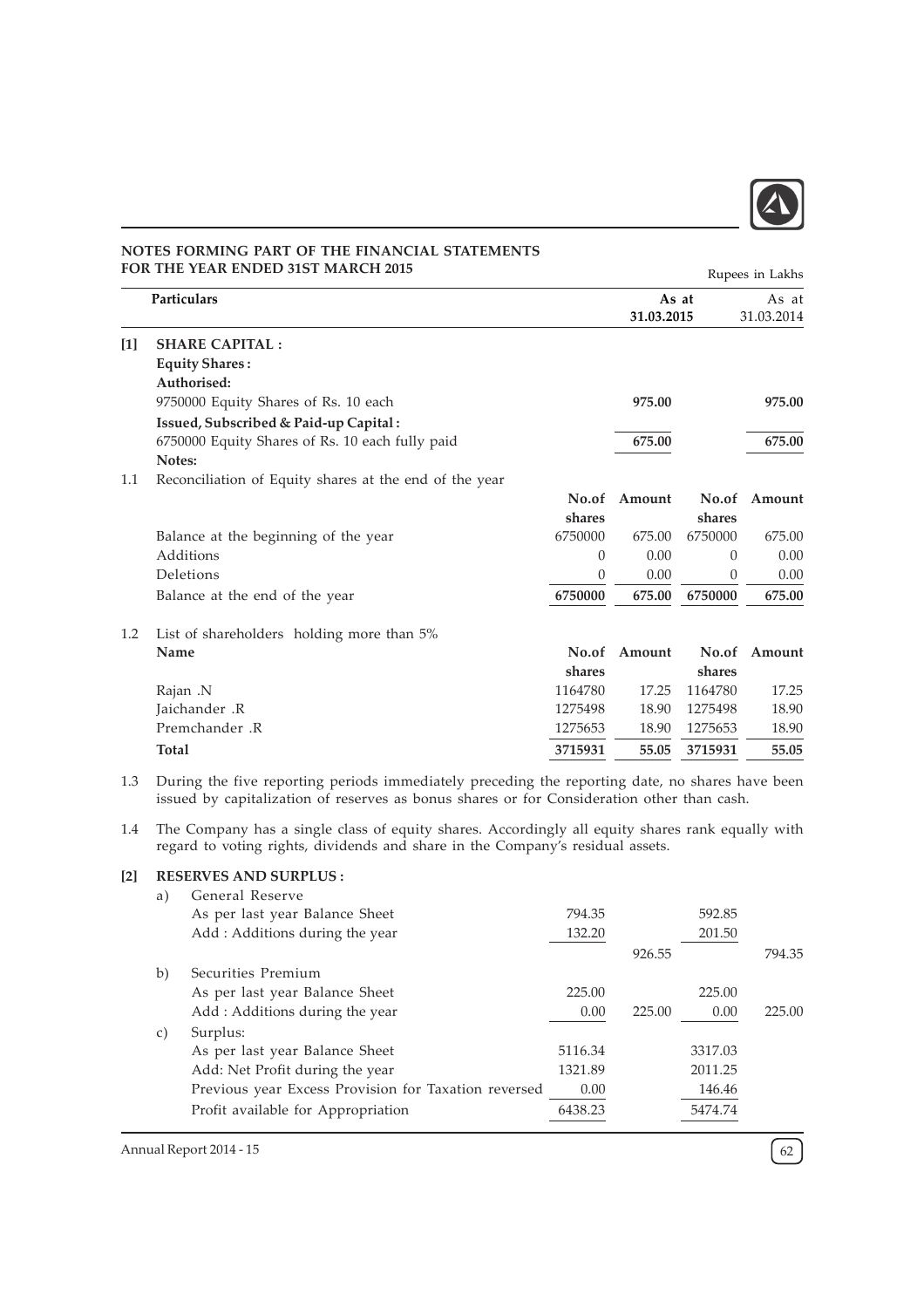

Rupees in Lakhs

|                   | Particulars                                                                                                                                                                           |        | As at<br>31.03.2015 |        | As at<br>31.03.2014 |
|-------------------|---------------------------------------------------------------------------------------------------------------------------------------------------------------------------------------|--------|---------------------|--------|---------------------|
|                   | Less: Appropriations during the year                                                                                                                                                  |        |                     |        |                     |
|                   | Transfer to General Reserve                                                                                                                                                           | 132.20 |                     | 201.50 |                     |
|                   | Proposed Dividend                                                                                                                                                                     | 135.00 |                     | 135.00 |                     |
|                   | Tax on Proposed Dividend                                                                                                                                                              | 23.36  |                     | 21.90  |                     |
|                   |                                                                                                                                                                                       | 290.56 | 6147.67             | 358.40 | 5116.34             |
|                   | Total                                                                                                                                                                                 |        | 7299.22             |        | 6135.69             |
| $\lceil 3 \rceil$ | <b>LONG TERM BORROWINGS:</b>                                                                                                                                                          |        |                     |        |                     |
|                   | Term Loan From Banks (Secured)<br>a)                                                                                                                                                  |        | 1560.81             |        | 2975.06             |
|                   | Loan from Directors (Unsecured)<br>b)                                                                                                                                                 |        | 5167.08             |        | 5252.72             |
|                   | Interest Free Sales Tax Loan (Unsecured)<br>c)                                                                                                                                        |        | 0.57                |        | 152.00              |
|                   | d)<br>Other Loans & Advances                                                                                                                                                          |        | 0.00                |        | 0.00                |
|                   |                                                                                                                                                                                       |        | 6728.46             |        | 8379.78             |
|                   | Notes:                                                                                                                                                                                |        |                     |        |                     |
| 3.1               | Long Term Loans From Banks:                                                                                                                                                           |        |                     |        |                     |
|                   | Fully Dischargeable in 48 Months                                                                                                                                                      |        | 0.00                |        | 1259.00             |
|                   | Fully Dischargeable in 36 Months                                                                                                                                                      |        | 2256.41             |        | 1451.00             |
|                   | Fully Dischargeable in 24 Months                                                                                                                                                      |        | 0.00                |        | 0.00                |
|                   | Fully Dischargeable in 12 Months                                                                                                                                                      |        | 143.03              |        | 170.88              |
| 3.2<br>3.3        | Loan from Directors:<br>These amounts have been brought in pursuant to the terms of sanction of Loans by Bankers and<br>retained as unsecured loans.<br>Interest Free Sales Tax Loan: |        |                     |        |                     |
|                   | The Company started to pay this loan from 2006 and will have to pay the loan fully within the year<br>2015-16.                                                                        |        |                     |        |                     |
| $[4]$             | DEFERRED TAX LIABILITIES (NET)                                                                                                                                                        |        |                     |        |                     |
|                   | As per last year Balance Sheet                                                                                                                                                        |        | 1568.06             |        | 1534.06             |
|                   | Add/less : Transfer from / to P&L a/c for current year                                                                                                                                |        | 18.93               |        | 34.00               |
|                   |                                                                                                                                                                                       |        | 1587.00             |        | 1568.06             |
| [5]               | <b>SHORT TERM BORROWINGS</b>                                                                                                                                                          |        |                     |        |                     |
|                   | Loan Repayable on Demand from Banks (Secured)<br>a)                                                                                                                                   |        | 1868.62             |        | 2019.56             |
|                   | Hypothecated Vehicle Loan from Bank (Secured)<br>b)                                                                                                                                   | 2.10   |                     | 35.75  |                     |
|                   | Less : Interest Suspense a/c                                                                                                                                                          | 0.10   | 2.00                | 1.39   | 34.36               |
|                   |                                                                                                                                                                                       |        | 1870.62             |        | 2053.92             |
| [6]               | <b>TRADE PAYABLES</b>                                                                                                                                                                 |        |                     |        |                     |
|                   | Sundry Creditors<br>a)                                                                                                                                                                |        | 818.60              |        | 1276.15             |
|                   |                                                                                                                                                                                       |        |                     |        |                     |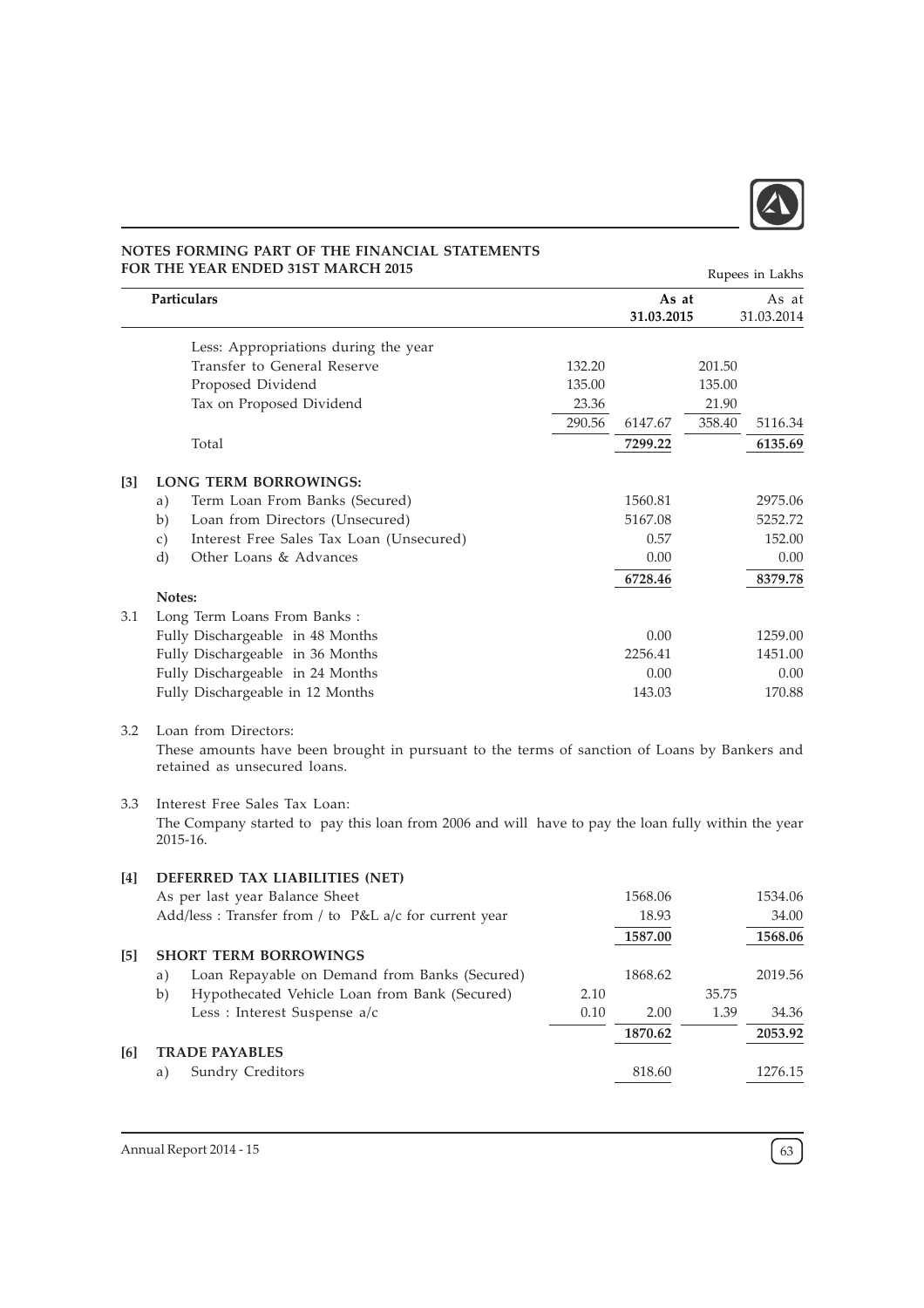

|        | <b>FOR THE YEAR ENDED 31ST MARCH 2015</b>                              |                     | Rupees in Lakhs     |
|--------|------------------------------------------------------------------------|---------------------|---------------------|
|        | Particulars                                                            | As at<br>31.03.2015 | As at<br>31.03.2014 |
|        | <b>OTHER CURRENT LIABILITIES</b>                                       |                     |                     |
|        | Current Maturities of Long Term Debts<br>a)                            | 895.17              | 969.30              |
|        | Unclaimed Dividend<br>b)                                               | 36.64               | 34.40               |
|        | VAT Payable<br>c)                                                      | 55.48               | 68.16               |
|        | Disputed Electricity Charges<br>d)                                     | 11.34               | 49.67               |
|        | Others<br>c)                                                           | 68.12               | 73.06               |
|        |                                                                        | 1066.75             | 1194.59             |
| [8]    | <b>SHORT TERM PROVISIONS</b>                                           |                     |                     |
|        | Provision for Employee Benefits<br>a)<br>b)<br>Others                  | 58.74               | 55.04               |
|        | $\mathbf{1}$<br>Provision for Outstanding Liability                    | 172.93              | 143.06              |
|        | 2<br>Proposed Dividend                                                 | 135.00              | 135.00              |
|        | 3<br>Tax on Proposed Dividend                                          | 23.36               | 21.90               |
|        | Provision for Income Tax<br>$\overline{4}$                             | 410.00              | 650.00              |
|        |                                                                        | 800.03              | 1005.00             |
|        | Proposed Dividend per share (in Rs.)                                   | 2.00                | 2.00                |
|        | Number of Shares                                                       | 6750000             | 6750000             |
|        | Total Proposed Dividend                                                | 135.00              | 135.00              |
|        | [10] NON-CURRENT INVESTMENTS (AT COST)<br>- Trade (Quoted)             |                     |                     |
|        | 50 Equity Shares of Rs.10 each fully                                   |                     |                     |
|        | paid of Precot Meridian Industries Ltd.<br>(Market value - Rs. 2735)   | 0.09                | 0.09                |
|        | 100 Equity Shares of Rs.10 each fully paid of                          |                     |                     |
|        | Thambbi Modern Spinning Mills Ltd.<br>(Market value - Rs. 545)         | 0.05                | 0.05                |
|        | - Non - Trade (Un-Quoted)                                              |                     |                     |
|        | 8307 Equity shares of Rs.1000 each fully paid of                       |                     |                     |
|        | Perundurai Common Effluent Treatment Plant Ltd.<br>(Including premium) | 83.08               | 82.50               |
|        | 5000 Equity shares of Rs.1500 each fully paid of                       |                     |                     |
|        | Amarjothi Power Generation & Distribution Company Ltd.                 | 75.00               | 0.00                |
|        | Partnership Capital @27% share in Amarjothi Wind Farms                 | 94.76               | 0.00                |
|        |                                                                        | 252.98              | 82.64               |
| $[11]$ | <b>OTHER NON-CURRENT ASSETS:</b>                                       |                     |                     |
|        | Preliminary expenses not written off                                   |                     |                     |
|        | (Transferred from Amalgamation Scheme)                                 | 2.27                | 3.40                |
|        |                                                                        | 2.27                | 3.40                |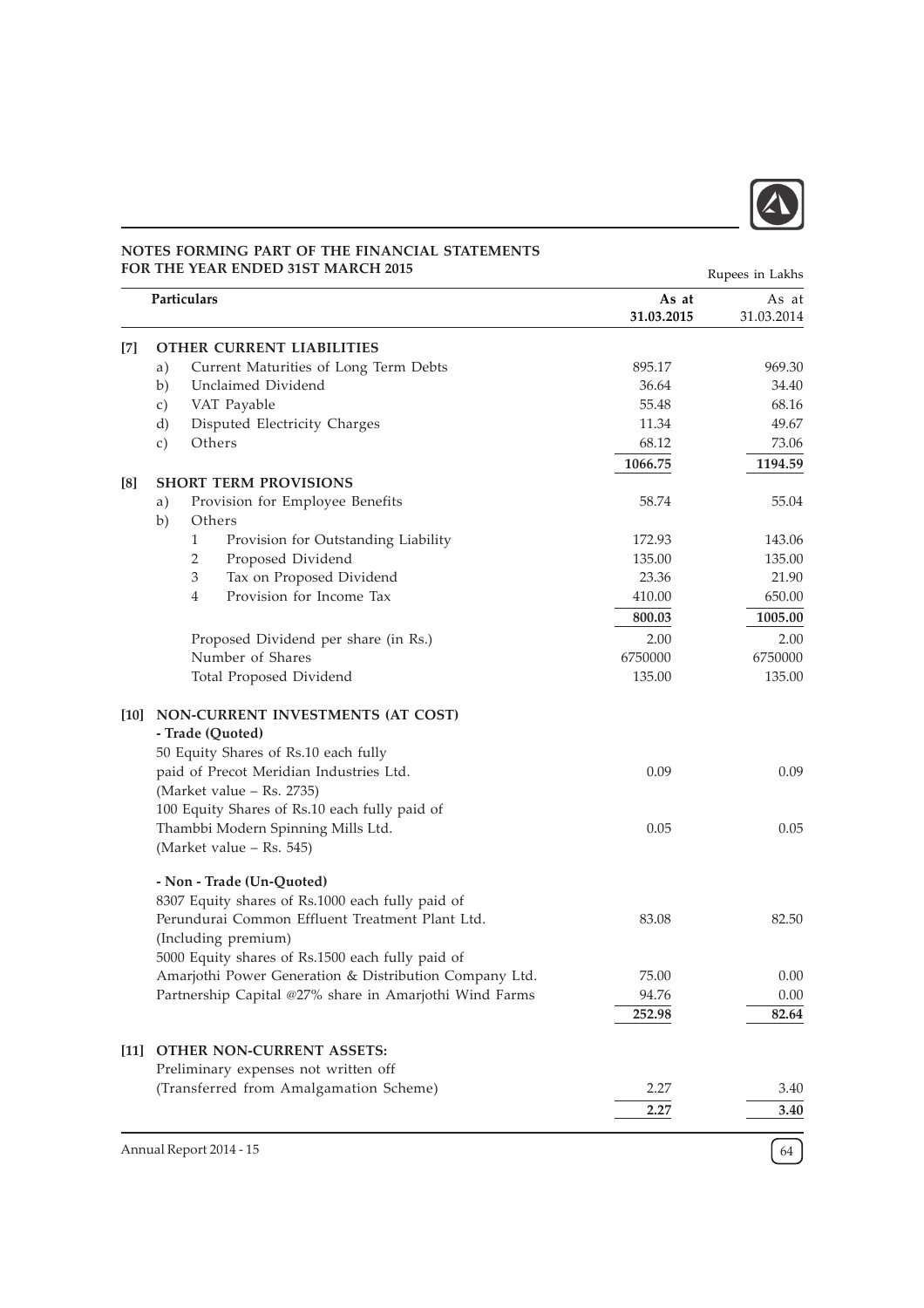

|                                                 | 01.04.2014<br>As at            | 143.48 | 78.75              | 1619.43         | 10275.22                       | 11.87                          | 109.43                      | 150.76   | 12388.94                                                       | 10092.51                |
|-------------------------------------------------|--------------------------------|--------|--------------------|-----------------|--------------------------------|--------------------------------|-----------------------------|----------|----------------------------------------------------------------|-------------------------|
| $(5 \cdot \text{in} \text{ lacs})$<br>NET BLOCK |                                |        |                    |                 |                                |                                |                             |          |                                                                |                         |
|                                                 | 31.03.2015<br>đ<br>As          | 143.48 | 78.75              | 1665.94         | 9766.49                        | 5.99                           | 80.25                       | 142.44   | 11883.34                                                       | 12388.94                |
|                                                 | 31.03.2015<br>Upto             | 0.00   | 0.00               | 796.47          | 12824.57                       | 37.94                          | 202.07                      | 95.09    | 13956.14                                                       | 13011.50                |
| DEPRECIATION                                    | Adjustments/<br>Deletion       | 0.00   | 0.00               | 0.00            | 409.86                         | 0.00                           | $0.00$                      | 16.36    | 426.22                                                         | 286.08                  |
|                                                 | During the<br>Period           | 0.00   | $0.00\,$           | 73.67           | 1231.77                        | 6.40                           | 36.47                       | 22.55    | 1370.86                                                        | 1593.48                 |
|                                                 | 31.03.2014<br>Upto             | 0.00   | 0.00               | 722.80          | 12002.66                       | 31.54                          | 165.60                      | 88.90    | 13011.50                                                       | 11704.10                |
|                                                 | 31.03.2015<br>$\ddot{a}$<br>As | 143.48 | 78.75              | 2462.41         | 22591.06                       | 43.93                          | 282.32                      | 237.53   | 25839.48                                                       | 25400.44                |
| <b>GROSS BLOCK</b>                              | Adjustments/<br>Deletion       | 0.00   | 0.00               | 0.00            | 431.43                         | 0.00                           | 0.00                        | 19.61    | 451.04                                                         | 311.90                  |
|                                                 | Additions                      | 0.00   | 0.00               | 120.18          | 744.61                         | 0.52                           | 7.29                        | 17.48    | 890.08                                                         | 3915.73                 |
|                                                 | 01.04.2014<br>d<br>As          | 143.48 | 78.75              | 2342.23         | 22277.88                       | 43.41                          | 275.03                      | 239.66   | 25400.44                                                       | 21796.61                |
|                                                 | Description                    | LAND   | LEASE HOLD<br>LAND | <b>BUILDING</b> | MACHINERY<br>Y<br><b>PLANT</b> | FURNITURE &<br><b>FITTINGS</b> | <b>EQUIPMENTS</b><br>OFFICE | VEHICLES | ⊣<br>$\blacktriangleleft$<br>$\vdash$<br>$\overline{\Gamma}$ O | <b>PREVIOUS</b><br>YEAR |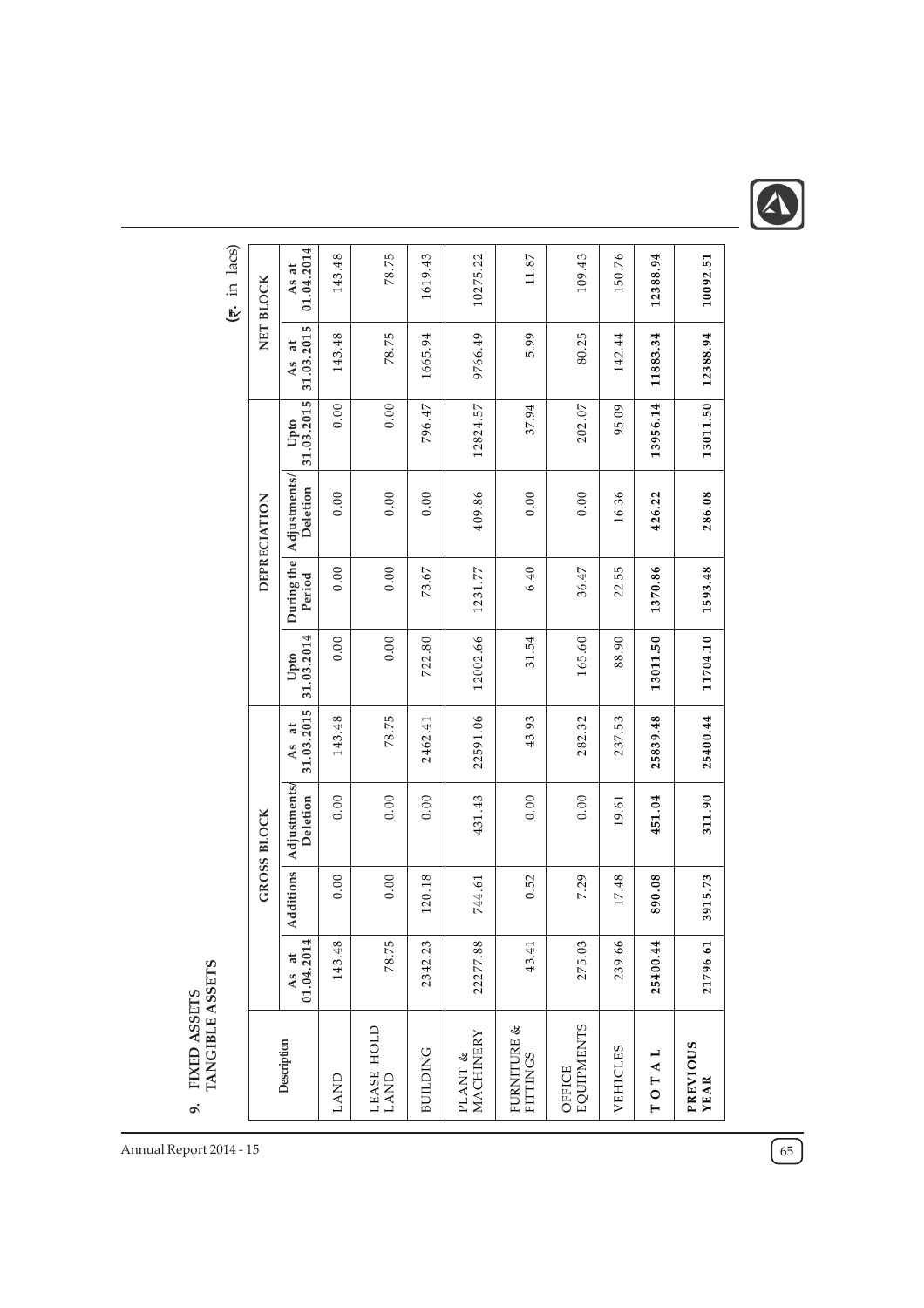

|                    |                 | <b>FOR THE YEAR ENDED 31ST MARCH 2015</b>     |         |                     |         | Rupees in Lakhs     |
|--------------------|-----------------|-----------------------------------------------|---------|---------------------|---------|---------------------|
|                    |                 | Particulars                                   |         | As at<br>31.03.2015 |         | As at<br>31.03.2014 |
| 12                 |                 | <b>INVENTORIES:</b>                           |         |                     |         |                     |
|                    | a               | Raw Materials                                 |         | 1352.29             |         | 2170.50             |
|                    | b)              | Work-in-Progress                              |         | 368.83              |         | 473.92              |
|                    | $\mathcal{C}$ ) | Finished Goods                                |         | 3028.99             |         | 1590.01             |
|                    | d)              | Waste Stock                                   |         | 279.65              |         | 817.62              |
|                    | e)              | Stores, Tools, Spares & Packing Materials     |         | 102.58              |         | 201.69              |
|                    |                 |                                               |         | 5132.34             |         | 5253.74             |
| $\lceil 13 \rceil$ |                 | <b>TRADE RECEIVABLES</b>                      |         |                     |         |                     |
|                    |                 | (UNSECURED AND CONSIDERED GOOD):              |         |                     |         |                     |
|                    | $\mathbf{1}$    | Due for More than 6 months                    |         |                     |         |                     |
|                    |                 | Considered Good<br>a)                         | 58.39   |                     | 163.70  |                     |
|                    |                 | Considered Doubtful<br>b)                     | 31.44   |                     | 32.82   |                     |
|                    | 2               | Other Debts                                   | 1814.43 | 1904.26             | 1927.45 | 2123.97             |
|                    |                 | Less: Provision for Doubtful Receivables      |         | 32.84               |         | 32.84               |
|                    |                 |                                               |         | 1871.42             |         | 2091.13             |
| $[14]$             |                 | <b>CASH AND BANK BALANCES</b>                 |         |                     |         |                     |
|                    |                 | Cash on Hand                                  |         | 3.33                |         | 7.55                |
|                    |                 | Balances with Scheduled Banks                 |         |                     |         |                     |
|                    |                 | In Current Accounts                           |         | 7.29                |         | 6.12                |
|                    |                 | In Deposit Accounts                           |         | 70.36               |         | 70.46               |
|                    |                 | (given as security for bank guarantee - EPCG) |         |                     |         |                     |
|                    |                 | In Unpaid Dividend Warrant Account            |         | 36.64               |         | 34.70               |
|                    |                 |                                               |         | 117.62              |         | 118.83              |
| $\left[15\right]$  |                 | <b>SHORT-TERM LOANS &amp; ADVANCES</b>        |         |                     |         |                     |
|                    |                 | (UNSECURED & CONSIDERED GOOD)                 |         |                     |         |                     |
|                    |                 | Advances recoverable in cash or in            |         |                     |         |                     |
|                    |                 | kind or for value to be received              |         | 874.02              |         | 1532.18             |
|                    |                 | Balance with Excise Department                |         | 49.25               |         | 93.86               |
|                    |                 | Deposit with Government Departments           |         | 168.60              |         | 119.65              |
|                    |                 |                                               |         | 1091.87             |         | 1745.69             |
|                    |                 | [16] REVENUE FROM OPERATIONS                  |         |                     |         |                     |
|                    | a)              | Sale of Products                              |         | 20147.89            |         | 19803.89            |
|                    | b)              | Sale of Services                              |         | 0.00                |         | 0.00                |
|                    | $\mathcal{C}$ ) | Other Operating Revenues                      |         | 0.00                |         | 7.03                |
|                    |                 | Less: Excise Duty                             |         | $\theta$            |         | $\mathbf{0}$        |
|                    |                 |                                               |         | 20147.89            |         | 19810.92            |
|                    |                 |                                               |         |                     |         |                     |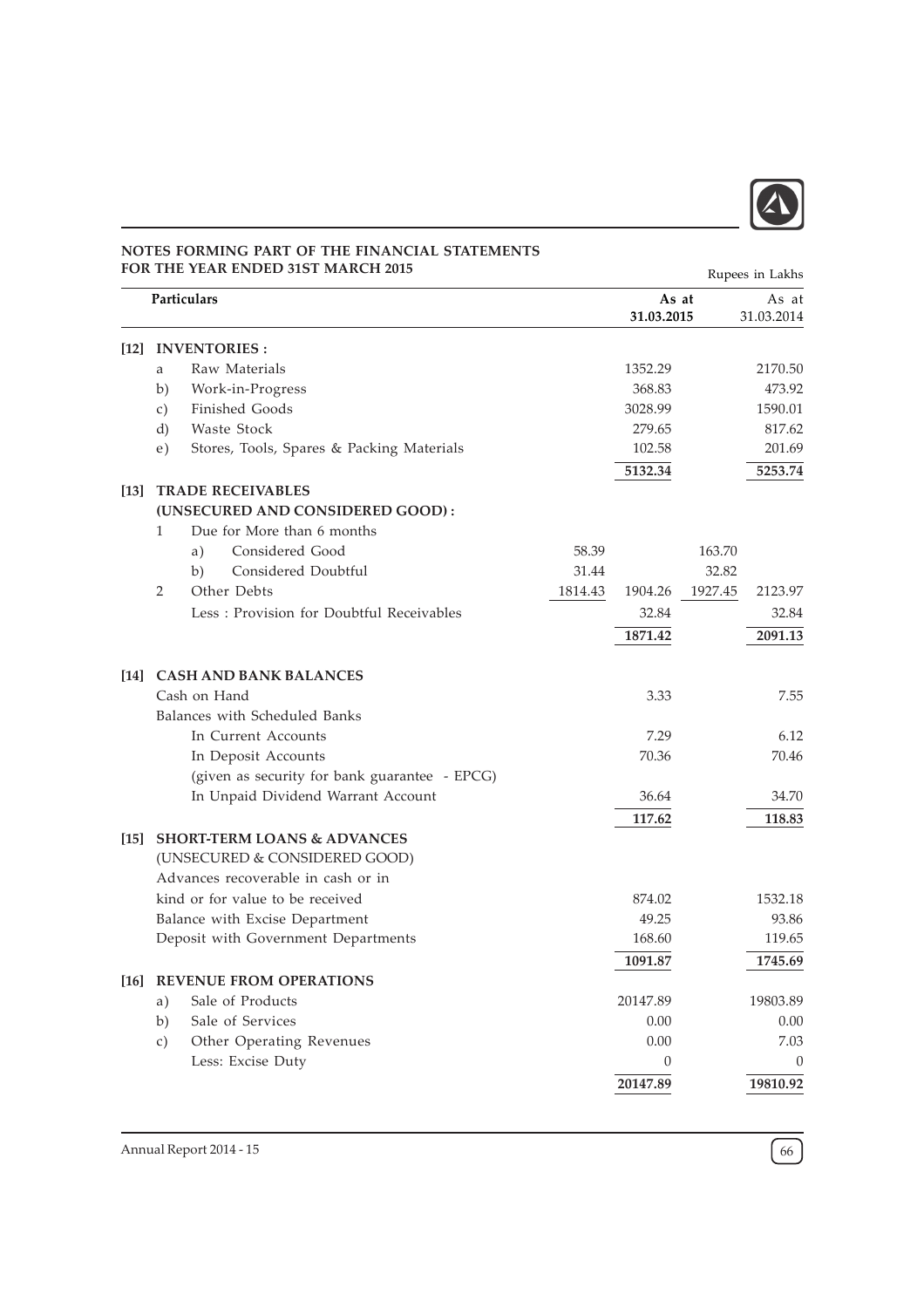

| <b>FOR THE YEAR ENDED 31ST MARCH 2015</b> |                 |                                                                                                                                                        |         |                     |         | Rupees in Lakhs     |
|-------------------------------------------|-----------------|--------------------------------------------------------------------------------------------------------------------------------------------------------|---------|---------------------|---------|---------------------|
|                                           |                 | Particulars                                                                                                                                            |         | As at<br>31.03.2015 |         | As at<br>31.03.2014 |
| [17]                                      |                 | <b>OTHER INCOME</b>                                                                                                                                    |         |                     |         |                     |
|                                           | a)              | Interest Income (TDS Rs.4 lac (Rs.0.93 lac)                                                                                                            |         | 34.47               |         | 42.72               |
|                                           | b)              | Dividend Income                                                                                                                                        |         | 20.00               |         | $\Omega$            |
|                                           | $\mathcal{C}$ ) | Net gain / Loss on sale of Fixed assets                                                                                                                |         | 27.08               |         | 2.26                |
|                                           | d)              | Foreign Exchange Rate Gain                                                                                                                             |         | 6.28                |         | 82.60               |
|                                           | e)              | Insurance Claims                                                                                                                                       |         | 7.88                |         | 22.26               |
|                                           | f)              | Other Non-Operating Income                                                                                                                             |         | 68.86               |         | 71.17               |
|                                           |                 |                                                                                                                                                        |         | 164.57              |         | 221.01              |
| $[18]$                                    |                 | <b>COST OF MATERIALS CONSUMED:</b>                                                                                                                     |         |                     |         |                     |
|                                           |                 | <b>Opening Stock:</b>                                                                                                                                  |         |                     |         |                     |
|                                           |                 | Raw Materials                                                                                                                                          | 2170.50 |                     | 1141.53 |                     |
|                                           |                 | Waste Stock                                                                                                                                            | 817.62  | 2988.12             | 232.73  | 1374.26             |
|                                           |                 | <b>ADD: Purchases</b>                                                                                                                                  |         | 10111.49            |         | 12291.42            |
|                                           |                 |                                                                                                                                                        |         | 13099.61            |         | 13665.68            |
|                                           |                 | LESS: Closing Stock:                                                                                                                                   |         |                     |         |                     |
|                                           |                 | Raw Materials                                                                                                                                          | 1352.29 |                     | 2170.50 |                     |
|                                           |                 | Waste Stock                                                                                                                                            | 279.65  | 1631.94             | 817.62  | 2988.12             |
|                                           |                 |                                                                                                                                                        |         | 11467.67            |         | 10677.56            |
| $\lceil 19 \rceil$                        |                 | <b>CHANGES IN INVENTORIES OF FINISHED</b><br><b>GOODS WORK-IN-PROGRESS AND</b><br><b>STOCK- IN- TRADE:</b><br>Inventories at the Beginning of the year |         |                     |         |                     |
|                                           |                 | <b>Finished Goods</b>                                                                                                                                  | 1590.01 |                     | 564.13  |                     |
|                                           |                 | Work-in-Progress                                                                                                                                       | 473.92  | 2063.93             | 114.93  | 679.06              |
|                                           |                 | Inventories at the end of the year                                                                                                                     |         |                     |         |                     |
|                                           |                 | <b>Finished Goods</b>                                                                                                                                  | 3028.99 |                     | 1590.01 |                     |
|                                           |                 | Work-in-Progress                                                                                                                                       | 368.83  | 3397.82             | 473.92  | 2063.93             |
|                                           |                 | Net (increase) / decrease                                                                                                                              |         | $-1333.89$          |         | -1384.87            |
| [20]                                      |                 | <b>EMPLOYEE BENEFITS EXPENSES</b>                                                                                                                      |         |                     |         |                     |
|                                           | $\mathbf{i}$    | Salaries & Wages                                                                                                                                       |         | 790.84              |         | 712.77              |
|                                           | $\rm ii)$       | Contribution to Provident & Other Funds                                                                                                                |         | 44.57               |         | 38.41               |
|                                           | iii)            | Expense on ESOP & ESPP                                                                                                                                 |         | 0.00                |         | 0.00                |
|                                           | iv)             | Staff Welfare Expenses                                                                                                                                 |         | 197.70              |         | 211.48              |
|                                           |                 |                                                                                                                                                        |         | 1033.11             |         | 962.66              |
| $[21]$                                    |                 | <b>FINANCE COSTS</b>                                                                                                                                   |         |                     |         |                     |
|                                           | a)              | Interest on Term Loans                                                                                                                                 |         | 354.13              |         | 505.76              |
|                                           | b)              | Interest on Other Loans                                                                                                                                |         | 1187.82             |         | 899.54              |
|                                           |                 |                                                                                                                                                        |         | 1541.95             |         | 1405.30             |
|                                           |                 |                                                                                                                                                        |         |                     |         |                     |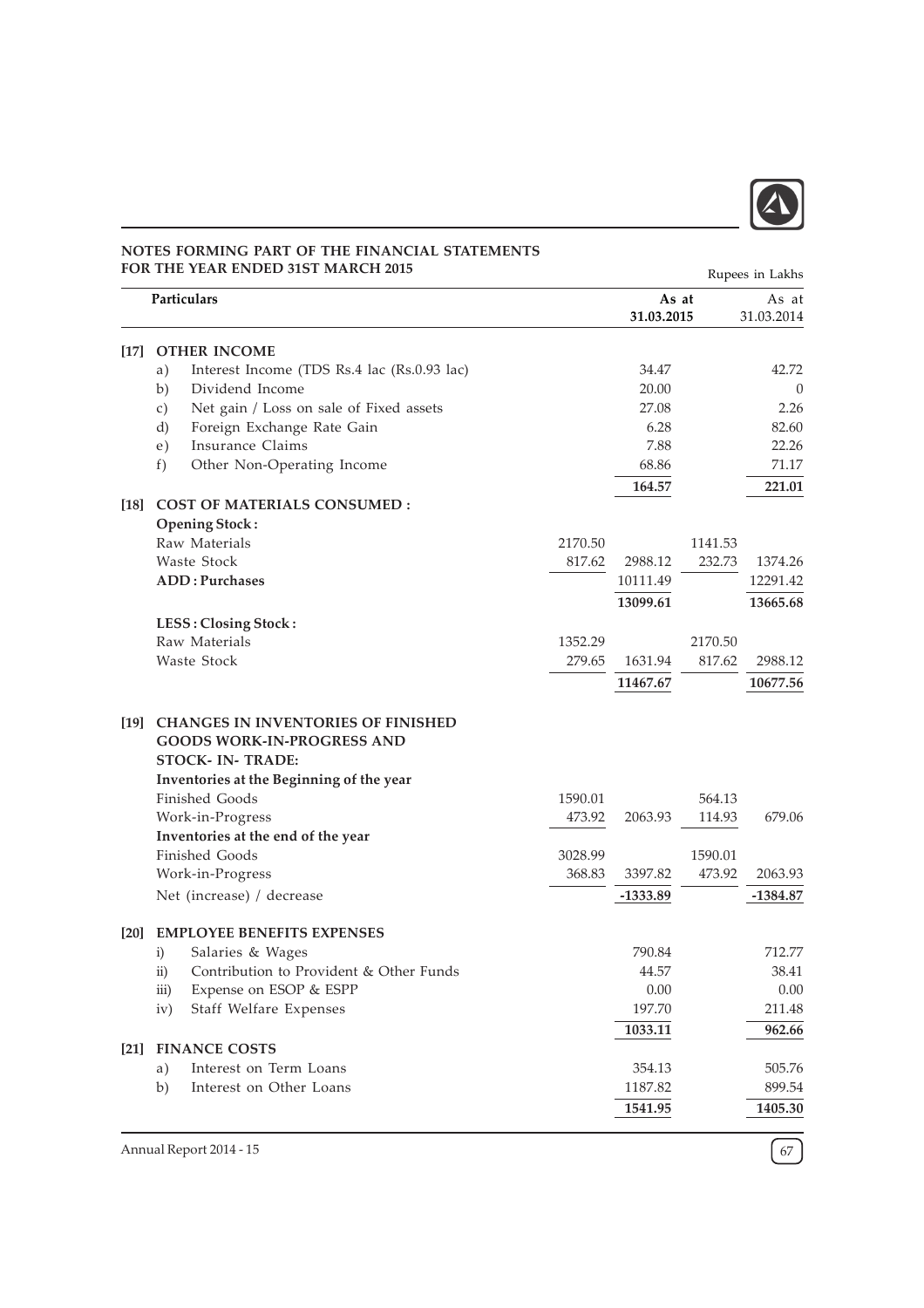

[22] OTHER EXPENSES a) Consumption of Stores & Spare Parts 1011.57 857.09 b) Power & Fuel 1217.32 1019.02 c) Rent 19.13 d) Repairs to Building 101.63 105.68 e) Repairs to Machinery 743.52 460.29 f) Insurance  $84.62$  68.84 g) Rates and Taxes 27.88 29.04 h) Dyeing and Processing Expenses 678.37 934.11 i) Miscellaneous Expenses : Bank Charges 81.02 Service Tax Paid 2.57 9.69 Sales Commissions 35.63 34.02 Printing, Stationery & Postage 29.92 47.80 Telephones 16.15 13.17 Travelling & Conveyance 26.66 Vehicle Maintenance – car 14.88 6.54 Vehicle Maintenance – Lorry & Van & others 67.39 67.39 81.85 Share Transfer Expenses 2.24 2.41 Managerial Remuneration 189.61 116.14 Advertisement 15.42 Sitting Fees 2.56 2.56 Freight & Other Expenses 52.81 60.05 Computer Maintenance Expenses 8.74 7.29 Professional Charges 6.60 and the set of the set of the set of the set of the set of the set of the set of the set of the set of the set of the set of the set of the set of the set of the set of the set of the set of the s RF Maintenance Expenses 6.03 3.79 Consignment Expenses 0.00 7.37 General Expenses 60.42 62.22 Preliminary expenses w/o 1.13 1.13 1.13 1.13 Remuneration to Auditors 3.07 1.62 Total 4481.94 4082.55 Particulars As at As at As at As at As at As at As at As at As at As at As at As at As at As at As at As at As 31.03.2015 31.03.2014 Rupees in Lakhs

### 23. SIGNIFICANT ACCOUNTING POLICIES

### 23. 1. METHOD OF ACCOUNTING:

The financial statements have been prepared in accordance with historical cost convention and accrual system of accounting has been followed.

#### 23.2. FIXED ASSETS:

Fixed assets are stated at cost less accumulated depreciation. Depreciation is provided on Straight Line Method on the basis of useful lives and in the manner specified in Schedule II to the Companies Act, 2013.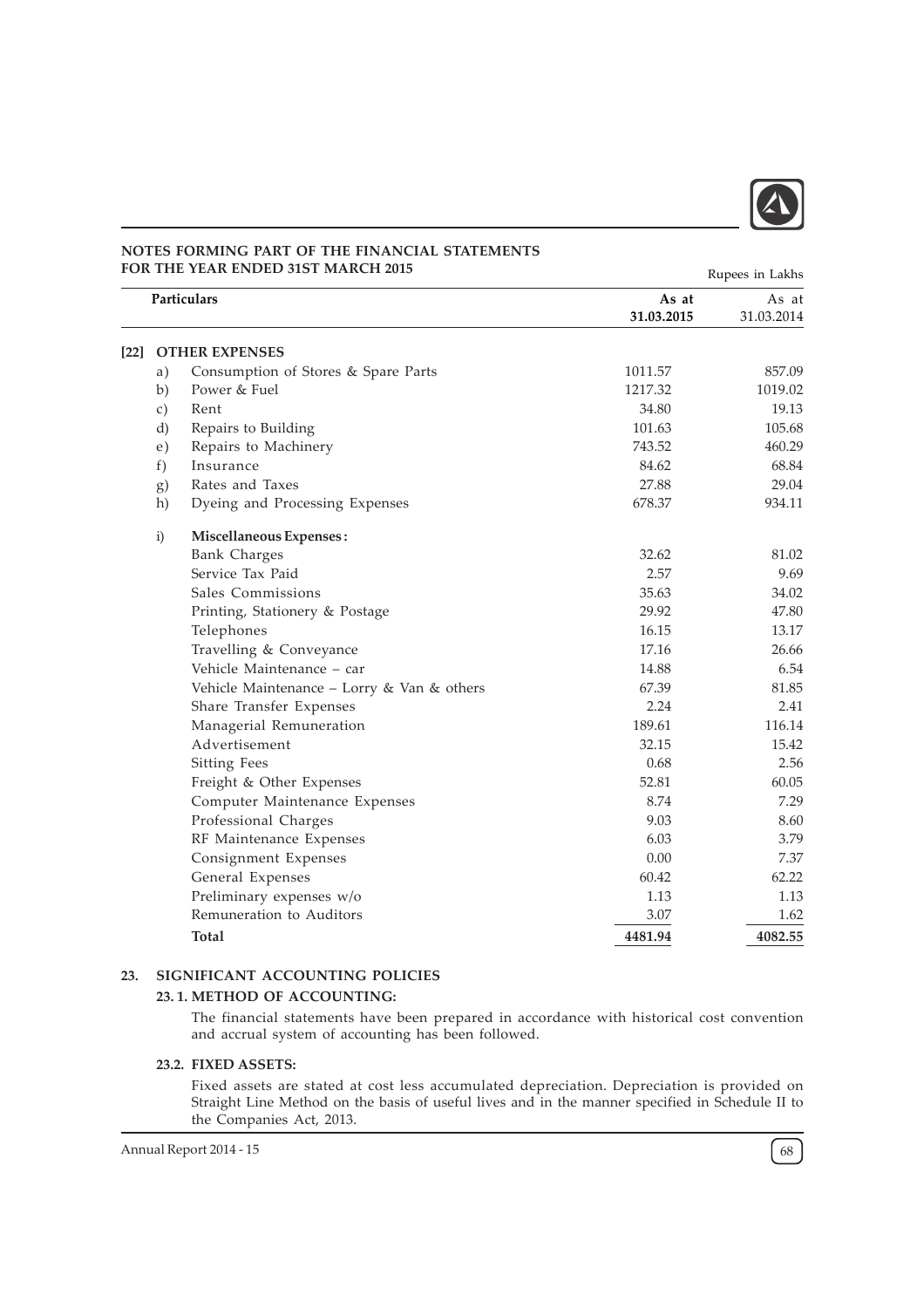

## 23.3. INVENTORIES :

Finished Goods are stated at lower of cost or net realisable value as specified in Accounting Standard AS2 prescribed by the Institute of Chartered Accountants of India. Other inventories are stated at cost and waste at net realisable value.

### 23.4. SALES :

Sales are recognized when goods are supplied and are net of Sales Tax and other levies.

### 23.5. FOREIGN CURRENCY TRANSACTIONS :

Foreign currency transactions are recorded in the books by applying the exchange rates as on the date of transaction. Foreign currency assets are converted at the exchange rate prevailing on the last working day of the accounting year and the exchange is adjusted to the Profit & Loss Account.

### 23.6. INVESTMENTS :

Investments are stated at cost and are long term in nature and hence no provision has been made for the diminution in the value, if any, during the year. Income from investments is accounted on receipt basis.

## 23.7. TAXATION :

Income tax for the current year has been calculated based on the current year's working. Provision has been made in the accounts for Income tax and Deferred Tax for the current year.

### 24. OTHER NOTES FORMING PART OF THE FINANCIAL STATEMENTS

### 24.1 SECURED LOANS FROM BANKS :

| Sl.<br>No.     | Name of the Bank                     | LimitRs.<br>In lacs. | <b>Nature of Facility</b>       | <b>Security Offered</b>                                                                                                               |
|----------------|--------------------------------------|----------------------|---------------------------------|---------------------------------------------------------------------------------------------------------------------------------------|
| 1              | Bank of Baroda &<br>Karur Vysya Bank | 1550.00              | Working<br>Capital Facility     | First Charge on Current Assets and<br>second charge on the other fixed assets                                                         |
| 2              | Karur Vysya Bank Ltd                 | 710.00               | Machinery<br>Term Loan          | First charge on Machinery purchased<br>and second charge on other fixed assets                                                        |
| 3              | Karur Vysya Bank Ltd                 | 1259.00              | Machinery Loan                  | Exclusive charge on the Plant and<br>Machinery transferred from M/s.<br>Amarjothi Colour Melange Spg mills ltd<br>after Amalgamation. |
| $\overline{4}$ | Bank of Baroda                       | 1383.00              | Machinery<br>Import LC          | Exclusive charge on the Plant and<br>Machinery Imported.                                                                              |
| 5              | Karur Vysya Bank Ltd                 | 1000.00              | Machinery Loan                  | Exclusive charge on the Plant and<br>Machinery Purchased.                                                                             |
| 6              | Karur Vysya Bank Ltd                 | 741.00               | Machinery Loan                  | Exclusive charge on the Plant and<br>Machinery Purchased.                                                                             |
| 7              | Karur Vysya Bank Ltd                 | 509.00               | Working Capital                 | Paripasu first charge on the entire<br>current assets of the Company                                                                  |
| 8              | Sundaram Finance                     | 10.00                | Vehicle Hypotheca-<br>tion Loan | Exclusive charge on the Vehicle<br>purchased                                                                                          |

All the above loans are personally guaranteed by the Chairman, Managing Director and Joint Managing Director of the Company.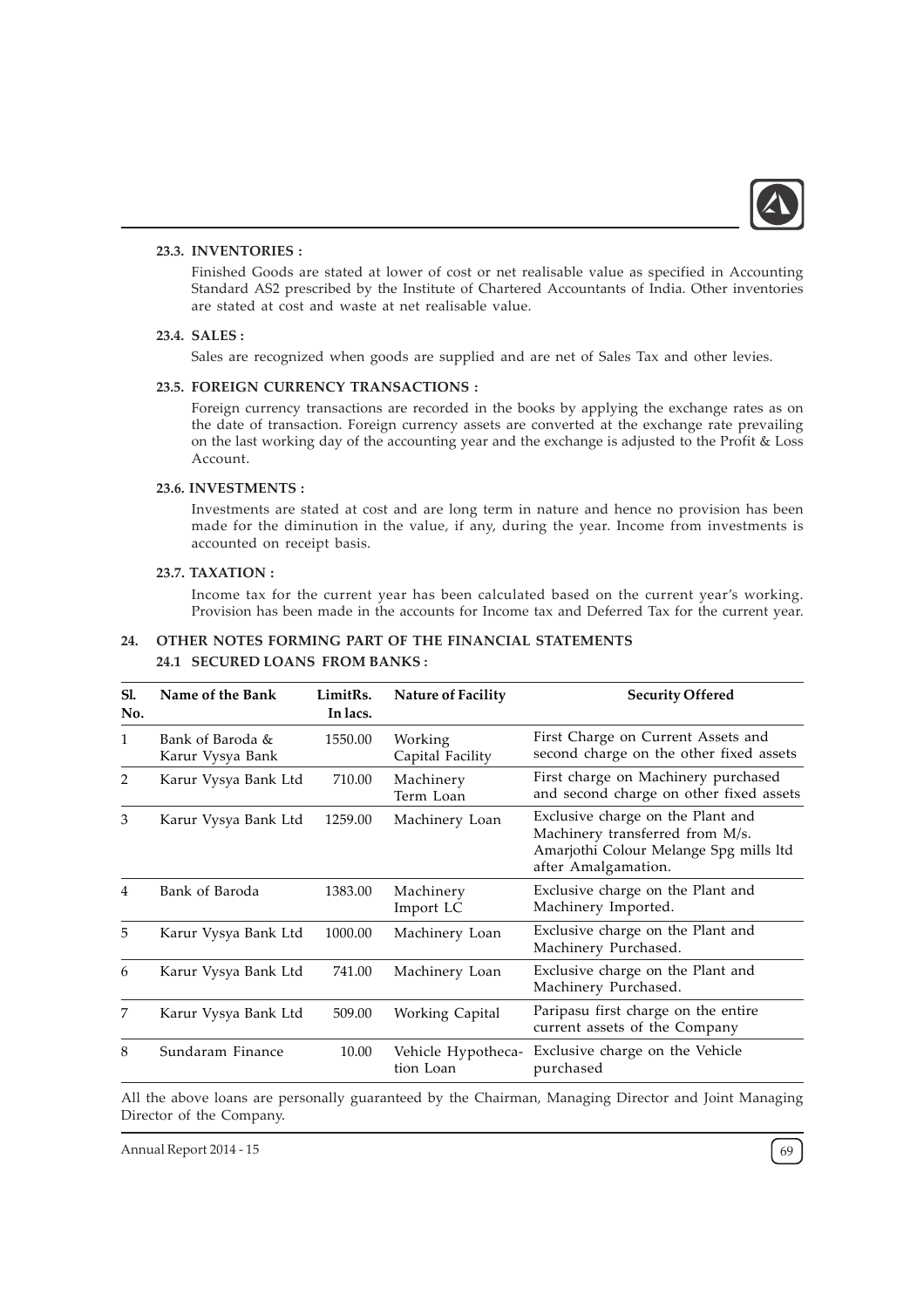

# **24.2 CONTINGENT LIABILITIES :** a) Bills discounted NIL NIL NOTES FORMING PART OF THE FINANCIAL STATEMENTS FOR THE YEAR ENDED 31ST MARCH 2015 Particulars As at As at As at As at As at As at As at As at As at As at As at As at As at As at As at As at As 31.03.2015 31.03.2014 Rupees in Lakhs

- b) Estimated amount of contracts remaining to be executed on capital account and not provided for (net of Advances) Nil 5.00
- 24.3 Income Tax assessments have been completed up to the Assessment Year 2012– 2013.
- 24.4 The Company has opted the exemption route vide Central Excise Notification No.30/2004 and 31/2004 dated 09.07.2004.
- 24.5 As at the end of the year, the Company does not have small-scale industries as defined by Section 3-J of the Industries (Development and Regulation) Act, 1951 and to whom more than Rs. 1.00 lac is due and also for more than 30 days. Hence, the provision of interest does not arise. There were no overdue payments to Micro, Small and Medium scale enterprises during the year and there is no amount overdue as on the date of the Balance Sheet to such enterprises.
- 24.6 Sundry debtors which are overdue for a period of 6 months and more include a sum Rs.31.44 lacs (Rs.32.82 lacs) for which the Company has taken legal action and is hopeful of recovery. Provision has been made for Rs.32.84 Lacs for Doubtful Debtors.
- 24.7 Depreciation has been calculated according to Schedule II of the Companies Act, 2013 as amended on straight-line method.
- 24.8 The Company has received a demand towards Peak Hour Electricity charges amounting to Rs.55.26 lacs from TNEB against which the Company has gone on appeal to the Honourable High Court of Madras. The Company has paid this amount "Under Protest". This amount has not been debited to the Profit & Loss account nor any provision made in the accounts, pending disposal of appeal by the Honourable High Court of Madras.

|         |                                                                                                                                                 | Rupees in Lakhs          |         |  |
|---------|-------------------------------------------------------------------------------------------------------------------------------------------------|--------------------------|---------|--|
|         |                                                                                                                                                 | As on                    |         |  |
| 24.9 a) | Counter Guarantee given by the Chairman,<br>Managing Director and Joint Managing Director for<br>Working Capital Loans including Non-fund based | 31.03.2014<br>31.03.2015 |         |  |
|         | Limits taken by the Company from its Bankers                                                                                                    | 2059.00                  | 2050.00 |  |
| b)      | Counter Guarantee given by the Chairman,<br>Managing Director and Joint Managing Director for                                                   |                          |         |  |
|         | Term Loans taken by the Company from its Bankers                                                                                                | 5103.00                  | 6046.37 |  |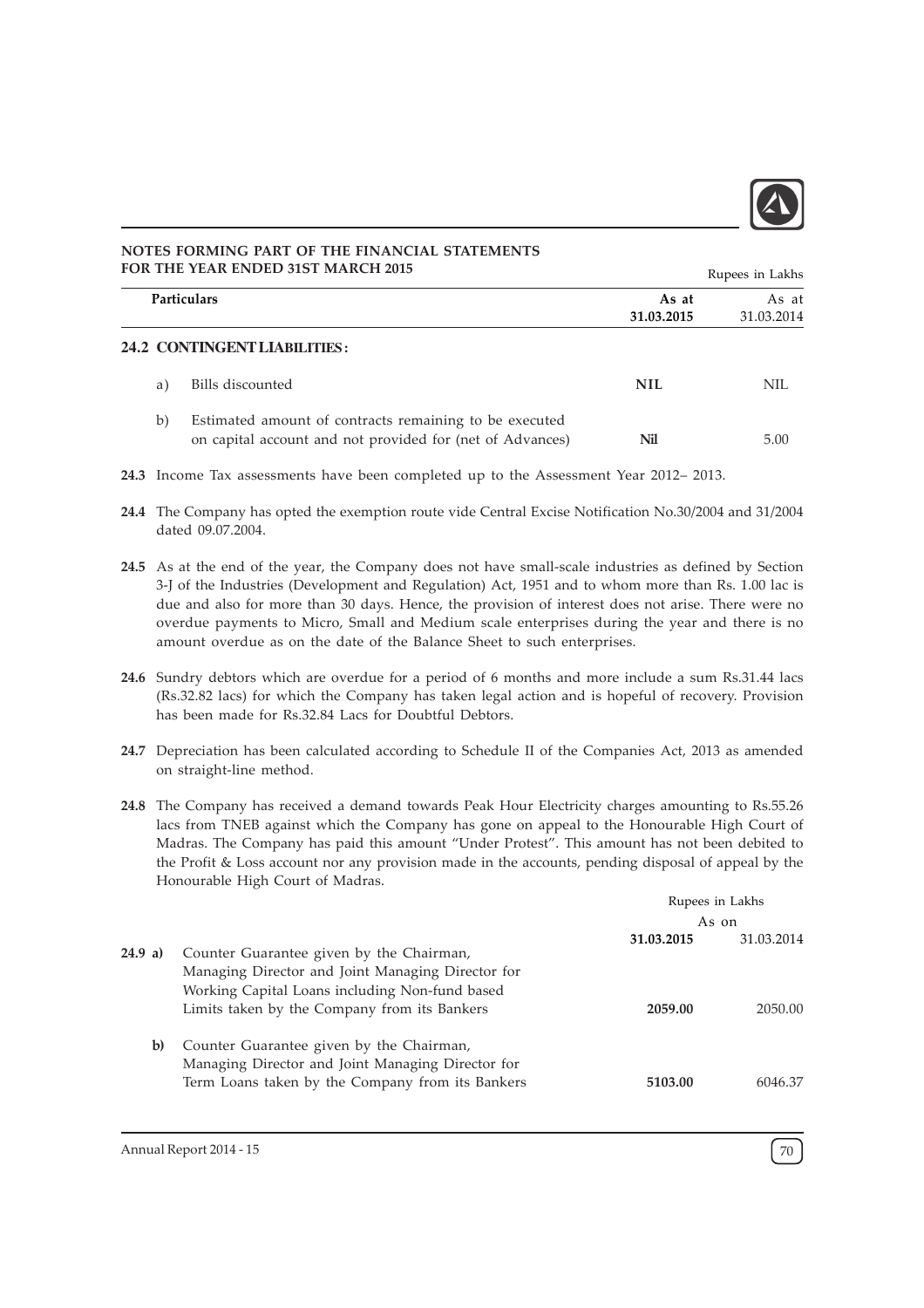

|                   | FOR THE YEAR ENDED 31ST MARCH 2015                   |                   | Rupees in Lakhs     |                     |
|-------------------|------------------------------------------------------|-------------------|---------------------|---------------------|
|                   | Particulars                                          |                   | As at<br>31.03.2015 | As at<br>31.03.2014 |
|                   | 24.10 QUANTITATIVE PARTICULARS :                     |                   |                     |                     |
| i)                | Licensed Capacity*                                   | Spindles<br>Rotor | 75000<br>2080       | 75000<br>2080       |
| $\rm ii)$         | Installed Capacity*                                  | Spindles          | 37392               | 37392               |
| $\overline{ii}$ ) | Actual Production - Yarn                             | Kgs.              | 7411080             | 6911388             |
| iv)               | Turnover - Yarn                                      | Kgs.              | 6650324             | 6450420             |
|                   |                                                      | Rs.               | 1981784872          | 1945530601          |
|                   | Turnover - Waste                                     | Kgs.              | 1913507             | 805912              |
|                   |                                                      | Rs.               | 33003923            | 20836002            |
| $\rm v)$          | Opening Yarn Stock                                   | Kgs.              | 856780              | 350024              |
|                   |                                                      | Rs.               | 159001360           | 56413404            |
| vi)               | Closing Yarn Stock                                   | Kgs.              | 1627524             | 856780              |
|                   |                                                      | Rs.               | 302898590           | 159001360           |
|                   | * As certified by Management not verified by Auditor |                   |                     |                     |
| vii)              | Consumption of Raw Materials                         | Kgs.              | 8518094             | 8374995             |
|                   |                                                      | Rs.               | 1146740361          | 1067756473          |
|                   | viii) Consumption of Stores & Spares                 |                   |                     |                     |
|                   | Indigenous (83.64%/98.98%)                           | Rs.               | 84403186            | 84838188            |
|                   | Imported (16.36%/1.02%)                              | Rs.               | 16508021            | 870956              |
|                   | 24.11 EARNINGS IN FOREIGN CURRENCY:                  |                   |                     |                     |
|                   | FOB Value of Exports                                 | Rs.               | 109803134           | 111616212           |
|                   | 24.12 EXPENDITURE IN FOREIGN CURRENCY:               |                   |                     |                     |
| a)                | Traveling                                            | Rs.               | 577820              | 796264              |
| b)                | CIF Value of Imports                                 | Rs.               | 17895374            | 26361802            |
| c)                | Certification charges                                | Rs.               | 548917              | 649042              |
|                   | 24.13 REMUNERATION TO DIRECTORS :                    |                   |                     |                     |
| a)                | Managing Director (Salary)                           | Rs.               | 720000              | 720000              |
| b)                | Joint Managing Director (Salary)                     | Rs.               | 720000              | 720000              |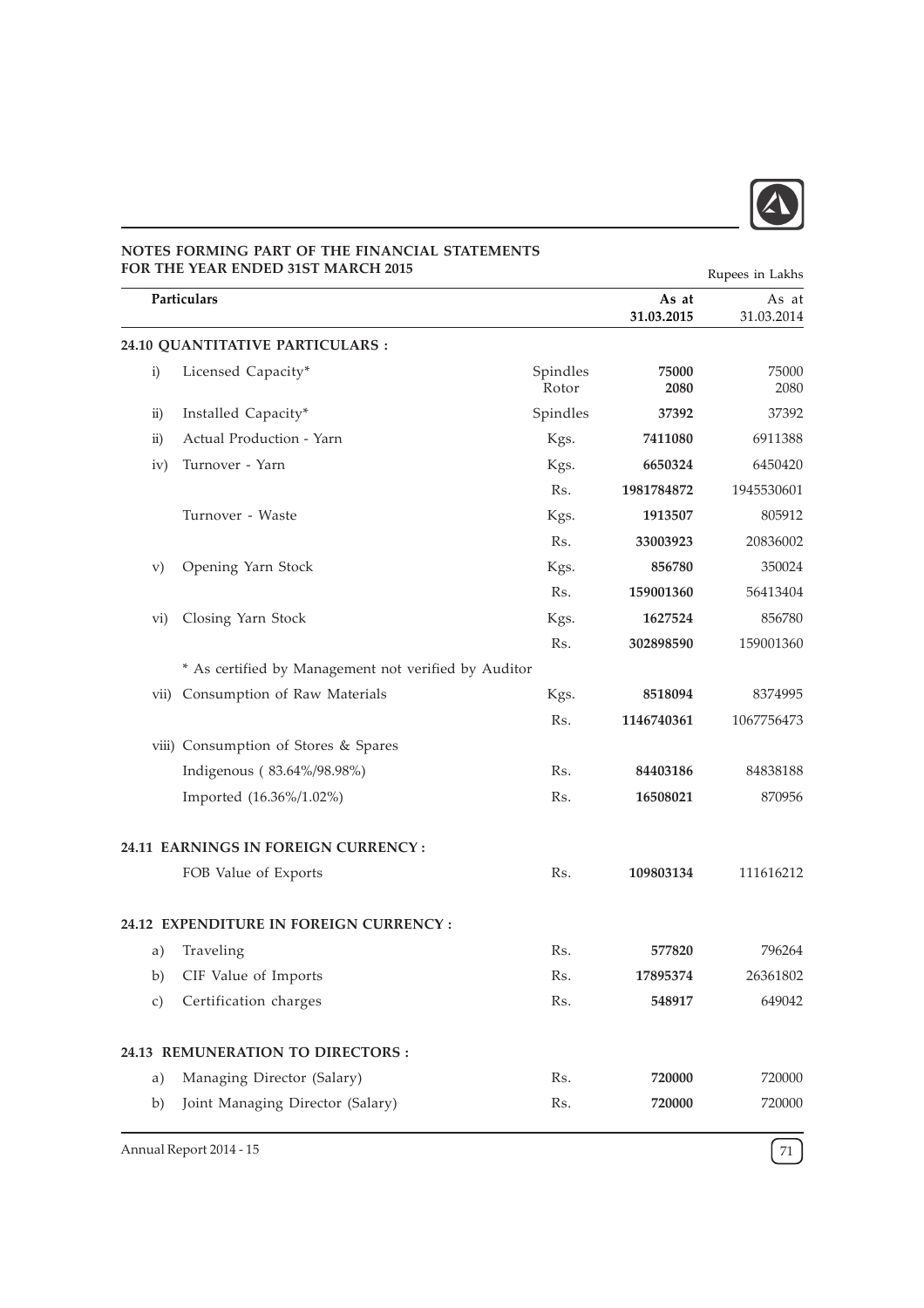

| $\mathcal{C}$ ) | Managing Director (Commission)                     | R <sub>S</sub> . | 7898691   | 4559274   |
|-----------------|----------------------------------------------------|------------------|-----------|-----------|
| d)              | Joint Managing Director (Commission)               | Rs.              | 7898691   | 4559274   |
| e)              | Chairman (Commission)                              |                  | 1723738   | 1055855   |
|                 | Total                                              |                  | 18961120  | 11614403  |
|                 | Computation of Remuneration to Directors:          |                  |           |           |
|                 | Net Profit before tax as per Profit & Loss account |                  | 175081473 | 269525053 |
|                 | Add: Remuneration debited to Profit & Loss account |                  | 18961120  | 11614403  |
|                 | Less / (Add): Profit / (Loss) on sale of Assets    |                  | 2707647   | 225902    |
|                 | Net Profit available                               |                  | 191334947 | 280913554 |
|                 | Managerial Remuneration eligible                   |                  | 18961120  | 11614403  |
|                 |                                                    |                  |           |           |
|                 | <b>24.14 PAYMENT TO AUDITOR :</b>                  |                  |           |           |
|                 | Audit Fees (inclusive of Service Tax)              | Rs.              | 260223    | 123596    |
|                 | Reimbursement of Expenses                          | Rs.              | 15000     | 12000     |
|                 | Other Services                                     | Rs.              | 32023     | 26406     |
| <b>Total</b>    |                                                    |                  | 307246    | 162002    |
|                 |                                                    |                  |           |           |

24.15 Previous year figures have been regrouped and reclassified wherever necessary to conform to current year's classification.

As per my report of even date V. NARAYANASWAMI, M.A., F.C.A. Chartered Accountant Membership No. 023661 Place : Tirupur Date : 29/05/2015

On behalf of the Board of Directors (Sd/-) R. PREMCHANDER (Sd/-) N. RAJAN

Chairman

Managing Director (Sd/-) R. JAICHANDER

Joint Managing Director

Annual Report 2014 - 15  $\left(72\right)$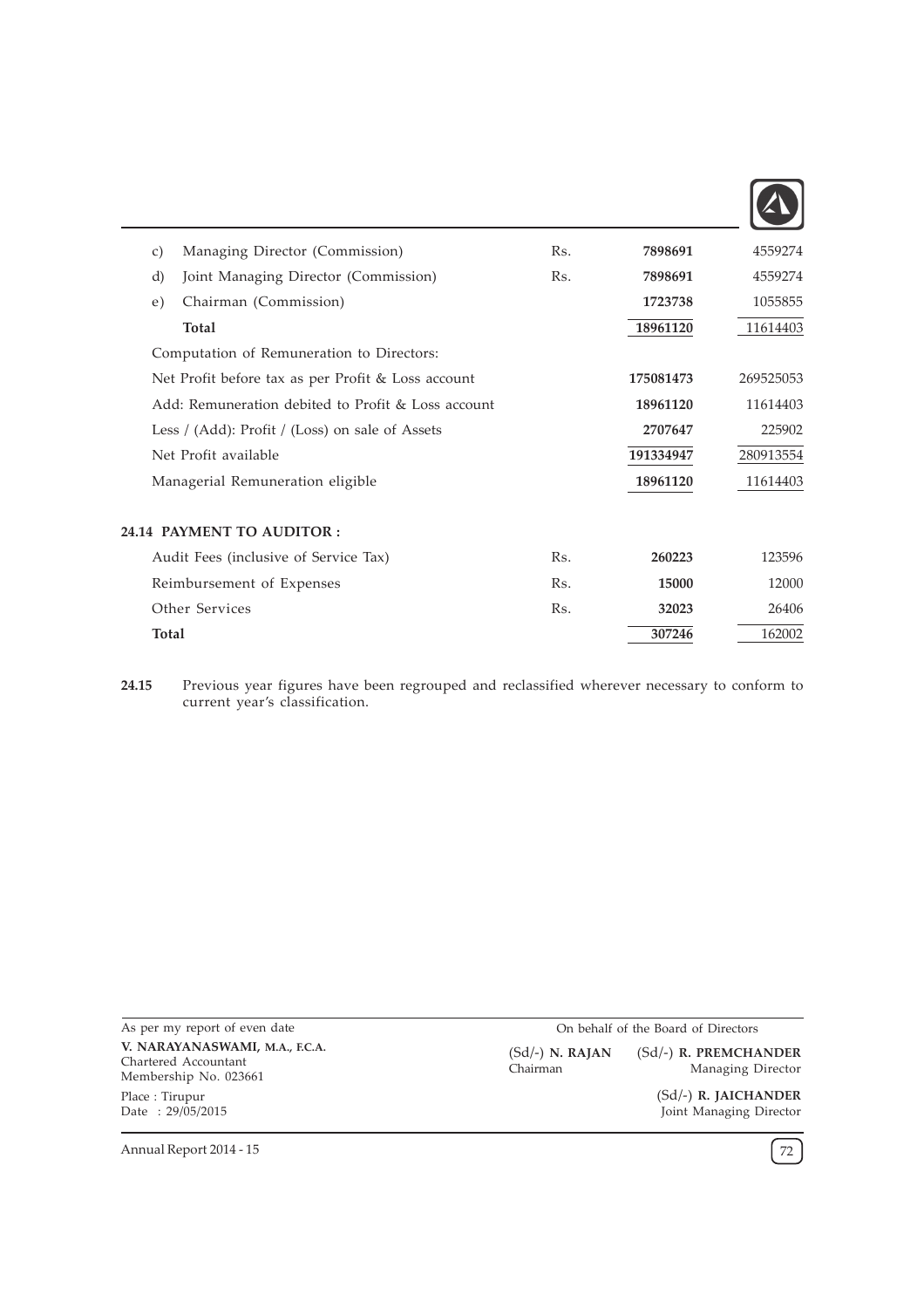

#### NOTES FORMING PART OF ACCOUNTS – DISCLOSURES

#### I. Segment-wise Reporting:

The Company is engaged mainly in the manufacture of yarn. The Company owns Eleven wind mills mainly for captive consumption purpose only. During the year the value of power generated through these mills is Rs. 16,70,44,813.00 (27656426 units) and this is adjusted with the power cost of the Company. The processing division is operating mainly for captive utilization and hence segmentwise reporting as defined in Accounting Standard 17 is not required.

#### II. Deferred Tax Assets / Liability:

Deferred tax provision for the current year has been debited to the profit and loss account for the year. The Balance of deferred Tax liability is being disclosed as a liability.

Deferred Taxation Liability on account of Timing Difference : (Rs.)

| As on 01.04.2014                      | 156807075.77 |
|---------------------------------------|--------------|
| Add: Transfer to Profit & Loss a/c    | 1892924.23   |
| Balance of Liability as on 31.03.2015 | 158700000.00 |

#### III. Employee Benefits: AS-15:

a) Provident Fund Contribution:

During the year the Company has contributed Rs. 3034360/- to Government Provident fund. The Company does not have a separate exempted provident fund.

b) Gratuity:

As per the records of the Company none of the employees come under the purview of Payment of Gratuity Act.

c) With regard to other terminal benefits payable to employees the Company makes a payment of such benefits every year and hence no provision is required.

#### IV. Related Party Disclosure as per AS 18 :

- 1. Related Parties: Associates: i) N.Rajan & Sons
- 2. Key Management Personnel :
	- i) Sri. R. Premchander, Managing Director
	- ii) Sri. R. Jaichander, Joint Managing Director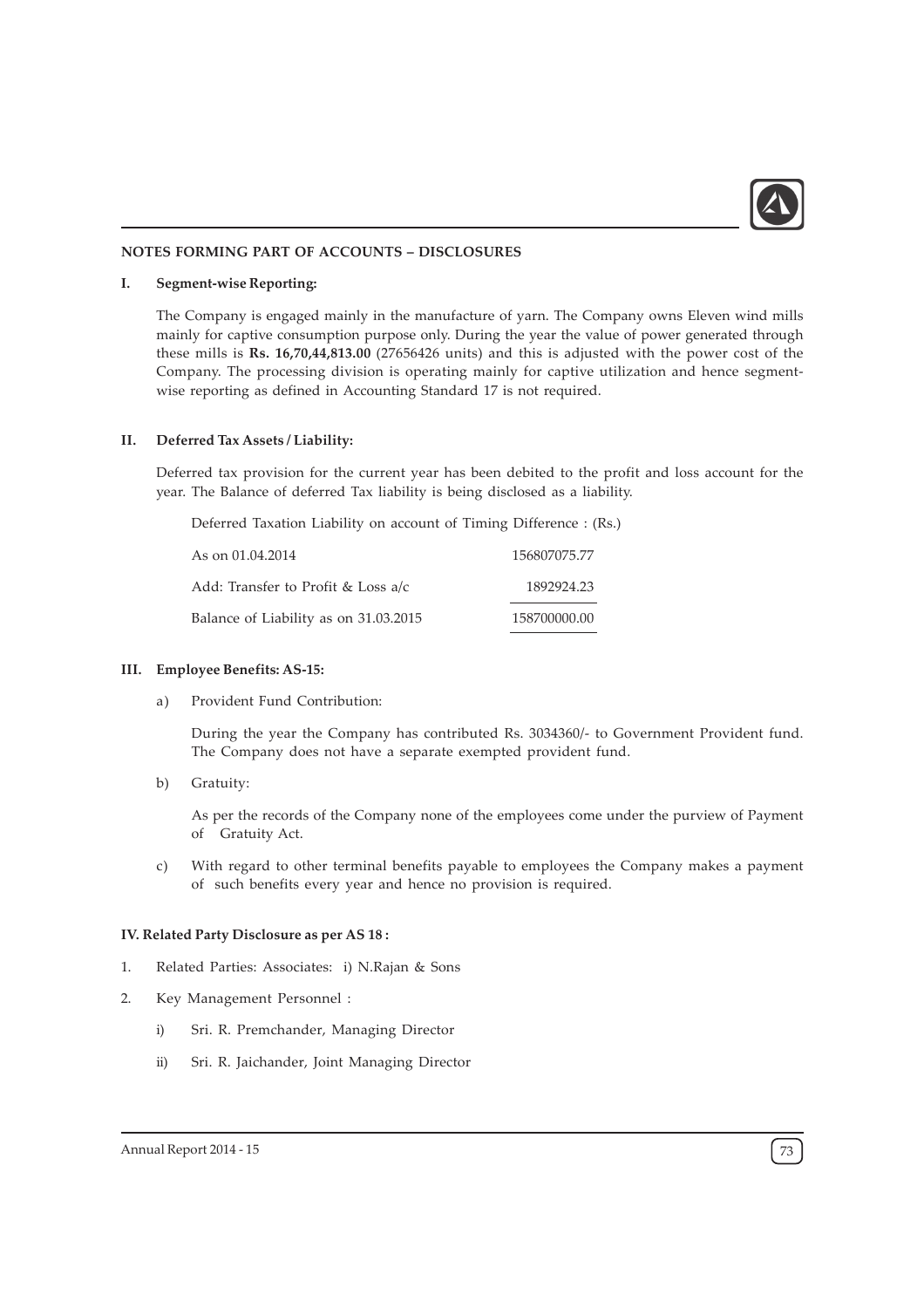

## Transactions:

| <b>Particulars</b>              | <b>Related Parties</b> /<br><b>Associates</b> | <b>Key Management</b><br><b>Personnel &amp; Relatives</b> | <b>Directors</b> |  |
|---------------------------------|-----------------------------------------------|-----------------------------------------------------------|------------------|--|
| Remuneration                    |                                               | Rs.1,89,61,120                                            |                  |  |
|                                 |                                               |                                                           |                  |  |
| Sitting fees                    |                                               |                                                           | Rs.68,250        |  |
| Payment of Interest             | Rs. 9,73,49,692                               | $\overline{\phantom{0}}$                                  |                  |  |
| Credit Balance as at 31.03.2015 | Rs. 51,67,07,608                              |                                                           |                  |  |

# V. Earning Per share as per AS 20

| <b>Particulars</b> |                                   | 31.03.2015   | 31.03.2014   |  |
|--------------------|-----------------------------------|--------------|--------------|--|
| a)                 | Net Profit after tax (Rs.)        | 13,21,88,549 | 20,11,25,053 |  |
| b)                 | Number of Equity shares           | 67,50,000    | 67,50,000    |  |
| C)                 | Earning Per Share $(Rs.)$ $(a/b)$ | 19.58        | 29.80        |  |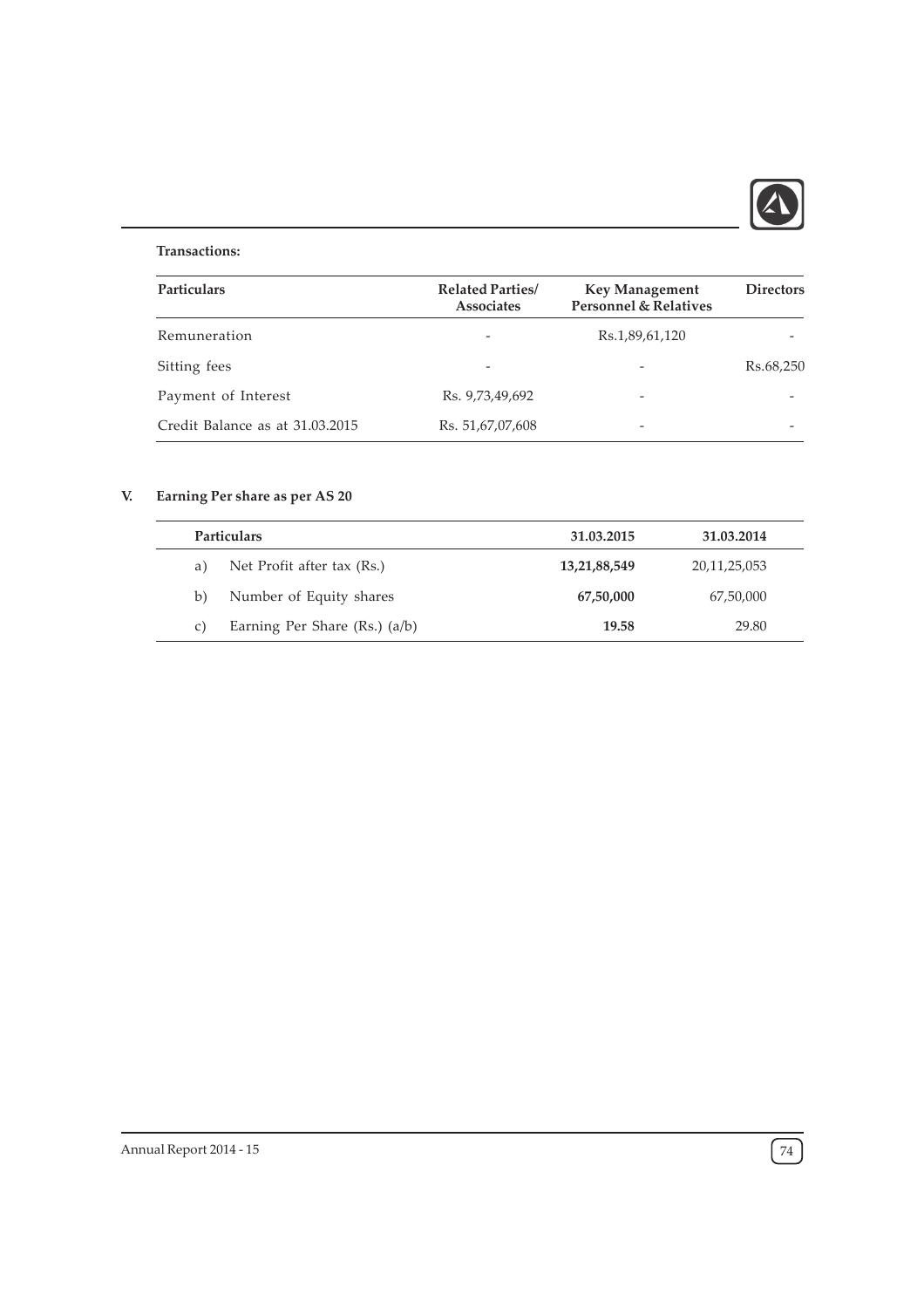

|           | CASH FLOW STATEMENT FOR THE YEAR ENDED 31st MARCH 2015        |                   |                                     |            | Rupees in Lakhs        |
|-----------|---------------------------------------------------------------|-------------------|-------------------------------------|------------|------------------------|
|           | Particulars                                                   |                   | As at<br>31.03.2015                 |            | As at<br>31.03.2014    |
| A.        | <b>CASH FLOW FROM OPERATING ACTIVITIES:</b>                   |                   |                                     |            |                        |
|           | NET Profit before Taxation                                    |                   | 1750.82                             |            | 2695.25                |
|           | Adjustments for :                                             |                   |                                     |            |                        |
|           | Depreciation and Amortisation                                 | 1370.86           |                                     | 1593.48    |                        |
|           | Loss /(Profit) on Sale of Assets                              | $-27.08$          |                                     | $-2.26$    |                        |
|           | Interest Income                                               | -34.47            |                                     | $-42.72$   |                        |
|           | Finance costs                                                 | 1541.95           |                                     | 1405.30    |                        |
|           |                                                               |                   | 2851.26                             |            | 2953.80                |
|           | Operating Profit before Working Capital Changes               |                   | 4602.08                             |            | 5649.05                |
|           | Adjustments for:                                              |                   |                                     |            |                        |
|           | Trade & other Receivables                                     | 873.53            |                                     | $-80.87$   |                        |
|           | Inventories                                                   | 121.40            |                                     | $-3084.44$ |                        |
|           | Trade Payable & Other Liabilities                             | $-860.62$         | 134.31                              | 935.17     | $-2230.14$             |
|           | Cash Generated from Operations                                |                   | 4736.39                             |            | 3418.91                |
|           | Direct Taxes provisions / paid                                |                   | $-767.41$                           |            | $-419.87$              |
|           | Net Cash from Operating activities A                          |                   | 3968.98                             |            | 2999.04                |
| <b>B.</b> | <b>CASH FLOW FROM INVESTMENT ACTIVITIES:</b>                  |                   |                                     |            |                        |
|           | Purchase of Fixed Assets                                      |                   | $-890.08$                           |            | $-3915.73$             |
|           | Sale of Fixed Assets                                          |                   | 478.12                              |            | 314.16                 |
|           | Payment for Capital Projects in Progress                      |                   | 109.98                              |            | $-109.98$              |
|           | Investments made                                              |                   | $-170.34$                           |            | 0.00                   |
|           | Adjustments for other non current assets                      |                   | 1.13                                |            | 0.00                   |
|           | Interest Received                                             |                   | 34.47                               |            | 42.72                  |
|           | Net Cash from Investment activities B                         |                   | $-436.72$                           |            | $-3668.83$             |
| C.        | <b>CASH FLOW FROM FINANCING ACTIVITIES:</b>                   |                   |                                     |            |                        |
|           | Borrowings (net)                                              |                   | $-1834.62$                          |            | 2219.76                |
|           | Dividend paid                                                 |                   | $-135.00$                           |            | $-121.50$              |
|           | Tax on dividend                                               |                   | $-21.90$                            |            | $-19.71$               |
|           | Finance costs                                                 |                   | -1541.95                            |            | $-1405.30$             |
|           | Net Cash from Financing Activities C                          |                   | -3533.47                            |            | 673.25                 |
|           | Net Increase/ (Decrease) in cash and cash equivalents (A+B+C) |                   | $-1.21$                             |            | 3.46                   |
|           | Cash and Cash Equivalents as at the beginning of the period   |                   | 118.83                              |            | 115.37                 |
|           | Cash and Cash Equivalents as at the end of the period         |                   | 117.62                              |            | 118.83                 |
|           | As per my report of even date                                 |                   | On behalf of the Board of Directors |            |                        |
|           | V. NARAYANASWAMI, M.A., F.C.A.                                | $(Sd/-)$ N. RAJAN |                                     |            | (Sd/-) R. PREMCHANDER  |
|           | Chartered Accountant                                          | Chairman          |                                     |            | Managing Director      |
|           | Membership No. 023661                                         |                   |                                     |            |                        |
|           | Place: Tirupur                                                |                   |                                     |            | $(Sd/-)$ R. JAICHANDER |

(Sd/-) R. JAICHANDER Joint Managing Director

Annual Report 2014 - 15  $\sqrt{75}$ 

Date : 29/05/2015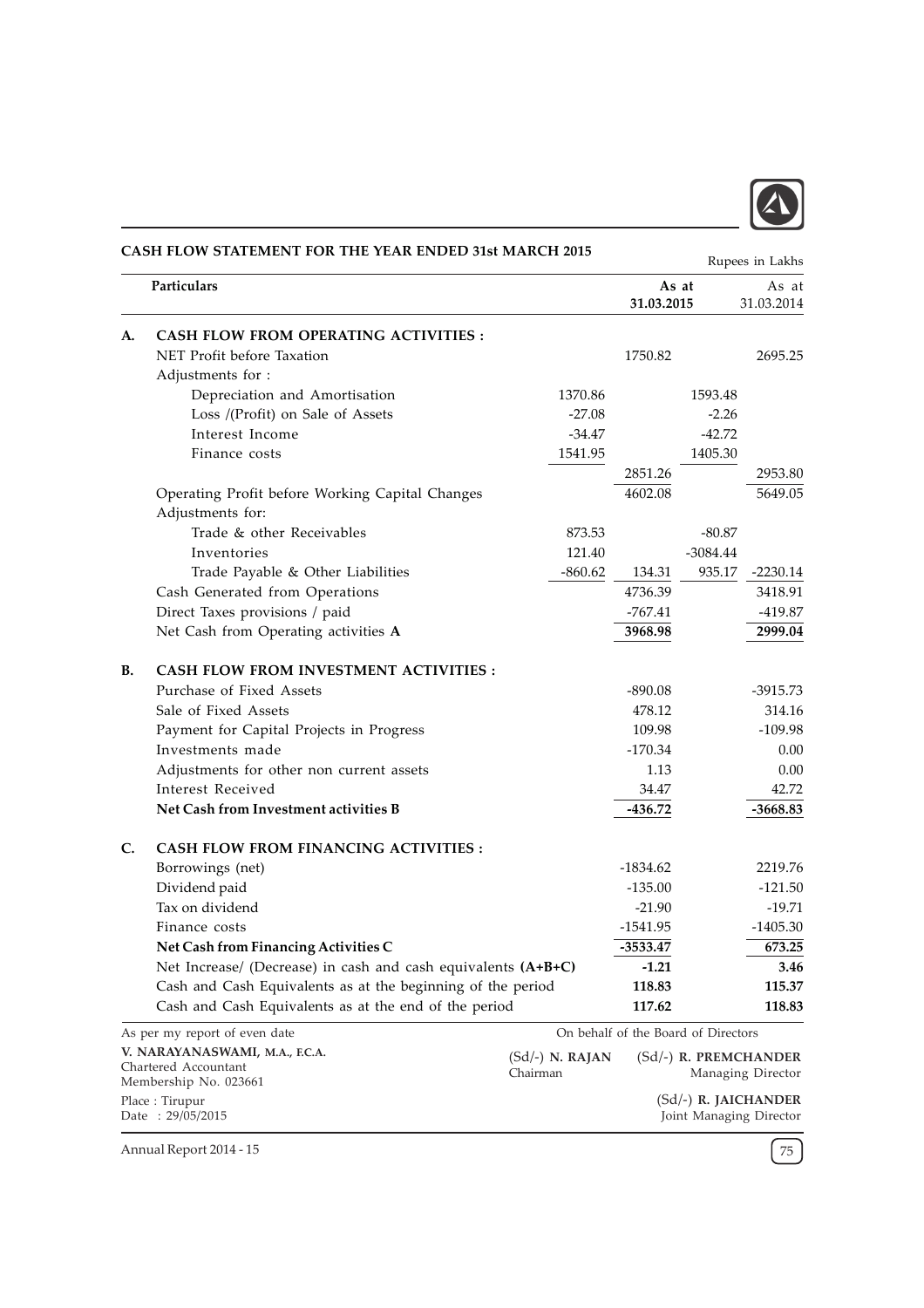## AUDITOR'S CERTIFICATE

To

The Board of Directors, Amarjothi Spinning Mills Ltd.,

I have examined the attached Cash Flow Statement of Amarjothi Spinning Mills Ltd., for the year ended 31st March 2015. The Statement has been prepared by the Company in accordance with the requirements of Clause 32 of the listing agreements with the Stock Exchanges and is based on and is in agreement with the corresponding Profit and Loss Statement and Balance Sheet of the Company covered by my report of 29th May, 2015 to the members of the Company.

Place : Coimbatore Date : 29.05.2015

(Sd/-) V. NARAYANASWAMI M.A., F.C.A Chartered Accountant Membership No. 023661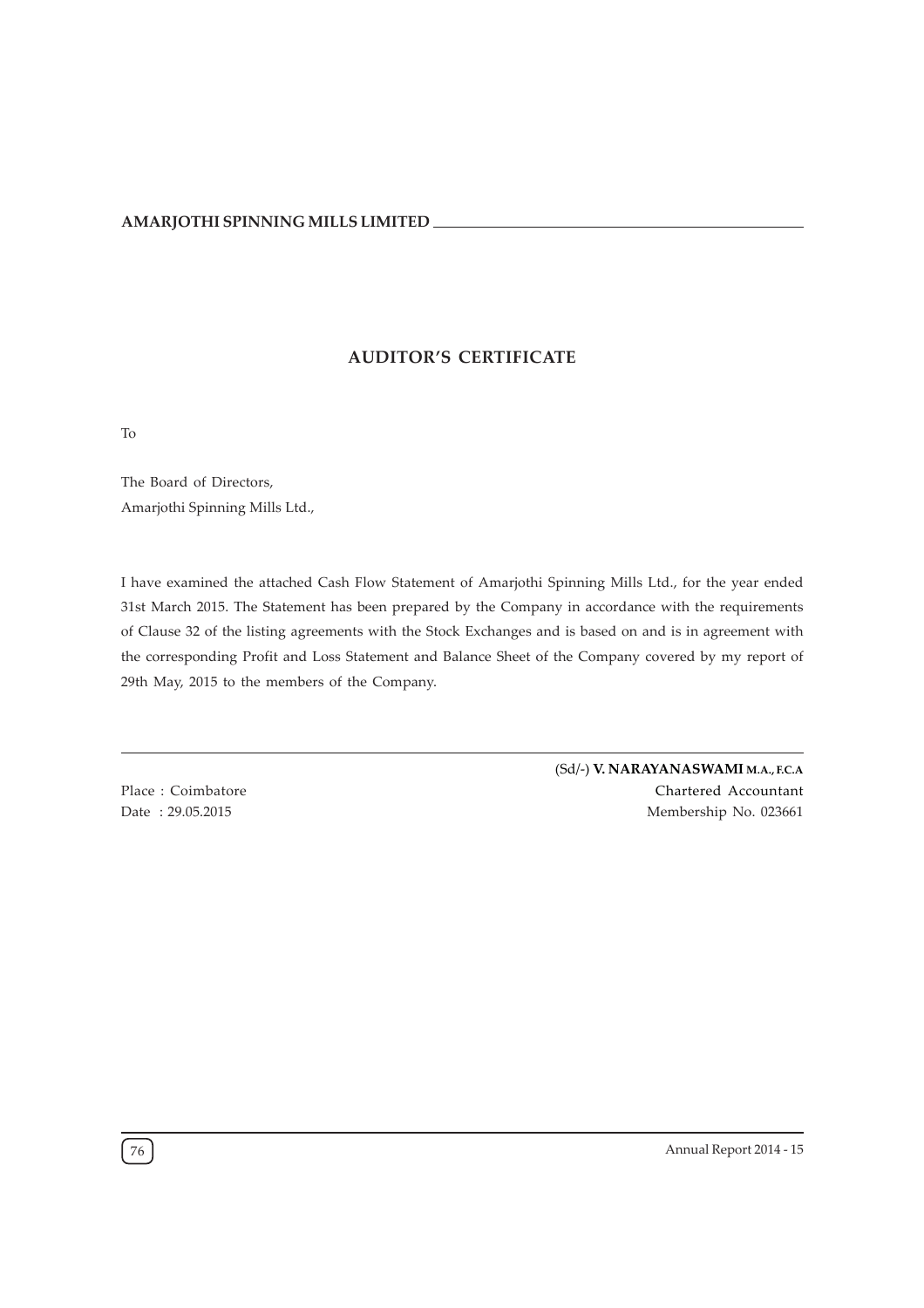

Registered Office: "Amarjothi House", 157, Kumaran Road, Tirupur - 641 601. Ph: 0421 4311600 Fax: 0421 4326694. Email: mill@amarjothi.net Website: amarjothi.net CIN: L17111TZ1987PLC002090

# FORM NO. MGT-11

### PROXY FORM

|    | Name of the member(s) | $\ddot{\cdot}$              |  |                                                                                      |
|----|-----------------------|-----------------------------|--|--------------------------------------------------------------------------------------|
|    | Registered address    |                             |  |                                                                                      |
|    | E-mail ID             |                             |  |                                                                                      |
|    |                       | Folio No./Client ID: DP ID: |  |                                                                                      |
|    |                       |                             |  | I/we being the member(s) holding  shares of the above named Company, hereby appoint: |
| 1) | Name                  | $\sim$ 1.                   |  |                                                                                      |
|    | Address               | $\sim$ 1                    |  |                                                                                      |
|    | Email ID              | $\sim$ :                    |  |                                                                                      |
|    | Signature :           |                             |  | or failing him/her                                                                   |
| 2) | Name                  |                             |  |                                                                                      |
|    | Address :             |                             |  |                                                                                      |
|    | Email ID              | $\overline{\phantom{a}}$    |  |                                                                                      |
|    | Signature :           |                             |  | or failing him/her                                                                   |
| 3) | Name                  |                             |  |                                                                                      |
|    | Address               | $\sim$ 1                    |  |                                                                                      |
|    | Email ID              |                             |  |                                                                                      |

Signature :

As my/our proxy to attend and vote (on poll) for me/us and on my/our behalf at the 27th Annual General Meeting of the Company, will be held on Friday, 25th September, 2015 at 11.00 A.M. at the Meeting Hall of Gayathiri Hotel, Kangayam Road, Tirupur - 641604 and at any adjournment thereof in respect of such resolutions set out in the Notice convening the meeting, as are indicated herein:

| <b>Resolution</b> | <b>Resolution</b>                                                                                                                                                                                                                                                              |  | Vote (see note 2) |  |
|-------------------|--------------------------------------------------------------------------------------------------------------------------------------------------------------------------------------------------------------------------------------------------------------------------------|--|-------------------|--|
| Number            |                                                                                                                                                                                                                                                                                |  | Against           |  |
|                   | <b>Ordinary Business</b>                                                                                                                                                                                                                                                       |  |                   |  |
| 1.                | Adoption of Financial Statements for the year ended 31st March, 2015.                                                                                                                                                                                                          |  |                   |  |
| 2 <sub>1</sub>    | Declaration of dividend for the Financial year 2014-15<br>Re-appointment of Sri. N. Rajan as a Director of the Company.<br>3.<br>Re-appointment of Sri. Rajan Premchandar as a Director of the Company.<br>4.<br>Re-appointment of Auditors and Fixing the remuneration.<br>5. |  |                   |  |
|                   |                                                                                                                                                                                                                                                                                |  |                   |  |
|                   |                                                                                                                                                                                                                                                                                |  |                   |  |
|                   |                                                                                                                                                                                                                                                                                |  |                   |  |
|                   | <b>Special Business</b>                                                                                                                                                                                                                                                        |  |                   |  |
| 6.                | Appointment of Smt. M. Amutha as an Independent Director of the Company.                                                                                                                                                                                                       |  |                   |  |
| 7.                | Approval of remuneration of the Cost auditor for the financial year 2014-15 and 2015-16                                                                                                                                                                                        |  |                   |  |

|       | Affix            |
|-------|------------------|
|       | $Re. 1/-$        |
|       | Revenue<br>Stamp |
| Mata. |                  |

Note:

1. This form of proxy in order to be effective should be duly completed and deposited at the Registered Office of the Company, not less than 48 hours before the commencement of the Meeting.

2. It is optional to indicate your preference, If you leave the for, against, abstain column blank against any or all resolutions, your proxy will be entitled to vote in the manner he/she may deem applicable.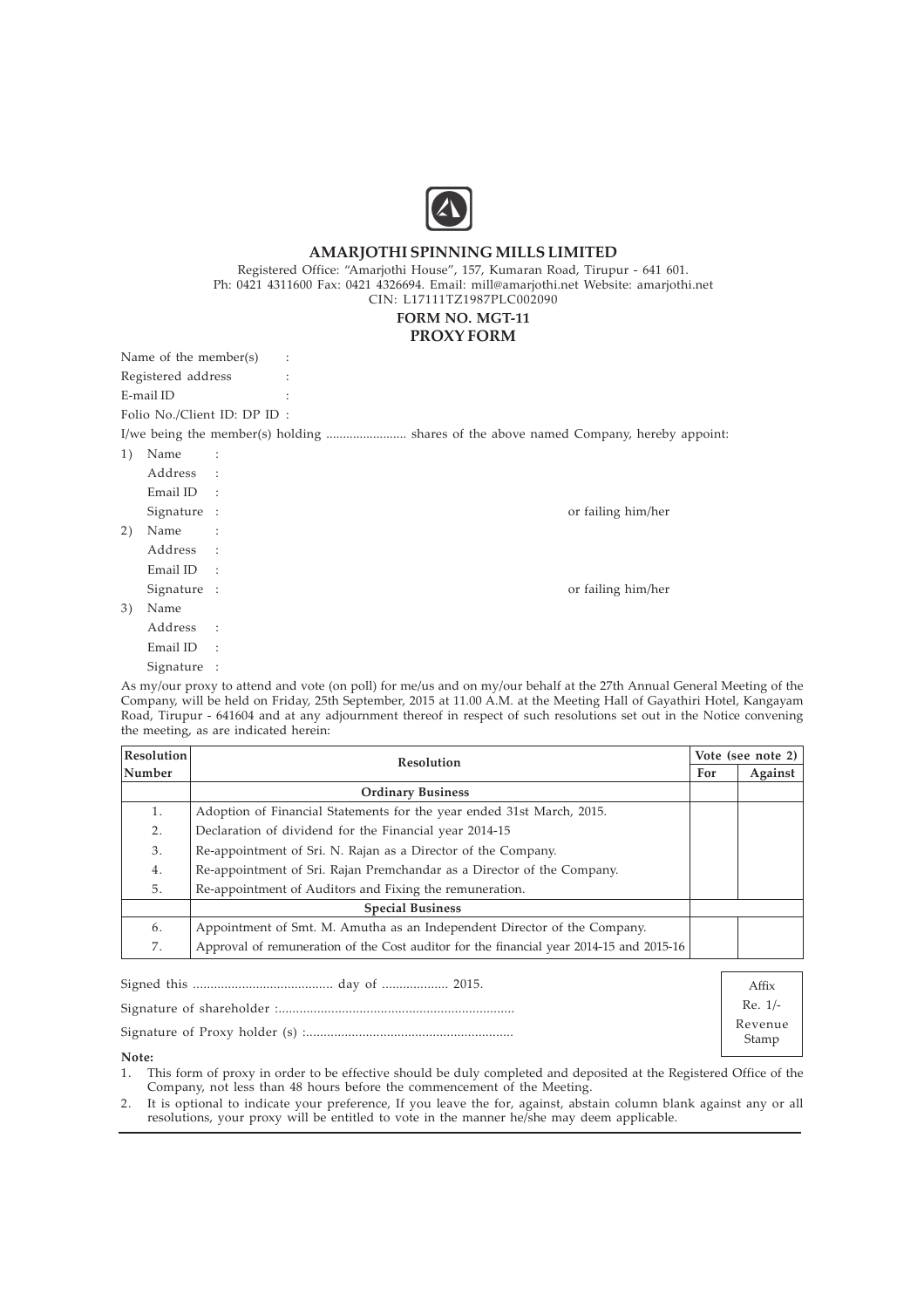

Registered Office: "Amarjothi House", 157, Kumaran Road, Tirupur - 641 601. Ph: 0421 4311600 Fax: 0421 4326694. Email: mill@amarjothi.net Website: amarjothi.net CIN: L17111TZ1987PLC002090

# ATTENDANCE SLIP

## 27<sup>th</sup> Annual General Meeting on 25<sup>th</sup> September, 2015

Please complete the attendance slip and hand it over at the entrance of the hall. Only members or their proxies are entitled to present at the meeting.

Member's Ledger Folio No. .................................................................. No. of Shares held..................................

Name and Address......................................................................................................................................................

NAME OF THE ATTENDING MEMBER:

NAME OF THE PROXY:

I hereby record my presence at the Twenty Seventh Annual General Meeting held at the Meeting Hall of Gayathri Hotel, Kangayam Road, Tirupur - 641 604 at 11.00 A.M. on Friday, 25.09.2015.

Signature of the Shareholder or Proxy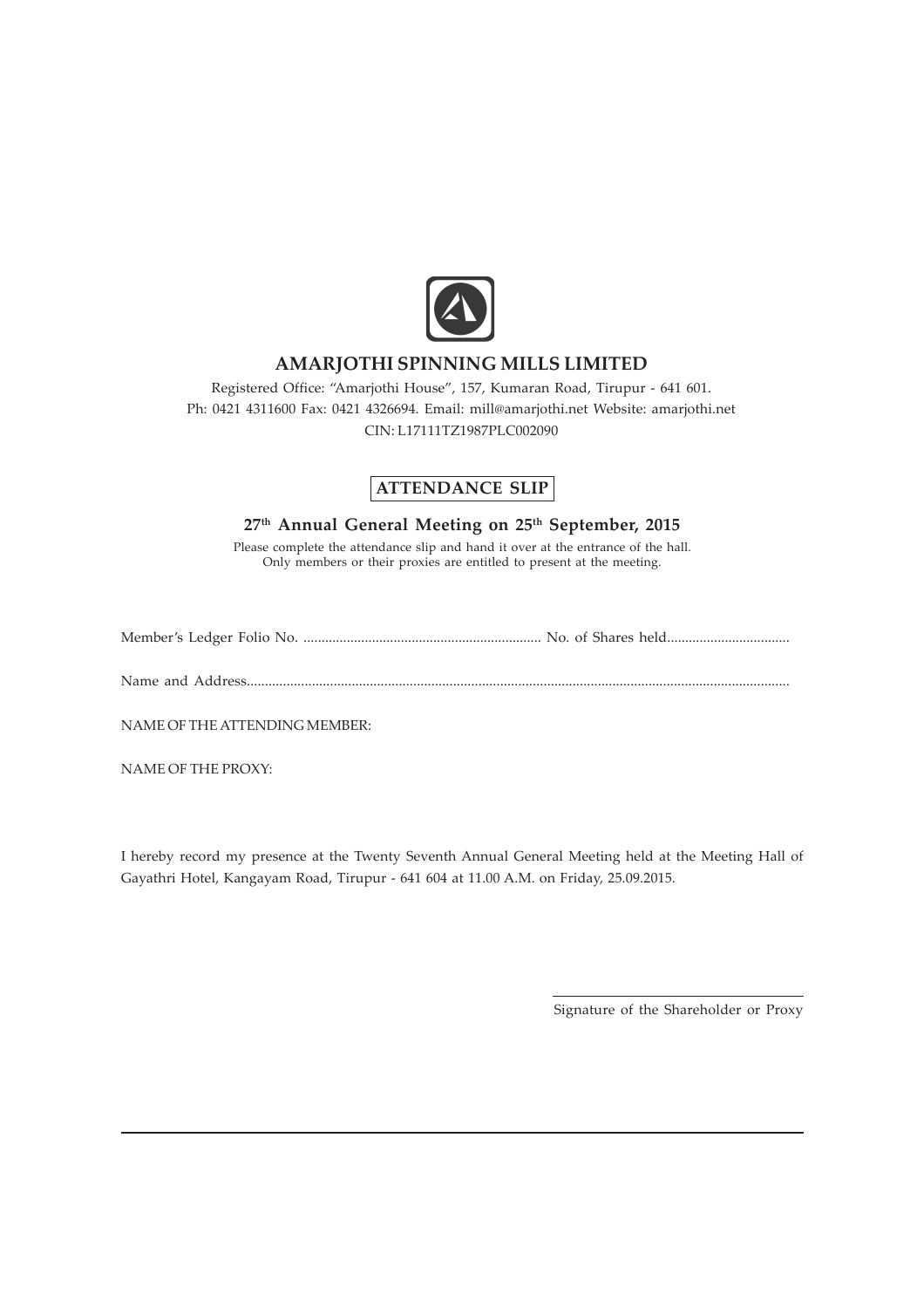



Registered Office: "Amarjothi House", 157, Kumaran Road, Tirupur - 641 601. Ph: 0421 4311600 Fax: 0421 4326694 Email: mill@amarjothi.net Website: amarjothi.net